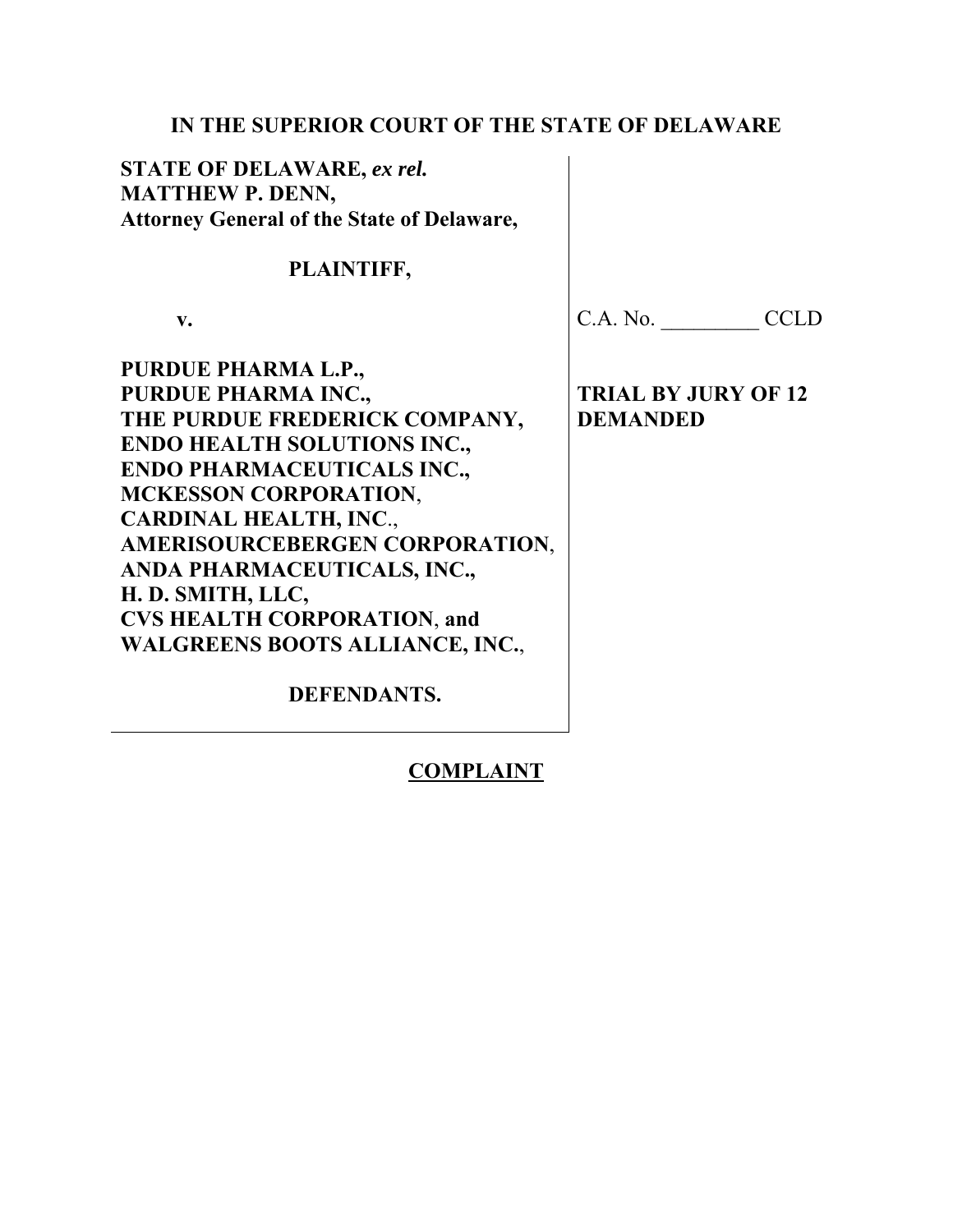# **TABLE OF CONTENTS**

| I.             |                                                                                            |                                                                                                                                                                                      |                                                                                                               |  |  |  |  |  |
|----------------|--------------------------------------------------------------------------------------------|--------------------------------------------------------------------------------------------------------------------------------------------------------------------------------------|---------------------------------------------------------------------------------------------------------------|--|--|--|--|--|
| II.            |                                                                                            |                                                                                                                                                                                      |                                                                                                               |  |  |  |  |  |
|                | $\mathsf{A}$ .                                                                             |                                                                                                                                                                                      |                                                                                                               |  |  |  |  |  |
|                | <b>B.</b>                                                                                  |                                                                                                                                                                                      |                                                                                                               |  |  |  |  |  |
|                | $\mathcal{C}$ .                                                                            |                                                                                                                                                                                      |                                                                                                               |  |  |  |  |  |
|                |                                                                                            |                                                                                                                                                                                      |                                                                                                               |  |  |  |  |  |
|                |                                                                                            |                                                                                                                                                                                      |                                                                                                               |  |  |  |  |  |
| $\mathbf{I}$ . |                                                                                            |                                                                                                                                                                                      | PRESCRIPTION OPIOIDS ARE HIGHLY DANGEROUS17                                                                   |  |  |  |  |  |
| II.            | MANUFACTURER DEFENDANTS HAVE LEGAL DUTIES TO<br>DISCLOSE ACCURATELY THE RISKS OF OPIOIDS19 |                                                                                                                                                                                      |                                                                                                               |  |  |  |  |  |
| III.           | <b>MANUFACTURER DEFENDANTS VIOLATED</b>                                                    |                                                                                                                                                                                      |                                                                                                               |  |  |  |  |  |
|                | $\mathsf{A}.$                                                                              | Manufacturer Defendants Made Misleading Statements About<br>the Risks of Prescribing Opioids to Treat Chronic Pain and<br>Failed to State Accurately the Magnitude of Those Risks 20 |                                                                                                               |  |  |  |  |  |
|                |                                                                                            | 1.                                                                                                                                                                                   | Manufacturer Defendants Misrepresented the Risks of                                                           |  |  |  |  |  |
|                |                                                                                            | 2.                                                                                                                                                                                   | Manufacturer Defendants Misleadingly Claimed that<br>Patients Who Were Showing Signs of Addiction Were        |  |  |  |  |  |
|                |                                                                                            | 3.                                                                                                                                                                                   | Manufacturer Defendants Falsely Claimed That There<br>Was No Risk in Increasing Opioid Dosages to Treat<br>28 |  |  |  |  |  |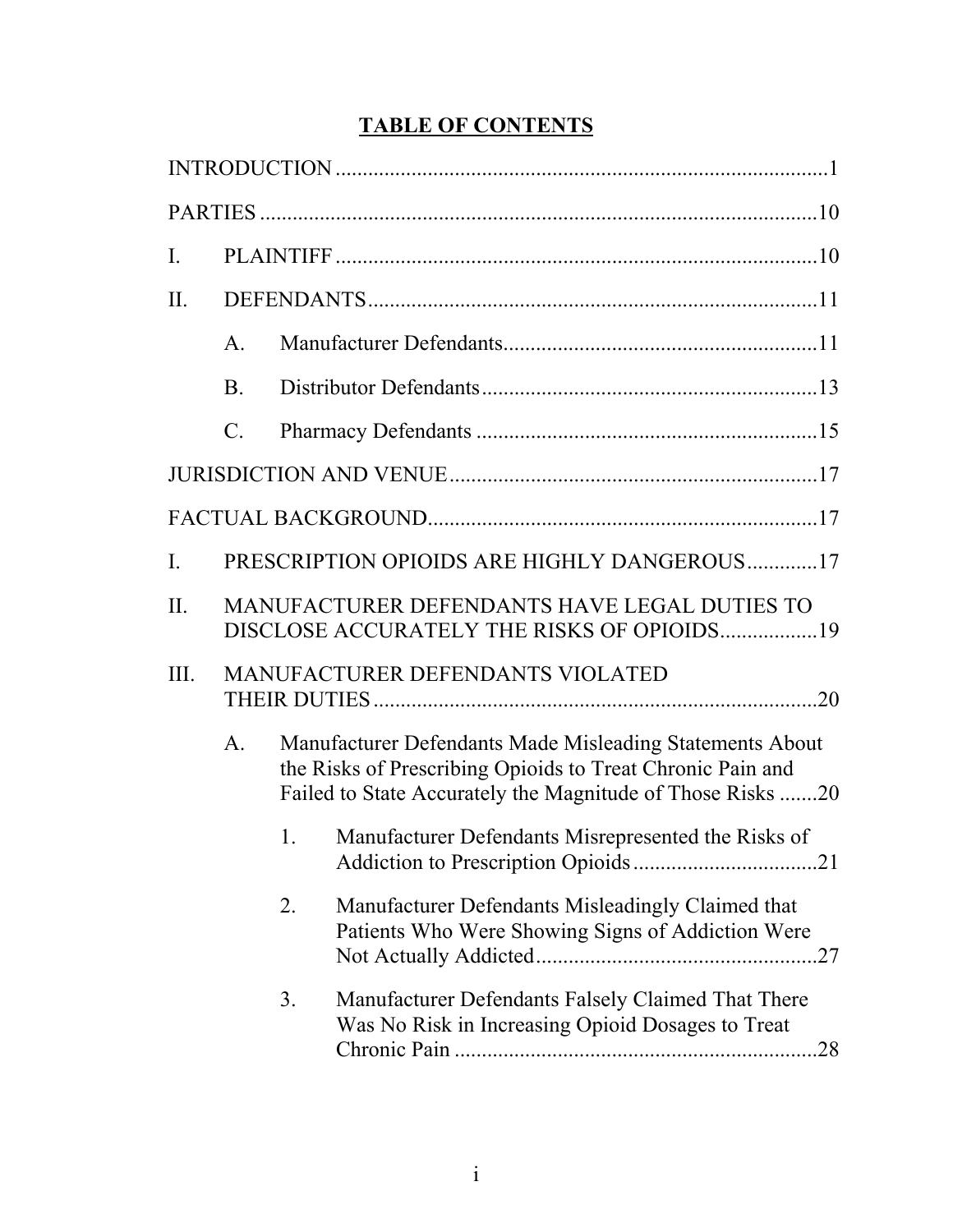|     | <b>B.</b>                                                                             |                                                     |                                                           | Manufacturer Defendants' Misleading Statements Were<br>Designed for Maximum Effect and Targeted to Specific |  |  |
|-----|---------------------------------------------------------------------------------------|-----------------------------------------------------|-----------------------------------------------------------|-------------------------------------------------------------------------------------------------------------|--|--|
|     | $C_{\cdot}$                                                                           |                                                     |                                                           | Manufacturer Defendants Knew or Should Have Known That                                                      |  |  |
|     | D.                                                                                    |                                                     | Manufacturer Defendants' Conduct Violated Their Duties 43 |                                                                                                             |  |  |
| IV. | DISTRIBUTOR DEFENDANTS AND PHARMACY<br>DEFENDANTS HAVE LEGAL DUTIES TO PREVENT OPIOID |                                                     |                                                           |                                                                                                             |  |  |
|     | A.                                                                                    | Delaware and Federal Law Set a Standard of Care for |                                                           |                                                                                                             |  |  |
|     |                                                                                       | 1.                                                  |                                                           | Duties Under Delaware Laws and Regulations47                                                                |  |  |
|     |                                                                                       | 2.                                                  |                                                           | Duties Under Federal Laws and Regulations 48                                                                |  |  |
|     | B <sub>r</sub>                                                                        |                                                     |                                                           | Delaware and Federal Law Set a Standard of Care for Pharmacy                                                |  |  |
|     |                                                                                       | 1.                                                  |                                                           | Duties Under Delaware Laws and Regulations49                                                                |  |  |
|     |                                                                                       | 2.                                                  |                                                           | Duties Under Federal Laws and Regulations52                                                                 |  |  |
| V.  |                                                                                       |                                                     |                                                           | DISTRIBUTOR DEFENDANTS AND PHARMACY<br>DEFENDANTS HAVE FAILED TO FULFILL THEIR DUTIES56                     |  |  |
|     | А.                                                                                    |                                                     |                                                           | Distributor Defendants Understood Their Duties and Violated                                                 |  |  |
|     |                                                                                       | 1.                                                  |                                                           | Distributor Defendants Understood and Acknowledged                                                          |  |  |
|     |                                                                                       | 2.                                                  |                                                           | <b>Prior Regulatory Actions Against Distributor Defendants</b>                                              |  |  |
|     |                                                                                       |                                                     | a.                                                        |                                                                                                             |  |  |
|     |                                                                                       |                                                     | b.                                                        |                                                                                                             |  |  |
|     |                                                                                       |                                                     | $\mathbf{c}$ .                                            |                                                                                                             |  |  |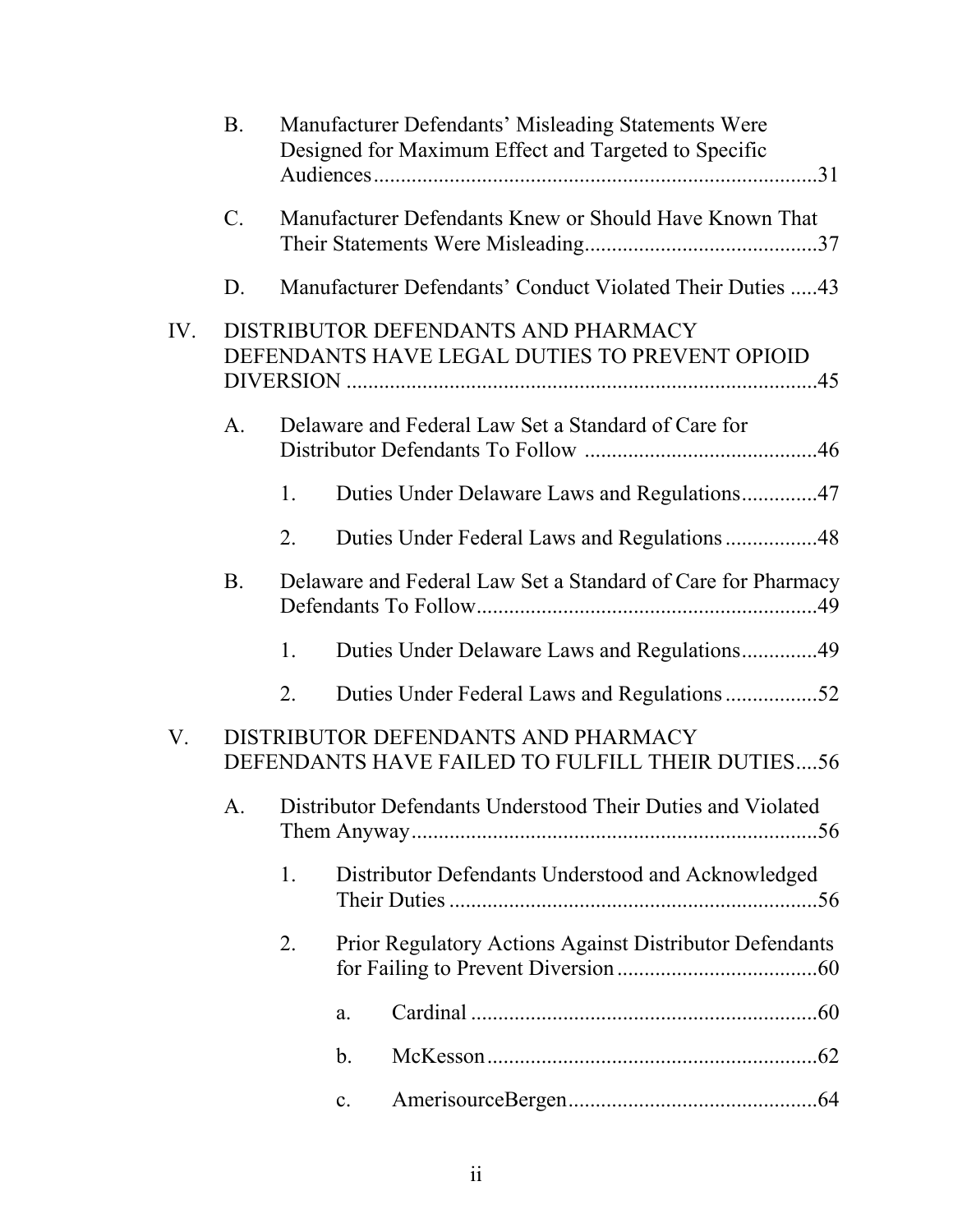|     |                                                                                             | 3.                                                        |                                                              | Despite Prior Regulatory Actions, Distributor Defendants |  |
|-----|---------------------------------------------------------------------------------------------|-----------------------------------------------------------|--------------------------------------------------------------|----------------------------------------------------------|--|
|     | <b>B.</b>                                                                                   |                                                           |                                                              | Pharmacy Defendants Understood Their Duties and Violated |  |
|     |                                                                                             | 1.                                                        |                                                              | Pharmacy Defendants Understood and Acknowledged          |  |
|     |                                                                                             | 2.                                                        |                                                              | Prior Regulatory Actions Against Pharmacy Defendants     |  |
|     |                                                                                             |                                                           | a.                                                           |                                                          |  |
|     |                                                                                             |                                                           | $\mathbf{b}$ .                                               |                                                          |  |
|     |                                                                                             | 3.                                                        |                                                              | Despite Prior Regulatory Actions, Pharmacy Defendants    |  |
| VI. | DEFENDANTS' MISCONDUCT HAS INJURED AND<br>CONTINUES TO INJURE THE STATE AND ITS CITIZENS 79 |                                                           |                                                              |                                                          |  |
|     | A.                                                                                          | Manufacturer Defendants' Misconduct Has Injured and       |                                                              |                                                          |  |
|     | <b>B.</b>                                                                                   |                                                           | Distributor Defendants' Misconduct has Injured and Continues |                                                          |  |
|     | $\mathbf{C}$ .                                                                              | Pharmacy Defendants' Misconduct Has Injured and Continues |                                                              |                                                          |  |
|     | D.                                                                                          |                                                           |                                                              | Defendants' Misconduct Has Damaged Delaware and Its      |  |
|     |                                                                                             |                                                           |                                                              | COUNT I: CONSUMER FRAUD (AGAINST MANUFACTURER            |  |
|     |                                                                                             |                                                           |                                                              | COUNT II: NUISANCE (AGAINST MANUFACTURER                 |  |
|     |                                                                                             |                                                           |                                                              | COUNT III: NEGLIGENCE (AGAINST MANUFACTURER              |  |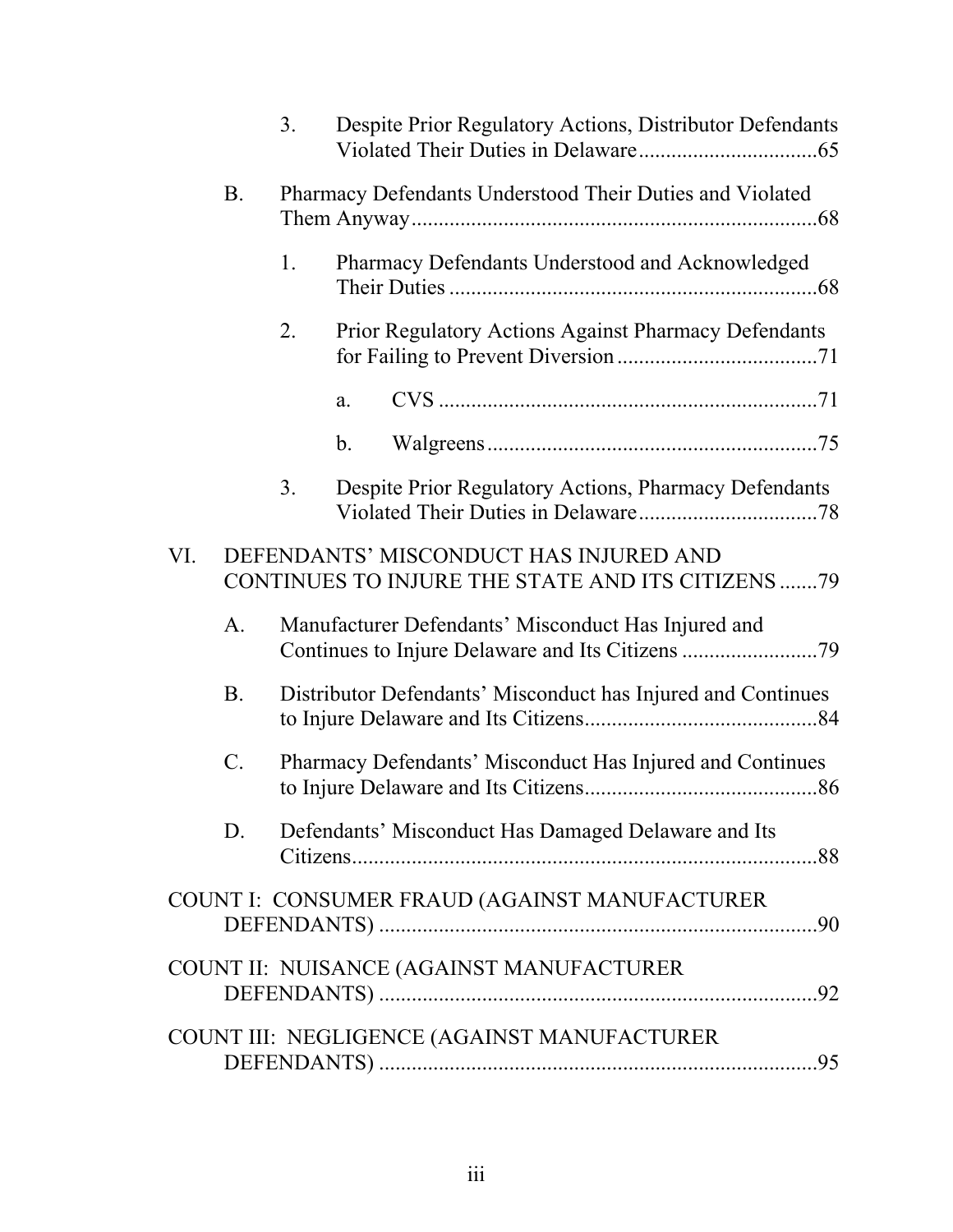|                | COUNT IV: UNJUST ENRICHMENT (AGAINST MANUFACTURER                                                                     |  |  |
|----------------|-----------------------------------------------------------------------------------------------------------------------|--|--|
|                | COUNT V: CONSUMER FRAUD (AGAINST DISTRIBUTOR<br>DEFENDANTS AND PHARMACY DEFENDANTS)99                                 |  |  |
|                | COUNT VI: NUISANCE (AGAINST DISTRIBUTOR DEFENDANTS                                                                    |  |  |
|                | COUNT VII: NEGLIGENCE (AGAINST DISTRIBUTOR DEFENDANTS                                                                 |  |  |
|                | COUNT VIII: UNJUST ENRICHMENT (AGAINST DISTRIBUTOR<br>DEFENDANTS AND PHARMACY DEFENDANTS)109                          |  |  |
|                | COUNT IX: CIVIL CONSPIRACY (AGAINST MANUFACTURER<br>DEFENDANTS, DISTRIBUTOR DEFENDANTS, AND                           |  |  |
|                |                                                                                                                       |  |  |
| a.             | On Count I (Consumer Fraud Against Manufacturer Defendants)112                                                        |  |  |
| $\mathbf b$ .  | On Count II (Nuisance Against Manufacturer Defendants) 113                                                            |  |  |
| c.             | On Count III (Negligence Against Manufacturer Defendants)114                                                          |  |  |
| $\rm d$ .      | On Count IV (Unjust Enrichment Against Manufacturer                                                                   |  |  |
| e.             | On Count V (Consumer Fraud Against Distributor Defendants and                                                         |  |  |
| f.             | On Count VI (Nuisance Against Distributor Defendants and Pharmacy                                                     |  |  |
| g.             | On Count VII (Negligence Against Distributor Defendants and                                                           |  |  |
| h.             | On Count VIII (Unjust Enrichment Against Distributor Defendants                                                       |  |  |
| $\mathbf{i}$ . | On Count IX (Civil Conspiracy Against Manufacturer Defendants,<br>Distributor Defendants, and Pharmacy Defendants)117 |  |  |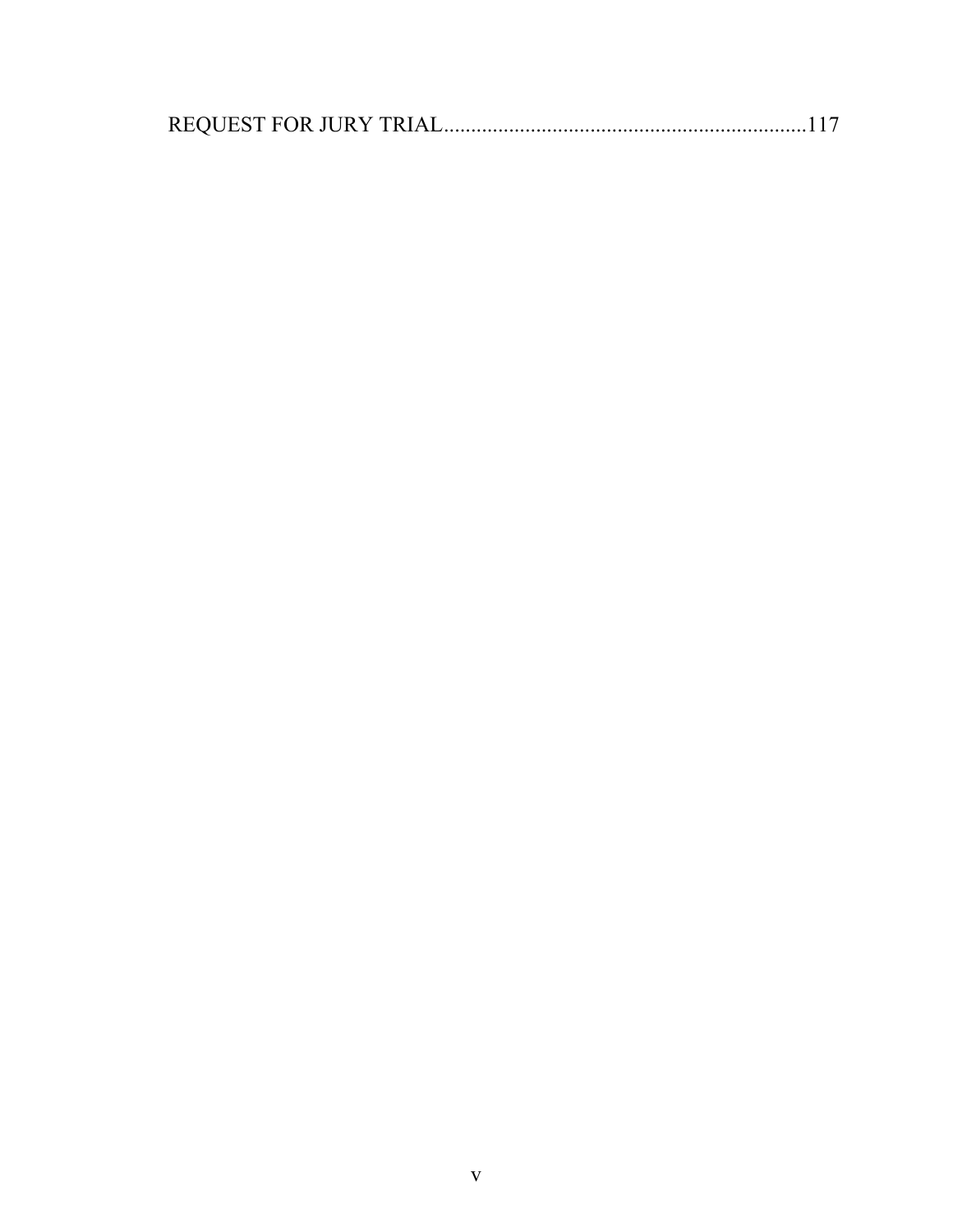Plaintiff, State of Delaware, *ex rel.* Matthew P. Denn, Attorney General of the State of Delaware, brings this Complaint for compensatory, punitive, and other damages, and restitution, disgorgement, and civil penalties. The Defendants are (A) Purdue Pharma L.P., Purdue Pharma Inc., The Purdue Frederick Company, Endo Health Solutions Inc., and Endo Pharmaceuticals Inc. (collectively, "Manufacturer Defendants"); (B) McKesson Corporation, Cardinal Health, Inc., AmerisourceBergen Corporation, Anda Pharmaceuticals, Inc., and H. D. Smith, LLC, (collectively, "Distributor Defendants"); and (C) CVS Health Corporation and Walgreens Boots Alliance, Inc. (collectively, "Pharmacy Defendants").

# **INTRODUCTION**

1. Prescription opioids are powerful pain-reducing medications. They include non-synthetic derivatives of the opium poppy (such as codeine and morphine, which are also called "opiates"), partially-synthetic derivatives (such as hydrocodone and oxycodone), and fully-synthetic derivatives (such as fentanyl and methadone).

2. When used properly, prescription opioids can help manage pain for certain patients. Despite their potential uses, these drugs can cause addiction, overdose, and death, even when used properly. When used to treat chronic pain or when used for non-medical purposes—those risks are amplified.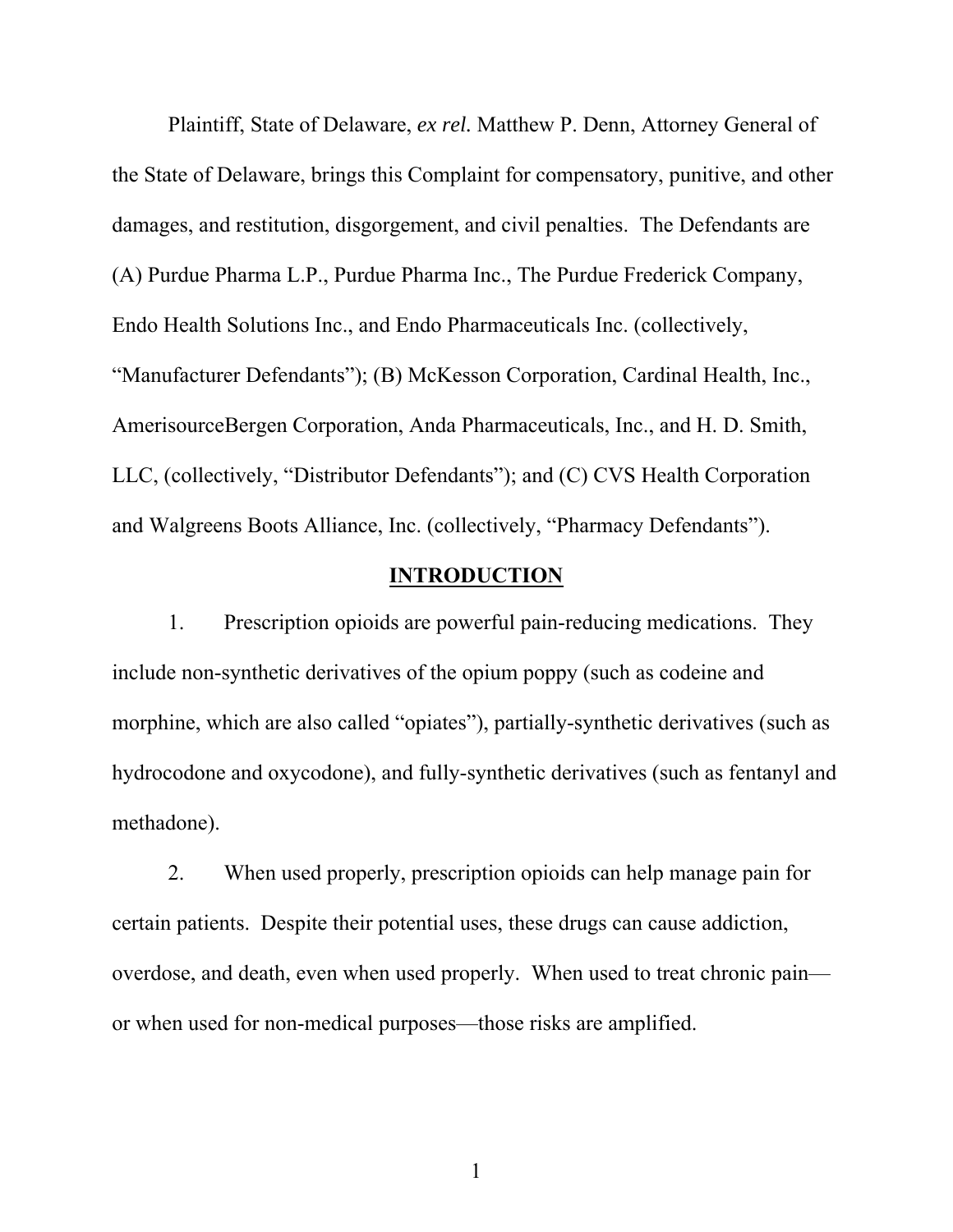3. In recent years, the frequency of opioid use for both chronic pain and non-medical purposes has grown dramatically, resulting in an epidemic of prescription opioid abuse. According to the Centers for Disease Control and Prevention ("CDC"), Delaware lost 669 people to drug overdose deaths between 2014 and 2016, and the "main driver" of such deaths was prescription and illicit opioids.1 Nationwide, millions of Americans are addicted to prescription opioids, and tens of thousands die annually from opioid overdoses.

4. Defendants' conduct resulted in this epidemic.

5. Manufacturer Defendants have engaged, and continue to engage, in a massive marketing campaign to misstate and conceal the risks of treating chronic pain with opioids. Although manufacturers are prohibited from marketing opioids through misstatements or omissions of material facts, Manufacturer Defendants nonetheless disseminated misstatements through multiple channels. This campaign includes websites, promotional materials, conferences, guidelines for doctors, and other vehicles.

6. Their aggressive marketing campaign enabled Manufacturer Defendants to overcome the longstanding medical consensus that opioids were unsafe for the treatment of chronic pain and resulted in a significant increase in the

<sup>1</sup> CDC, *Drug Overdose Death Data*,

https://www.cdc.gov/drugoverdose/data/statedeaths.html (last updated December 19, 2017) (189 deaths in 2014; 198 deaths in 2015; 282 deaths in 2016).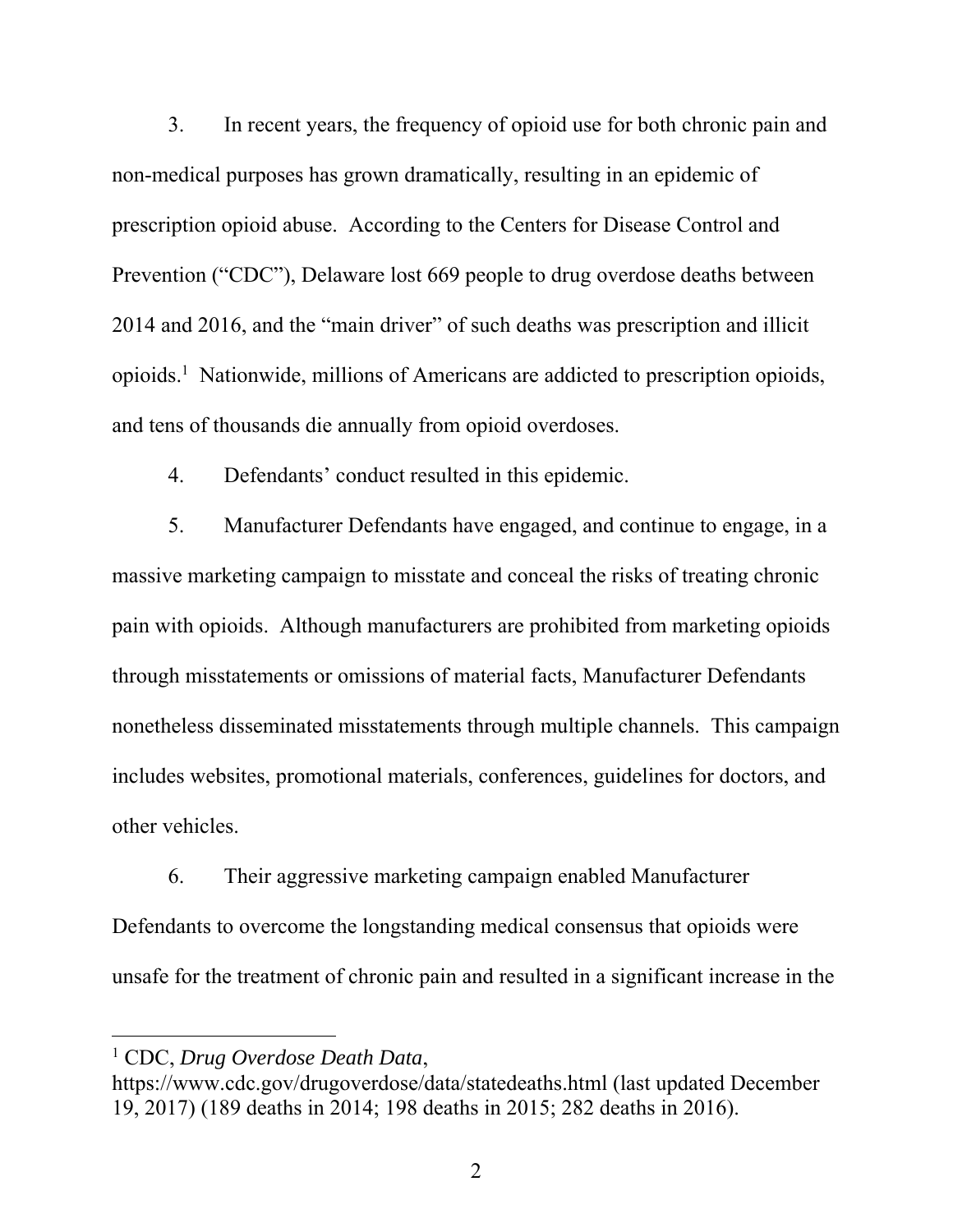number of opioids prescribed nationwide. In fact, between 1999 and 2016, the number of opioids prescribed nationwide quadrupled.<sup>2</sup> Not surprisingly, deaths from prescription opioid use also quadrupled over the same period.<sup>3</sup>

7. The increase in opioid prescriptions to treat chronic pain in turn led to a massive increase in the number of people seeking prescription opioids for nonmedical uses and becoming addicted. Nationally, the number of people who take prescription opioids for non-medical purposes is now greater than the number of people who use cocaine, heroin, hallucinogens, and inhalants combined.<sup>4</sup> In Delaware alone, data from the Substance Abuse and Mental Health Services Administration indicate that over 32,000 residents use prescription opioids for nonmedical purposes.<sup>5</sup>

2 Li Hui Chen et al., *Drug-poisoning Deaths Involving Opioid Analgesics: United States, 1999–2011*, 166 Nat'l Ctr. for Health Statistics Data Brief (Sept. 2014), https://www.cdc.gov/nchs/data/databriefs/db166.pdf; Rose A. Rudd et al., *Increases in Drug and Opioid-Involved Overdose Deaths—United States, 2010– 2015*, 65 Morbidity and Mortality Weekly Report 1445 (Dec. 30, 2016), https://www.cdc.gov/mmwr/volumes/65/wr/mm655051e1.htm.

3 Anna Lembke, *Drug Dealer MD: How Doctors Were Duped, Patients Got Hooked, and Why It's Hard To Stop* 4 (2016).

<sup>4</sup> Substance Abuse and Mental Health Servs. Admin., *Results from the 2009 National Survey on Drug Use and Health*, NSDUH Series H-38A, HHS Publication No. SMA 10-4586 Findings (2010).

<sup>5</sup> Substance Abuse and Mental Health Servs. Admin., *National Survey on Drug Use and Health: Comparison of 2002–2003 and 2013–2014 population percentages (50 states and the District of Columbia)* 16–17 (2015), http://www.samhsa.gov/data/sites/default/files/NSDUHsaeLongTermCHG2014/N SDUHsaeLongTermCHG2014.pdf (4.34% of people age 12 or older in Delaware engage in the non-medical use of prescription pain relievers).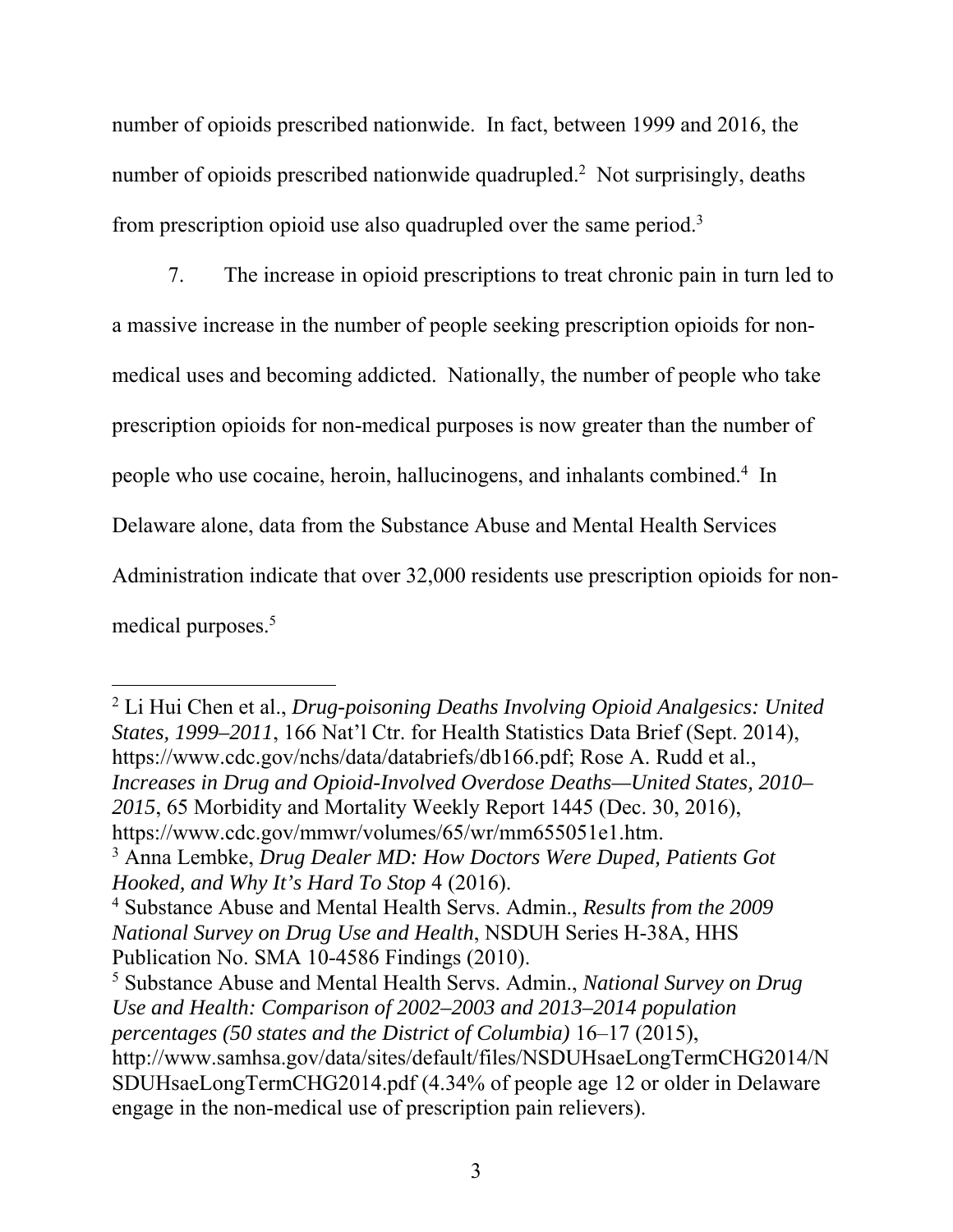8. This increase in non-medical demand and addiction has led to an increase in diversion. Diversion occurs whenever the supply chain of prescription opioids is broken and the drugs are transferred from a legitimate channel to an illegitimate one.

9. The legitimate supply chain for prescription opioids begins with the manufacture and packaging of the pills. Manufacturers then transfer the pills to distribution companies—in particular Distributor Defendants, who together account for 85% of opioid shipments in the United States. Distributors (including Distributor Defendants) then supply opioids to pharmacies (including Pharmacy Defendants) and other healthcare providers, which then dispense the drugs to consumers.

10. At the distributor level, diversion occurs whenever opioid distributors fill suspicious orders from retailers such as pharmacies. As discussed below, under Delaware law, suspicious orders include orders of an unusually large size, orders of a size that are disproportionately large in comparison to the population of a community served by a pharmacy, orders that deviate from a normal pattern, and orders of unusual frequency. Diversion also occurs when distributors allow opioids to be lost or stolen from inventory or in transit.

11. At the pharmacy level, diversion occurs whenever a pharmacist fills a prescription despite having reason to believe it was not being filled for a legitimate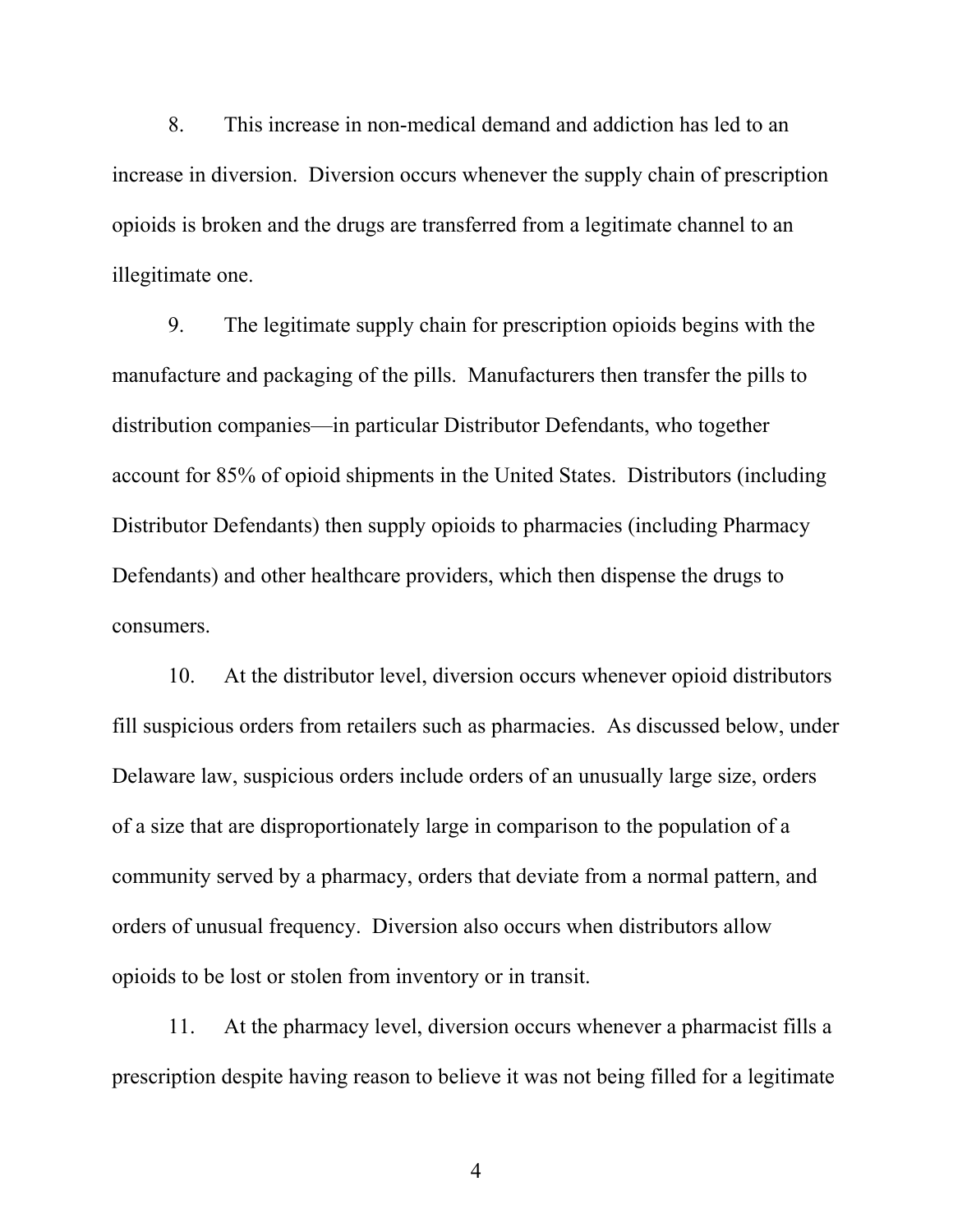medical purpose. A prescription may lack a legitimate medical purpose when a patient is either a drug dealer or opioid-dependent, seeks to fill multiple prescriptions from different doctors, travels great distances between a doctor and a pharmacy to fill a prescription, presents multiple prescriptions for the largest dose of more than one controlled substance such as opioids and benzodiazepines, or when there are other red flags surrounding the transaction. Opioids are also diverted from retail outlets when they are stolen by employees or others, obtained through the use of stolen or forged prescriptions, or sold without prescriptions.

12. Of the 860,000 opioid prescriptions issued in Delaware each year (nearly one prescription per Delaware resident), studies suggest that as many as 110,000 of those prescriptions are diverted to non-medical uses. 6 These conclusions about the extent of opioid diversion are further supported by Drug

<sup>&</sup>lt;sup>6</sup> The studies estimate that the percentage of prescription opioids that are diverted to illegitimate purposes ranges from 1.9 percent to 12.8 percent of total prescriptions. B.L. Wilsey et al., *Profiling Multiple Provider Prescribing of Opioids, Benzodiazepines, Stimulants, and Anorectics*, 112 Drug and Alcohol Dependence 99 (2010) (estimating that 12.8% of prescriptions are diverted); N. Katz et al., *Usefulness of Prescription Monitoring Programs for Surveillance– Analysis of Schedule II Opioid Prescription Data in Massachusetts*, *1996–2006*, 19 Pharmacoepidemioloy and Drug Safety 115 (2010) (estimating the diversion rate at 7.7% when defining likely diversion as patients that obtain opioids from at least 3 prescribers and at least 3 pharmacies in a year); D.C. McDonald & K.E. Carlson, *Estimating the Prevalence of Opioid Diversion by "Doctor Shoppers" in the United States*, 8 PLoS ONE (2013) (estimating the diversion rate at 1.9% of all prescriptions and 4% of total grams dispensed).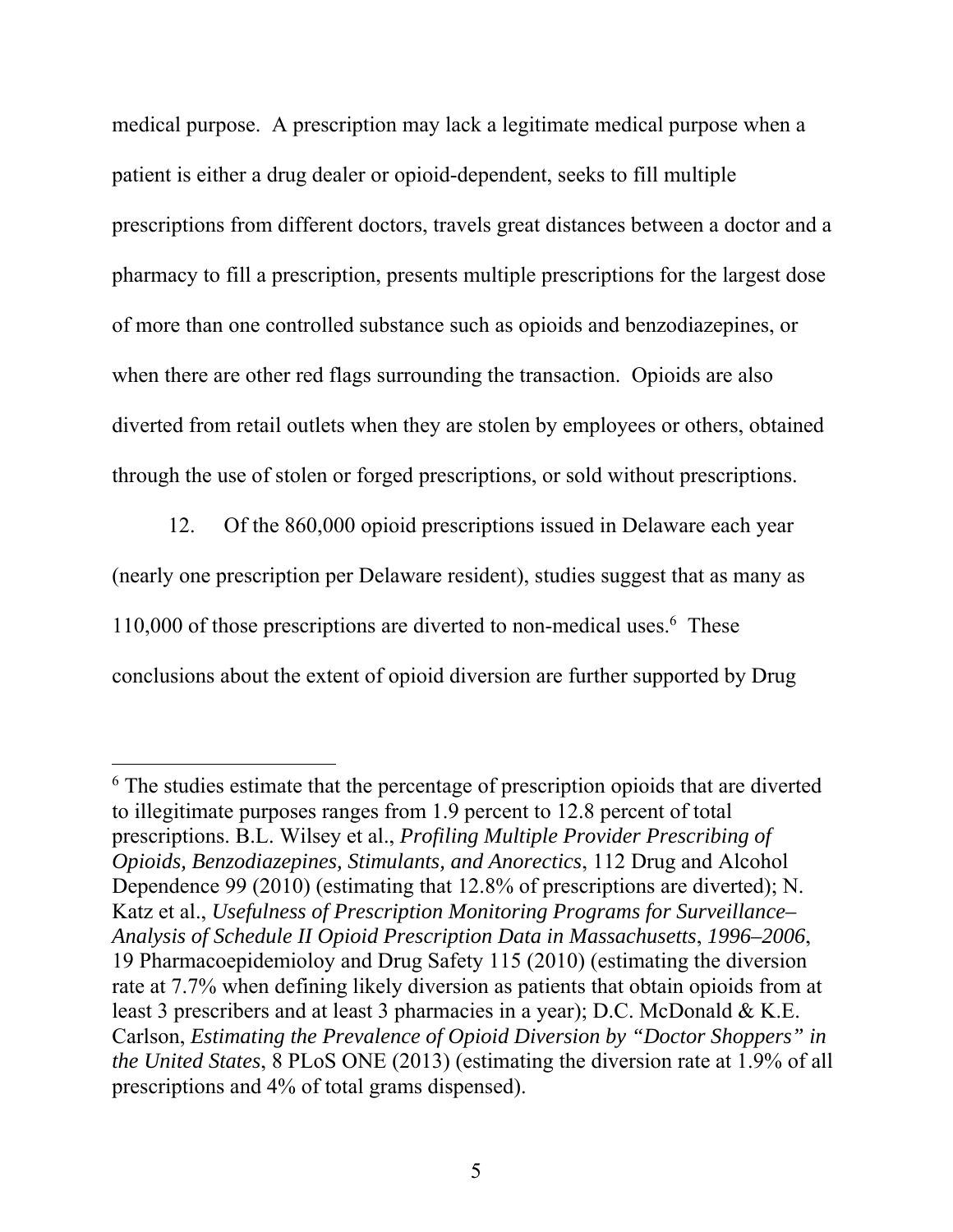Enforcement Administration ("DEA") data showing that in the past few years Delaware has seen annual distribution exceeding 50 pills per resident and 440 pills per opioid user.7

13. As detailed below, Distributor Defendants and Pharmacy Defendants have legal obligations to combat diversion. Delaware laws and regulations require Distributor Defendants to refuse to fill suspicious orders and to conduct due diligence of customers submitting such orders. Delaware laws and regulations also require both Distributor Defendants and Pharmacy Defendants to maintain inventory security and control systems in order to prevent the diversion of controlled substances through loss, theft, or other means. Delaware laws and regulations also require pharmacists to exercise professional judgment in dispensing prescriptions, to address improper prescriptions, and to fill only prescriptions for a legitimate medical purpose. Distributor Defendants and Pharmacy Defendants have routinely and continuously violated these laws and

<sup>7</sup> Drug Enf't Admin., ARCOS Report, *Retail Drug Distribution By Zip Code Within State by Grams Weight*,

https://www.deadiversion.usdoj.gov/arcos/retail\_drug\_summary/2013/2013\_rpt1.p df;

https://www.deadiversion.usdoj.gov/arcos/retail\_drug\_summary/2014/2014\_rpt1.p df;

https://www.deadiversion.usdoj.gov/arcos/retail\_drug\_summary/2015/2015\_rpt1.p df;

https://www.deadiversion.usdoj.gov/arcos/retail\_drug\_summary/report\_yr\_2016.p df.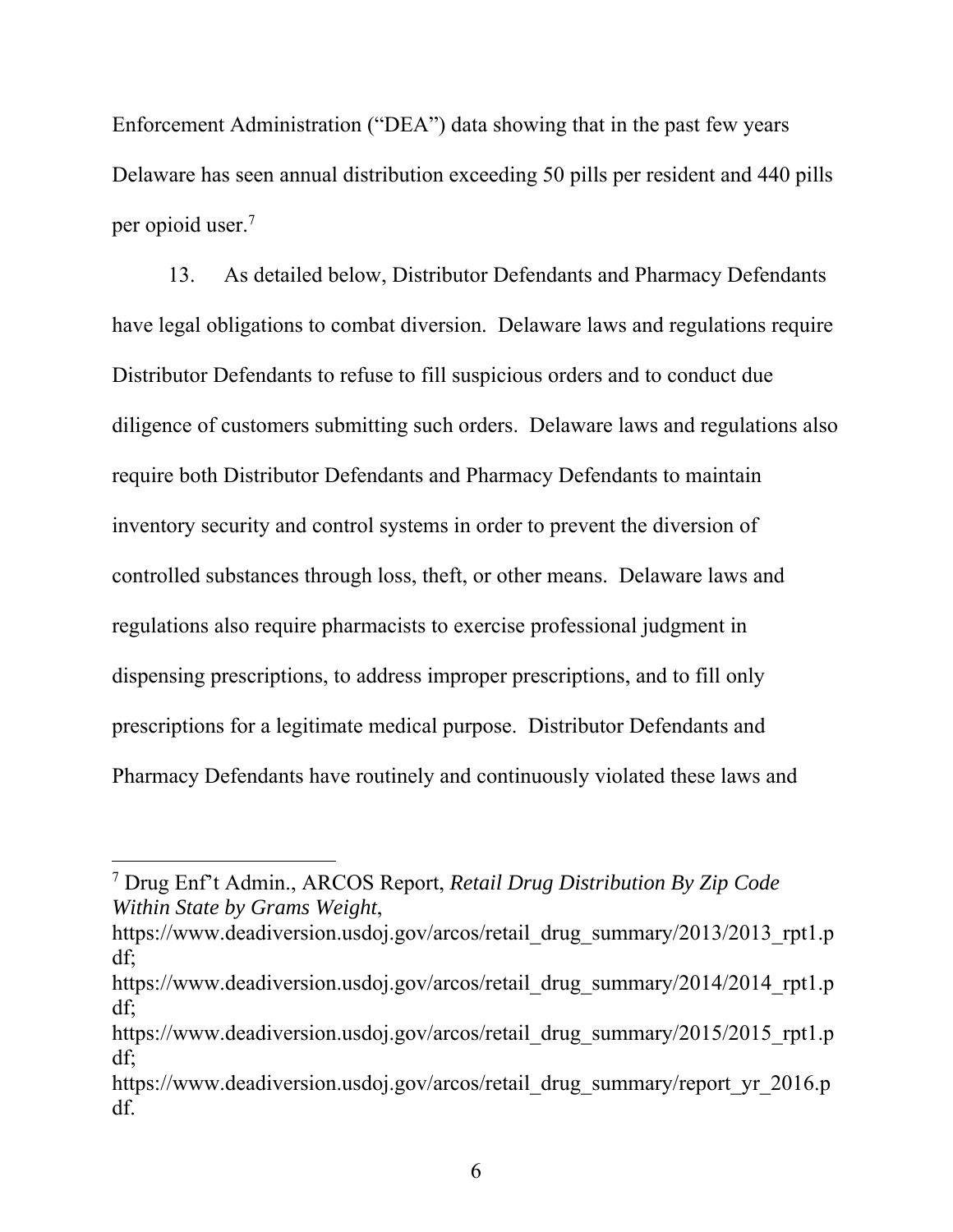regulations, and instead have taken advantage of the massively increased demand for prescription opioids for non-medical uses by profiting heavily from the sale of opioids that they knew, or should have known, were being diverted from the legitimate supply chain to illegitimate channels of distribution. The failure of Distributor Defendants and Pharmacy Defendants to comply with their legal obligations to prevent diversion and to alert authorities to potential diversion continues today, despite (a) the well-known harm resulting from the opioid crisis, and (b) substantial fines regarding diversion levied against multiple Distributor Defendants and Pharmacy Defendants.

14. The misconduct of Defendants, including their consistent failure to comply with their legal obligations, has led to an epidemic of prescription opioid abuse in Delaware. This epidemic resulted in 694 prescription opioid-related deaths in Delaware between 2007 and 2016, and 112 prescription opioid-related deaths in Delaware in 2016 alone,<sup>8</sup> and at least \$100 million drained annually from

<sup>&</sup>lt;sup>8</sup> CDC, Wide-ranging Online Data for Epidemiologic Research (WONDER), *Multiple Cause of Death Data, 1999–2016*, https://wonder.cdc.gov/mcd.html.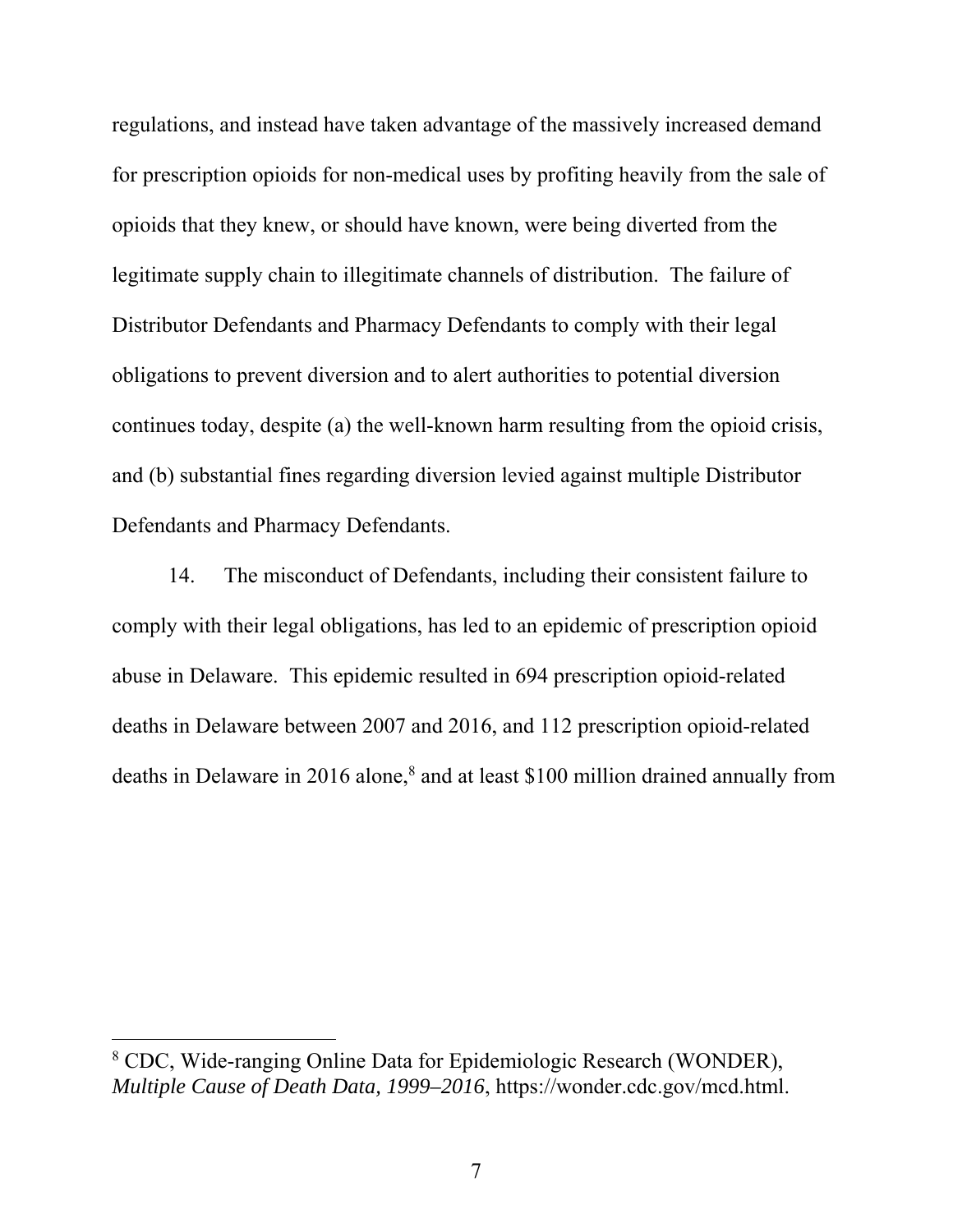State resources for the healthcare,<sup>9</sup> criminal justice,<sup>10</sup> social services and welfare,<sup>11</sup>

and education systems.12

 $\overline{a}$ 9 Matric Global Advisors, *Health Care Costs from Opioid Abuse: A state-by-state analysis* 5 (2015), http://drugfree.org/wp-

content/uploads/2015/04/Matrix\_OpioidAbuse\_040415.pdf (prescription opioid abuse costs the citizens and State of Delaware approximately \$109 million in healthcare costs each year); Kohei Hasegawa et al., *Epidemiology of Emergency Department Visits for Opioid Overdose: A population-based study*, 89 Mayo Clinic Proceedings 462, 465, 467 (2014) (there are about two times as many opioid overdoses in Emergency Departments among publicly-insured individuals than among individuals with private insurance and publicly-insured individuals are approximately twice as likely to have a second visit to the Emergency Departments for opioid overdose as are privately-insured individuals); Cong. Research Serv., *Medicaid's Federal Medical Assistance Percentage (FMAP)* 14–15 (2016), https://fas.org/sgp/crs/misc/R43847.pdf (the State of Delaware pays for approximately 40% of publicly-funded healthcare expenses, or \$29 million). 10 The Nat'l Ctr. on Addiction and Substance Abuse, *Shoveling Up II: The impact of substance abuse on federal, state, and local budgets* 27 (2009), http://www.centeronaddiction.org/addiction-research/reports/shoveling-ii-impactsubstance-abuse-federal-state-and-local-budgets (On average, state governments spend 12% more than their healthcare spending on the justice system expenses associated with substance abuse. Thus, compared to the \$29 million Delaware spends on opioid-related healthcare, data suggest that the State spends almost \$33 million annually on the costs of opioid abuse to the justice system.).

<sup>11</sup> The Nat'l Ctr. on Addiction and Substance Abuse, *Shoveling Up II: The impact of substance abuse on federal, state, and local budgets* 27 (2009),

http://www.centeronaddiction.org/addiction-research/reports/shoveling-ii-impactsubstance-abuse-federal-state-and-local-budgets (State governments spend 27% of the amount they spend on healthcare to fund the social services related to substance abuse. Applying this percentage to Delaware implies that the State spends almost \$8 million annually on social services related to opioid abuse.).

<sup>12</sup> The Nat'l Ctr. on Addiction and Substance Abuse, *Shoveling Up II: The impact of substance abuse on federal, state, and local budgets* 27 (2009),

http://www.centeronaddiction.org/addiction-research/reports/shoveling-ii-impactsubstance-abuse-federal-state-and-local-budgets (State governments spend 77% of the amount they spend on healthcare on the K–12 education expenses associated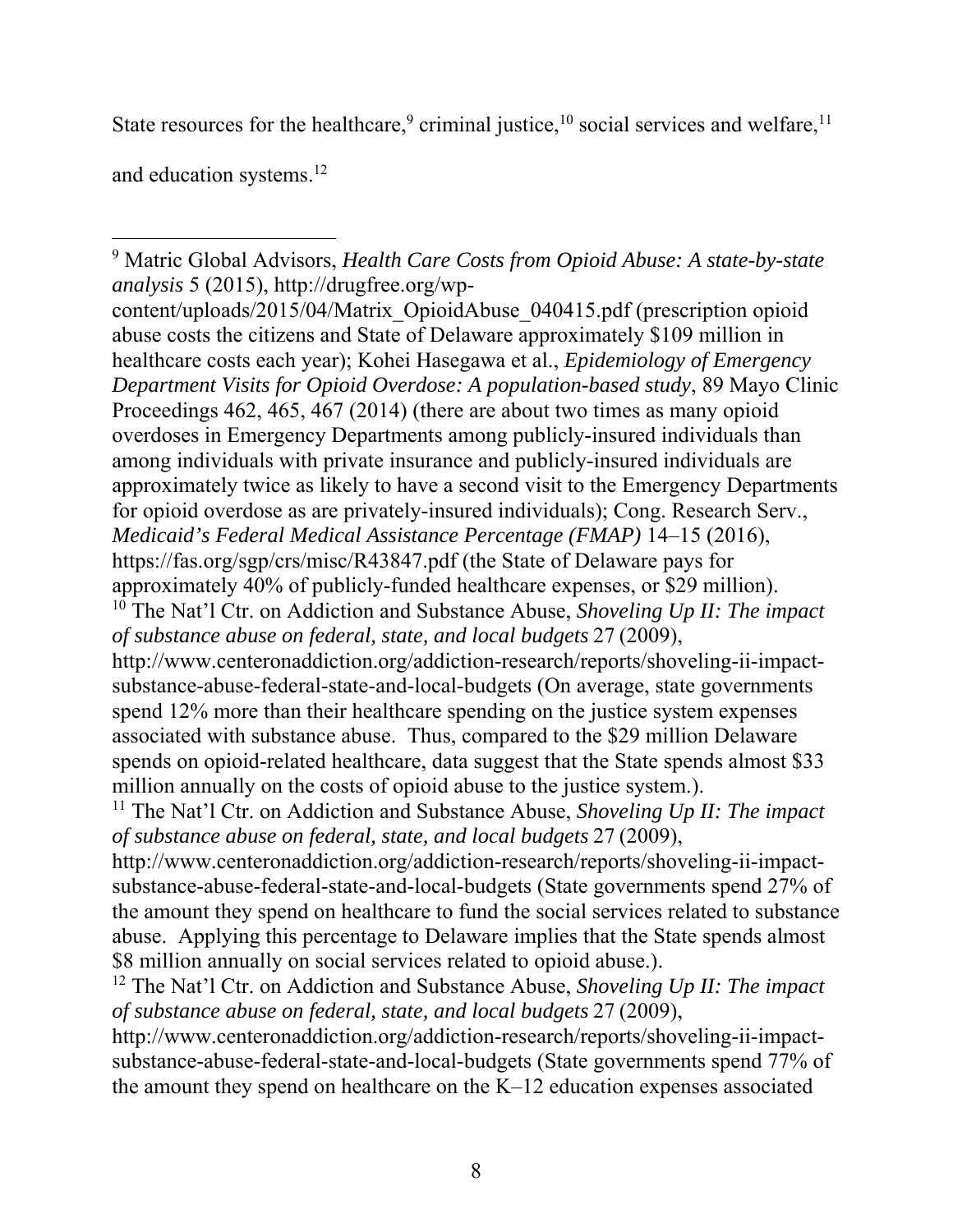15. Damages suffered by the State (and State agencies) include the costs of (a) medical care, therapeutic and prescription drugs, and other treatments for patients suffering from opioid-related addiction, overdoses, or disease, or from medical conditions exacerbated by opioid abuse; (b) treatment of infants born with opioid-related addiction or medical conditions; (c) law enforcement and public safety measures necessitated by the opioid crisis; (d) opioid-related counseling and rehabilitation services; (e) welfare for children whose parents suffer from opioidrelated disease or incapacitation; and (f) expenditures under Medicaid for purchases of prescription opioids for non-medical, illegitimate, or other improper purposes. Delaware has also suffered substantial damages relating to the lost productivity of Delaware citizens and Delaware businesses, and lower tax revenue for the State. Damages suffered by Delaware citizens include costs of unnecessary opioid prescriptions for chronic pain treatment, out-of-pocket expenditures on medical care, and other treatments related to opioids.

16. To remedy Defendants' misconduct, the State brings this action for (a) violations of Delaware's Consumer Fraud Act, (b) common law nuisance, (c) negligence, (d) unjust enrichment, and (e) civil conspiracy.

with substance abuse. Using these data, Delaware is estimated to spend over \$22 million annually to cover the burden of opioid abuse on the State's K–12 education system.).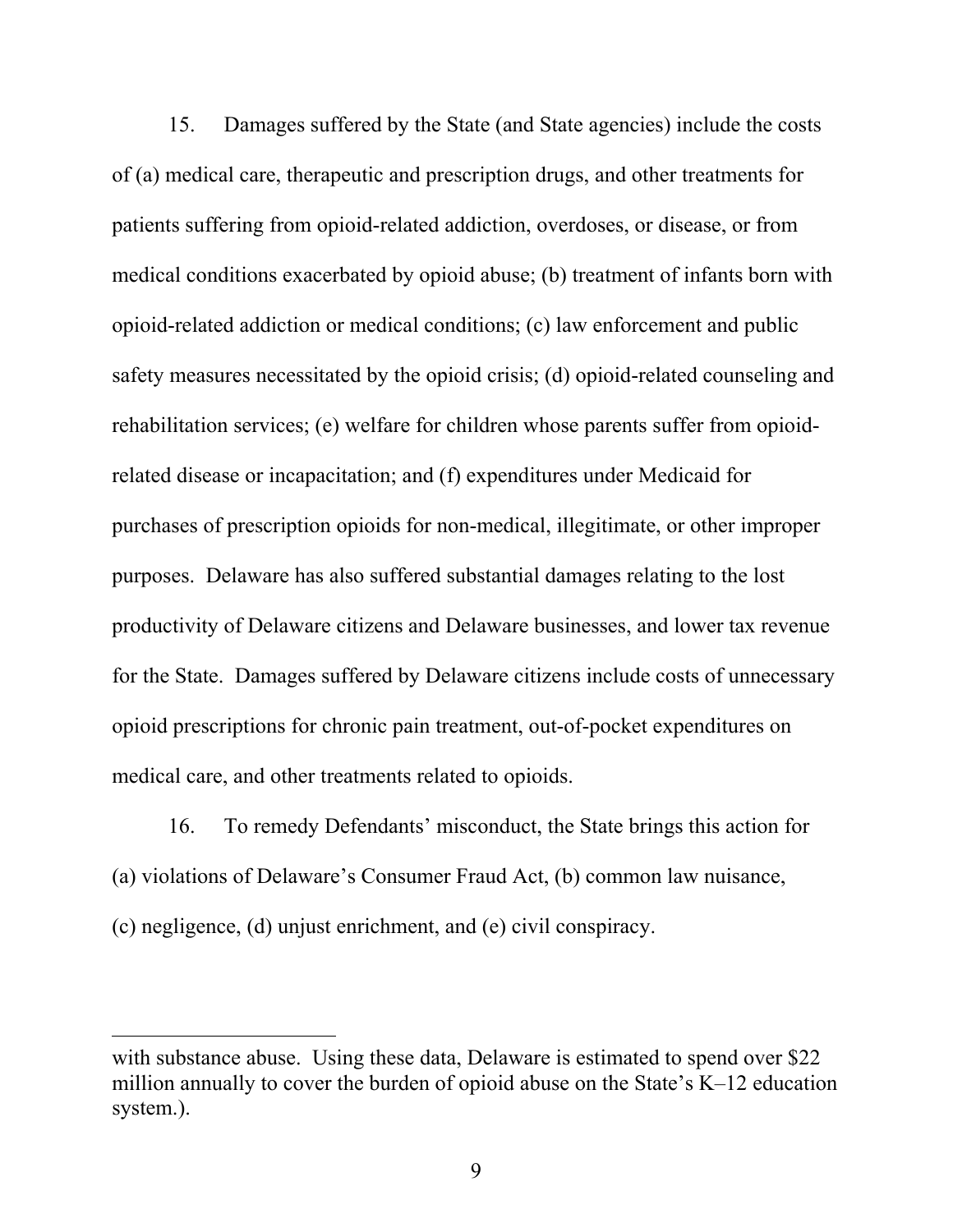17. The State seeks (a) a cease-and-desist order; (b) compensatory damages for the increased costs to Delaware's healthcare, criminal justice, social services, welfare, and education systems, as well as the cost of lost productivity and lower tax revenue; (c) civil penalties under various provisions of the Delaware Code; (d) reimbursement of all payments fraudulently induced by Defendants' conduct; (e) disgorgement of all amounts unjustly obtained by Defendants; (f) restitution of all expenditures by the State and Delaware consumers resulting from Defendants' conduct; (g) punitive damages; (h) attorneys' fees and costs; and (i) such further relief as justice may require.

### **PARTIES**

### **I. PLAINTIFF**

18. Plaintiff, State of Delaware, *ex rel.* Matthew P. Denn, Attorney General of the State of Delaware, brings this action in the State's capacity as sovereign, in its proprietary capacity, and in a *parens patriae* capacity.

19. The Attorney General is statutorily authorized to initiate and maintain this action, and does so pursuant to 6 *Del. C.* § 2522 and 29 *Del. C.* § 2522. This action is also maintained pursuant to the Attorney General's common law *parens patriae* powers.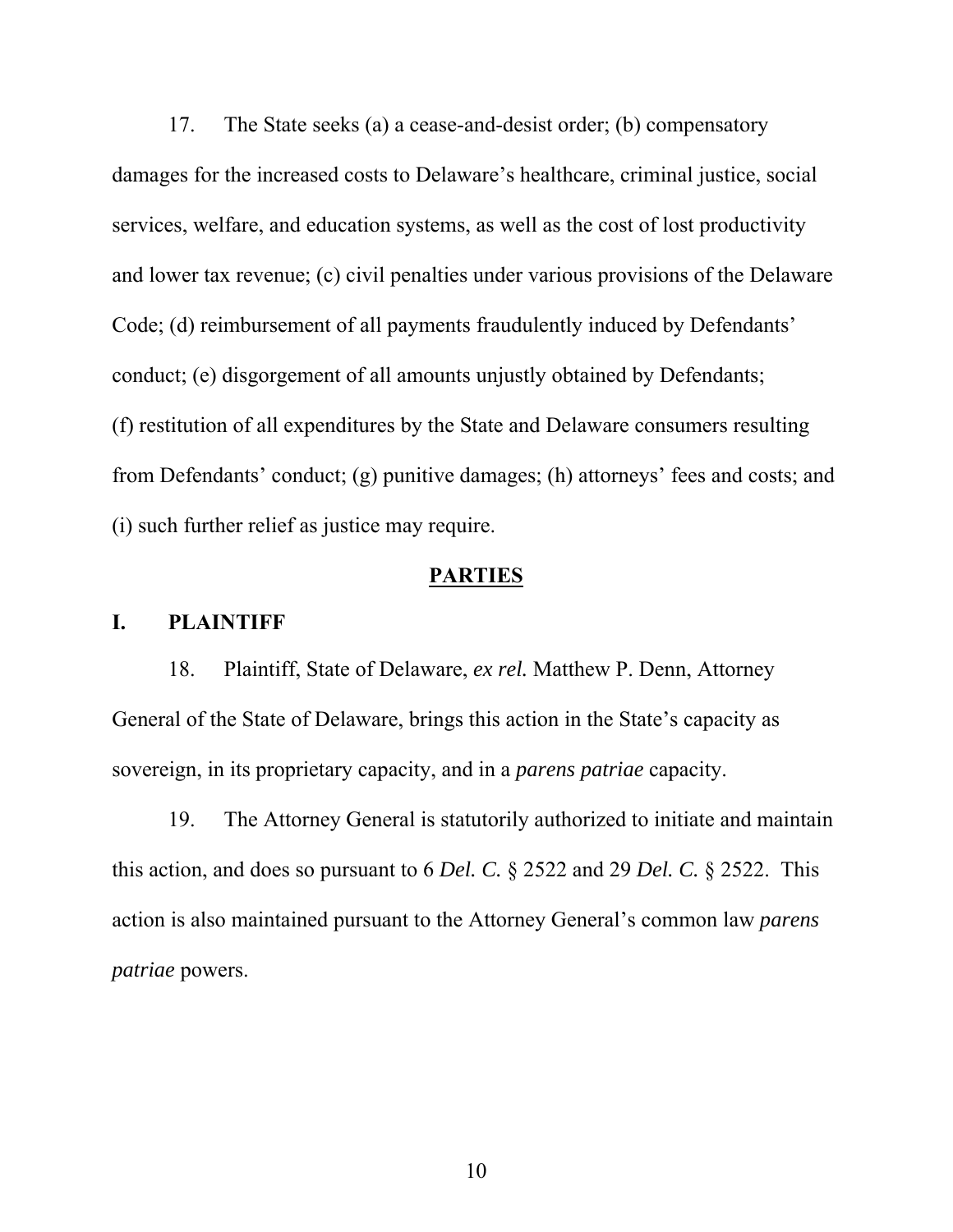### **II. DEFENDANTS**

#### **Manufacturer Defendants**  A.

20. Defendant Purdue Pharma L.P. (together with Purdue Pharma Inc. and The Purdue Frederick Company, "Purdue") is a limited partnership organized and existing under the laws of the State of Delaware with its principal place of business located in Stamford, Connecticut. During all relevant times, Purdue Pharma L.P. has manufactured and distributed substantial amounts of prescription opioids that have been and continue to be sold in Delaware. Purdue Pharma L.P. has engaged in consensual commercial dealings with Delaware and its citizens, and has purposefully availed itself of the advantages of conducting business with and within Delaware.

21. Defendant Purdue Pharma Inc. (together with Purdue Pharma L.P. and The Purdue Frederick Company, "Purdue") is a corporation organized and existing under the laws of New York State with its principal place of business located in Stamford, Connecticut. During all relevant times, Purdue Pharma Inc. has manufactured and distributed substantial amounts of prescription opioids that have been and continue to be sold in Delaware. Purdue Pharma Inc. has engaged in consensual commercial dealings with Delaware and its citizens, and has purposefully availed itself of the advantages of conducting business with and within Delaware.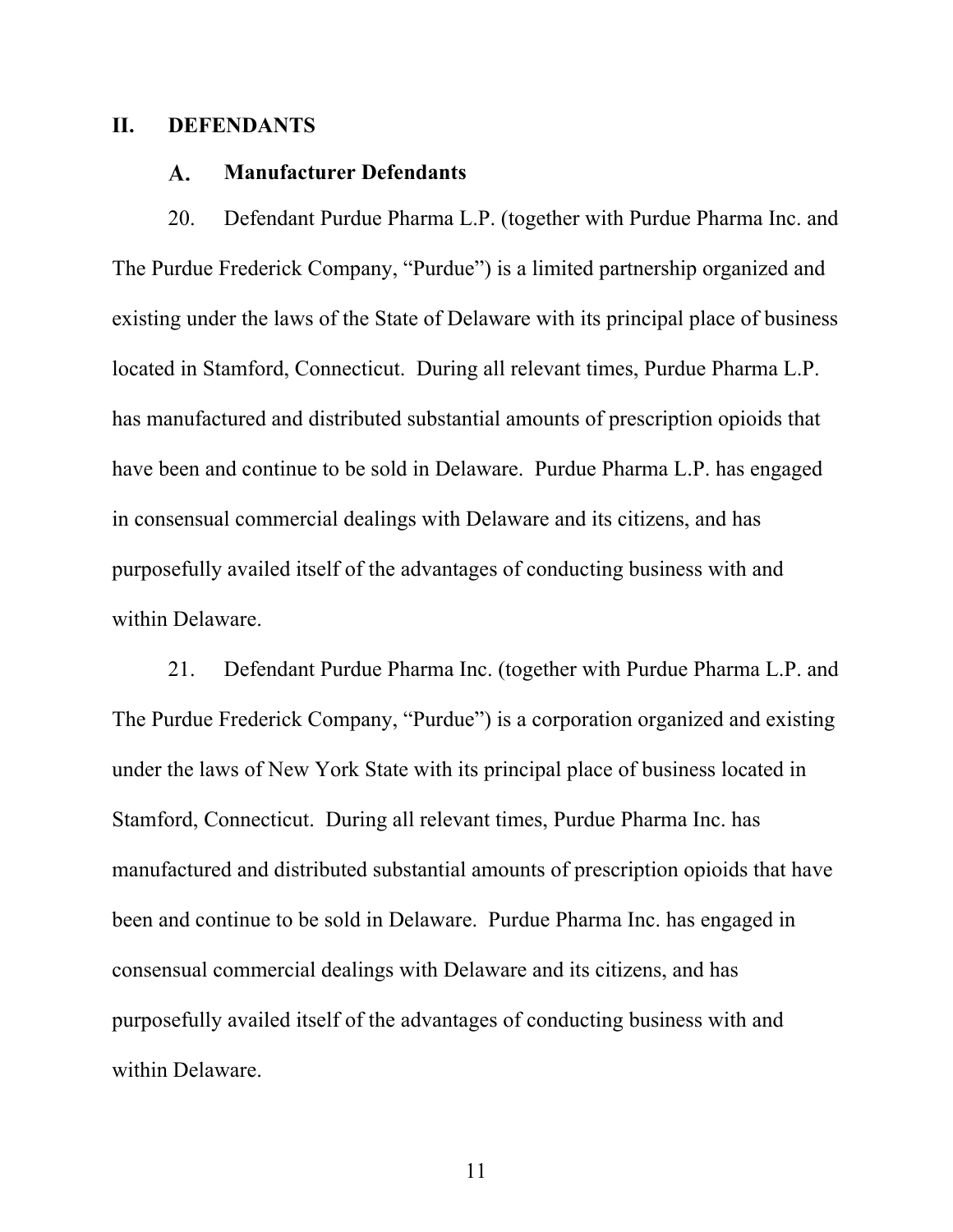22. Defendant The Purdue Frederick Company (together with Purdue Pharma L.P. and Purdue Pharma Inc., "Purdue") is a corporation organized and existing under the laws of the State of Delaware with its principal place of business located in Stamford, Connecticut. During all relevant times, The Purdue Frederick Company has manufactured and distributed substantial amounts of prescription opioids that have been and continue to be sold in Delaware. The Purdue Frederick Company has engaged in consensual commercial dealings with Delaware and its citizens, and has purposefully availed itself of the advantages of conducting business with and within Delaware.

23. Defendant Endo Health Solutions Inc. (together with Endo Pharmaceuticals Inc., "Endo") is a corporation organized and existing under the laws of the State of Delaware with its principal place of business located in Malvern, Pennsylvania. During all relevant times, Endo Health Solutions Inc. has manufactured and distributed substantial amounts of prescription opioids that have been and continue to be sold in Delaware. Endo Health Solutions Inc. has engaged in consensual commercial dealings with Delaware and its citizens, and has purposefully availed itself of the advantages of conducting business with and within Delaware.

24. Defendant Endo Pharmaceuticals Inc. (together with Endo Health Solutions Inc., "Endo") is a corporation organized and existing under the laws of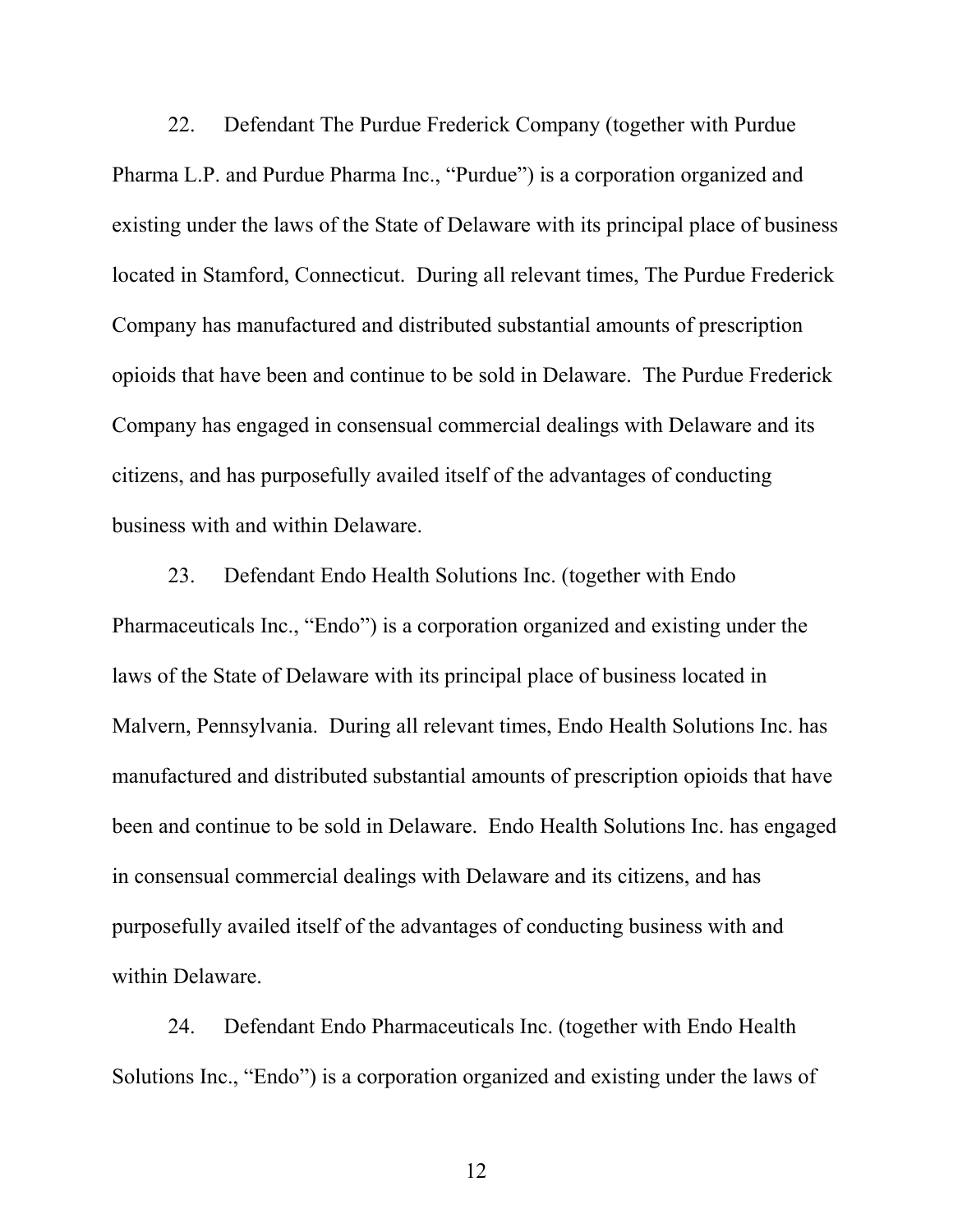the State of Delaware with its principal place of business located in Malvern, Pennsylvania. During all relevant times, Endo Pharmaceuticals Inc. has manufactured and distributed substantial amounts of prescription opioids that have been and continue to be sold in Delaware. Endo Pharmaceuticals Inc. has engaged in consensual commercial dealings with Delaware and its citizens, and has purposefully availed itself of the advantages of conducting business with and within Delaware.

25. As discussed further below, in violation of their legal obligations, each Manufacturer Defendant has made misstatements or omitted information regarding the risks of using prescription opioids to treat chronic pain.

#### **Distributor Defendants B.**

26. Defendant McKesson Corporation ("McKesson") is a corporation organized and existing under the laws of the State of Delaware with its principal place of business located at One Post Street, San Francisco, CA 94104. McKesson is authorized to conduct business in Delaware. During all relevant times, McKesson has distributed substantial amounts of prescription opioids to providers and retailers in Delaware. McKesson has engaged in consensual commercial dealings with Delaware and its citizens, and has purposefully availed itself of the advantages of conducting business with and within Delaware.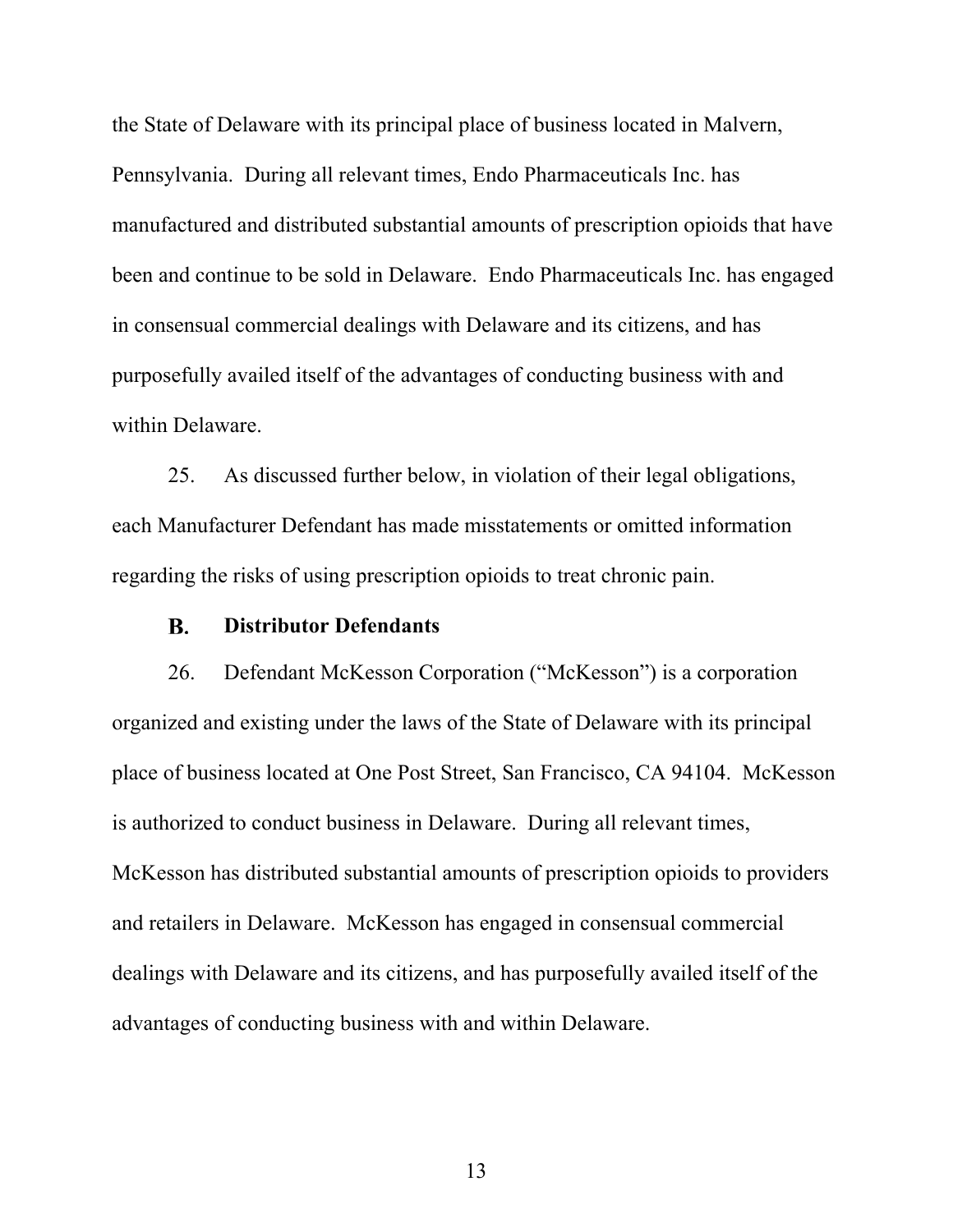27. Defendant Cardinal Health, Inc. ("Cardinal") is a corporation organized and existing under the laws of the State of Ohio with its principal place of business located at 7000 Cardinal Place, Dublin, OH 43017. Cardinal is authorized to conduct business in Delaware. During all relevant times, Cardinal has distributed substantial amounts of prescription opioids to providers and retailers in Delaware. Cardinal has engaged in consensual commercial dealings with Delaware and its citizens, and has purposefully availed itself of the advantages of conducting business with and within Delaware.

28. Defendant AmerisourceBergen Corporation ("AmerisourceBergen") is a corporation organized and existing under the laws of the State of Delaware with its principal place of business located at 1300 Morris Drive, Chesterbrook, PA 19087. AmerisourceBergen is authorized to conduct business in Delaware. During all relevant times, AmerisourceBergen has distributed substantial amounts of prescription opioids to providers and retailers in Delaware. AmerisourceBergen has engaged in consensual commercial dealings with Delaware and its citizens, and has purposefully availed itself of the advantages of conducting business with and within Delaware.

29. Defendant Anda Pharmaceuticals, Inc. ("Anda") is a corporation organized and existing under the laws of the State of Florida with its principal place of business located at 2915 Weston Road, Weston, FL 33331. Anda is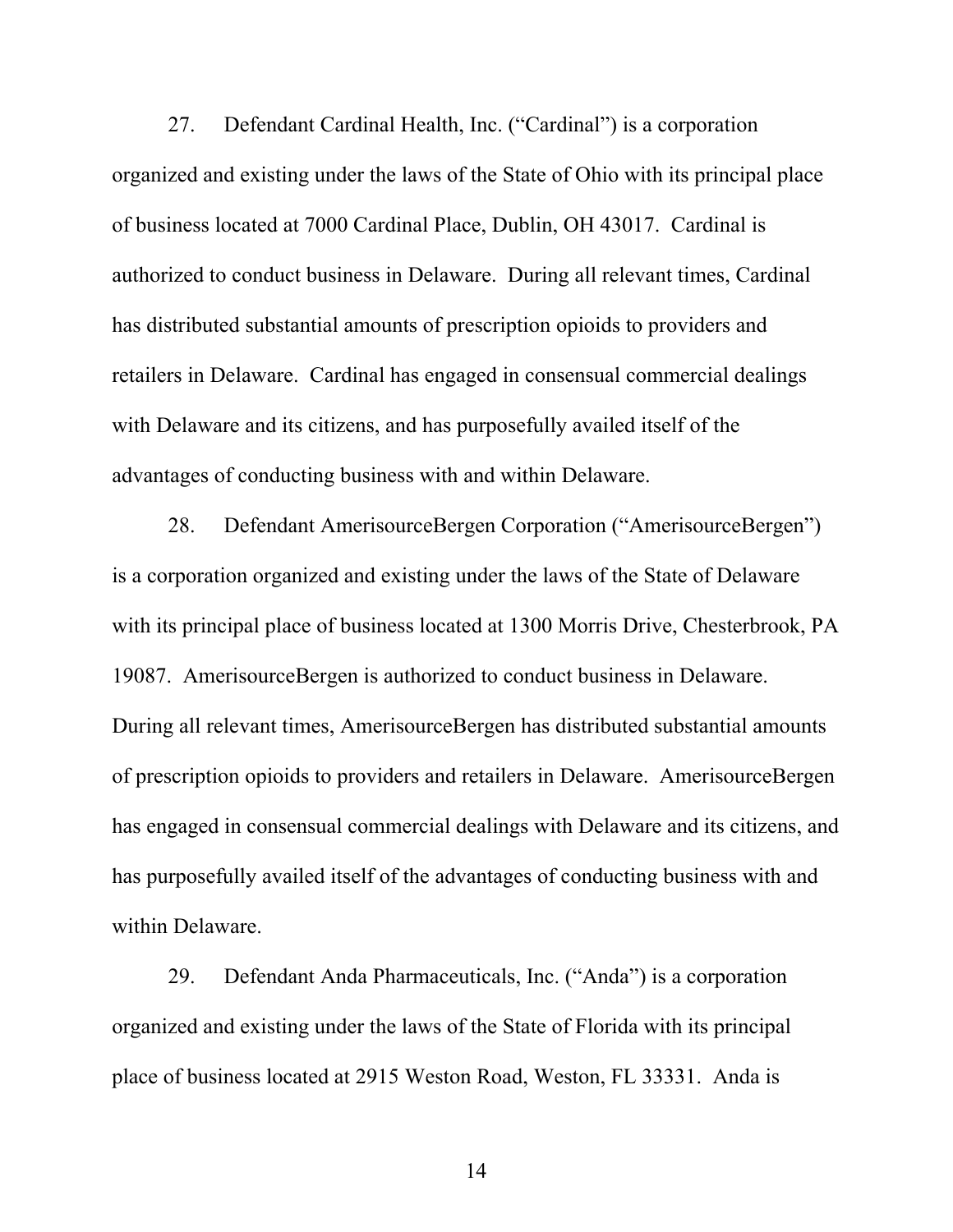authorized to conduct business in Delaware. During all relevant times, Anda has distributed substantial amounts of prescription opioids to providers and retailers in Delaware. Anda has engaged in consensual commercial dealings with Delaware and its citizens, and has purposefully availed itself of the advantages of conducting business with and within Delaware.

30. Defendant H. D. Smith, LLC ("H. D. Smith") is a limited liability company organized and existing under the laws of the State of Delaware with its principal place of business located at 3606 Fiat Avenue, Springfield, IL 62703. H. D. Smith is authorized to conduct business in Delaware. During all relevant times, H. D. Smith has distributed substantial amounts of prescription opioids to providers and retailers in Delaware. H. D. Smith has engaged in consensual commercial dealings with Delaware and its citizens, and has purposefully availed itself of the advantages of conducting business with and within Delaware.

31. As discussed further below, each of the Distributor Defendants has consistently failed to comply with its legal obligations concerning opioid diversion and many have paid civil penalties to resolve government allegations regarding opioid diversion.

#### $\mathbf{C}$ . **Pharmacy Defendants**

32. Defendant CVS Health Corporation ("CVS") is a corporation organized and existing under the laws of the State of Delaware with its principal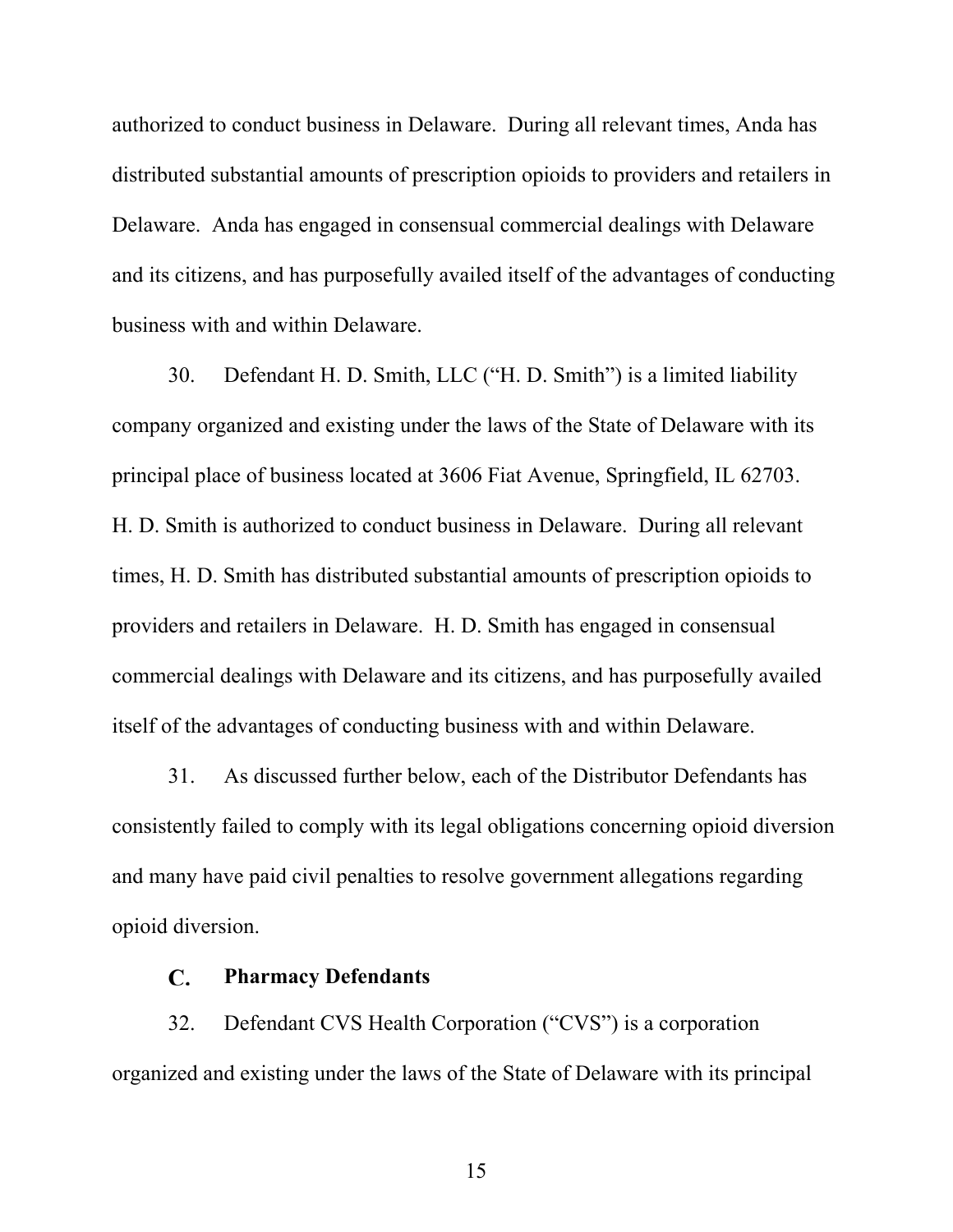place of business located at One CVS Drive, Woonsocket, RI 02895. CVS is authorized to conduct business in Delaware. During all relevant times, CVS has sold and continues to sell prescription opioids at locations within Delaware, including in close proximity to Delaware's hospitals, clinics, and other healthcare facilities serving patients of Delaware's healthcare system. CVS has engaged in consensual commercial dealings with Delaware and its citizens, and has purposefully availed itself of the advantages of conducting business with and within Delaware.

33. Defendant Walgreens Boots Alliance, Inc., f/k/a Walgreen Co. ("Walgreens") is a corporation organized and existing under the laws of the State of Delaware with its principal place of business located at 108 Wilmot Road, Deerfield, IL 60015. Walgreens is authorized to conduct business in Delaware. During all relevant times, Walgreens has sold and continues to sell prescription opioids at locations within Delaware, including in close proximity to Delaware's hospitals, clinics, and other healthcare facilities serving patients of Delaware's healthcare system. Walgreens has engaged in consensual commercial dealings with Delaware and its citizens, and has purposefully availed itself of the advantages of conducting business with and within Delaware.

34. As discussed further below, each of the Pharmacy Defendants has consistently failed to comply with its legal obligations concerning opioid diversion,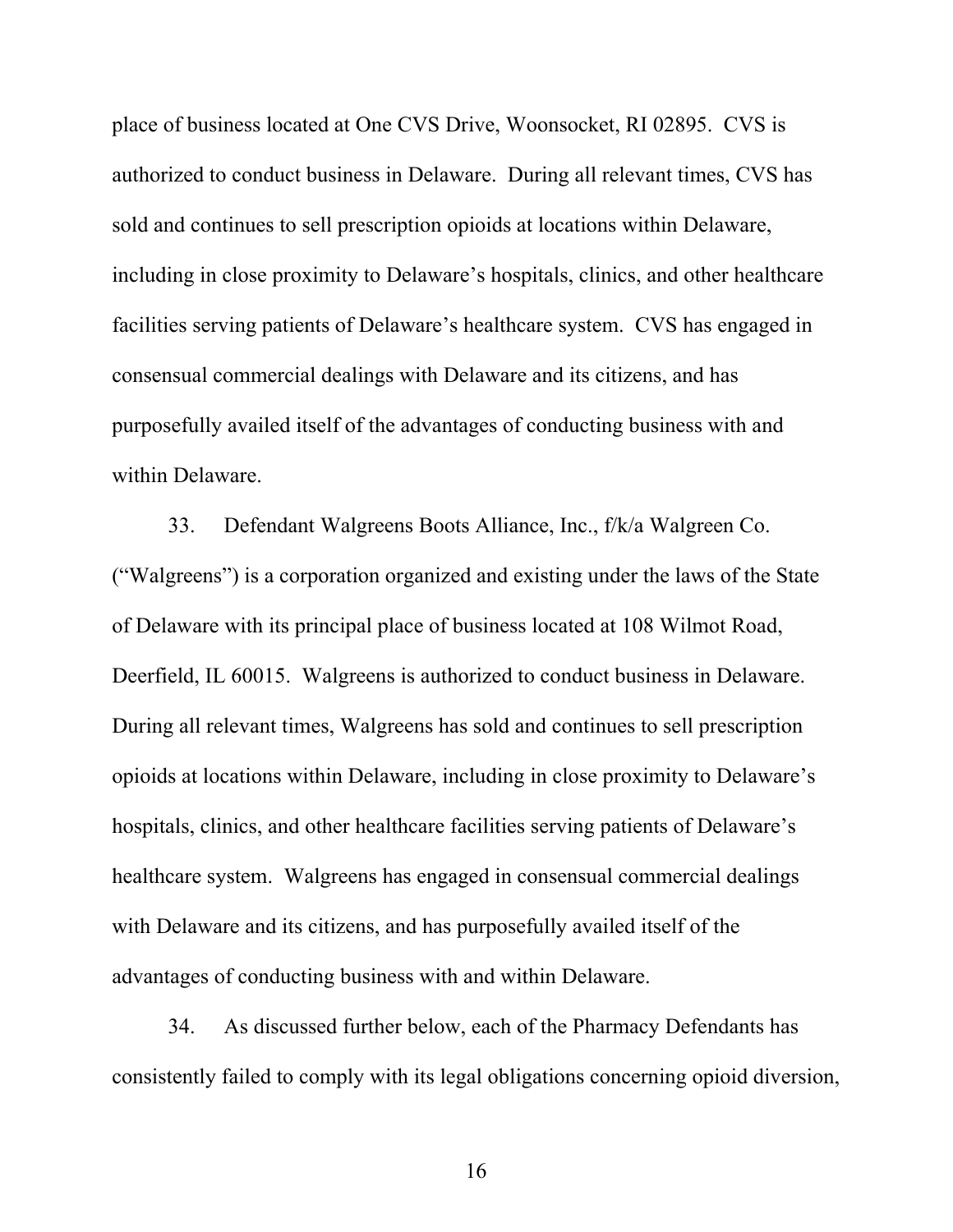and each has paid civil penalties to resolve government allegations regarding opioid diversion.

### **JURISDICTION AND VENUE**

35. Jurisdiction of this Court is proper under Article IV, Section 7, of the Delaware Constitution and 10 *Del. C.* § 541.

36. This case qualifies for assignment to the Superior Court Complex Commercial Litigation Division because the amount in controversy exceeds One Million Dollars (\$1,000,000).

37. This Court has personal jurisdiction over Defendants because each Defendant is, or was during the relevant time period, incorporated in Delaware or licensed to do business in Delaware; is transacting or has transacted business in Delaware; or has other significant contacts with Delaware. Each Defendant has sufficient contacts with Delaware to give rise to the current action, has continuous and systematic contacts with Delaware, or has consented either explicitly or implicitly to the jurisdiction of this Court.

# **FACTUAL BACKGROUND**

# **I. PRESCRIPTION OPIOIDS ARE HIGHLY DANGEROUS**

38. Prescription opioids are powerful pain-reducing medications that include non-synthetic, partially-synthetic, and fully-synthetic derivatives of the opium poppy. While these drugs can have benefits when used properly, they also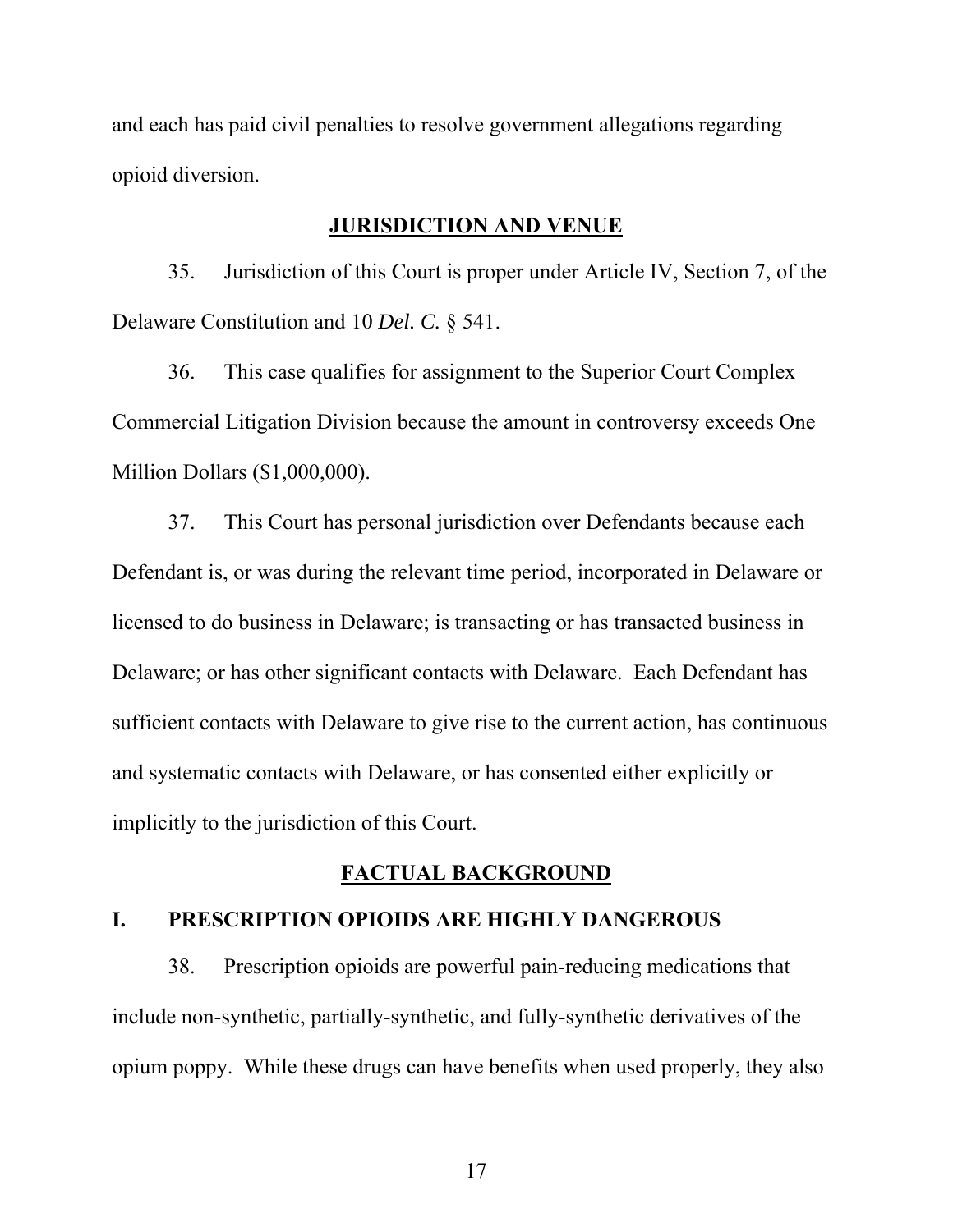pose serious risks. In particular, government agencies have warned that opioids present "substantially increase[d]" risk when used to treat chronic pain and "can cause serious harm, including addiction, overdose and death" when "misused or abused."13

39. Given these risks, the marketing, distribution, and sale of prescription opioids are heavily regulated under Delaware and Federal law. Delaware's Uniform Controlled Substances Act (16 *Del. C.* §§ 4701, *et seq.*), Uniform Controlled Substances Act Regulations (24 *Del. Admin. C.* CSA 1.0 *et seq.*) code sections regarding branding of drugs (*e.g.*, 16 *Del. C.* §§ 3302, *et seq.*), and numerous professional regulations related to persons who handle, prescribe, and dispense controlled substances provide strict controls and requirements throughout the opioid distribution chain. These provisions of Delaware law also incorporate and reference Federal law regarding the marketing, distribution, and sale of prescription opioids, including the Federal Controlled Substances Act, 21 U.S.C. §§ 801 *et seq.*, and the Federal Food, Drug, and Cosmetic Act, 21 U.S. §§ 321 *et seq.*

40. As discussed below, despite the dangers of prescription opioids, Manufacturer Defendants wrongfully marketed them through misleading

<sup>13</sup> Food and Drug Admin., *Opioid Medications*,

https://www.fda.gov/Drugs/DrugSafety/InformationbyDrugClass/ucm337066.htm (last updated July 14, 2017).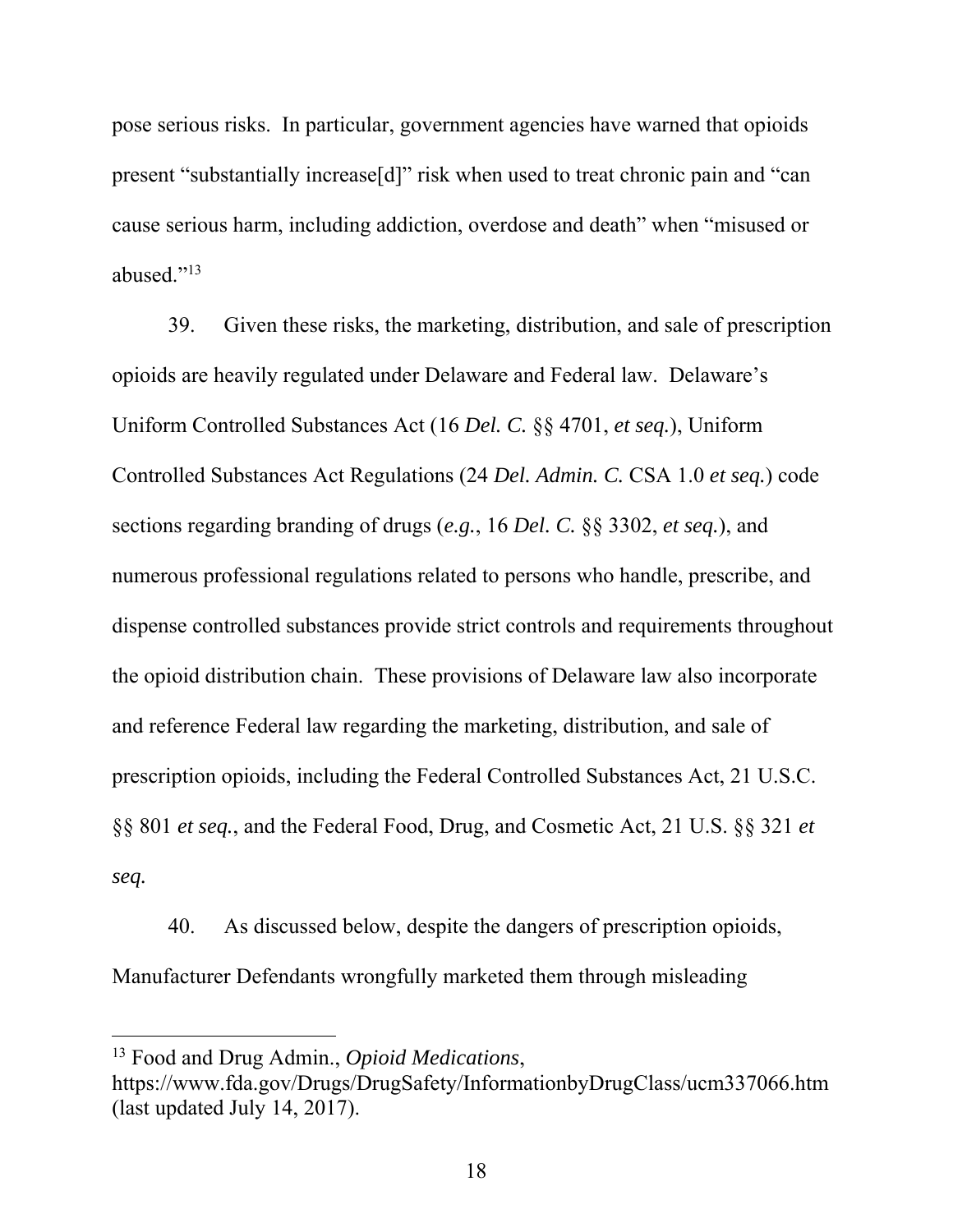statements that minimized the risk of these drugs and failed to disclose accurately the true magnitude of those risks. The actions of Manufacturer Defendants created a huge market for prescription opioids, which in turn led to massive diversion of these drugs from legitimate to illegitimate channels. Distributor Defendants and Pharmacy Defendants, who have duties to prevent diversion, wrongfully turned a blind eye to it. As a result of the wrongful acts of the Defendants, Delaware and its citizens suffered injuries and damages.

# **II. MANUFACTURER DEFENDANTS HAVE LEGAL DUTIES TO DISCLOSE ACCURATELY THE RISKS OF OPIOIDS**

41. Each Manufacturer Defendant has a legal obligation under Delaware statutory and common law to exercise reasonable care in the marketing, promotion, and sale of opioids.

42. Under Delaware law, "No person shall manufacturer, sell or trade in, within this State, any article of food or drugs which is . . . misbranded . . . within the meaning of this chapter." 16 *Del. C.* § 3302. The referenced chapter incorporates "the definition of misbranding in the Federal Food, Drug, and Cosmetic Act." *See* 16 *Del. C.* § 3308. The Federal Food, Drug, and Cosmetic Act defines misbranding to include misleading advertising. *See* 21 U.S.C. § 302(n). It further defines misleading advertising to include both "representations made or suggested by statement, word, design, device, or any combination thereof," and: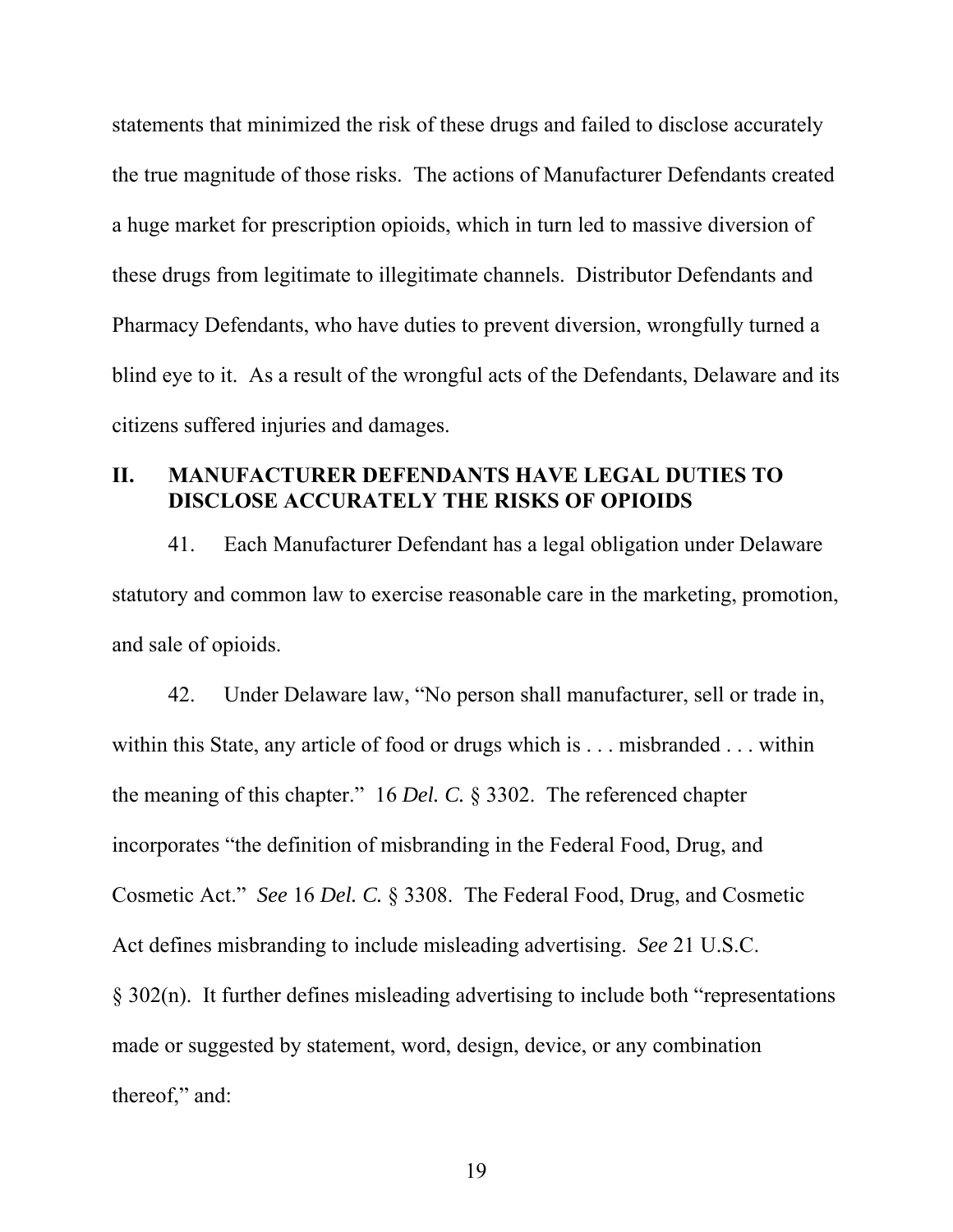the extent to which the labeling or advertising fails to reveal facts material in the light of such representations or material with respect to consequences which may result from the use of the article to which the labeling or advertising relates under the conditions of use prescribed in the labeling or advertising thereof or under such conditions of use as are customary or usual.

*Id.*

43. Manufacturer Defendants also have a common law "duty to make a

full and fair disclosure as to the matters about which" they choose to speak.

# **III. MANUFACTURER DEFENDANTS VIOLATED THEIR DUTIES**

#### $\mathbf{A}$ . **Manufacturer Defendants Made Misleading Statements About the Risks of Prescribing Opioids to Treat Chronic Pain and Failed to State Accurately the Magnitude of Those Risks**

44. Manufacturer Defendants have engaged in a multi-million dollar

marketing campaign to minimize and misstate the risks of addiction and abuse when prescription opioids are used to treat chronic pain.

45. Manufacturer Defendants made statements through websites,

promotional materials, conferences, guidelines for doctors, and other vehicles that suggested that the risk of opioid addiction when used for chronic pain was low—

statements directly contrary to established scientific evidence. Manufacturer

Defendants' marketing claims also differ from the safety warnings that

Manufacturer Defendants must place on many of their opioid products. In fact, as

discussed further below, Manufacturer Defendants have been repeatedly fined or

otherwise sanctioned for their misleading statements in the marketing of opioids.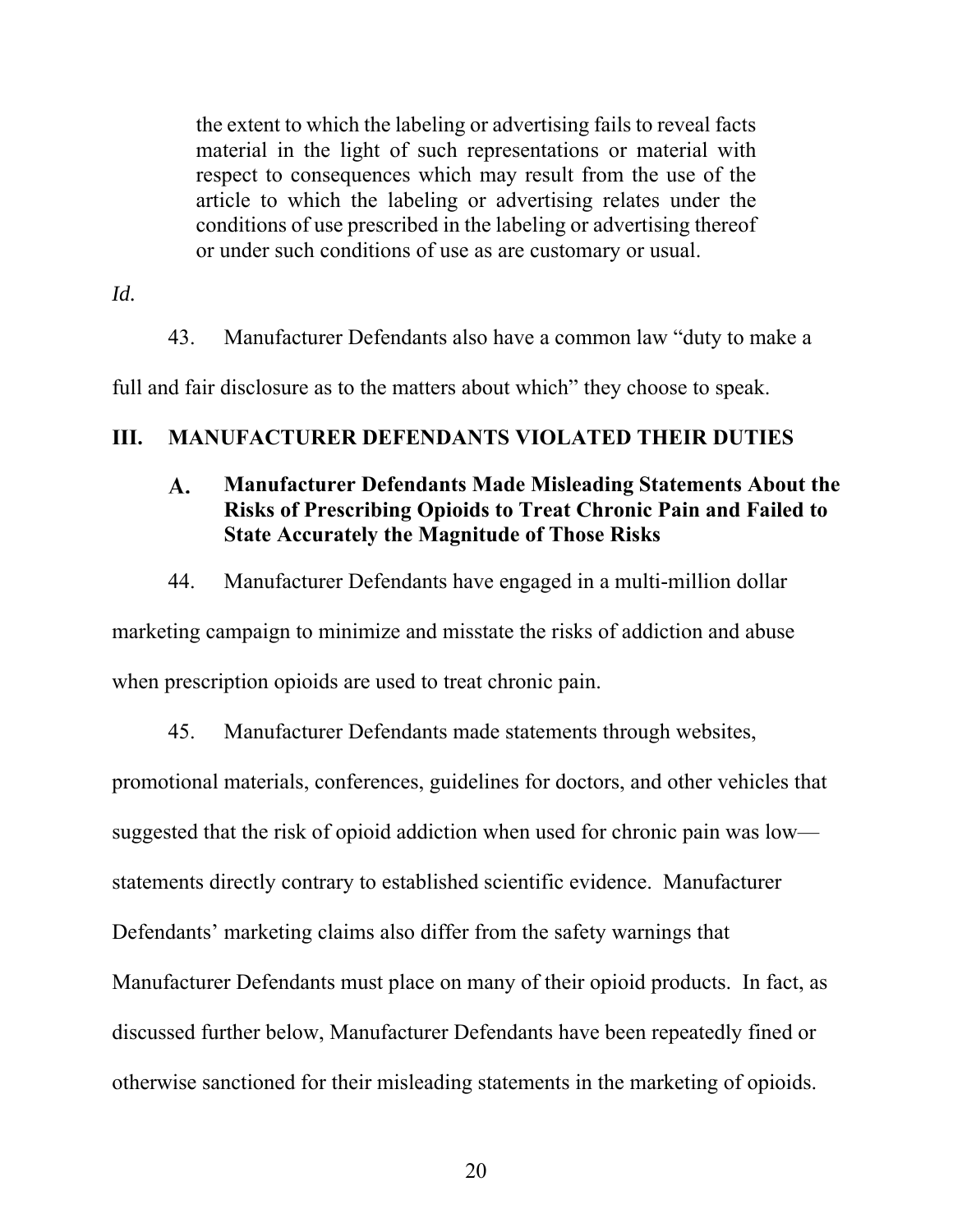# **1. Manufacturer Defendants Misrepresented the Risks of Addiction to Prescription Opioids**

46. Manufacturer Defendants contributed content and funding to numerous "guidelines" on opioid use that misleadingly downplayed the risks of opioid addiction when prescribed for chronic pain. For instance, "A Policymaker's Guide to Understanding Pain & Its Management," an October 2011 American Pain Foundation pamphlet "made possible by support from Purdue Pharma LP," asserted that "[l]ess than 1 percent of children treated with opioids become addicted" and that pain was generally "undertreated" due to "misconceptions about opioid addiction."14 Similarly, "Clinical Guidelines for the Use of Chronic Opioid Therapy in Chronic Noncancer Pain," a February 2009 article funded by the American Pain Society and written by several authors with financial ties to Manufacturer Defendants, promoted opioids as "safe and effective" for chronic pain treatment and indicated that the risk of addiction was manageable for all patients regardless of past drug abuse history.15 Likewise, "Treatment Options: A Guide for People Living with Pain," a 2006 American Pain Foundation pamphlet

<sup>14</sup> Am. Pain Found., *A Policymaker's Guide to Understanding Pain & Its Management* (Oct. 2011), http://s3.documentcloud.org/documents/277603/apfpolicymakers-guide.pdf.

<sup>&</sup>lt;sup>15</sup> Roger Chou et al., *Clinical Guidelines for the Use of Chronic Opioid Therapy in Chronic Noncancer Pain*, 10 The J. of Pain 113 (Feb. 2009), http://dx.doi.org/10.1016/j.jpain.2008.10.008.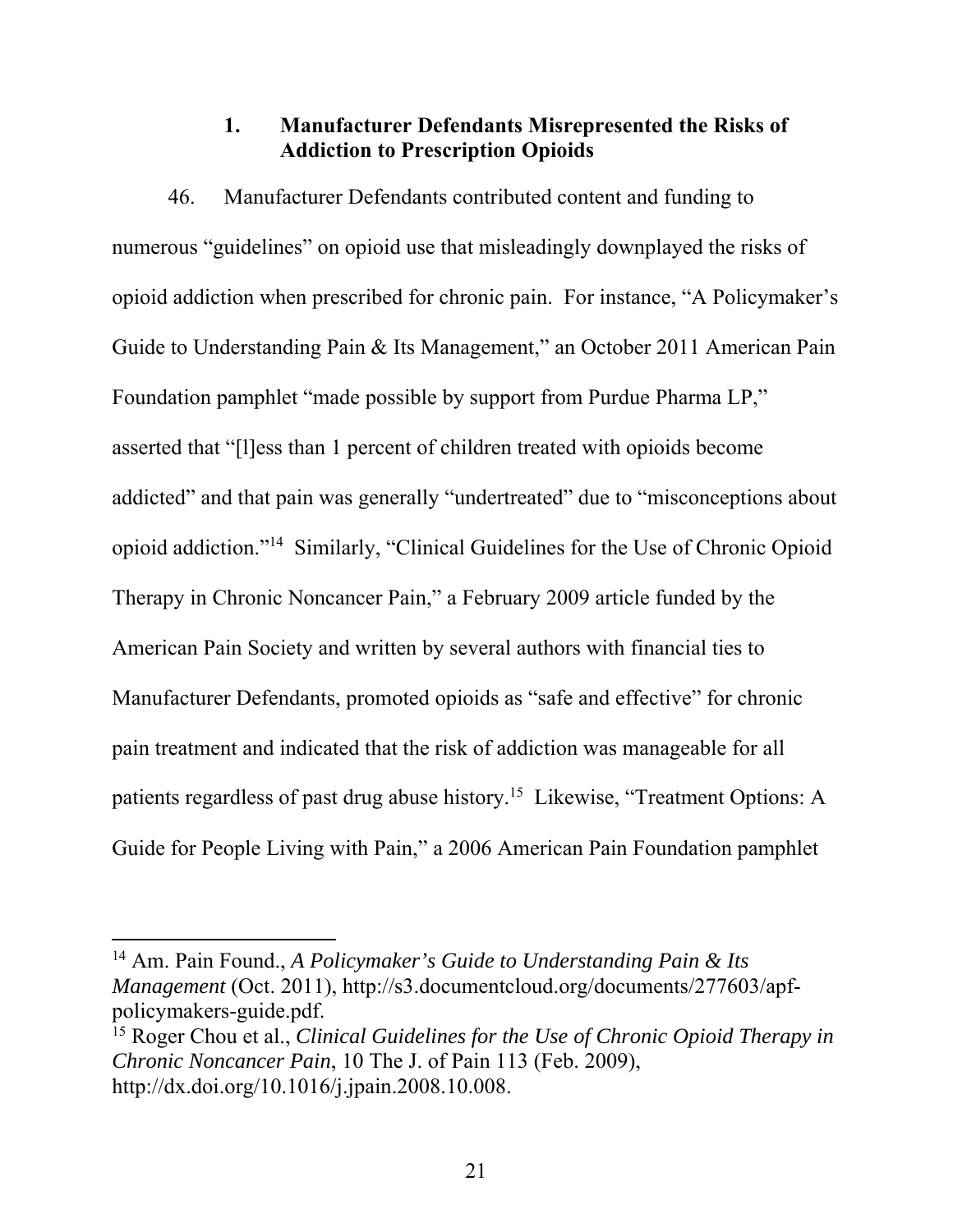financially supported by Purdue, instructed that addiction is rare and limited to certain extreme cases.16 Endo also sponsored the American Pain Foundation; in 2010 alone, the organization received more than  $$2,500,000$  from Endo.<sup>17</sup>

47. Manufacturer Defendants produced and provided directly to doctors and patients marketing materials that made similar misstatements. Purdue issued marketing materials, starting in 1996, stating that "addiction to opioids legitimately used in the management of pain is very rare."<sup>18</sup> On information and belief, Endo distributed a pamphlet, "Living with Someone with Chronic Pain," which stated that most health care providers agree that most people do not develop an addiction.

48. Manufacturer Defendants ran websites that promoted similar misleading claims. For example, Endo sponsored two websites,

painknowledge.com and painaction.com, which claimed as of 2004 and 2015,

respectively, that "[p]eople who take opioids as prescribed usually do not become

addicted" and "[m]ost chronic pain patients do not become addicted to the opioid

medications that are prescribed for them."

<sup>16</sup> Am. Pain Found., *Treatment Options: A guide for people living with pain* (2006), https://assets.documentcloud.org/documents/277605/apftreatmentoptions.pdf.

<sup>17</sup> Am. Pain Found., *Annual Report* (2010), https://archive.org/details/277604-apf-2010-annual-report.

<sup>18</sup> Drug Label for Oxycodone Hydrochloride 5mg Capsule,

https://dailymed.nlm.nih.gov/dailymed/archives/fdaDrugInfo.cfm?archiveid=4106 8.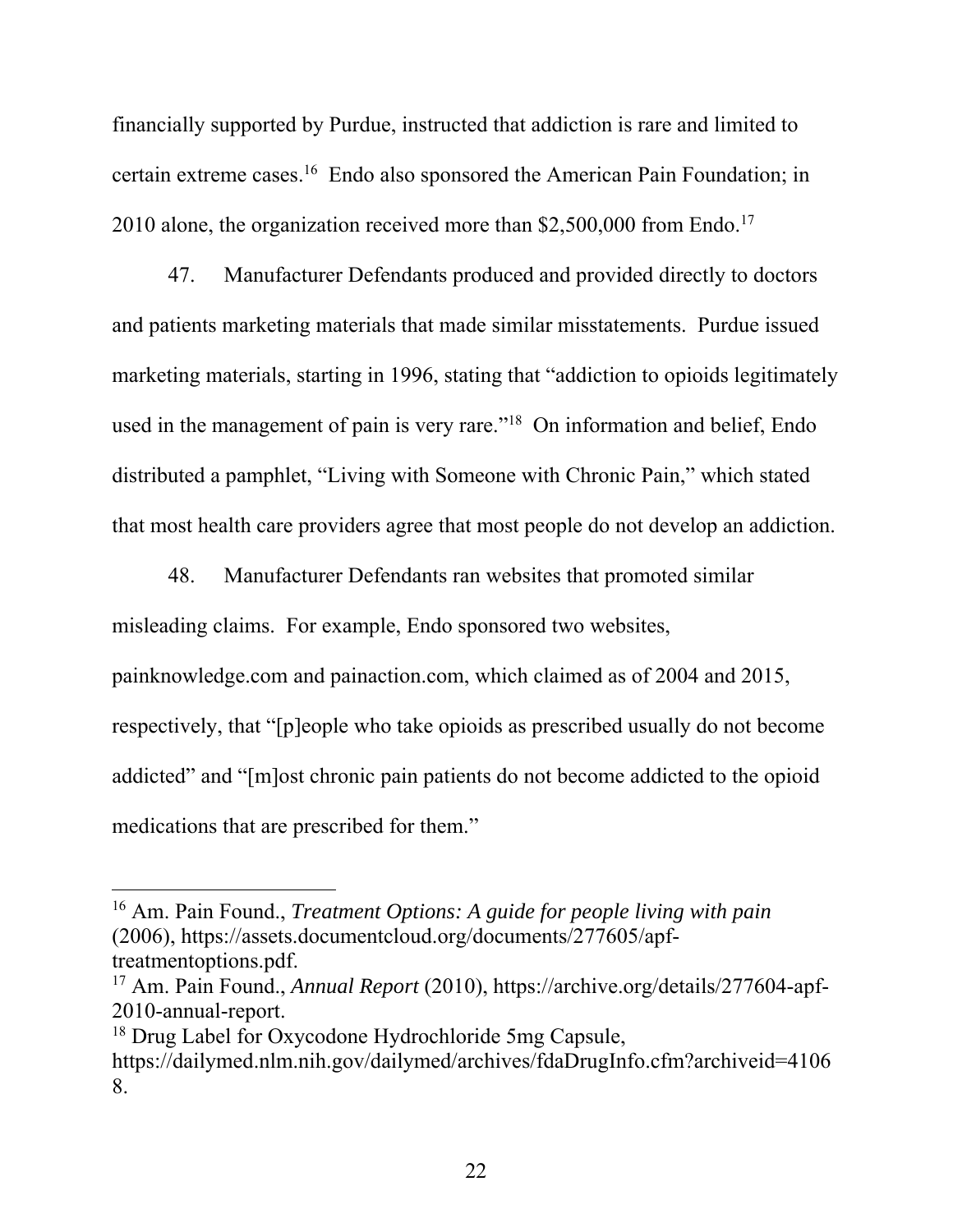49. Endo also represented that "[t]aking opioids for pain relief is not addiction" and that "[a]ddiction to an opioid would mean that your pain has gone away but you still take the medicine regularly when you don't need it for pain, maybe just to escape from your problem."<sup>19</sup> In the same publication, Endo suggested that patients use the following test to determine whether they are addicted to opioids: "Ask yourself: Would I want to take this medicine if my pain went away? If you answer no, you are taking opioids for the right reasons—to relieve pain and improve your function. You are not addicted."20

50. Manufacturer Defendants trained salesmen to minimize the risk of addiction when discussing opioids with doctors. For instance, Purdue salesmen were instructed to tell doctors that opioids' addiction risk was "less than one percent."<sup>21</sup>

51. Manufacturer Defendants sponsored training sessions where doctors were given similar misleading information regarding the risks of opioid addiction.

19 Endo Pharmaceuticals, *Understanding Your Pain: Taking Oral Opioid Analgesics* (2004), https://perma.cc/QN86-62PK. <sup>20</sup> *Id.*

 $\overline{a}$ 

21 U.S. Gov't Accountability Office, *Prescription Drugs: OxyContin abuse and diversion and efforts to address the problem* (Dec. 2003), https://www.gpo.gov/fdsys/pkg/GAOREPORTS-GAO-04-110/content-detail.html.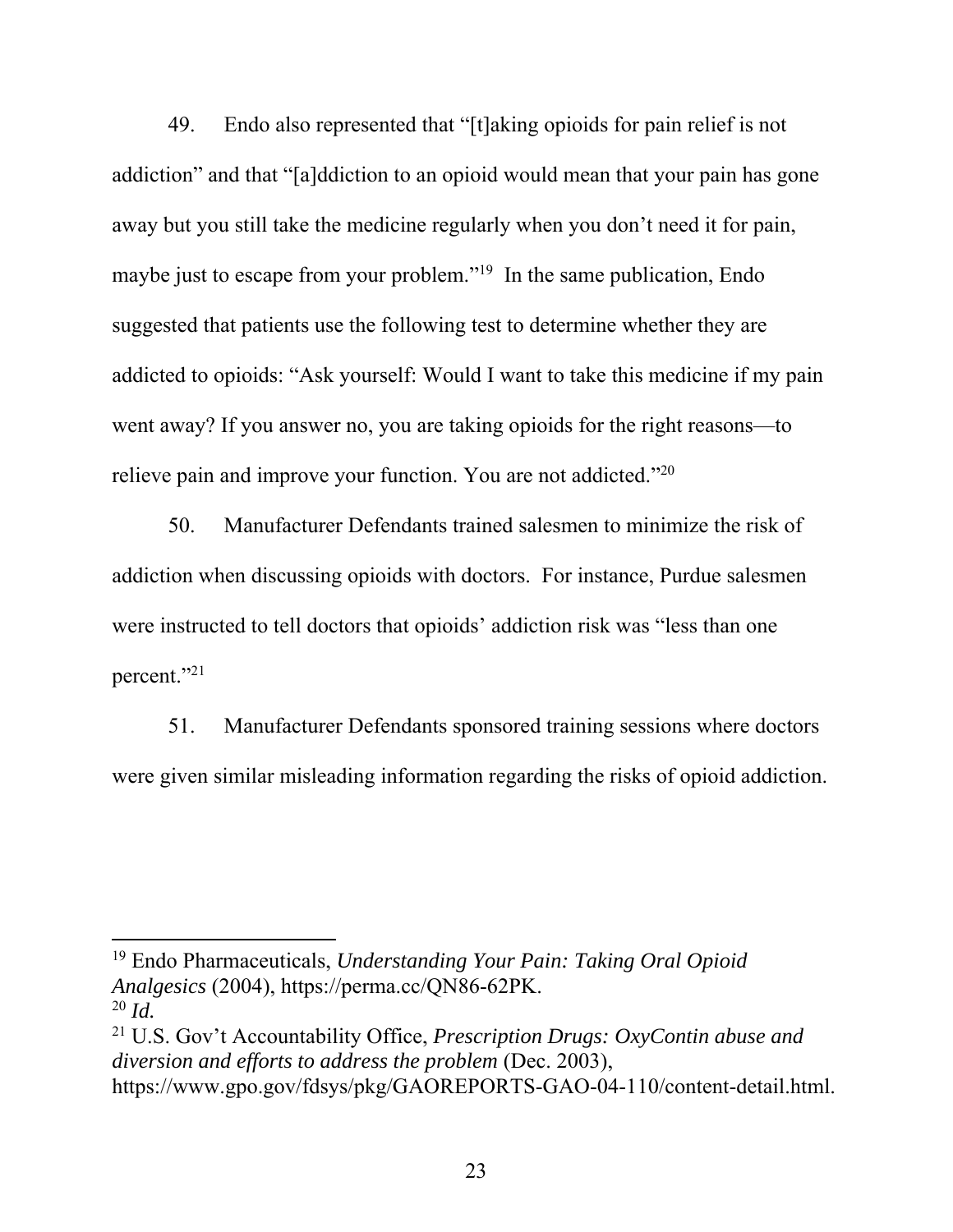For example, Purdue sponsored training sessions in the late 1990s and early 2000s where opioid addiction was described as "exquisitely rare."<sup>22</sup>

52. All of these statements were contrary to scientific facts. The CDC has directly contradicted Manufacturer Defendants' representations that opioid addiction is rare when opioids are used properly. The CDC has stated that (1) there is "extensive evidence" of the possible harms of opioids, including addiction; (2) "[o]pioid pain medication use presents serious risks," including addiction; and (3) using opioids to treat chronic pain "substantially increases" the risk of addiction.23 A 2016 CDC guideline discusses studies that found that as many as 26% of long-term users of opioids experience problems with addiction or dependence.24

53. Moreover, in August 2016, the U.S. Surgeon General published an open letter to physicians nationwide, worrying that "heavy marketing to doctors" had led many to be "taught – incorrectly – that opioids are not addictive when

 $\overline{a}$ 

23 Deborah Dowell, Tamara Haegerich, & Roger Chou, *CDC Guideline for Prescribing Opioids for Chronic Pain – United States, 2016*, 65 Morbidity and Mortality Weekly Report 1 (2016), https://www.cdc.gov/mmwr/volumes/65/rr/rr6501e1.htm.  $^{24}$   $\tilde{I}$ *d*.

<sup>22</sup> Barry Meier, *Pain Killer: A "wonder" drug's trail of addiction and death* 190 (2003).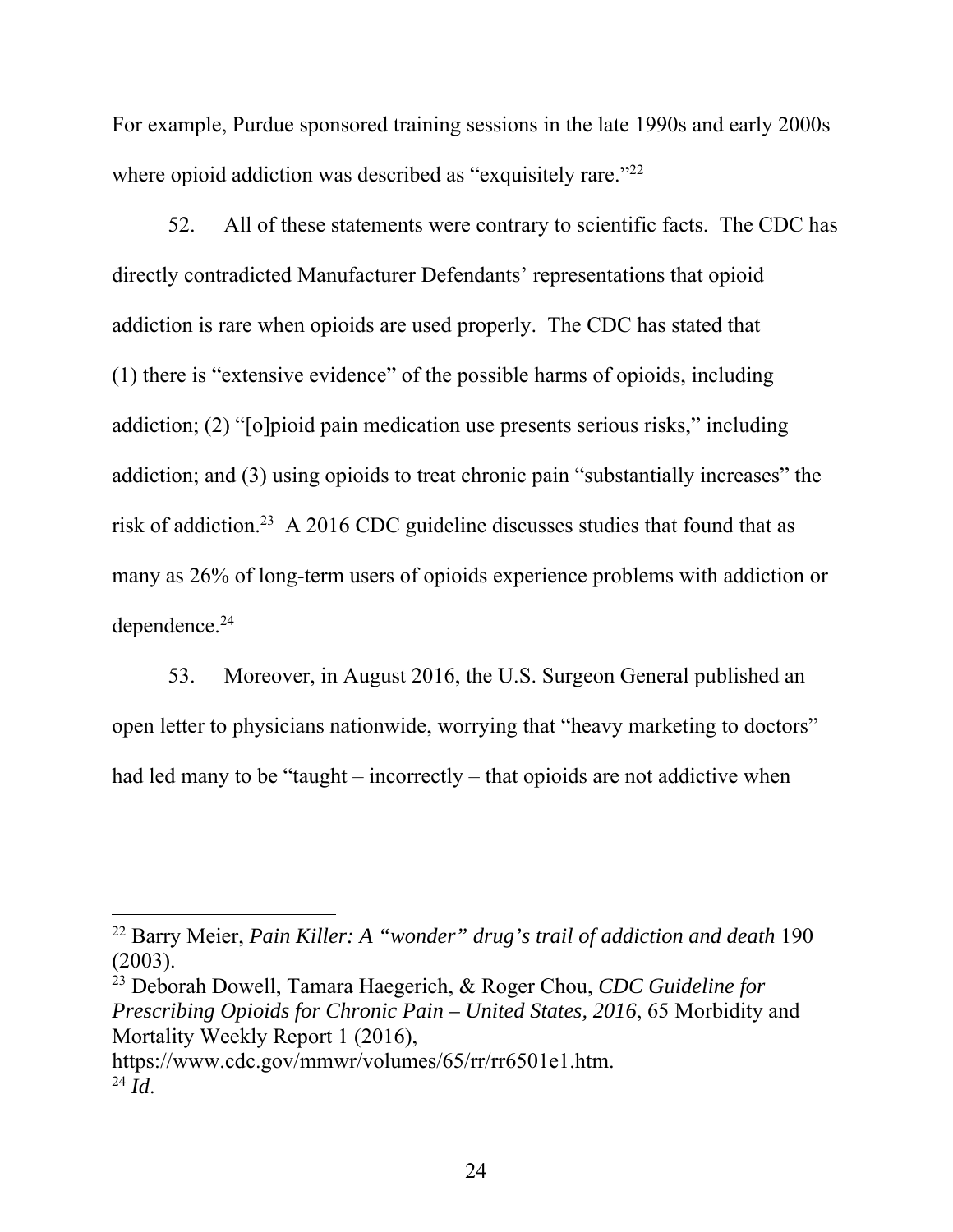prescribed for legitimate pain." This letter also noted the "devastating" results that followed from this misinformation.25

54. Findings by the Food and Drug Administration ("FDA") similarly belie Manufacturer Defendants' assertions that opioids are safe for treating chronic pain. These findings show that (1) "most opioid drugs have 'high potential for abuse'"; (2) treatment of chronic pain with opioids poses "known serious risks," including "addiction, abuse, and misuse . . . overdose and death" even when used "at recommended doses"; and (3) opioids should be used only "in patients for whom alternative treatment options" have failed.<sup>26</sup> And several published clinical studies finding double-digit rates of prescription drug abuse in chronic pain patients controvert Manufacturer Defendants' claims that addiction rates are only one percent.27

<sup>&</sup>lt;sup>25</sup> Letter from U.S. Surgeon General Vivek H. Murthy (Aug. 2016), https://perma.cc/VW95-CUYC.

<sup>&</sup>lt;sup>26</sup> Food and Drug Admin., Letter from Janet Woodcock, M.D., Dir. of Center for Drug Evaluation and Research, to Andrew Kolodny, M.D. Responding to Petition Submitted by Physicians for Responsible Opioid Prescribing (Sept. 10, 2013), http://www.supportprop.org/wp-

content/uploads/2014/12/FDA\_CDER\_Response\_to\_Physicians\_for\_Responsible\_ Opioid\_Prescribing\_Partial\_Petition\_Approval\_and\_Denial.pdf.

<sup>27</sup> Caleb J. Banta-Green et al., *Opioid Use Behaviors, Mental Health and Pain— Development of a Typology of Chronic Pain Patients*, 104 Drug and Alcohol Dependence 34 (Sept. 2009), http://dx.doi.org/10.1016/j.drugalcdep.2009.03.021; Joseph A. Boscarino et al., *Risk Factors for Drug Dependence Among Out-Patients on Opioid Therapy in a Large US Health-Care System*, 105 Addiction 1776 (Oct. 2010), http://dx.doi.org/10.1111/j.1360-0443.2010.03052.x; Jette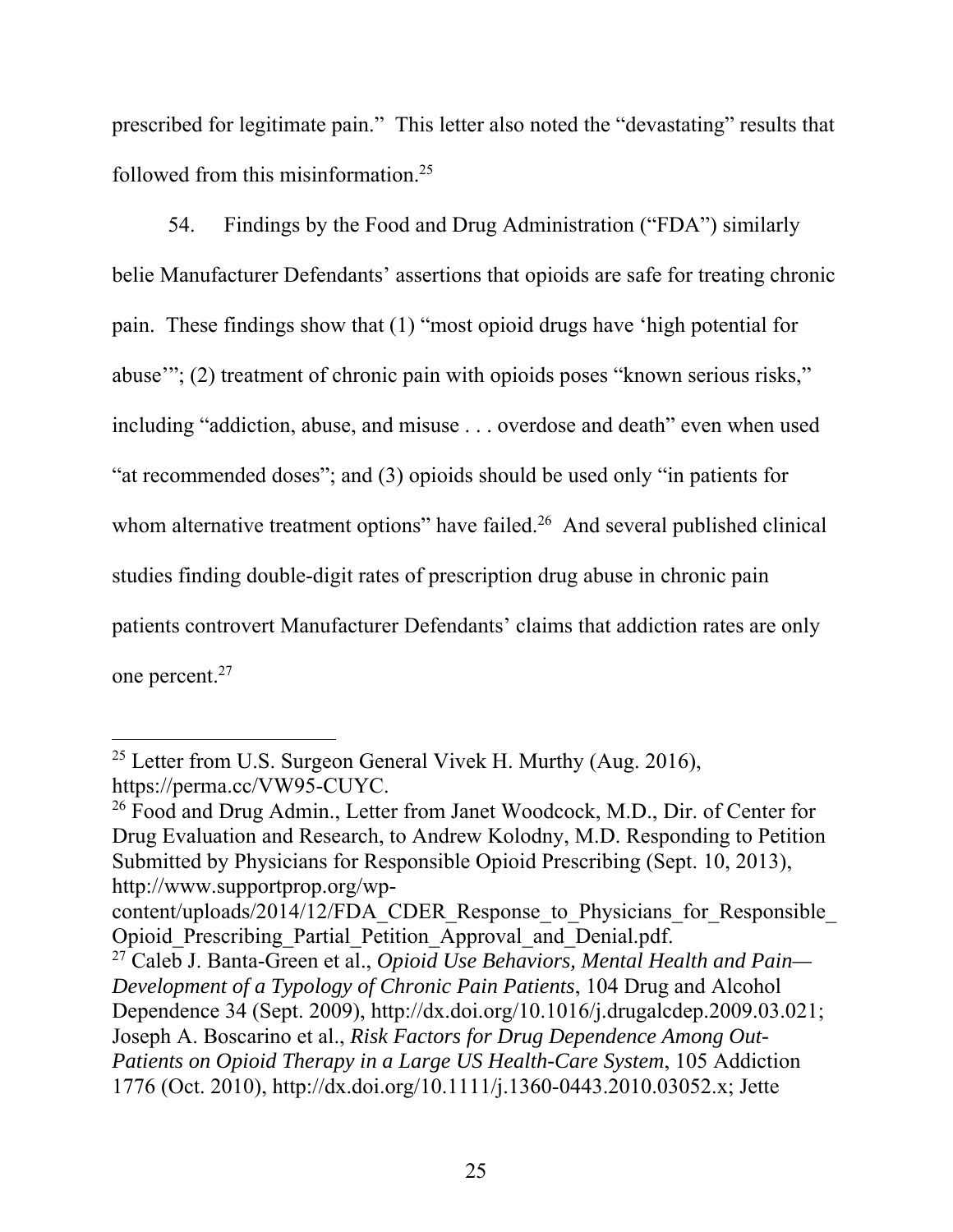55. Similarly, a prominent neuropharmacologist at the Washington University School of Medicine in St. Louis, Missouri, Dr. Theodore Cicero, remarked in 2016 that Purdue's OxyContin dosing is "the perfect recipe for addiction" due to its encouragement of psychological and physical withdrawal symptoms.<sup>28</sup>

56. As recently as June 2017, the New England Journal of Medicine published an analysis finding that Purdue's introduction of OxyContin into the marketplace coincided with a significant increase in misleading dissemination of the claim that addiction to opioids is rare. Moreover, the authors of the June 2017 analysis concluded that "[w]e believe that this citation pattern contributed to the North American opioid crisis by helping to shape a narrative that allayed prescribers' concerns about the risk of addiction associated with long-term opioid therapy."29

Højsted et al., *Classification and Identification of Opioid Addiction in Chronic Pain Patients*, 14 European J. of Pain 1014 (Nov. 2010), http://dx.doi.org/10.1016/j.ejpain.2010.04.006. 28 Harriet Ryan, '*You Want a Description of Hell?*' *OxyContin's 12-Hour Problem*," Los Angeles Times, May 5, 2016, http://www.latimes.com/projects/oxycontin-part1/. 29 Pamela T. M. Leung et al., *A 1980 Letter on the Risk of Opioid Addiction*, 376 New England J. of Med. 2194 (June 1, 2017), http://www.dx.doi.org/10.1056/NEJMc1700150.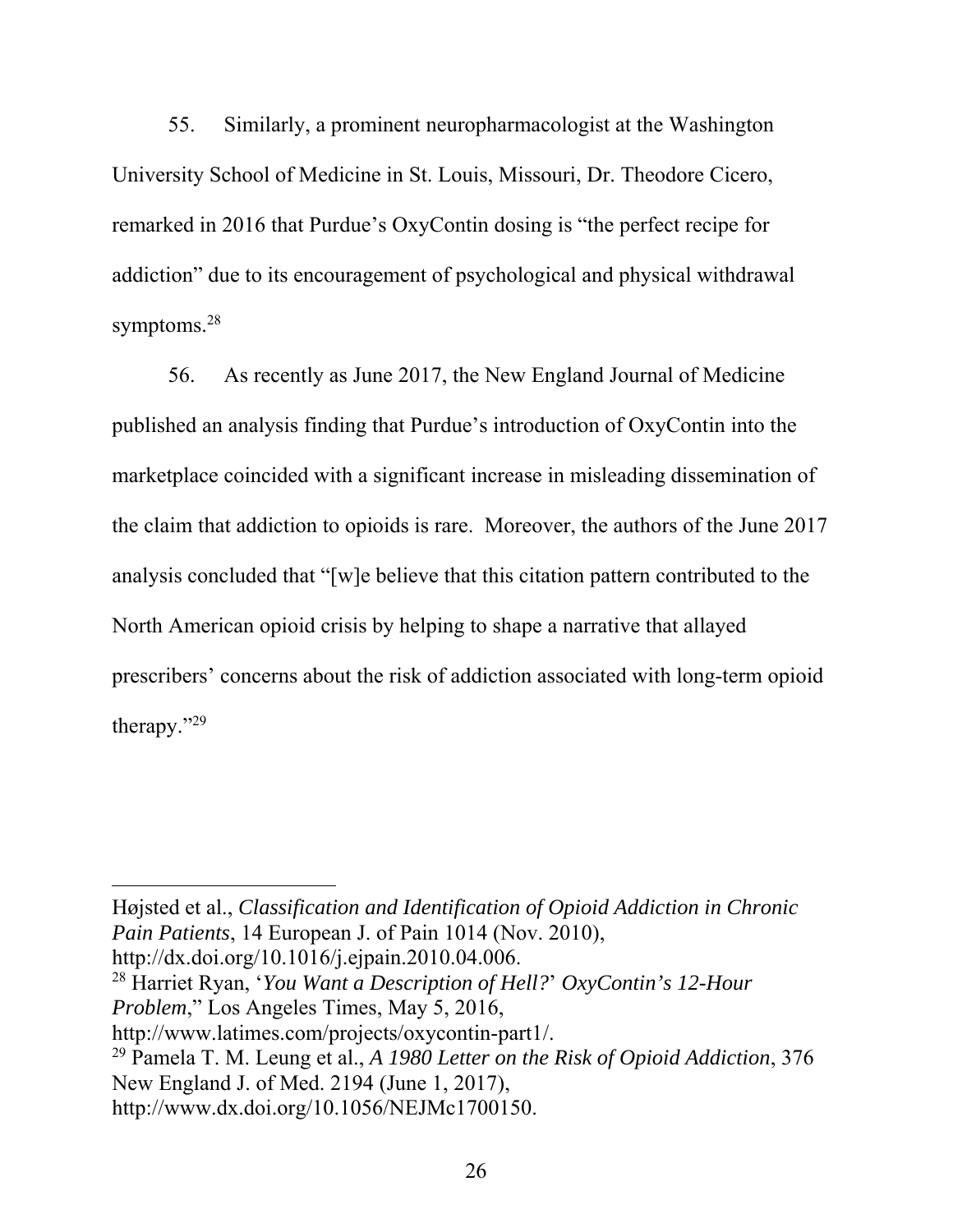# **2. Manufacturer Defendants Misleadingly Claimed that Patients Who Were Showing Signs of Addiction Were Not Actually Addicted**

57. Manufacturer Defendants also made false statements through various channels that individuals showing signs of opioid addiction might instead have untreated pain requiring additional opioids—a baseless theory labeled "pseudoaddiction."

58. On information and belief, Purdue published a physician education pamphlet in 2011 that suggested that drug-seeking behavior could be a sign of such "pseudoaddiction," which the pamphlet described as "[drug-seeking behaviors] in patients who have pain that has not been effectively treated." The pamphlet thus implied that seeking more opioids might actually be a sign of insufficiently treated pain. Purdue employed the term "pseudoaddiction" in numerous other marketing materials, including a 2007 book titled "Responsible Opioid Prescribing – A Physician's Guide."30 On information and belief, Endo also published materials promoting "pseudoaddiction."

59. However, there is no scientific support for the concept of "pseudoaddiction," a term coined by Dr. J. David Haddox, the Vice President of

<sup>30</sup> Scott M. Fishman, *Responsible Opioid Prescribing: A Physician's Guide* (2007).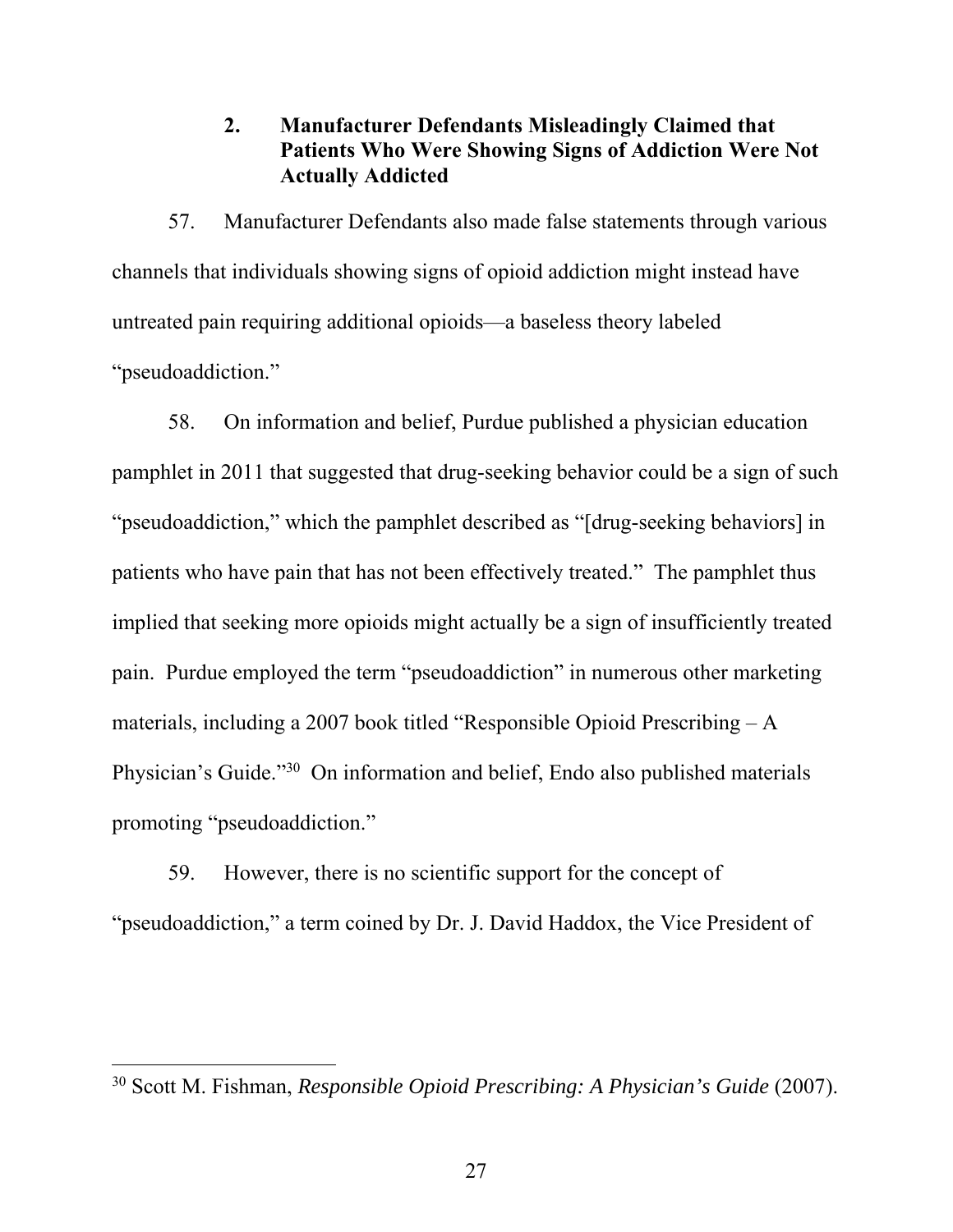Health Policy for Purdue.<sup>31</sup> In fact, Endo's Vice President for Pharmacovigilance and Risk Management recently testified that he was not aware of any research validating the "'pseudoaddiction' concept."32

60. The 2016 CDC Guideline rejects the concept of pseudoaddiction. Rather than recommending that opioid doses be increased if patients do not experience pain relief, the Guideline states that "[p]atients who do not experience clinically meaningful pain relief early in treatment . . . are unlikely to experience pain relief with longer term use"<sup>33</sup> and that doctors should "reassess<sup>[]</sup> pain and function within 1 month" so as to "minimize risks of long-term opioid use  $\dots$ ."<sup>34</sup>

# **3. Manufacturer Defendants Falsely Claimed That There Was No Risk in Increasing Opioid Dosages to Treat Chronic Pain**

61. Manufacturer Defendants also falsely claimed that doctors and

patients could increase opioid dosages indefinitely without added risk.

<sup>31</sup> Marion S. Greene & R. Andrew Chambers, *Pseudoaddiction: Fact or fiction? An investigation of the medical literature*, 2 Current Addiction Reports 310 (Oct. 1, 2015), http://dx.doi.org/10.1007/s40429-015-0074-7.

<sup>&</sup>lt;sup>32</sup> Assurance of Discontinuance Under Executive Law Section 63, Subdivision 15 at 7, *In re Endo Health Solutions Inc.*, No. 15-228 (Attorney General of the State of N.Y. 2016), https://ag.ny.gov/pdfs/Endo\_AOD\_030116-Fully\_Executed.pdf.

<sup>33</sup> Deborah Dowell, Tamara Haegerich, & Roger Chou, *CDC Guideline for Prescribing Opioids for Chronic Pain – United States, 2016*, 65 Morbidity and Mortality Weekly Report 1, 13 (2016),

https://www.cdc.gov/mmwr/volumes/65/rr/rr6501e1.htm. <sup>34</sup> *Id*. at 25.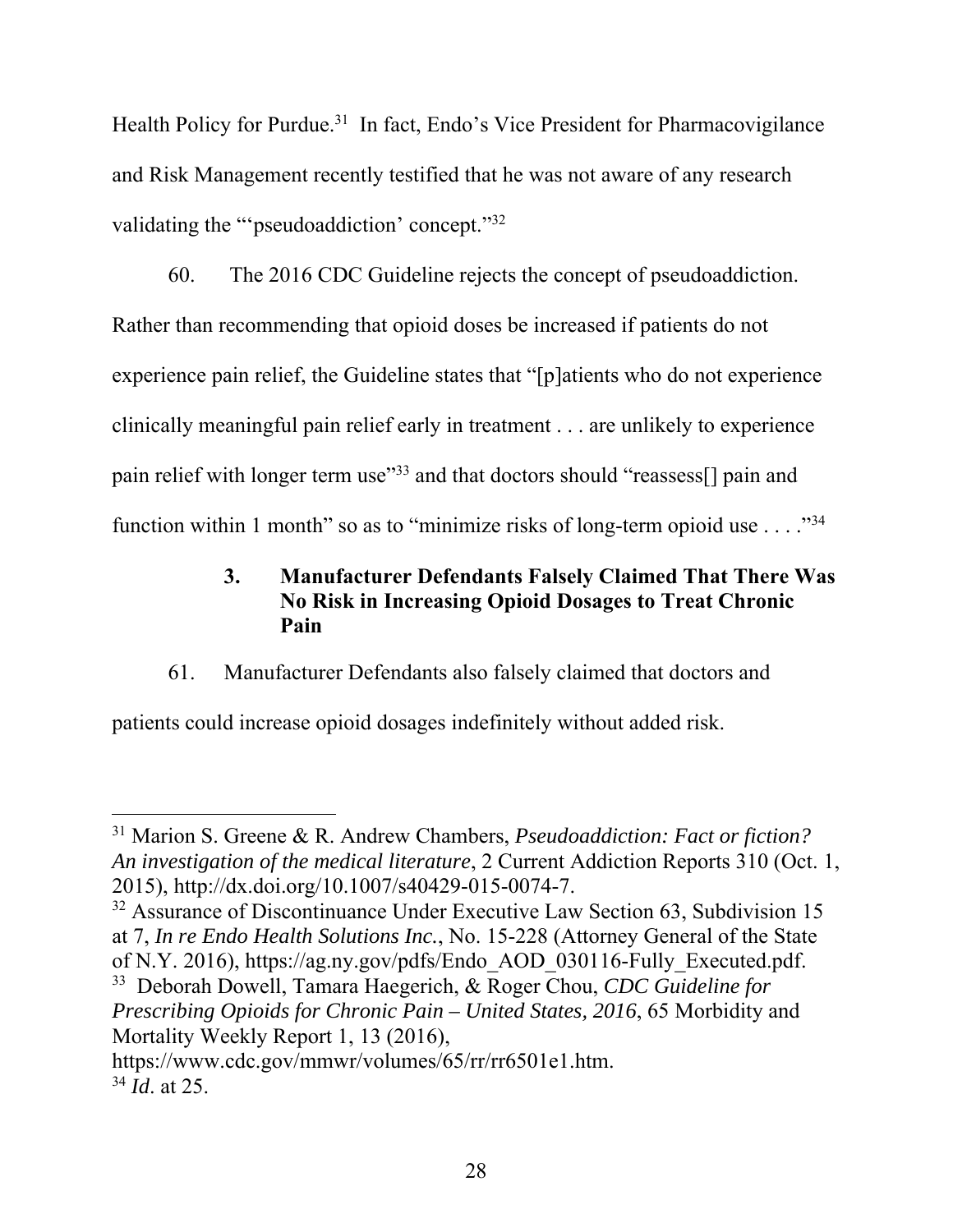62. Guidelines edited and sponsored by Purdue and  $\text{End}^{35}$ —namely "Treatment Options: A Guide for People Living with Pain" (2006) and "A Policymaker's Guide to Understanding Pain & Its Management" (2011)—claim that (a) some patients "need" a larger opioid dose, regardless of the dose prescribed; (b) opioids have "no ceiling dose" and are therefore the most appropriate treatment for severe pain; and (c) dosage escalations, even unlimited ones, are "sometimes necessary."36

63. As recently as June 2015, Purdue's "In the Face of Pain" website was promoting the notion that if a patient's doctor does not prescribe what, in the patient's view, is a sufficient dosage of opioids, the patient should find another doctor who will. Also in 2015, Purdue presented a paper at the College on the Problems of Drug Dependence, challenging the correlation between opioid dosage and overdose.<sup>37</sup> And in 2016, Purdue's Dr. Haddox falsely claimed that evidence does not show that Purdue's opioids are being abused in large numbers.

 $\overline{a}$ 

https://www.documentcloud.org/documents/277604-apf-2010-annual-report. 36 Am. Pain Found., *Treatment Options: A guide for people living with pain* (2006), https://assets.documentcloud.org/documents/277605/apftreatmentoptions.pdf; Am. Pain Found., *A Policymaker's Guide to Understanding Pain & Its Management* (Oct. 2011),

http://s3.documentcloud.org/documents/277603/apf-policymakers-guide.pdf. 37 A. DeVeaugh-Geiss et al., *Is Opioid Dose a Strong Predictor of the Risk of Opioid Overdose?: Important confounding factors that change the dose-overdose* 

<sup>35</sup> Am. Pain Found., *Annual Report* (2010),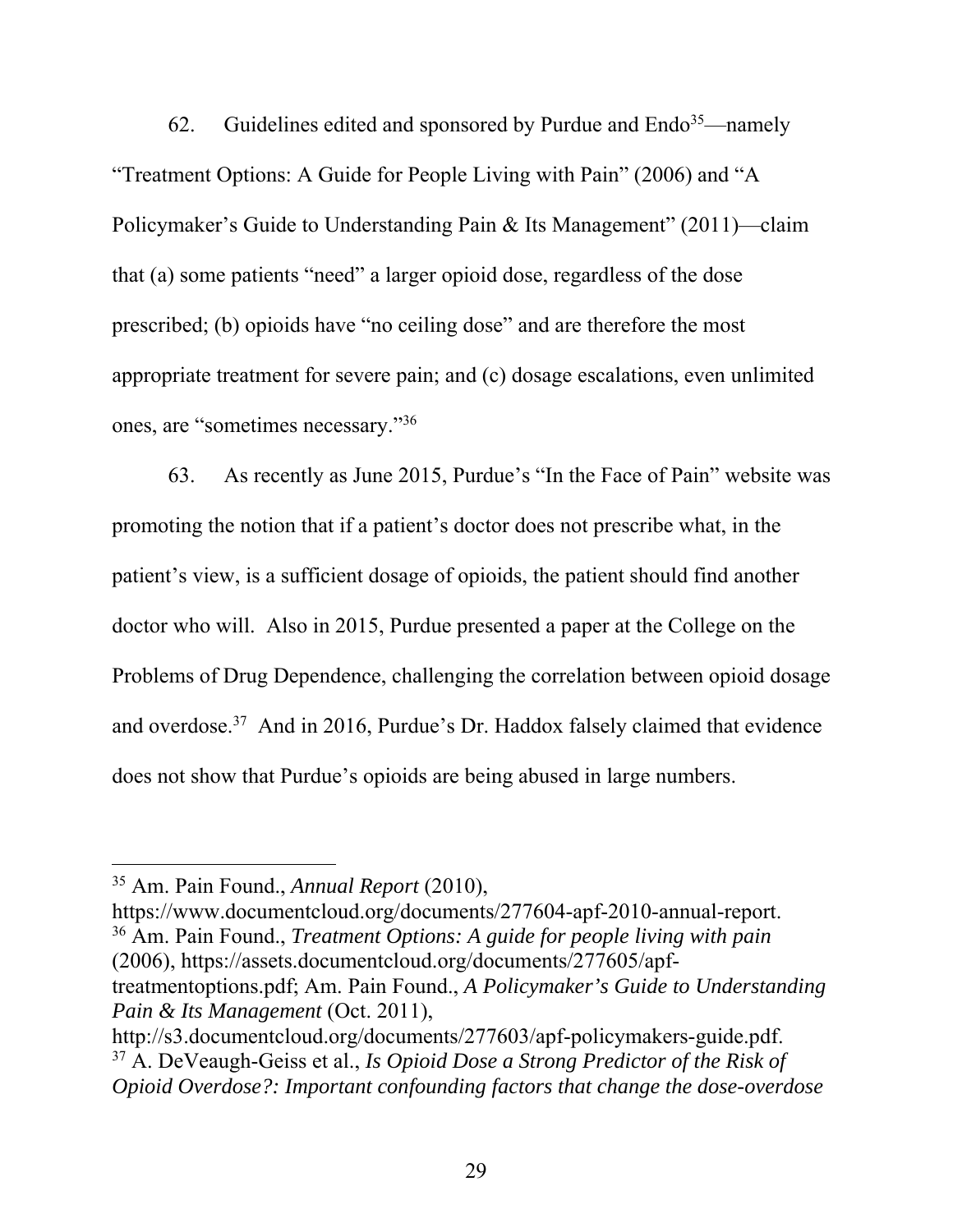64. Endo distributed a pamphlet in 2004, "Understanding Your Pain: Taking Oral Opioid Analgesics," which stated that patients "won't 'run out' of pain relief" so long as they increase their dosages.<sup>38</sup> Endo also sponsored a website from 2004 to 2007, painknowledge.com, which claimed that opioid dosages may be increased until "you are on the right dose of medication for your pain."

65. Manufacturer Defendants made these statements despite strong contrary scientific evidence. The FDA has stated that the available data "suggest a relationship between increasing opioid dose and risk of certain adverse events."39 The CDC has stated that there is "an established body of scientific evidence showing that overdose risk is increased at higher opioid dosages," and has specifically recommended that doctors "avoid increasing doses" above 90 morphine milligram equivalents ("MME") per day. 40

*relationship*, CPDD 76th Annual Scientific Meeting Program (June 2014), http://cpdd.org/wp-content/uploads/2016/07/2014CPDDprogrambook.pdf. 38 Endo Pharmaceuticals, *Understanding Your Pain: Taking oral opioid analgesics* (2004), https://perma.cc/QN86-62PK.

<sup>39</sup> Food and Drug Admin., Letter from Janet Woodcock, M.D., Dir. of Center for Drug Evaluation and Research, to Andrew Kolodny, M.D. Responding to Petition Submitted by Physicians for Responsible Opioid Prescribing (Sept. 10, 2013), http://www.supportprop.org/wp-

content/uploads/2014/12/FDA\_CDER\_Response\_to\_Physicians\_for\_Responsible Opioid Prescribing Partial Petition Approval and Denial.pdf.

<sup>40</sup> Deborah Dowell, Tamara Haegerich, & Roger Chou, *CDC Guideline for Prescribing Opioids for Chronic Pain – United States, 2016*, 65 Morbidity and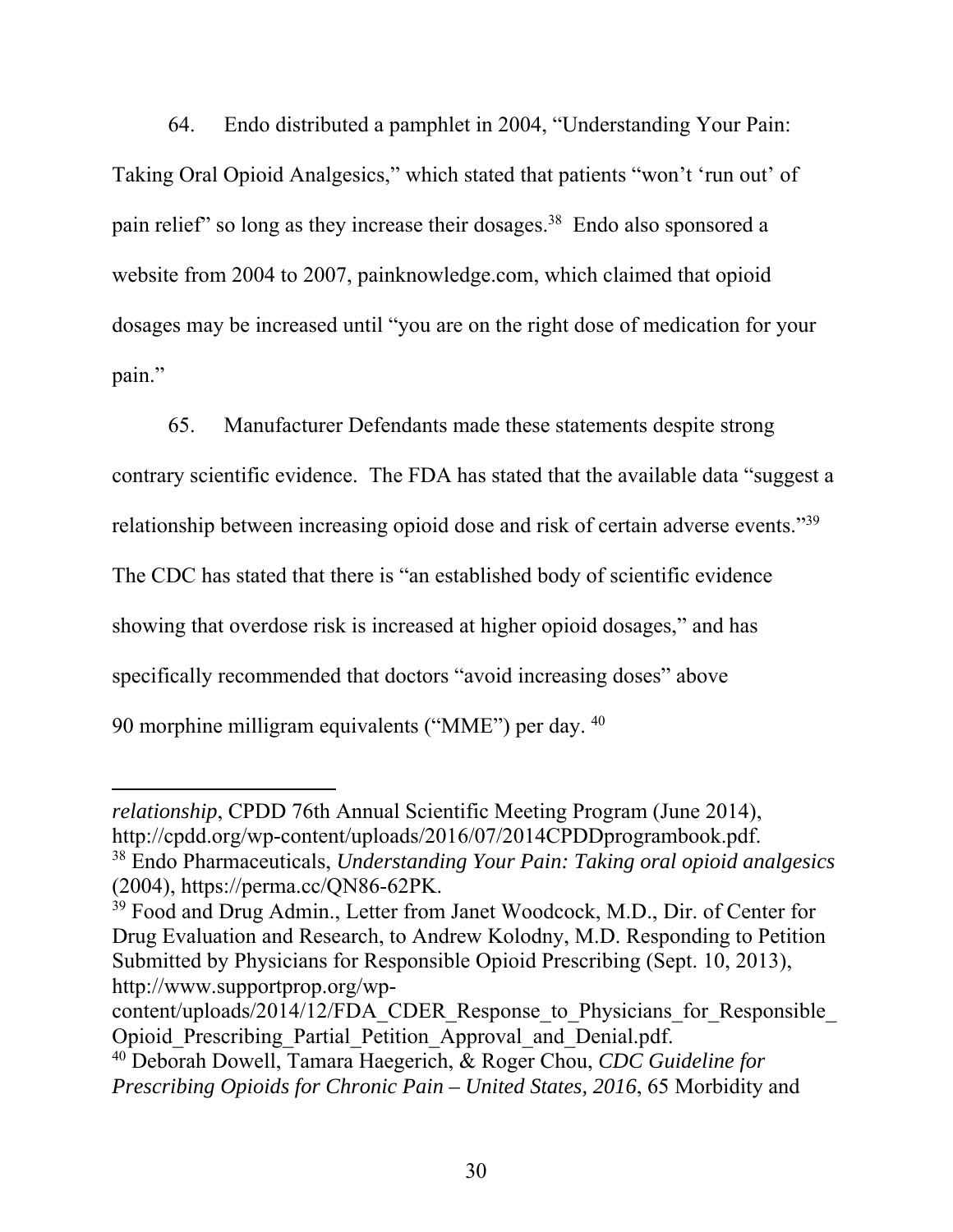66. Nonetheless, Manufacturer Defendants misrepresented the effects of escalating dosages to further their relentless pursuit of corporate profit. The ability to escalate dosages was critical to Manufacturer Defendants' efforts to market opioids for chronic pain treatment because doctors would otherwise abandon treatment when patients built up tolerance and no longer obtained pain relief. And for at least some products, escalation of dosage was key: of the seven available OxyContin tablet strengths, the three strongest—40 milligrams (120 MME), 60 milligrams (180 MME), and 80 milligrams (240 MME)—all exceed the CDC limit when taken twice per day as directed.

#### **Manufacturer Defendants' Misleading Statements Were Designed**  В. **for Maximum Effect and Targeted to Specific Audiences**

67. Manufacturer Defendants disseminated these misstatements to doctors through a wide array of sources, each designed to maximize impact and targeted to a specific receptive audience.

68. Manufacturer Defendants often delivered their misstatements through "opinion leaders"—doctors in the field of pain management who were heavily funded by Manufacturer Defendants. Manufacturer Defendants frequently used opinion leaders to deliver their message because they knew that doctors often place great confidence in seemingly independent peers.

Mortality Weekly Report 1 (2016),

https://www.cdc.gov/mmwr/volumes/65/rr/rr6501e1.htm.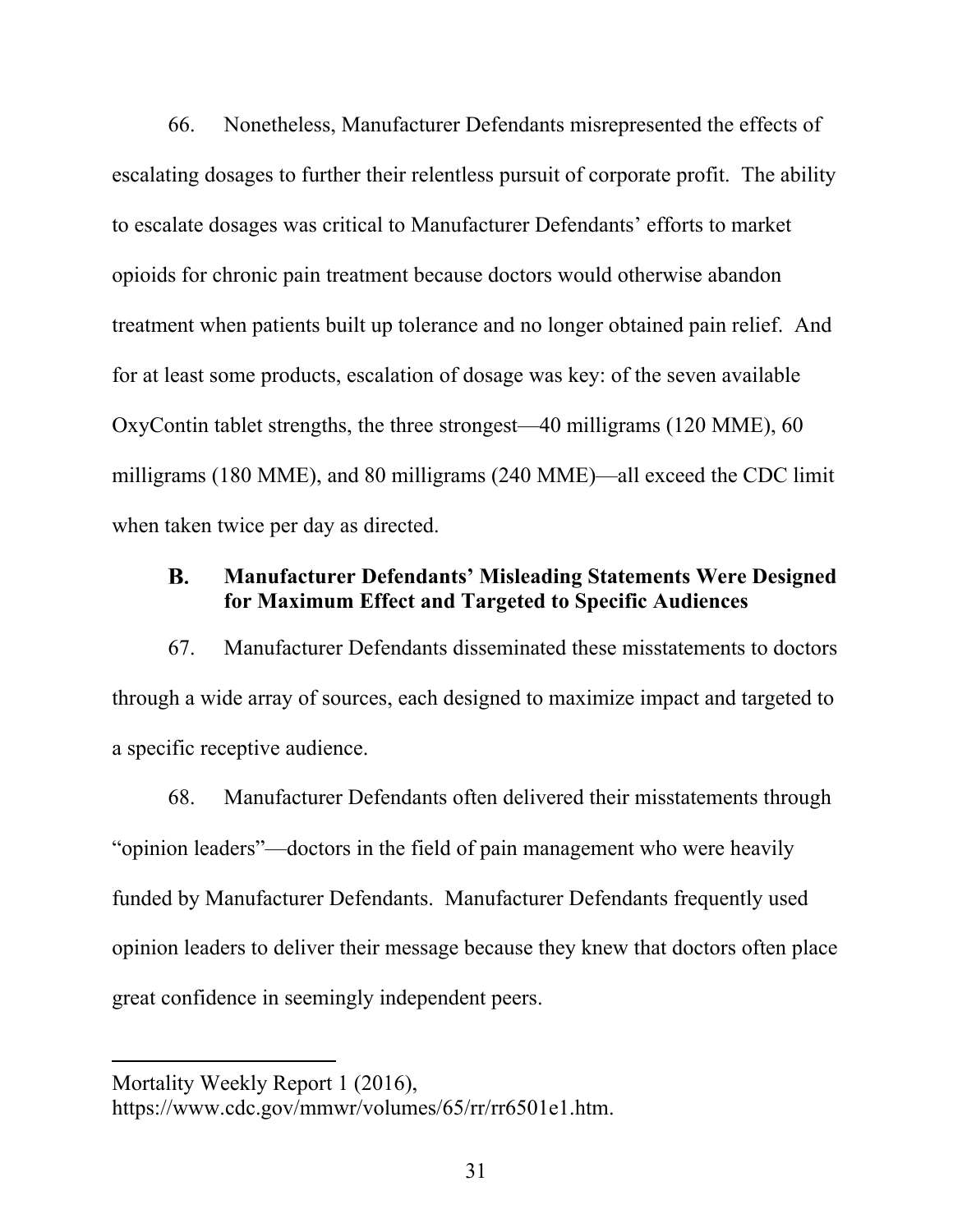69. One notable opinion leader was Dr. Russell Portenoy, who held himself out as an unbiased expert on opioids but received substantial funding from Manufacturer Defendants. Dr. Portenoy gave, in his words, "innumerable" lectures and media appearances promoting opioids.<sup>41</sup> During these appearances, he routinely downplayed the dangers of opioids. In 2010, he said on Good Morning America that "[a]ddiction, when treating pain, is distinctly uncommon" and that "most doctors can feel very assured that that person is not going to become addicted." He also regularly repeated—including in a 1986 paper published in the journal of the American Pain Society, a 1996 paper written on behalf of the American Pain Society and the American Academy of Pain, and numerous lectures—the unsubstantiated claim that the addiction risk posed by opioids was lower than one percent.<sup>42</sup> Dr. Portenoy later conceded that some of his statements were misleading. In December 2012, he was quoted as saying, "Did I teach about

<sup>41</sup> Thomas Catan & Evan Perez, *A Pain-Drug Champion Has Second Thoughts*, The Wall Street Journal, Dec. 17, 2012,

https://www.wsj.com/articles/SB1000142412788732447830457817334265704460 4.

<sup>42</sup> Russell Portenoy, *Chronic Use of Opioid Analgesics in Non-Malignant Pain: Report of 38 cases*, 25 Pain 171 (May 1986),

https://www.ncbi.nlm.nih.gov/pubmed/2873550; Russell Portenoy, *Opioid Therapy for Chronic Nonmalignant Pain: A review of the critical issues*, 11 J. of Pain and Symptom Mgmt. 203 (Apr. 1996), http://dx.doi.org/10.1016/0885- 3924(95)00187-5; Russell Portenoy, *Opioid Therapy for Chronic Nonmalignant Pain*, 1 Pain Research and Mgmt. 17 (1996),

http://downloads.hindawi.com/journals/prm/1996/409012.pdf.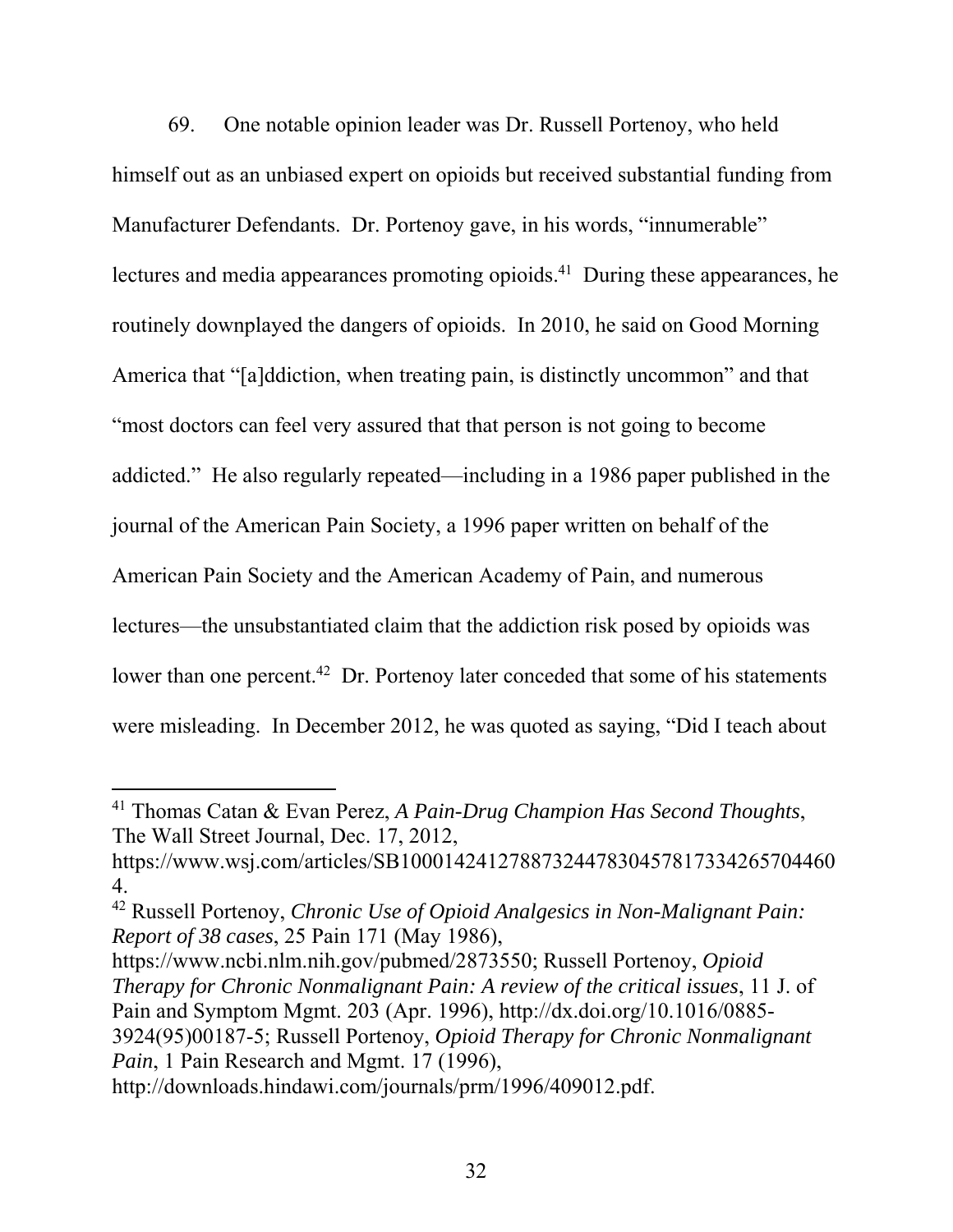pain management, specifically about opioid therapy, in a way that reflects misinformation? Well, . . . I guess I did."43

70. Between 2001 and 2010, Purdue's "In the Face of Pain" website similarly presented the statements of opinion leaders who were portrayed as independent experts, including Dr. Portenoy and other doctors associated with the American Pain Foundation. The website not only failed to disclose that Purdue had paid many of these opinion leaders for other work, but also did not identify Purdue's involvement beyond a small copyright notice at the bottom of the website.<sup>44</sup>

71. Manufacturer Defendants also often disseminated their misstatements through industry groups that presented themselves to the public as independent patient advocacy organizations, but whose content and funding came largely from Manufacturer Defendants. These groups included the American Pain Foundation, the American Pain Society, and the American Academy of Pain Medicine. Much

43 Thomas Catan & Evan Perez, *A Pain-Drug Champion Has Second Thoughts*, The Wall Street Journal, Dec. 17, 2012,

https://www.wsj.com/articles/SB1000142412788732447830457817334265704460 4.

<sup>44</sup> Advocacy Voices, In the Face of Pain (archived Nov. 7, 2010),

 $\overline{a}$ 

https://web.archive.org/web/20101107090355/http://www.inthefaceofpain.com:80/ search.aspx?cat=4#7.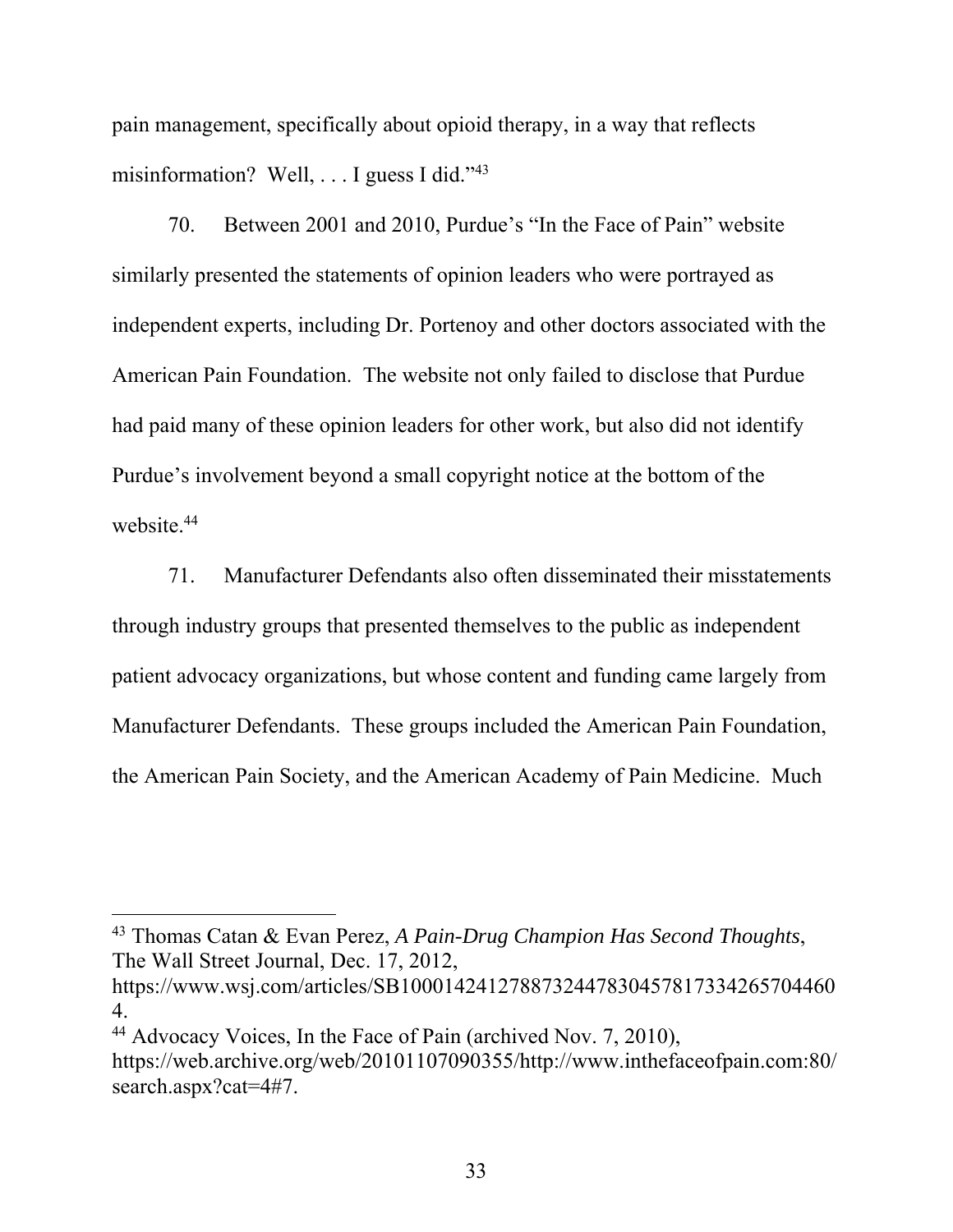like the opinion leaders, these industry groups allowed Manufacturer Defendants to present their misstatements as if they came from unbiased experts.

72. These groups published many of the misleading "guidelines" described above, based on content and funding provided by Manufacturer Defendants, including: (1) "Clinical Guidelines for the Use of Chronic Opioid Therapy in Chronic Noncancer Pain"  $(2009)$ ;<sup>45</sup> $(2)$  "A Policymaker's Guide to Understanding Pain & Its Management"  $(2011);^{46}$  and  $(3)$  "Treatment Options: A Guide for People Living with Pain" (2006).<sup>47</sup> In 2007, the American Pain Society repeated, at a Senate Judiciary Committee hearing, Manufacturer Defendants' misstatements that addiction was a "rare problem" for patients using opioids for chronic pain and that there was "no causal effect . . . between the marketing of [a particular opioid] and the abuse and diversion of the drug."48

<sup>45</sup> Roger Chou et al., *Clinical Guidelines for the Use of Chronic Opioid Therapy in Chronic Noncancer Pain*, 10 The J. of Pain 113 (Feb. 2009), http://dx.doi.org/10.1016/j.jpain.2008.10.008.

<sup>46</sup> Am. Pain Found., *A Policymaker's Guide to Understanding Pain & Its Management* (Oct. 2011), http://s3.documentcloud.org/documents/277603/apfpolicymakers-guide.pdf.

<sup>47</sup> Am. Pain Found., *Treatment Options: A guide for people living with pain* (2006), https://assets.documentcloud.org/documents/277605/apftreatmentoptions.pdf.

<sup>48</sup> *Evaluating the Propriety and Adequacy of the OxyContin Criminal Settlement: Hearing Before the S. Comm. on Judiciary*, 110th Cong. 1 (2007) (Statement of James Campbell, M.D.).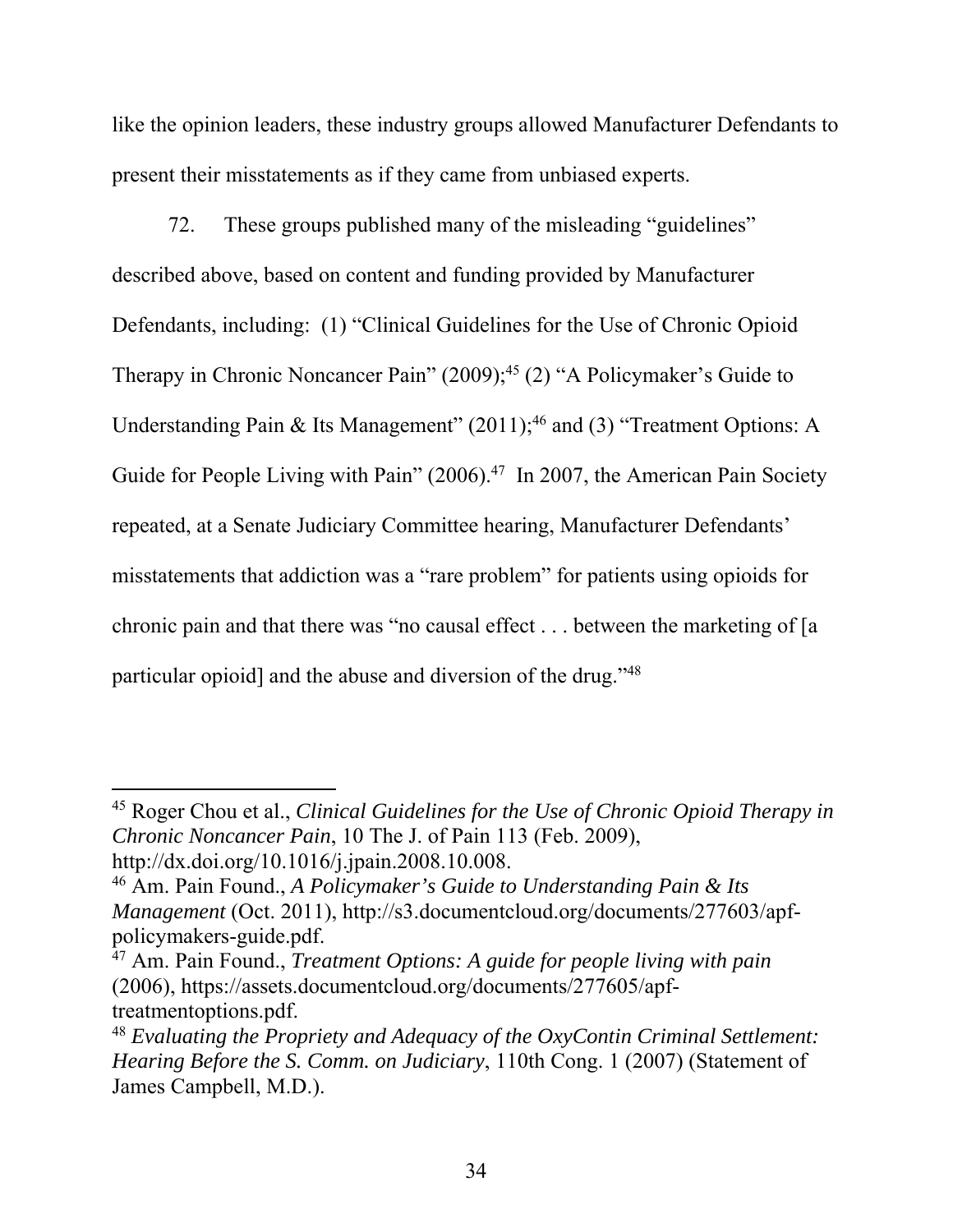73. Manufacturer Defendants also conducted conferences, training sessions, and educational programs for doctors, often with all expenses paid at resort destinations. These events were useful to Manufacturer Defendants because studies show that such events influence the attending practitioners' prescribing habits and views towards a drug.<sup>49</sup>

74. From 1996 to 2001, Purdue conducted more than 40 pain management and speaker training sessions at resorts to recruit and train physicians, nurses, and pharmacists as speakers on behalf of Purdue.<sup>50</sup> Purdue trained more than  $5,000$ people at these all-expenses-paid events.<sup>51</sup> In addition, the DEA has estimated that Purdue funded over 20,000 opioid pain-related educational programs between 1996 and July 2002 through direct sponsorship or financial grants.<sup>52</sup>

49 Ray Moynihan, *Doctors' Education: The invisible influence of drug company sponsorship*, 336 The BMJ 416 (Feb. 23, 2008),

http://dx.doi.org/10.1136/bmj.39496.430336.DB; A.C. Anand , *Professional Conferences, Unprofessional Conduct*, 67 Medical J. Armed Forces India 2 (Jan. 2011), http://dx.doi.org/10.1016/S0377-1237(11)80002-X; David McFadden et al., *The Devil Is in the Details: The pharmaceutical industry's use of gifts to physicians as marketing strategy*, 140 J. of Surgical Research 1 (2007), http://dx.doi.org/10.1016/j.jss.2006.10.010.

<sup>50</sup> U.S. Go't Accountability Office, *Prescription Drugs: OxyContin abuse and diversion and efforts to address the problem* (Dec. 2003), https://www.gpo.gov/fdsys/pkg/GAOREPORTS-GAO-04-110/content-detail.html.  $\frac{51}{52}$  *Id.*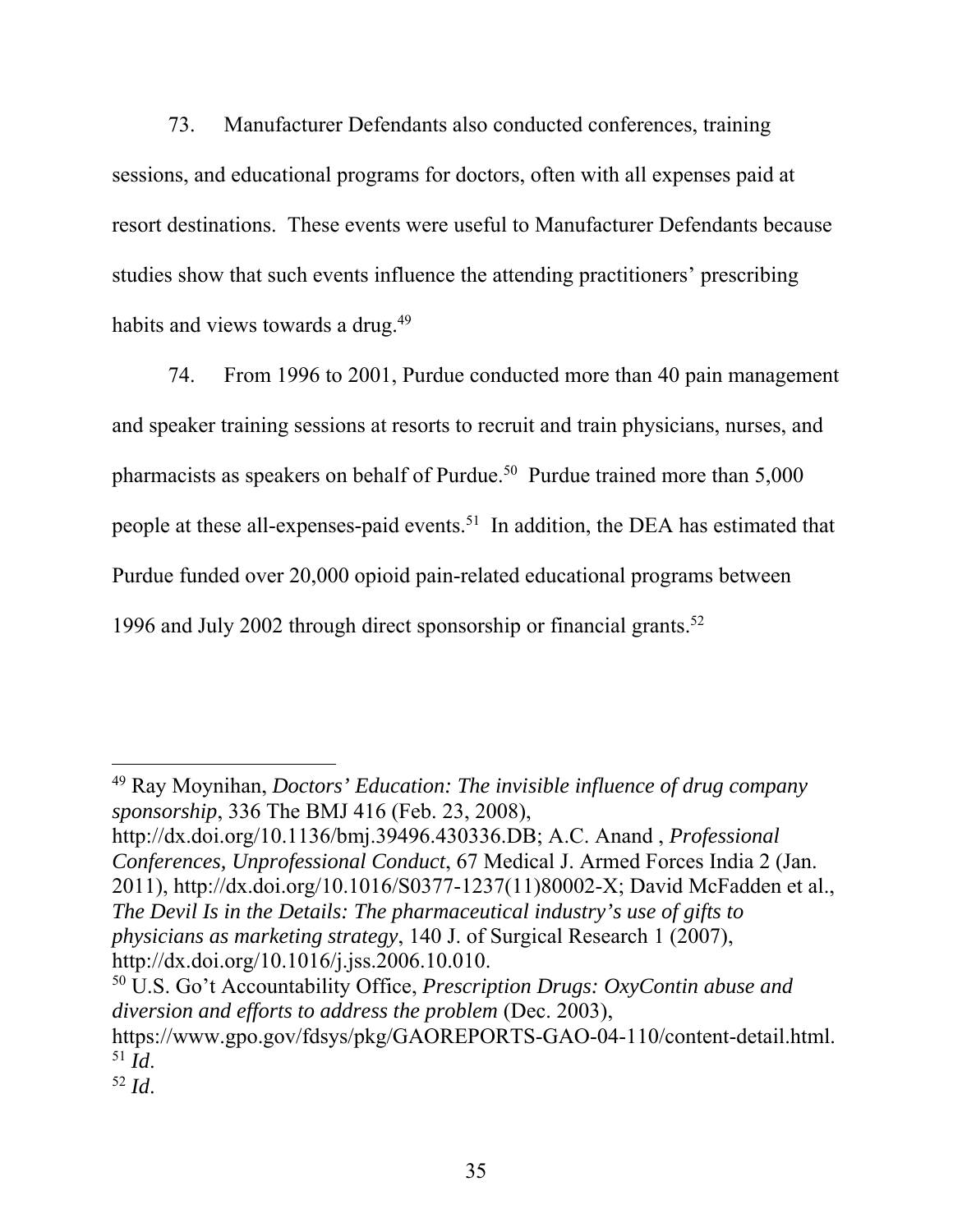75. Manufacturer Defendants also used direct salesmen to market opioids. These salesmen often received the majority of their compensation based on individual sales figures, ensuring that they were strongly motivated to present their audiences with misleading information minimizing the risks of opioids.<sup>53</sup>

76. Manufacturer Defendants not only issued misstatements through channels thought to be the most productive, but also targeted marketing to doctors who would be most receptive to the misstatements.

77. Manufacturer Defendants specifically targeted their marketing to primary care physicians, who are generally less aware of the medical literature regarding the dangers of treating chronic pain with opioids. One longtime Purdue collaborator speaking to an FDA advisory panel on January 30, 2002 acknowledged this fact, stating that "[g]eneralists are adopting [opioid] therapy without adequate knowledge of pain management principles."<sup>54</sup> On information and belief, Manufacturer Defendants also directly targeted susceptible patients like veterans and the elderly.

78. Manufacturer Defendants developed methods to target specifically physicians who were already prescribing higher-than-average numbers of opioids.

<sup>&</sup>lt;sup>53</sup> *Id*.<br><sup>54</sup> Food and Drug Admin., Anesthetic and Life Support Drugs Advisory Comm., Tr. of Meeting (Jan. 30, 2002),

https://www.fda.gov/ohrms/dockets/ac/02/transcripts/3820t1.pdf.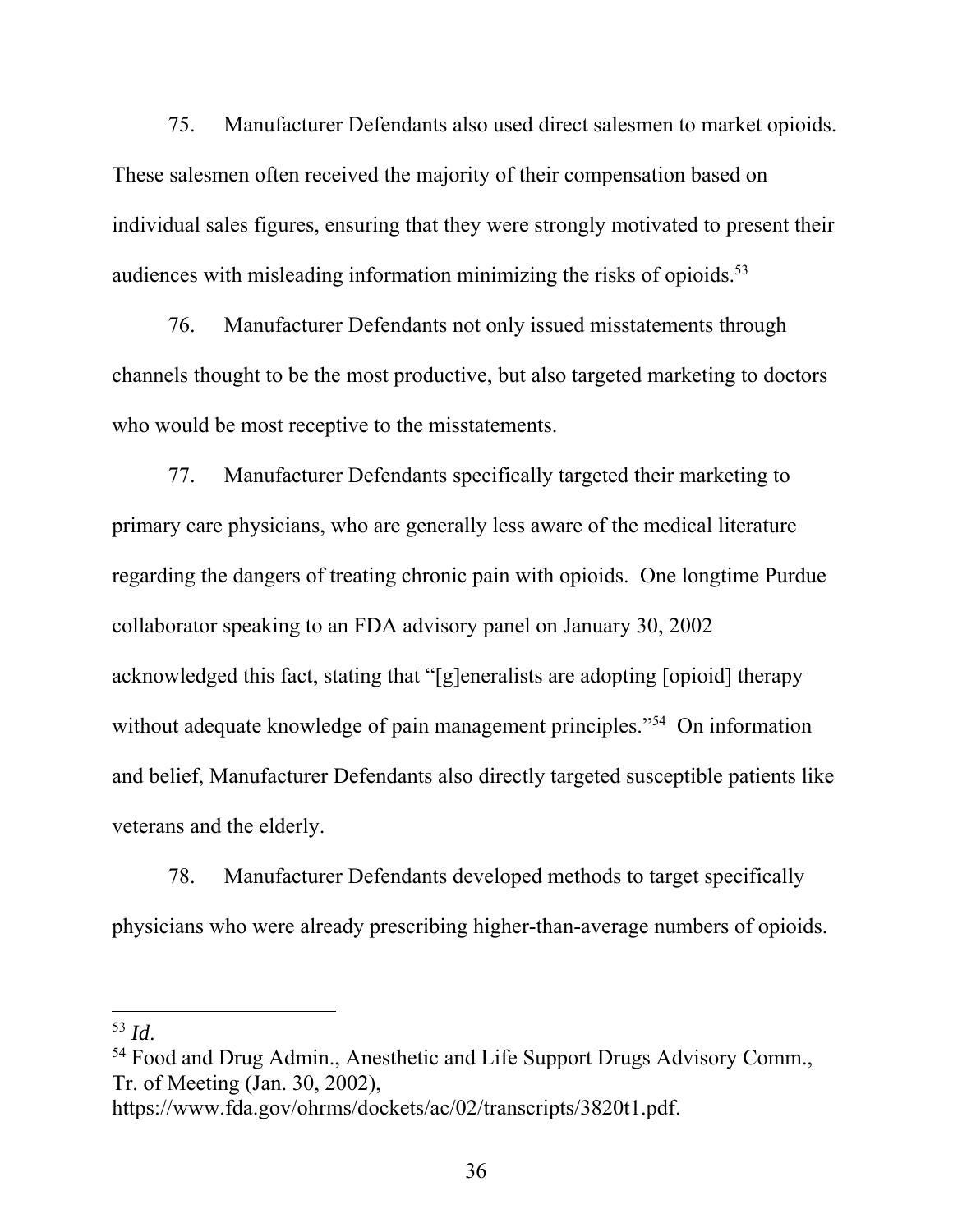Purdue created a database to identify physicians with large numbers of chronicpain patients (which also showed which physicians were simply the most frequent prescribers of opioids). This database has given Purdue extensive knowledge of where and how its drugs are being used across the country, including in Delaware, and has allowed Purdue to target doctors already susceptible to its message.<sup>55</sup>

#### C. **Manufacturer Defendants Knew or Should Have Known That Their Statements Were Misleading**

79. The problems engendered by the deceptive and unfair marketing of opioids were specifically known by Manufacturer Defendants. Manufacturer Defendants were aware that their statements were misleading not only because they knew their statements were contrary to established fact, but also because they were fined and otherwise sanctioned by various government entities for their misleading marketing.

80. In 2007, Purdue settled federal allegations that it had introduced misbranded drugs into interstate commerce. The settlement included over \$700 million in payments to the United States and guilty pleas by three of Purdue's former executive officers.56 Purdue acknowledged that "some employees made, or

55 Art Van Zee, *The Promotion and Marketing of OxyContin: Commercial triumph, public health tragedy*, 99 Am. J. of Public Health 221, 222 (Feb. 2009), https://www.ncbi.nlm.nih.gov/pmc/articles/PMC2622774/pdf/221.pdf. 56 Plea Agreement at 4, *United States of America v. The Purdue Frederick Co., Inc.*, Case No. 1:07-cr-00029-JPJ (W.D. Va. May 10, 2017).

 $\overline{\phantom{a}}$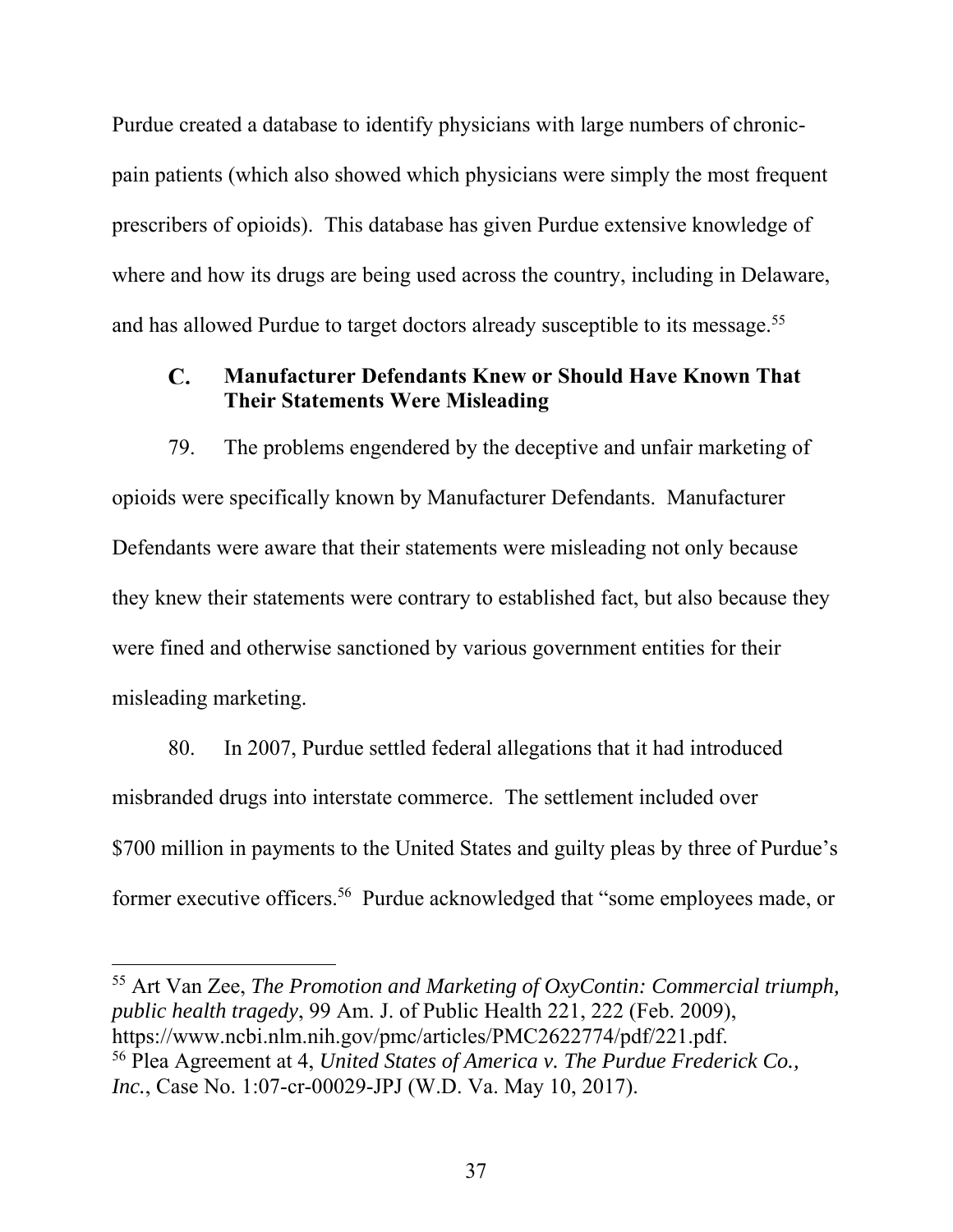told other employees to make, certain statements about OxyContin to some healthcare professionals that were inconsistent with the FDA-approved prescribing information for OxyContin and the express warning it contained about risks associated with the medicine."57

81. On August 20, 2015, New York State concluded a multiyear investigation of Purdue and settled claims against the company related to its marketing and sales practices. Specifically, the agreement required Purdue to ensure that its sales representatives flag doctors and other professionals who were improperly prescribing and/or diverting opioids, stop calling and/or marketing to doctors on the company's "no-call list," and provide information to health care providers about FDA-approved training programs regarding the appropriate prescription of opioids. The agreement also required Purdue to and cease marketing representations on its website "www.inthefaceofpain.com" implying that the website was neutral or unbiased, and to disclose the financial relationship Purdue's purported neutral experts have with the company.58

<sup>57</sup> Shannon Henson, *Purdue, Employees to Pay \$700M in OxyContin Case*, LAW360, (May 10, 2007, 12:00

AM), https://www.law360.com/illinois/articles/24509/purdue-employees-to-pay-700m-in-oxycontin-case.

<sup>58</sup> Press Release, N.Y. State Office of the Attorney General, A.G. Schneiderman Announces Settlement With Purdue Pharma That Ensures Responsible And Transparent Marketing Of Prescription Opioid Drugs By The Manufacturer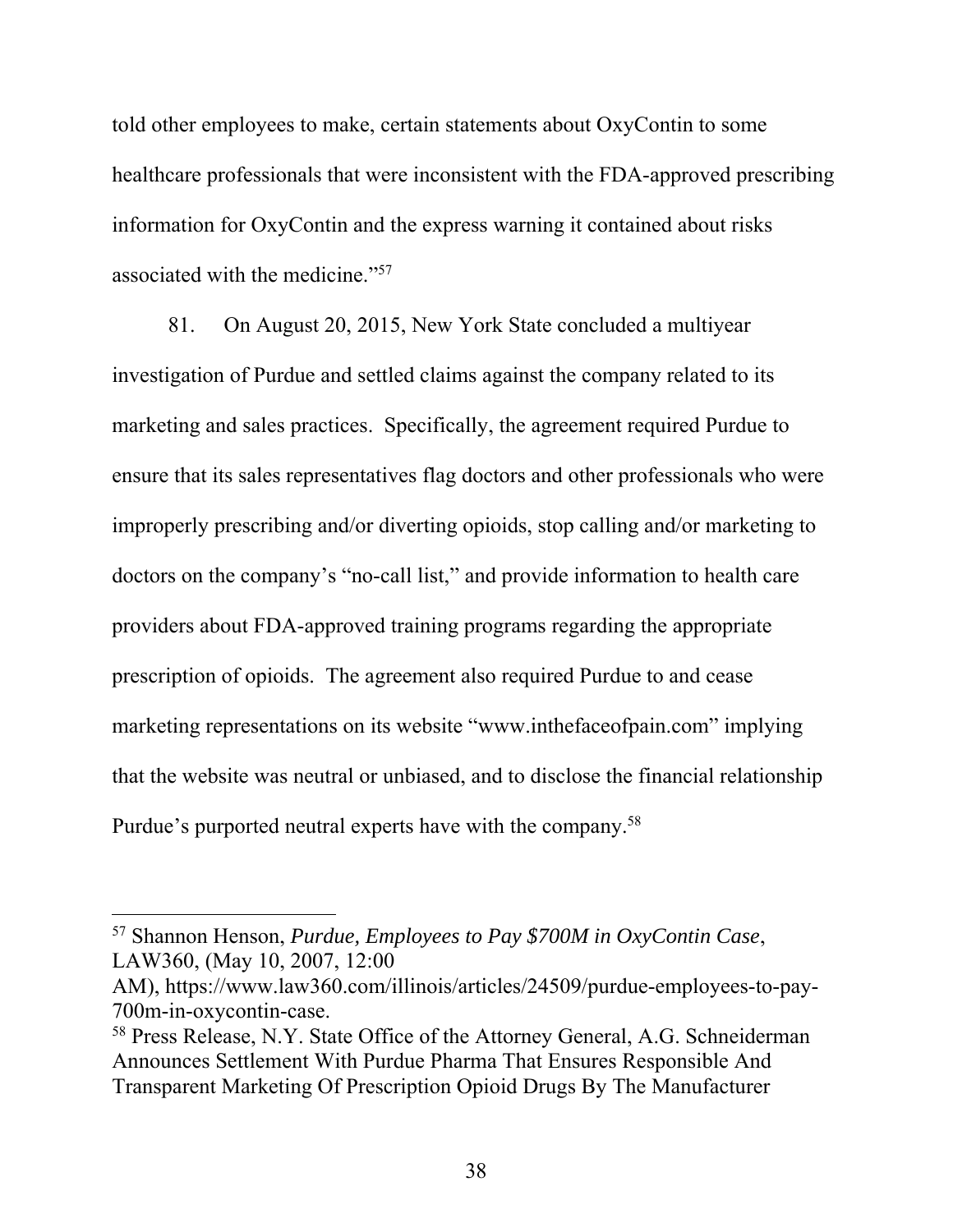82. In August 2017, Purdue settled, for over \$20 million, claims by numerous Canadian plaintiffs that the company failed to warn about the dangers of OxyContin, including its addictive properties.<sup>59</sup>

83. In 2016, Endo settled claims with New York State and agreed to halt misleading advertisements it had been running there concerning the safety of opioids. New York State had found that opioid use disorders "appear to be highly prevalent in chronic pain patients treated with opioids, with up to 40% of chronic pain patients treated in specialty and primary care outpatient centers meeting the clinical criteria for an opioid use disorder."60 Endo had claimed on its website that "[m]ost healthcare providers who treat patients with pain agree that patients treated with prolonged opioid medicines usually do not become addicted," but New York State found that Endo had no evidence for that statement.<sup>61</sup> Consistent with this finding, Endo agreed not to make statements in New York that opioids "generally

<sup>(</sup>August 20, 2015), https://ag.ny.gov/press-release/ag-schneiderman-announcessettlement-purdue-pharma-ensures-responsible-and-transparent.

<sup>59</sup> *See* Will Davidson LLP, *Purdue Pharma Agrees to OxyContin Settlement, but Is it Fair?*, Lexology (Aug. 22, 2017),

https://www.lexology.com/library/detail.aspx?g=d53ee1ee-44cb-4ef5-b916 e570a385b568.

<sup>60</sup> Assurance of Discontinuance Under Executive Law Section 63, Subdivision 15 at 7, *In re Endo Health Solutions Inc.*, No. 15-228 (Attorney General of the State of N.Y. 2016), https://ag.ny.gov/pdfs/Endo\_AOD\_030116-Fully\_Executed.pdf.  $61$  *Id.*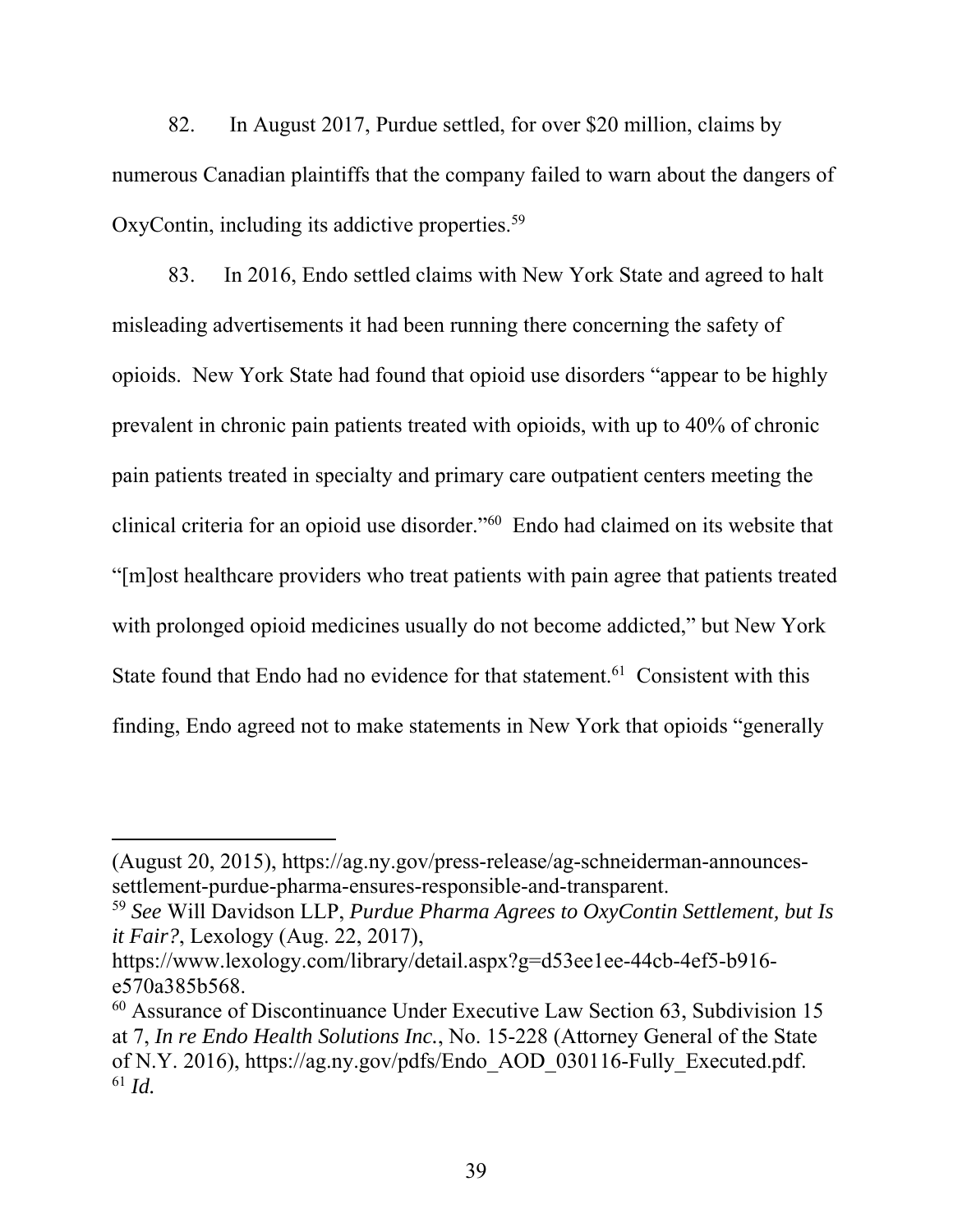are non-addictive" or "that most patients who take opioids do not become addicted."62

84. Manufacturer Defendants have also represented to the public that they are taking steps to curb the opioid epidemic, rather than creating it.

a. As recently as November 2017, Purdue stated on its website that ". . . too often these medications [opioids] are diverted, misused, and abused. Teenagers, in particular, are vulnerable to prescription drug abuse, which has become a national epidemic."63 In response to the misuse of opioids, Purdue said that "Corporations have a responsibility to address this issue, and Purdue has dedicated vast resources for helping to prevent drug abuse . . . . "<sup>64</sup>

b. Purdue also stated in November 2017 that it is "committed to being part of the solution to prescription drug abuse" and that it "offers an array of programs focused on education, prevention, and deterrence and through partnerships with (1) healthcare professionals, (2) families and communities, and (3) law enforcement and government" to combat the "widespread abuse of opioid

 $\overline{a}$ 

http://www.purduepharma.com/healthcare-professionals/responsible-use-ofopioids/combating-opioid-abuse/ (last visited Nov. 07, 2017).  $^{64}$  *Id.* 

<sup>62</sup> *Id.*

<sup>63</sup> Purdue Pharma, *Combating Opioid Abuse*,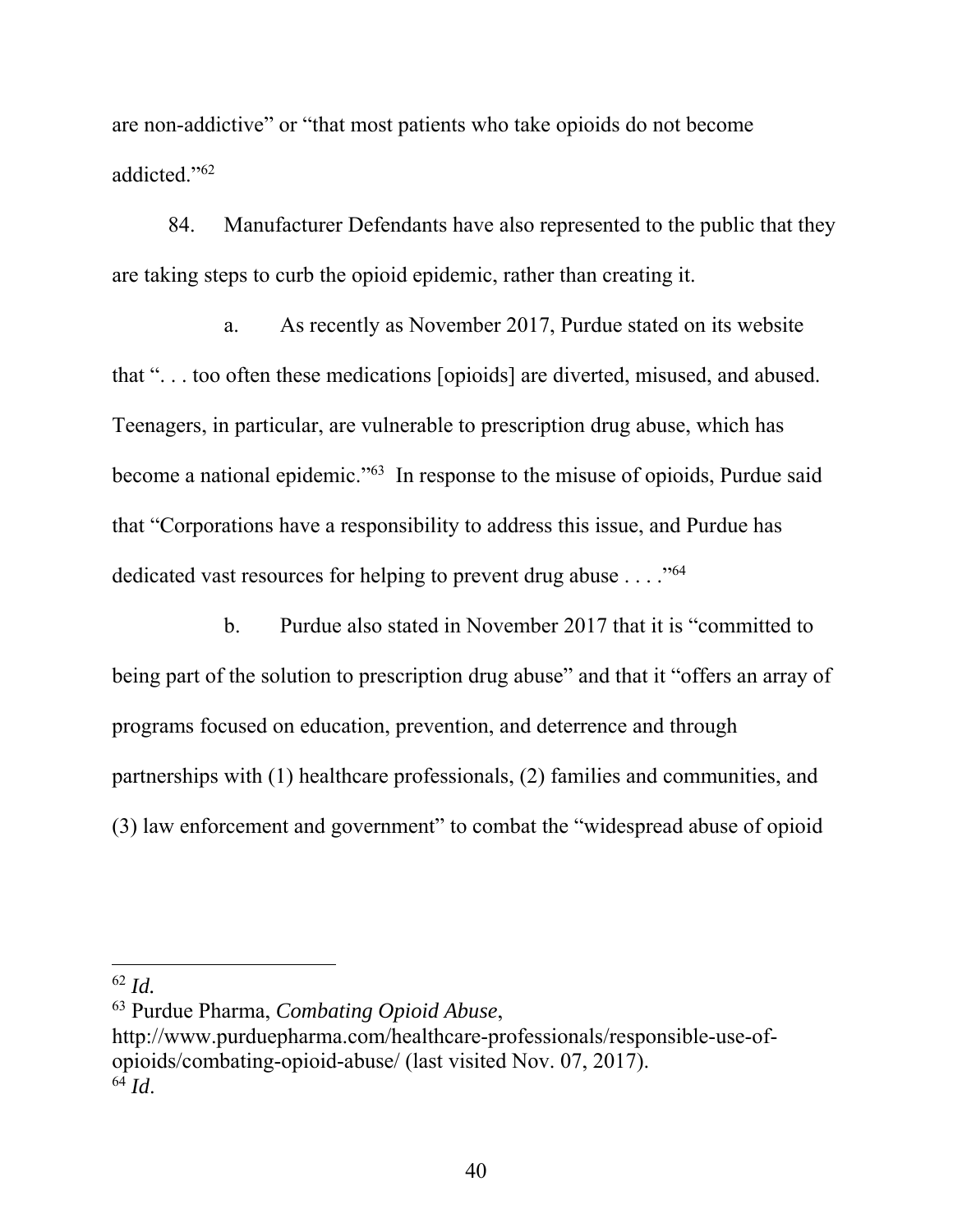prescription pain medications [that] can lead to tragic consequences, including addiction, overdose, and death."65

c. Also in November 2017, Purdue discussed the opioid epidemic and its response to it, stating that "The nation is experiencing a public health crisis involving licit and illicit opioids. Purdue endorses the following policies that support a comprehensive approach to reducing addiction, abuse, diversion, and overdose related to opioids."66 Those policies employed by Purdue include limiting the duration of one's first opioid prescription; use of prescription drug monitoring programs; requiring demonstrated competence for opioid prescribing; and expanding the use of naloxone, an opioid reversal agent, among other things.

85. However, on information and belief, these representations are untrue. For example, notwithstanding its public statements of corporate responsibility, Purdue has failed to report to authorities illicit or suspicious prescribing of its opioids, even as it has publicly and repeatedly touted its "constructive role in the

<sup>65</sup> Purdue Pharma, *Responsible Use of Opioids*,

http://www.purduepharma.com/patients-caregivers/responsible-use-of-opioids/ (last visited Nov. 07, 2017).

<sup>66</sup> Purdue Pharma, *Public Policies to Address the Opioid Crisis*,

http://www.purduepharma.com/about/purdue-pharma-public-policy/ (last visited Nov. 07, 2017).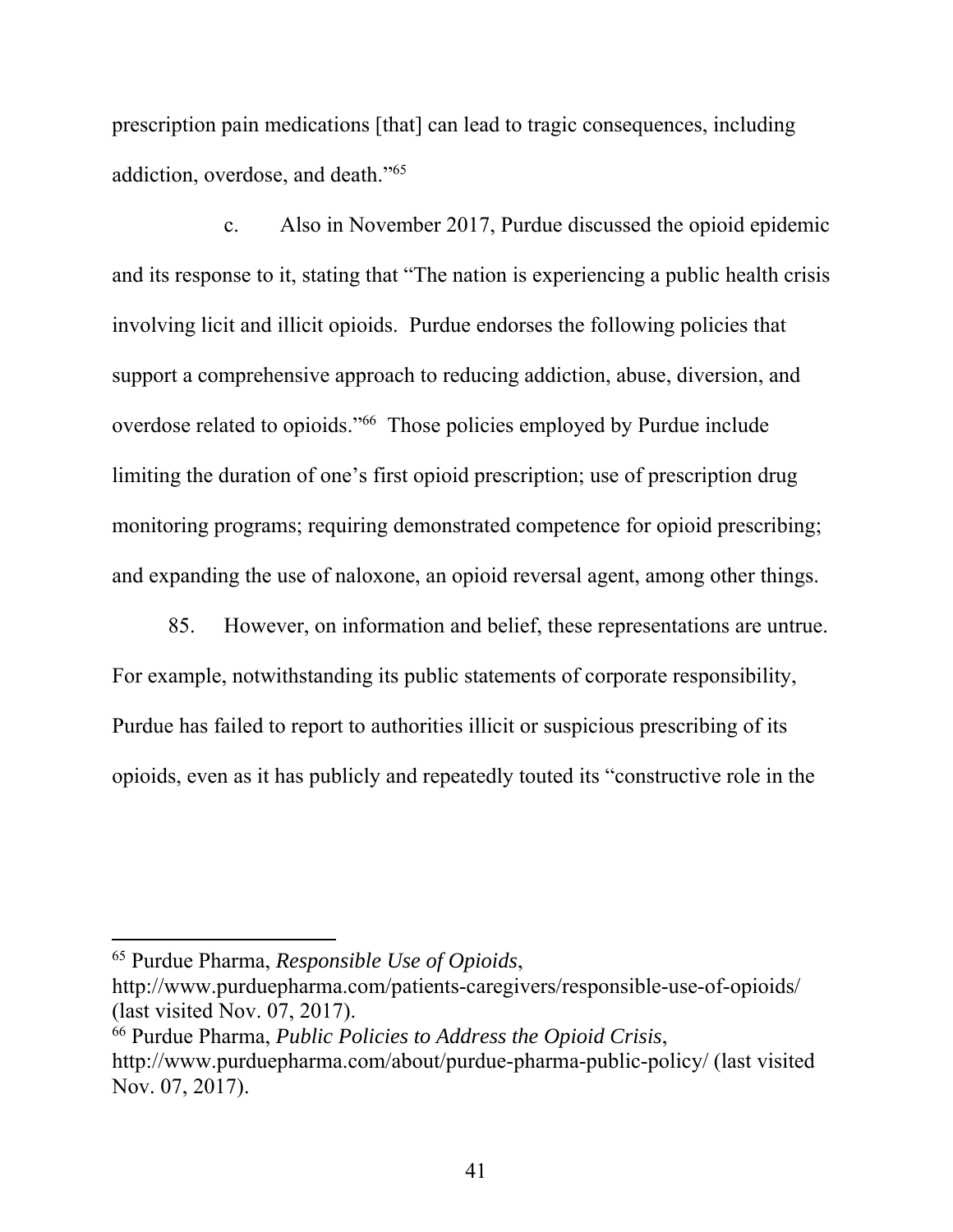fight against opioid abuse" and "strong record of coordination with law enforcement."67

86. In 2012, Endo took the remarkable step of asserting that the FDA should block generic versions of Endo's Opana ER because the drug was dangerously susceptible to abuse and misuse.<sup>68</sup> Endo made no such assertions before it faced financial competition regarding the drug.

87. Additionally, since at least 2002, Purdue has maintained a database of health care providers suspected of inappropriately prescribing OxyContin or other opioids. According to Purdue, physicians could be added to this database based on observed indicators of illicit prescribing, such as excessive numbers of patients, cash transactions, patient overdoses, and unusual prescribing volume. Purdue has said publicly that "[o]ur procedures help ensure that whenever we observe potential abuse or diversion activity, we discontinue our company's interaction with the prescriber or pharmacist and initiate an investigation."<sup>69</sup>

<sup>67</sup> *See* Purdue Pharma L.P., *Setting the Record Straight on OxyContin's FDA-Approved Label* (May 5, 2016), http://www.purduepharma.com/news-media/getthe-facts/setting-the-record-straight-on-oxycontins-fda-approved-label/; Purdue Pharma L.P., *Setting the Record Straight on Our Anti-Diversion Programs* (July 11, 2016), http://www.purduepharma.com/news-media/get-the-facts/setting-therecord-straight-on-our-anti-diversion-programs/.

<sup>68</sup> *See* David Heath, *Drugmaker Set to Profit From an Opioid it Said Was Unsafe*, CNN (Oct. 30, 2017), http://www.cnn.com/2017/10/30/health/opana-endo-opioidprofit/index.html.

 $69$  *Id.*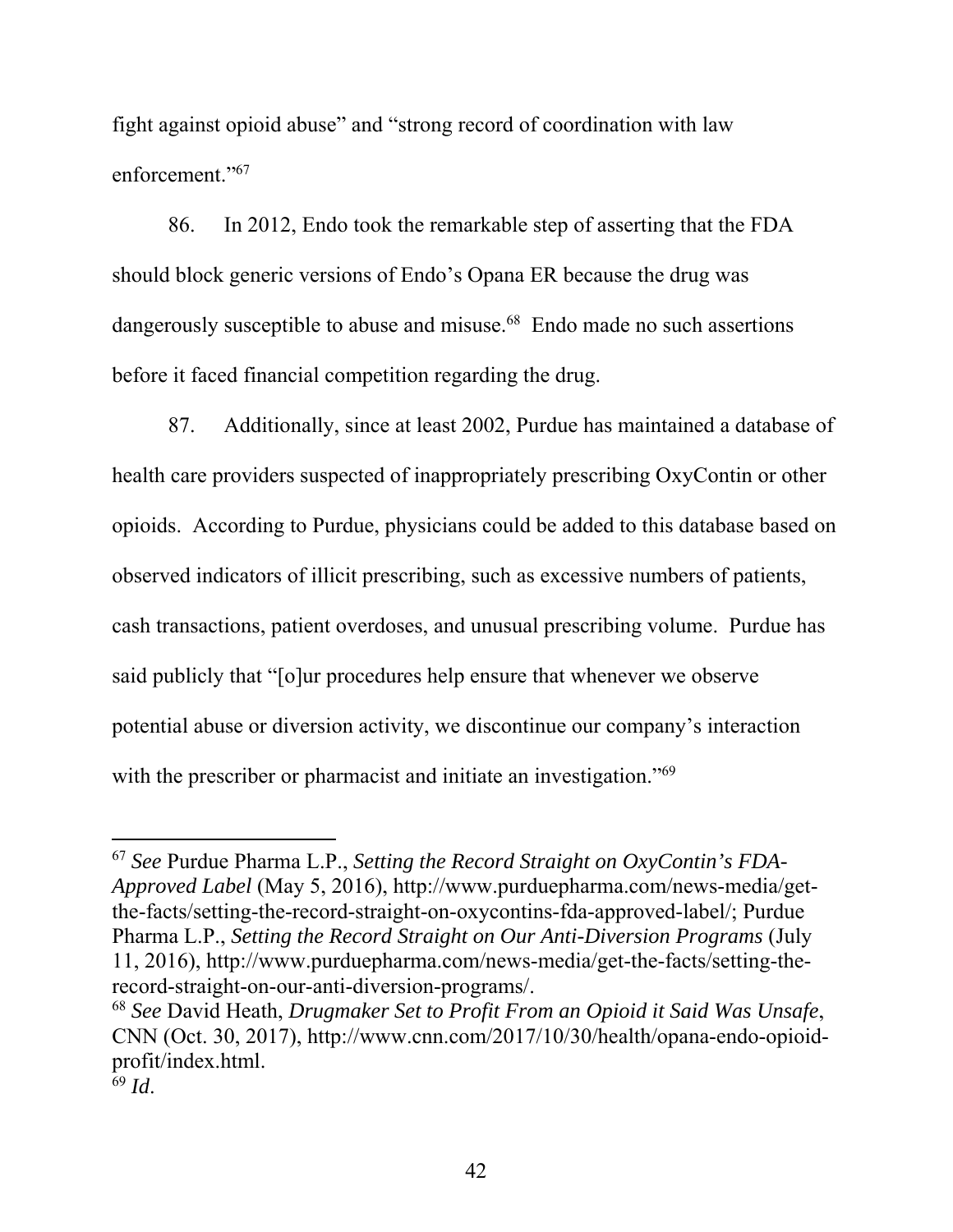88. Yet, according to a 2016 investigation by the Los Angeles Times, Purdue failed to cut off these providers' opioid supply at the pharmacy level and failed to report these providers to state medical boards or law enforcement meaning Purdue continued to generate sales revenue from their prescriptions.<sup>70</sup>

89. The Time's investigation also found that "for more than a decade, Purdue collected extensive evidence suggesting illegal trafficking of OxyContin" and yet consistently failed to report suspicious dispensing or to stop supplies to the pharmacy.71 Despite its knowledge of illicit prescribing, Purdue did not report its suspicions, for example, until years after law enforcement shut down a Los Angeles clinic that Purdue's district manager described internally as "an organized drug ring" and that had prescribed more than 1.1 million OxyContin tablets.<sup>72</sup>

#### D. **Manufacturer Defendants' Conduct Violated Their Duties**

90. Manufacturer Defendants have continued to promote, directly and indirectly, deceptive marketing messages that misrepresent, and fail to include material facts about, the dangers of opioid usage in Delaware, despite actual or constructive knowledge that the opioids were ultimately being consumed by Delaware citizens for unsafe and non-medical purposes.

<sup>70</sup> *See* Harriet Ryan et al., *More Than 1 Million OxyContin Pills Ended Up in the Hands of Criminals and Addicts. What the Drugmaker Knew*, L.A. Times, July 10, 2016, http://www.latimes.com/projects/la-me-oxycontin-part2/.  $\frac{71}{72}$  *Id.* 

<sup>43</sup>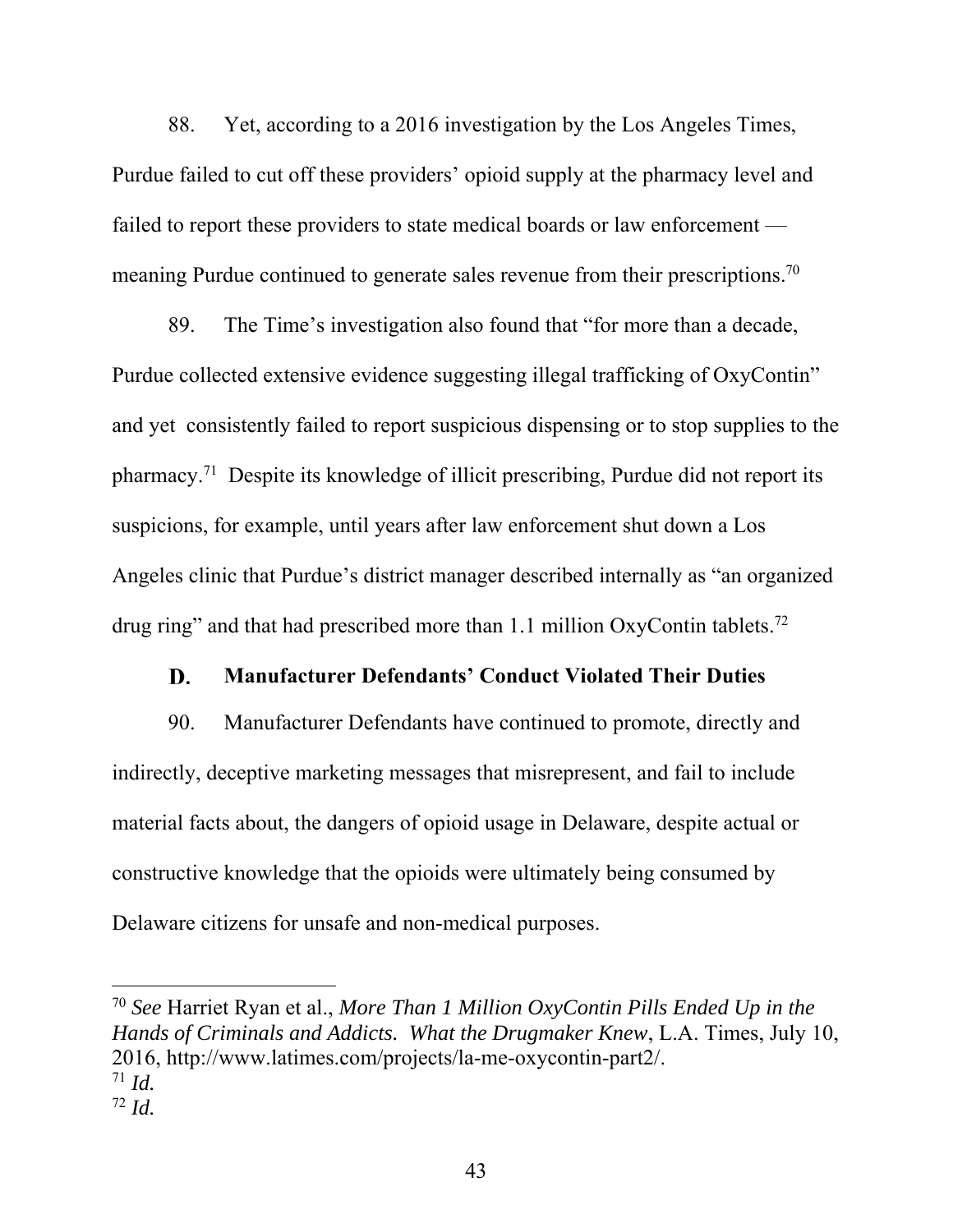91. Manufacturer Defendants have negligently or recklessly failed to control adequately the content and distribution of marketing materials and sales efforts regarding opioids. A reasonably prudent manufacturer of opioids would have anticipated the dangers of widely advertising and distributing dangerous opioid products, and protected against it. A reasonably prudent manufacturer could have (a) ensured physicians were judicious in considering when to prescribe opioids; (b) carefully worded its marketing materials to ensure the risks of opioids were clearly communicated; (c) conducted and publicized scientific studies testing the risks of opioid products; (d) taken greater care in hiring, training, and supervising employees responsible for marketing and selling opioid products; (e) investigated demographic or epidemiological data concerning the increasing demand for narcotic painkillers in Delaware and the linkage of that demand with Manufacturer Defendants' marketing efforts; and (f) followed applicable statutes, regulations, professional standards, and guidance, as Manufacturer Defendants agreed to do when settling prior actions against them.

92. On information and belief, Manufacturer Defendants failed to take any of these steps to prevent their misrepresentations and omissions from contributing to the opioid epidemic.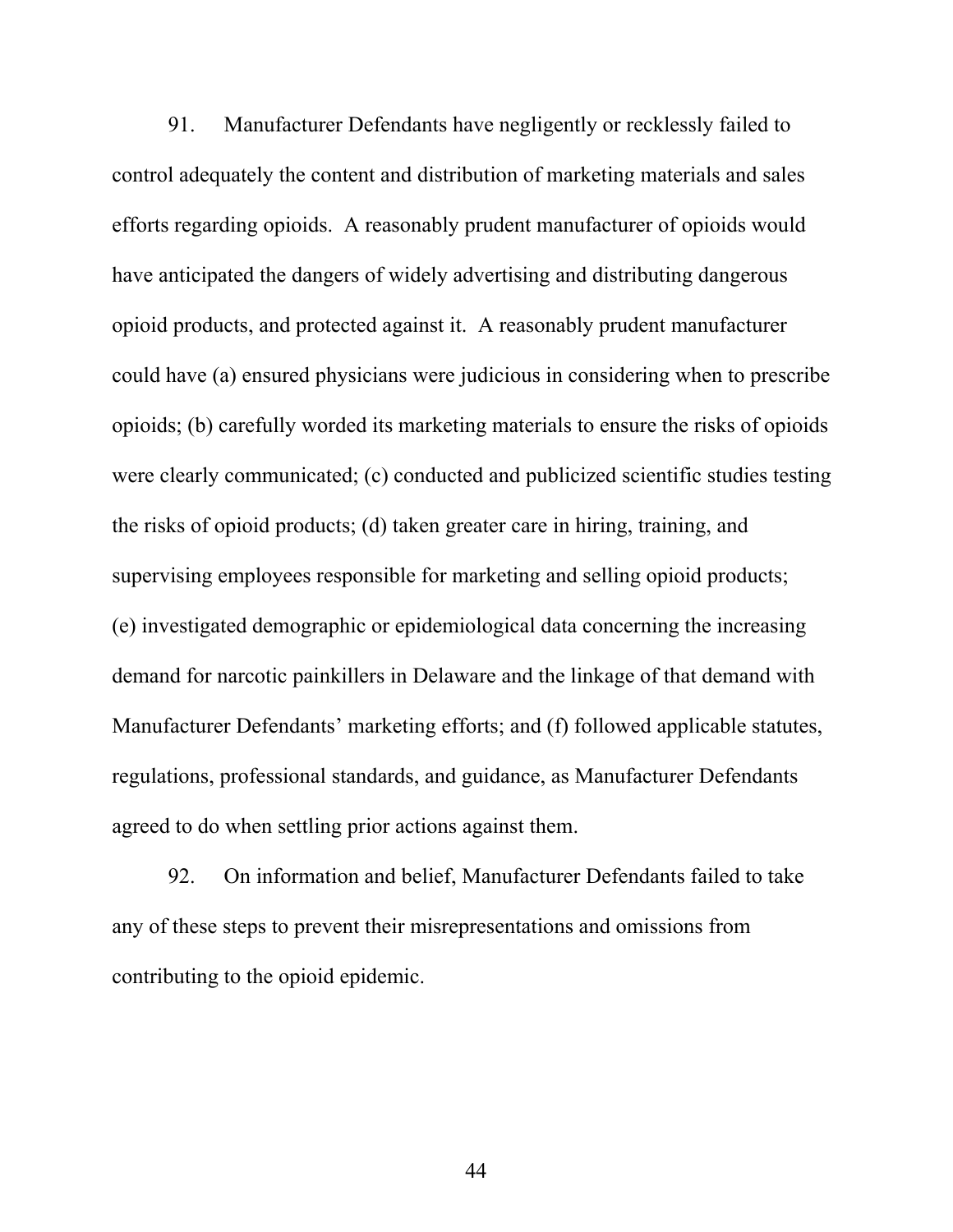## **IV. DISTRIBUTOR DEFENDANTS AND PHARMACY DEFENDANTS HAVE LEGAL DUTIES TO PREVENT OPIOID DIVERSION**

93. Each Distributor Defendant and each Pharmacy Defendant has a common law duty to exercise reasonable care under the circumstances. In addition, each Distributor Defendant and each Pharmacy Defendant assumes a duty, when it speaks publicly about opioids, to speak accurately.

94. Moreover, Delaware and Federal laws and regulations impose duties on Distributor Defendants and Pharmacy Defendants, and create a standard of conduct to which Distributor Defendants and Pharmacy Defendants must adhere.

95. These statutes and regulations were designed to protect society from the harms of drug diversion (which, as discussed above, occurs whenever the supply chain of prescription opioids is broken and the drugs are transferred from a legitimate channel to an illegitimate one) by creating a legal framework for distributing and dispensing controlled substances and monitoring and controlling them from manufacture through delivery to the patient. These statutes and regulations include Delaware's Uniform Controlled Substances Act (16 *Del. C.* §§ 4701, *et seq.*), Uniform Controlled Substances Act Regulations (24 *Del. Admin. C.* CSA 1.0 *et seq.*), and numerous professional regulations related to persons who handle, prescribe, and dispense controlled substances, (collectively the "DE CSA"). The DE CSA provides strict controls and requirements throughout the opioid distribution chain. *See* 16 *Del. C.* §§ 4701 *et seq.* The Federal Controlled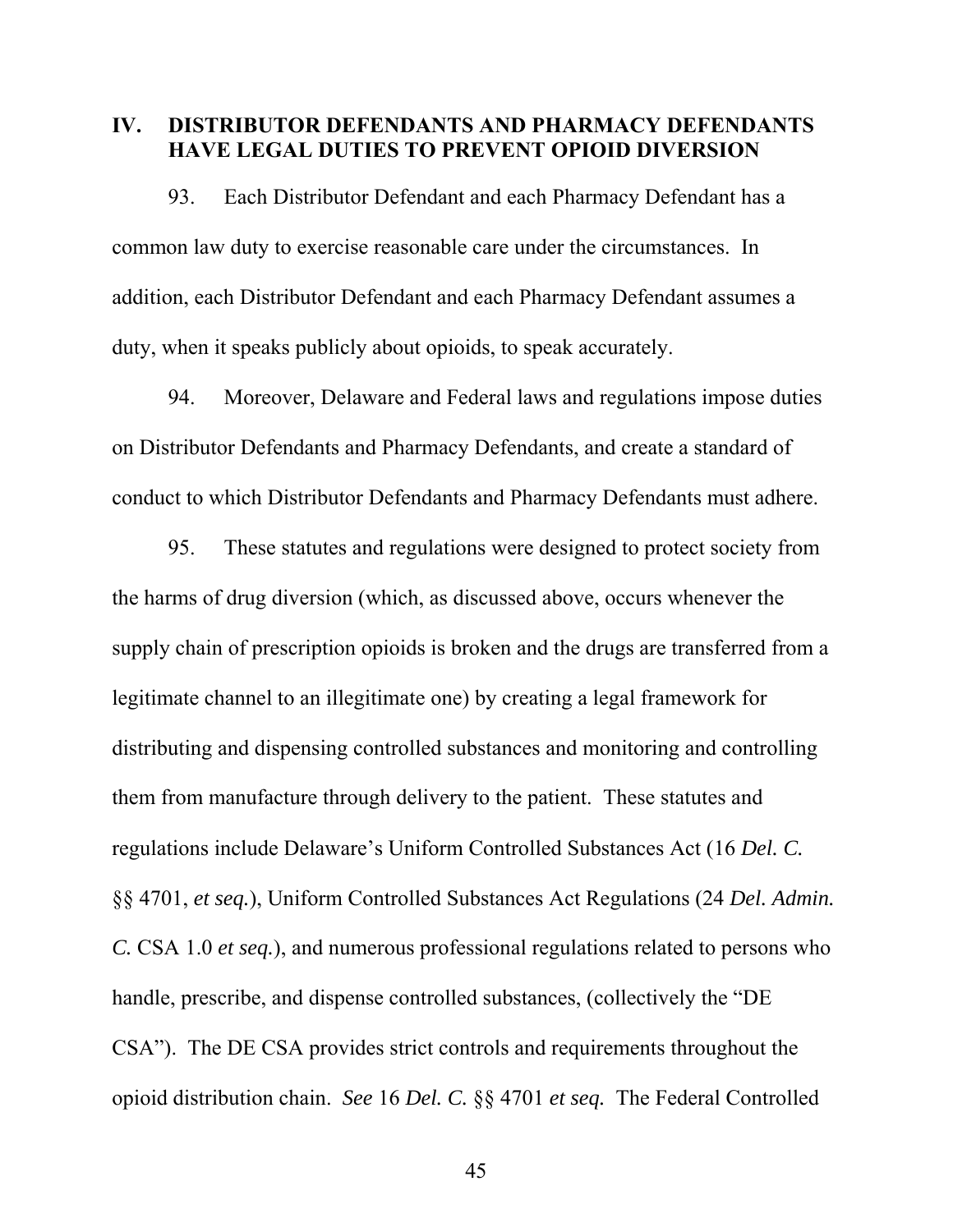Substances Act ("FCSA"), 21 U.S.C. §§ 801 *et seq.*, also strictly regulates the manufacture, distribution, and sale of these drugs.

96. Delaware is not asserting a cause of action under these laws. But just as a driver's violation of a speed limit can demonstrate that he acted negligently, so, too, Distributor Defendants' and Pharmacy Defendants' violations of Delaware and Federal laws and regulations show that they failed to meet the relevant standard of care.

#### **Delaware and Federal Law Set a Standard of Care for Distributor**  $\mathbf{A}$ . **Defendants to Follow**

97. On information and belief, each Distributor Defendant distributes opioids in the State of Delaware. In order to legally distribute drugs in the State of Delaware, a distributor must hold a valid wholesale distribution license for each facility from which it distributes drugs in the State.

98. Cardinal has no fewer than nine separate distribution facilities located throughout the country that hold Delaware licenses as wholesale drug distribution facilities. Cardinal has used some or all of those facilities to distribute opioids in the State of Delaware.

99. McKesson has no fewer than 18 separate distribution facilities located throughout the country that hold Delaware licenses as wholesale drug distribution facilities. On information and belief, McKesson has used some or all of those facilities to distribute opioids in the State of Delaware.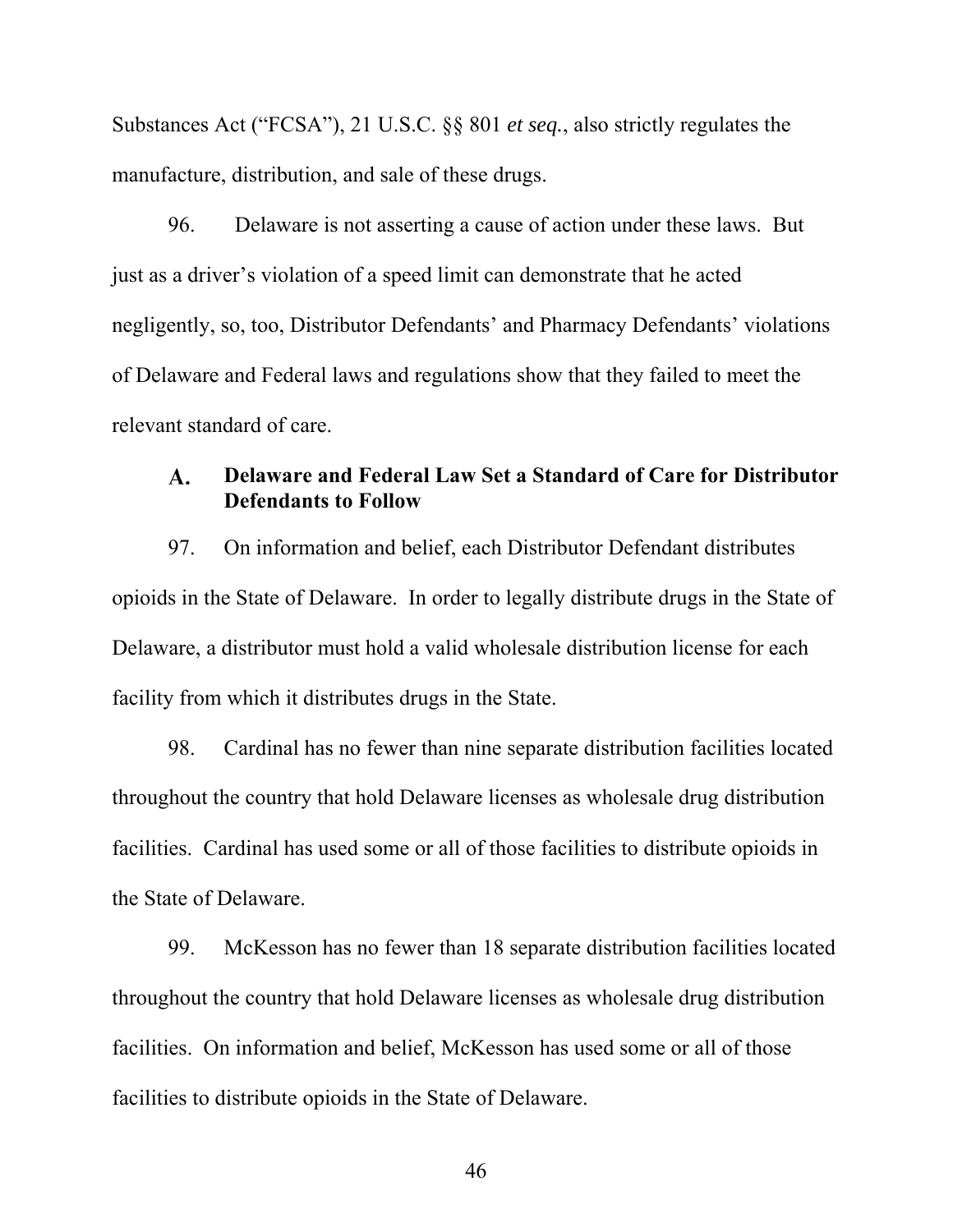100. AmerisourceBergen has no fewer than seven separate distribution facilities located throughout the country that hold Delaware licenses as wholesale drug distribution facilities. On information and belief, AmerisourceBergen has used some or all of those facilities to distribute opioids in the State of Delaware.

101. Anda has no fewer than two separate distribution facilities located throughout the country that hold Delaware licenses as wholesale drug distribution facilities. On information and belief, Anda has used some or all of those facilities to distribute opioids in the State of Delaware.

102. H. D. Smith has no fewer than two separate distribution facilities located throughout the country that hold Delaware licenses as wholesale drug distribution facilities. H. D. Smith has used some or all of those facilities to distribute opioids in the State of Delaware.

### **1. Duties Under Delaware Laws and Regulations**

103. The DE CSA requires distributors of controlled substances to take precautions to ensure a safe system for distribution of controlled substances, including opioids, and to prevent diversion of those controlled substances into illegitimate channels.

104. Delaware law requires any distributor that engages in activities related to controlled substances to register biennially with the Secretary of the Department of State. 16 *Del. C.* § 4732.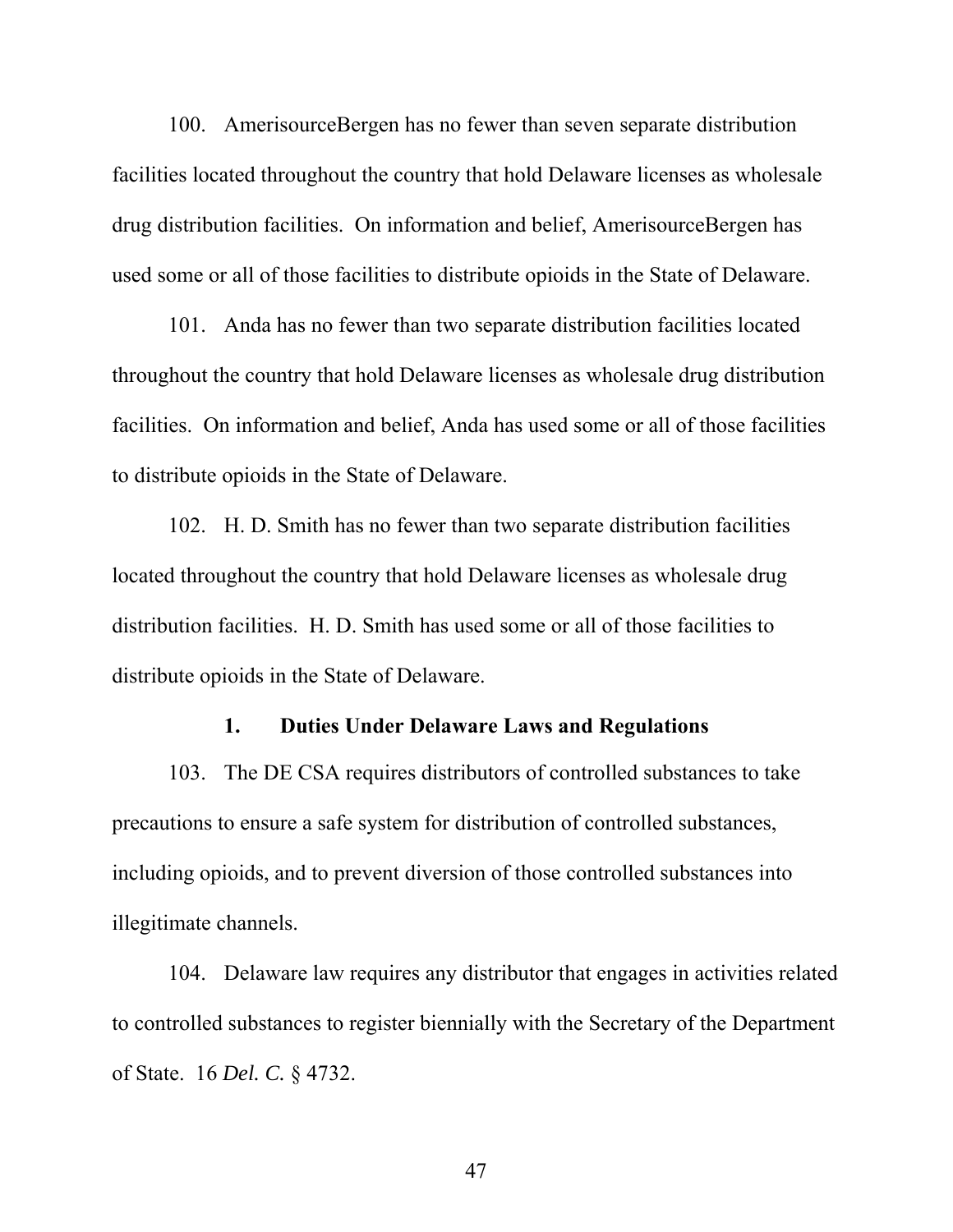105. To obtain and maintain a permit to distribute opioids in the State, Distributor Defendants must, among other things, "establish, maintain, and adhere to written policies and procedures for: identifying, recording, and reporting losses or thefts" and have written policies and procedures for "reporting criminal or suspected criminal activities involving the inventory of a drug or drugs." 24 *Del. Admin. C*. § 2500-8.

### **2. Duties Under Federal Laws and Regulations**

106. Like the DE CSA, the FCSA sets the standard of conduct to which Distributor Defendants must adhere. Also like the DE CSA, the FCSA requires all opioid distributors to maintain effective controls against opioid diversion and to employ a system to identify and report to law enforcement suspicious orders of controlled substances.

107. Distributor Defendants must report transaction data to the DEA on each acquisition or reduction of inventory, as well as any lost or stolen inventory. Distributor Defendants must also maintain a complete and accurate record of each substance manufactured, sold, delivered, or otherwise disposed of. *See* 21 U.S.C.  $§ 827(a).$ 

108. Importantly, Distributor Defendants must employ a system to inform the DEA of suspicious orders. *See* 21 C.F.R. § 1301.74(b).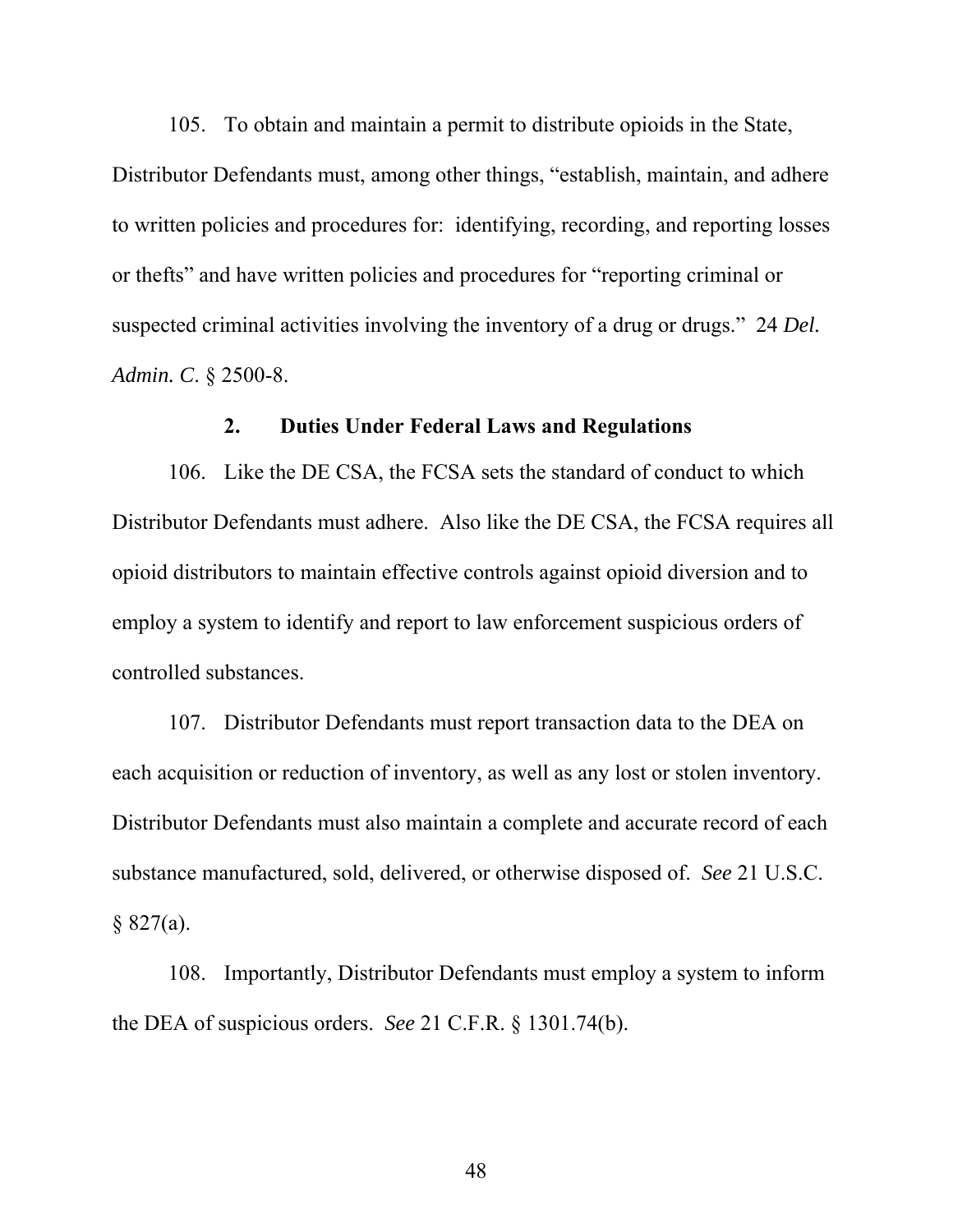109. The DEA's Automation of Reports and Consolidation Orders System ("ARCOS") accumulates data on distributors' controlled substances transactions, which are then summarized into reports used by the DEA to identify any diversion of controlled substances into illicit channels of distribution. *See* 21 C.F.R.

§ 1304.33.

#### **B. Delaware and Federal Law Set a Standard of Care for Pharmacy Defendants to Follow**

110. The DE CSA and FCSA also impose specific obligations on Pharmacy Defendants. These requirements, along with their related regulations and agency interpretations, set a standard of care for pharmacy conduct.

111. CVS has 19 retail locations in the State of Delaware. CVS also has two wholesale distribution centers that are registered to ship into the State.

112. Walgreens has 65 retail locations in the State of Delaware.

## **1. Duties Under Delaware Laws and Regulations**

113. The DE CSA imposes specific obligations on Pharmacy Defendants.

114. The DE CSA requires pharmacies to take precautions to ensure a safe system for distribution of controlled substances, including opioids, and to prevent diversion of those controlled substances into illegitimate channels. *See, e.g.*, 16 *Del. C.* § 4735(b)(1) ("The Secretary, after due notice and hearing may limit, suspend, fine or revoke the registration of any registrant who . . . (b) Has failed to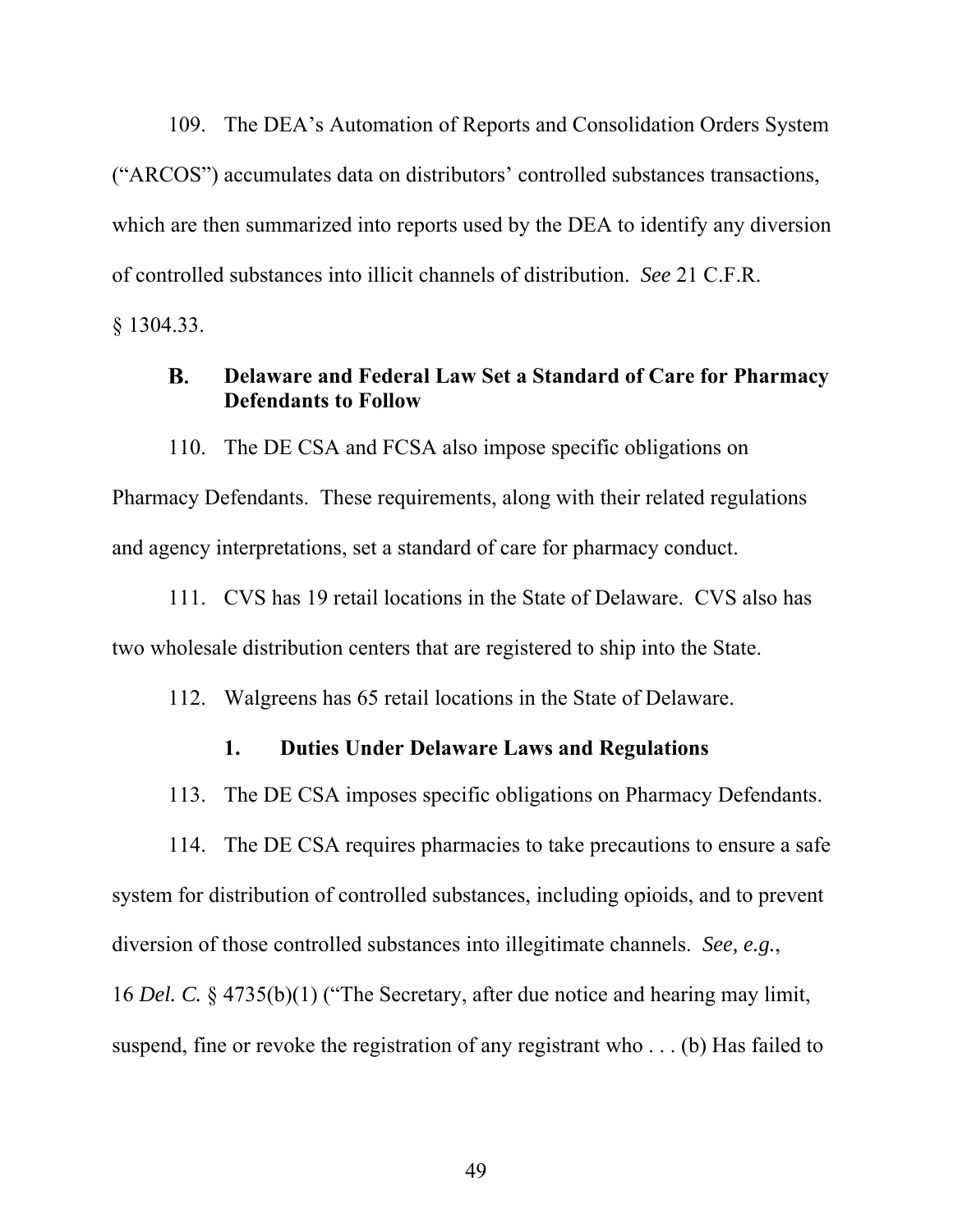maintain effective controls against diversion of controlled substances into other than legitimate medical, scientific or industrial channels . . .").

115. The State of Delaware also has sought to curb the diversion of opioids and other potentially dangerous drugs through the creation of the Delaware Prescription Monitoring Program ("PMP"). The PMP is a reporting system that monitors the flow of controlled substances, including opioids, within Delaware. It is an electronic program that aggregates the data submitted by dispensers of opioids and other controlled substances within Delaware.

116. The PMP shall be used, according to the statute, (a) to provide information to prescribers, dispensers, and patients to help avoid the illegal use of controlled substances; (b) to assist law enforcement to investigate illegal activity related to the prescribing, dispensing, and consumption of controlled substances; and (c) to minimize inconvenience to patients and prescribing practitioners while effectuating the collection and storage of prescription monitoring information. 16 *Del. C.* § 4798(c).

117. The PMP requires dispensers to submit certain information about each dispensation of opioids. *Id.* § 4798(d). The PMP can be aggregated and summarized, allowing the information to be used by law enforcement, the Office of Controlled Substances, or the Secretary of State to identify and prevent diversion.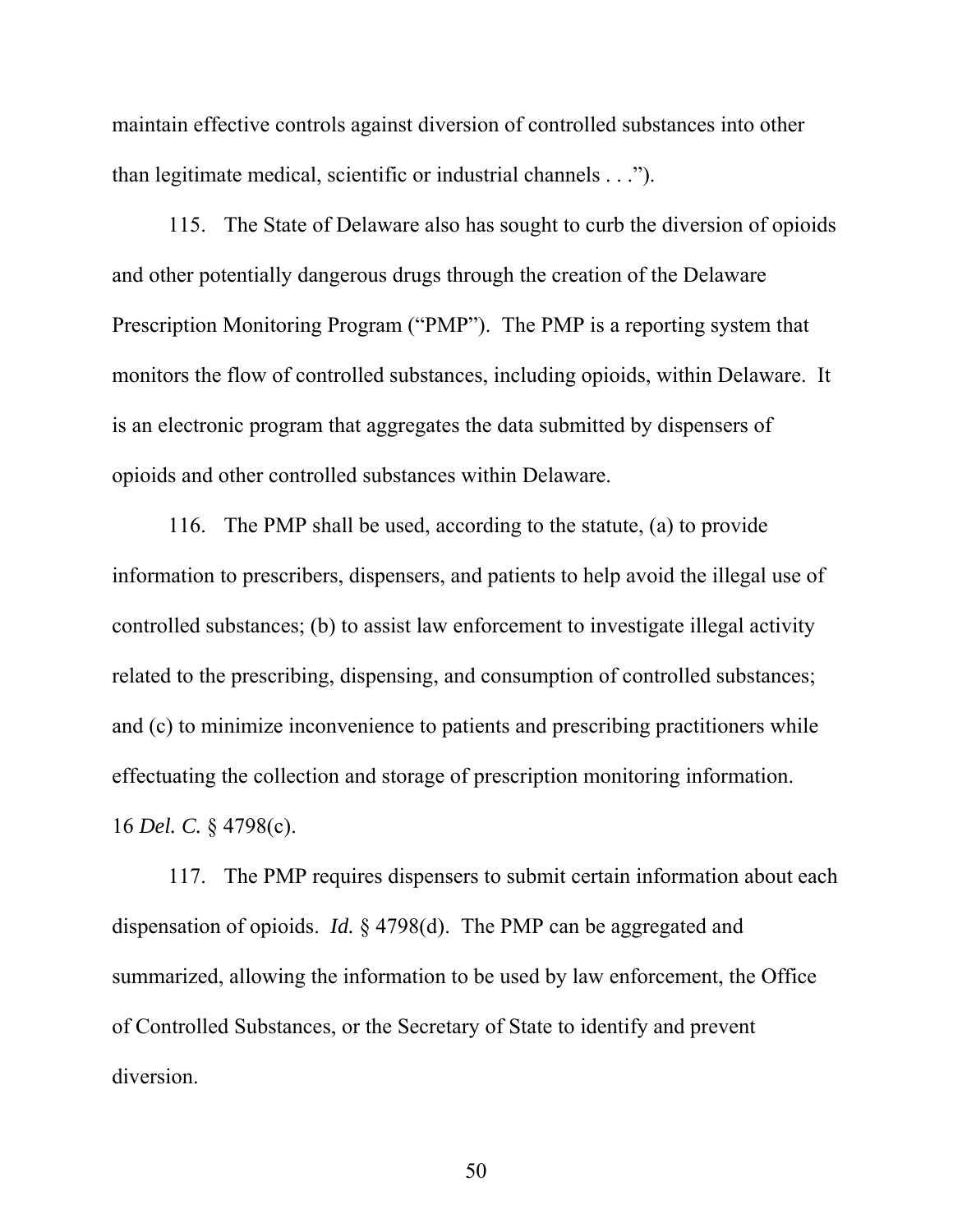118. Delaware regulations require that prescriptions for controlled substances must be issued for a legitimate medical purpose in the usual course of professional practice. The regulations provide that "[a]n order purporting to be a prescription not issued in the usual course of professional treatment or in legitimate and authorized research is not a prescription within the meaning and intent of § 4738 of the Act and the person knowingly filling such a purported prescription ... shall be subject to the penalties provided for violation of the provisions of law relating to controlled substances." 24 *Del. Admin. C.* § 42.1.

119. Moreover, a pharmacist is required to verify that the practitioner prescribing the controlled substance is registered to do so under Federal law and to verify the identity of the individual receiving the controlled substances through the presentation of one of a number of specified forms of identification. 24 *Del. Admin. C.* § 4.10.

120. Thus, under Delaware law, "[w]hen a [pharmacy] has a reasonable belief that a patient may be seeking a controlled substance [including opioids] for any reason other than the treatment of an existing medical condition, the dispenser shall obtain a patient utilization report regarding the patient for the preceding 12 months from the [PMP] before dispensing the prescription." 16 *Del. C.* § 4798(e).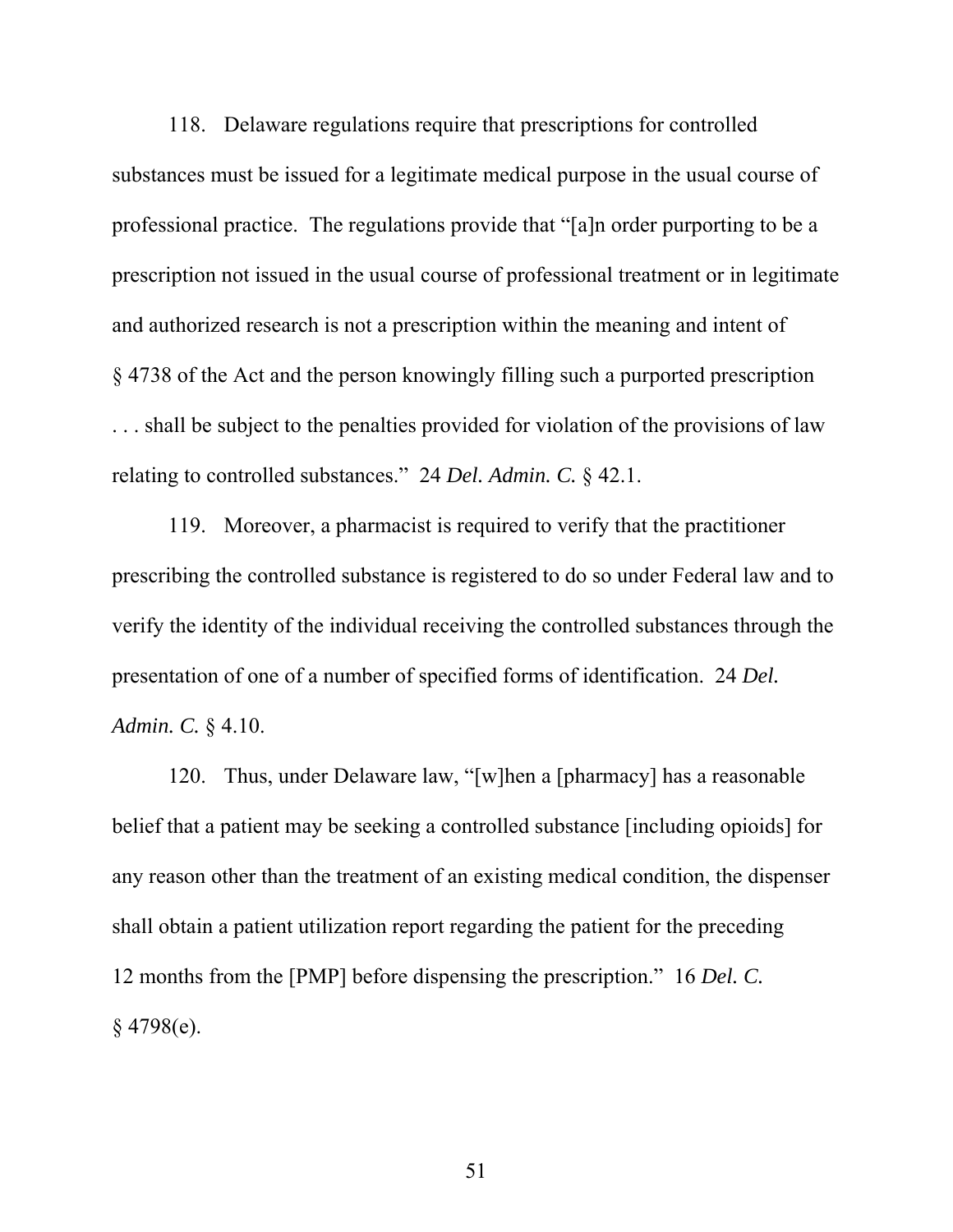121. Delaware professional regulations state that a pharmacist that knowingly engages in any activity which violates State and Federal laws and regulations governing the practice of pharmacy, like those described above, may merit discipline. 24 *Del. Admin. C*. § 2500-2.0.

122. Additionally, Delaware regulations require that pharmacists maintain a patient profile record system for all persons to whom prescriptions are dispensed. 24 *Del. Admin. C*. § 2500-5.1.10.

123. As set forth in these statutes and regulations, pharmacists are the last line of defense in keeping drugs from entering the illicit market. Pharmacists are meant to be the drug experts in the healthcare delivery system and, as such, have considerable duties and responsibility in the oversight of patient care. They cannot blindly fill prescriptions written by a doctor, even one legally registered to dispense opioids, if the prescription is not for a legitimate medical purpose.

### **2. Duties Under Federal Laws and Regulations**

124. The FCSA requires pharmacists to review each controlled substance prescription and, prior to dispensing medication, make a professional determination that the prescription is effective and valid.

125. Under the FCSA, pharmacy registrants are required to "provide effective controls and procedures to guard against theft and diversion of controlled substances." *See* 21 C.F.R. § 1301.71(a). In addition, 21 C.F.R. § 1306.04(a)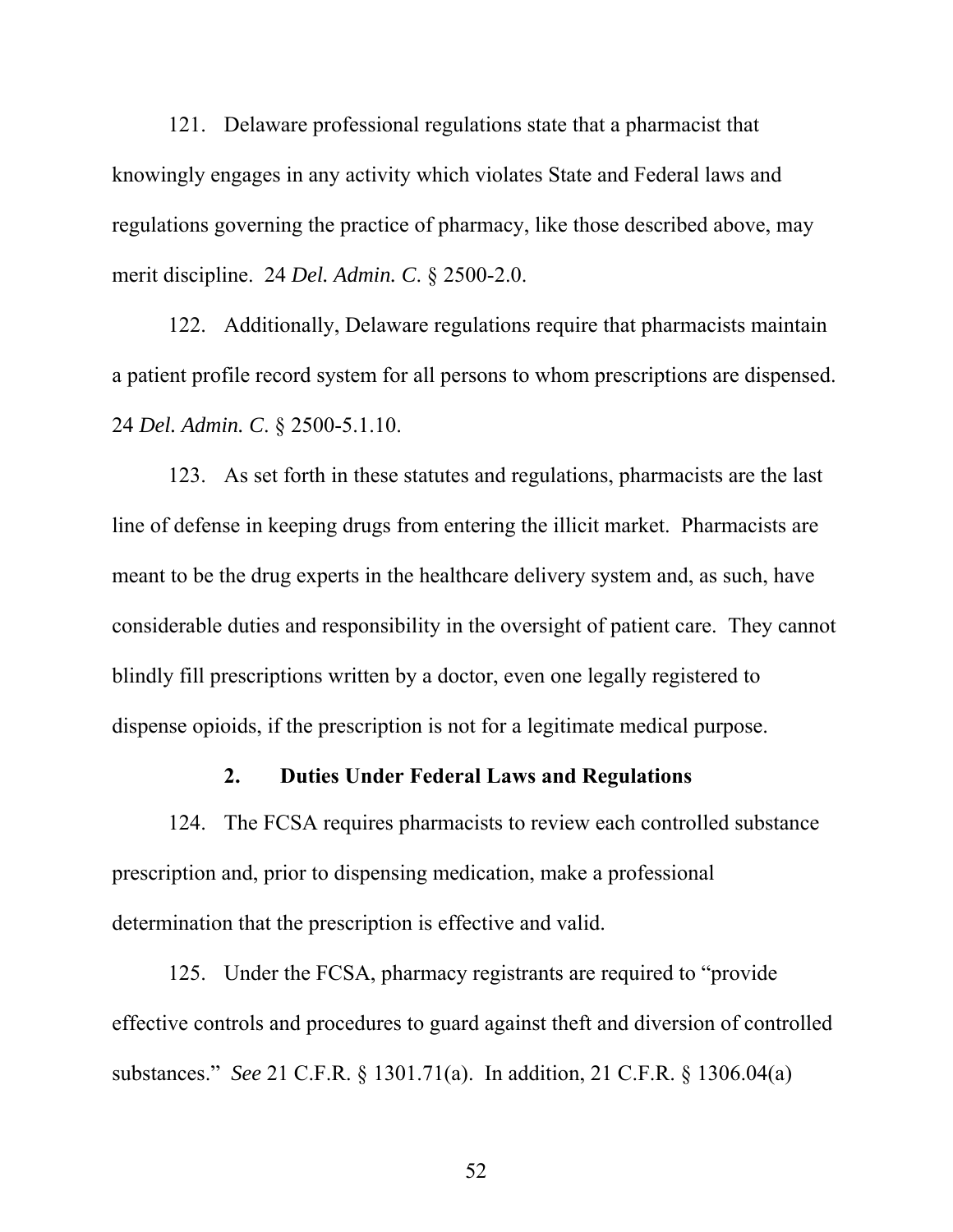states, "[t]he responsibility for the proper prescribing and dispensing of controlled substances is upon the prescribing practitioner, but a *corresponding responsibility* rests with the pharmacist who fills the prescription." (Emphasis added.)

126. Therefore, pharmacists are required to ensure that prescriptions for controlled substances are valid, and that they are issued for a legitimate medical purpose by an individual practitioner who is approved and registered with the DEA to write prescriptions for opioids acting in the usual course of his professional practice.

127. The DEA has informed pharmacists that "[a]n order purporting to be a prescription issued not in the usual course of professional treatment or in legitimate and authorized research is an invalid prescription."73 Filling such a prescription is illegal. As the DEA states, "The law does not require a pharmacist to dispense a prescription of doubtful, questionable, or suspicious origin. To the contrary, the pharmacist who deliberately ignores a questionable prescription when there is reason to believe it was not issued for a legitimate medical purpose may be [criminally] prosecuted."74

<sup>73</sup> Michele Leonhart et al., *Pharmacist's Manual: An informational outline of the controlled substances act*, Drug Enf't Admin., Diversion Control Div. (Revised 2010), https://www.deadiversion.usdoj.gov/pubs/manuals/pharm2/.  $^{74}$  *Id.*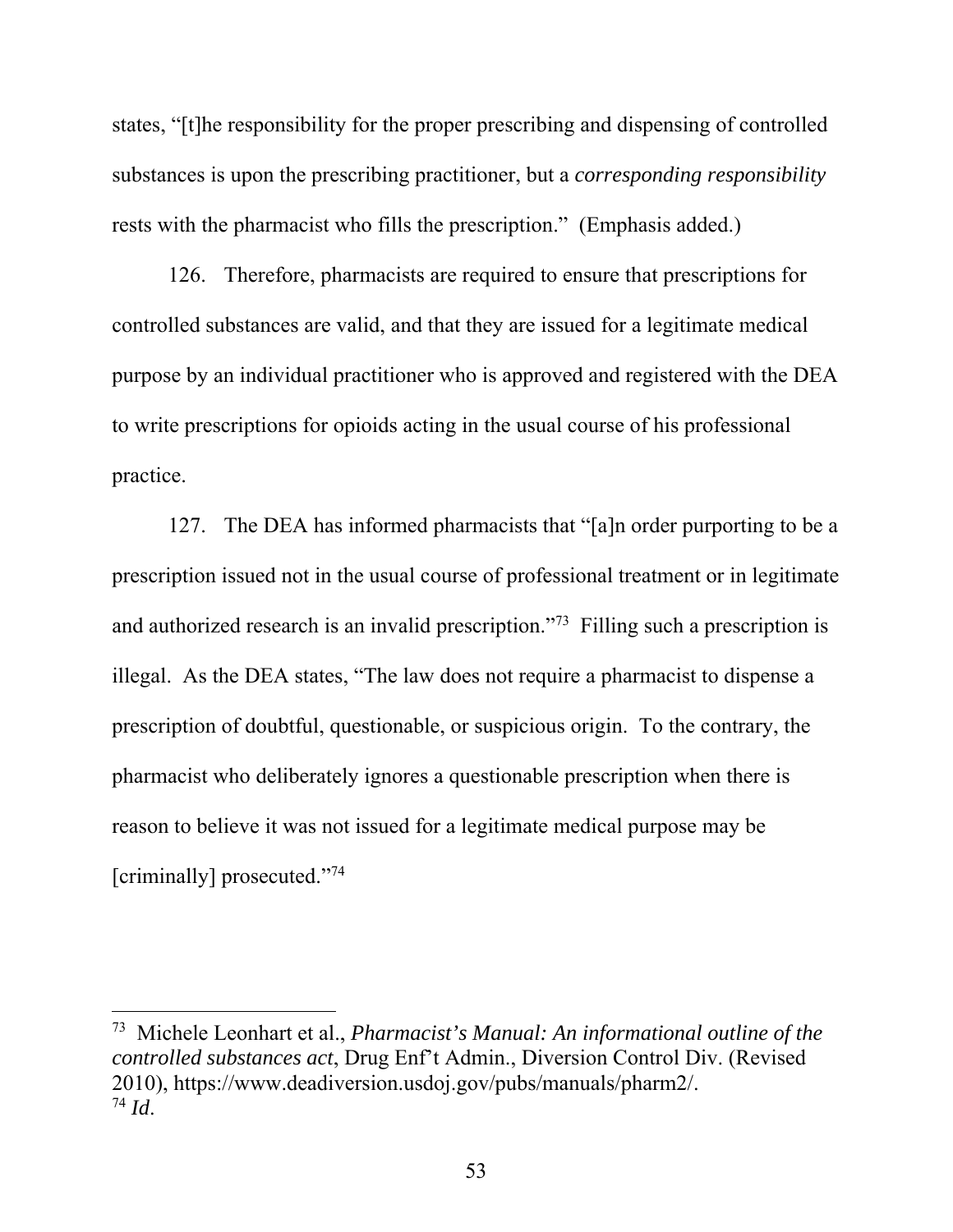128. Questionable or suspicious prescriptions include (a) prescriptions written by a doctor who writes significantly more prescriptions (or in larger quantities) for controlled substances than other practitioners in the area; (b) prescriptions which should last for a month in legitimate use, but are refilled more frequently; (c) simultaneous prescriptions for antagonistic drugs, such as depressants and stimulants; (d) prescriptions that look "too good" or where the prescriber's handwriting is too legible; (e) prescriptions with atypical quantities or dosages; (f) prescriptions that do not comply with standard abbreviations and/or contain no abbreviations; (g) photocopied prescriptions; or (h) prescriptions containing different handwritings. Most of the time, these questionable or suspicious attributes are not difficult to detect or recognize; they should be apparent to an adequately trained pharmacist.

129. Pharmacists are also instructed to be suspicious of signs that a customer is seeking to divert opioids, including customers who (a) appear to be returning too frequently; (b) are seeking to fill a prescription written for a different person; (c) appear at the pharmacy counter simultaneously, or within a short time, all bearing similar prescriptions from the same physician; (d) are not regular patrons or residents of the community, and present prescriptions from the same physician; (e) drive long distances to have prescriptions filled; (f) seek large volumes of controlled substances in the highest strength in each prescription;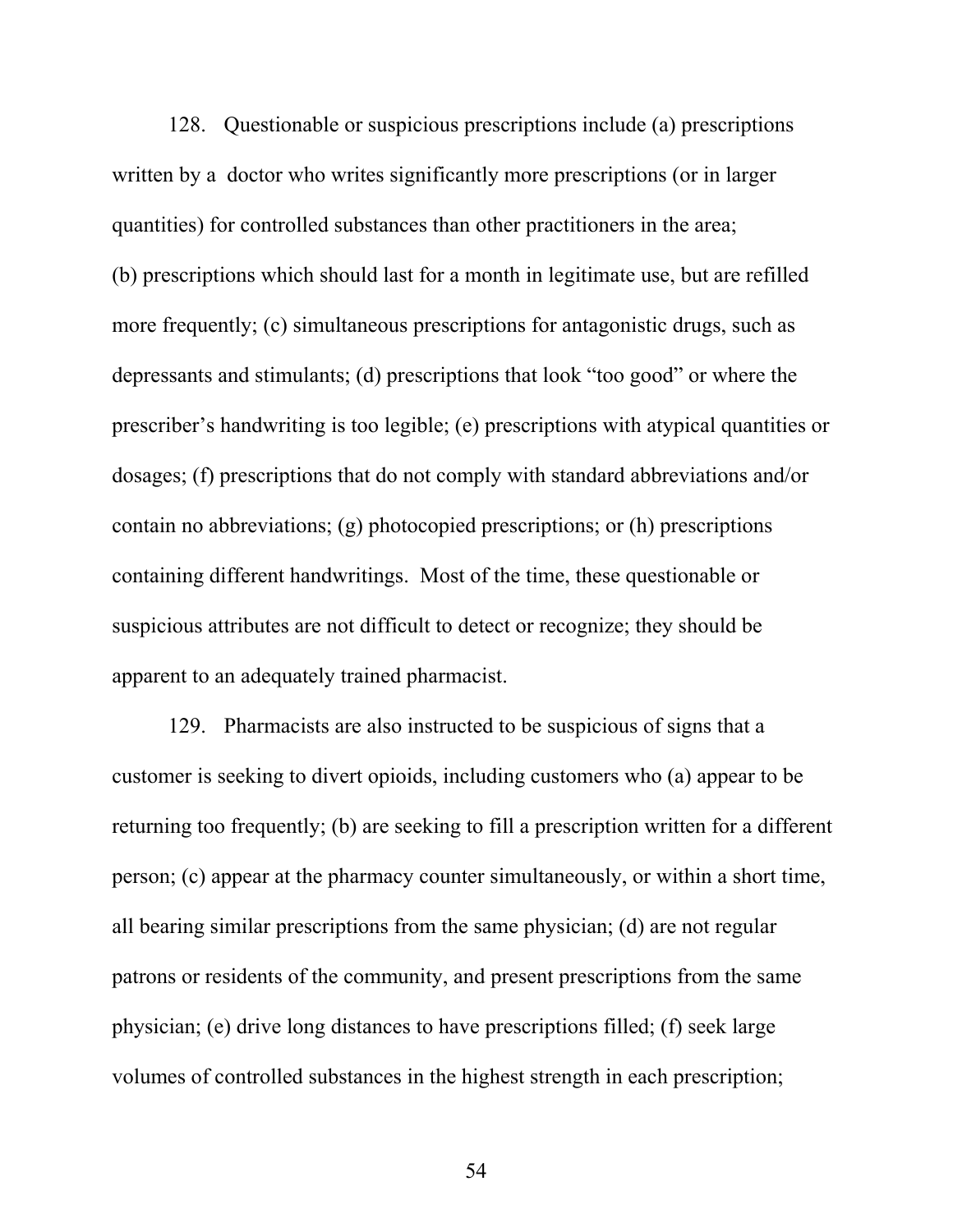(g) seek a combination of other drugs with opioids such as tranquilizers and muscle relaxers that can be used to create an "opioid cocktail"; and (h) pay large amounts of cash for their prescriptions rather than using insurance. Ignoring these suspicious signs violates industry standards and DEA guidelines and is illegal under multiple laws.

130. Other "red flags" that should alert a pharmacist to potential diversion include (a) prescriptions that lack the technical requirements of a valid prescription, such as a verifiable DEA number and signature; (b) prescriptions written in excess of the amount needed for proper therapeutic purposes; (c) prescriptions obtained through disreputable or illegal web-based pharmacies; and (d) patients receiving multiple types of narcotic painkillers on the same day.

131. Each prescriber of controlled substances is issued a number identification by the DEA and must sign each prescription. Industry standards require pharmacists to contact the prescriber for verification or clarification whenever there is a question about any aspect of a prescription order. If a pharmacist believes the prescription is forged or altered, he or she should not fill it, but instead should call the local police. If a pharmacist believes he or she has discovered a pattern of prescription abuse, the local Board of Pharmacy and the DEA must be contacted.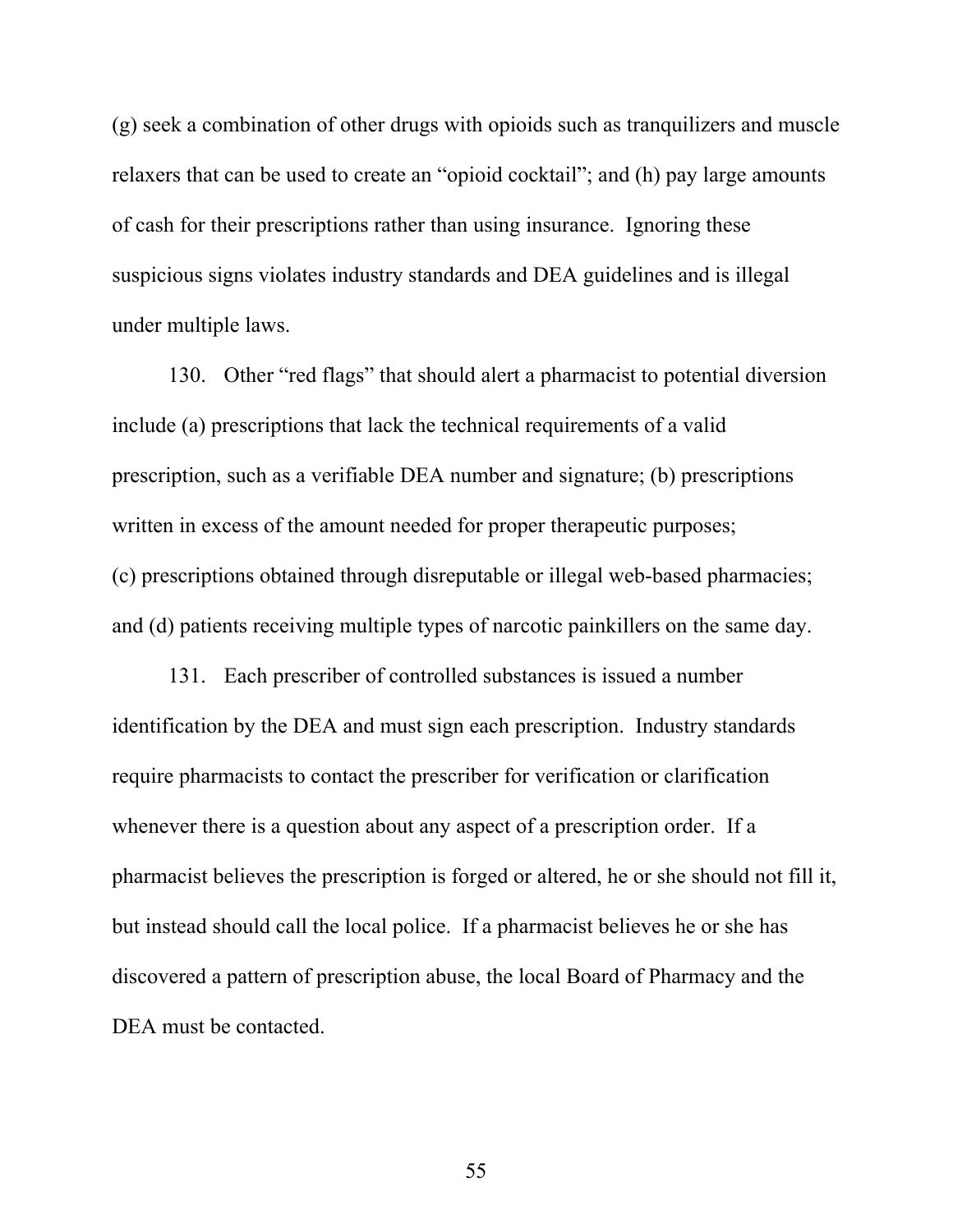# **V. DISTRIBUTOR DEFENDANTS AND PHARMACY DEFENDANTS HAVE FAILED TO FULFILL THEIR DUTIES**

#### $\mathbf{A}$ . **Distributor Defendants Understood Their Duties and Violated Them Anyway**

# **1. Distributor Defendants Understood and Acknowledged Their Duties**

132. In addition to the Delaware and Federal law and regulations regarding controlled substances, Distributor Defendants received detailed, specific instructions for identifying and minimizing the risk of opioid diversion in their supply chains.

133. To combat the problem of opioid diversion, the DEA has provided readily-available guidance to distributors on the requirements of suspicious order reporting.

134. Since 2006, the DEA has briefed distributors regarding legal, regulatory, and due diligence responsibilities. During these briefings, the DEA pointed out the red flags distributors should look for to identify potential diversion.

135. Since 2007, the DEA has hosted at least five conferences to provide registrants with updated information about diversion trends and regulatory changes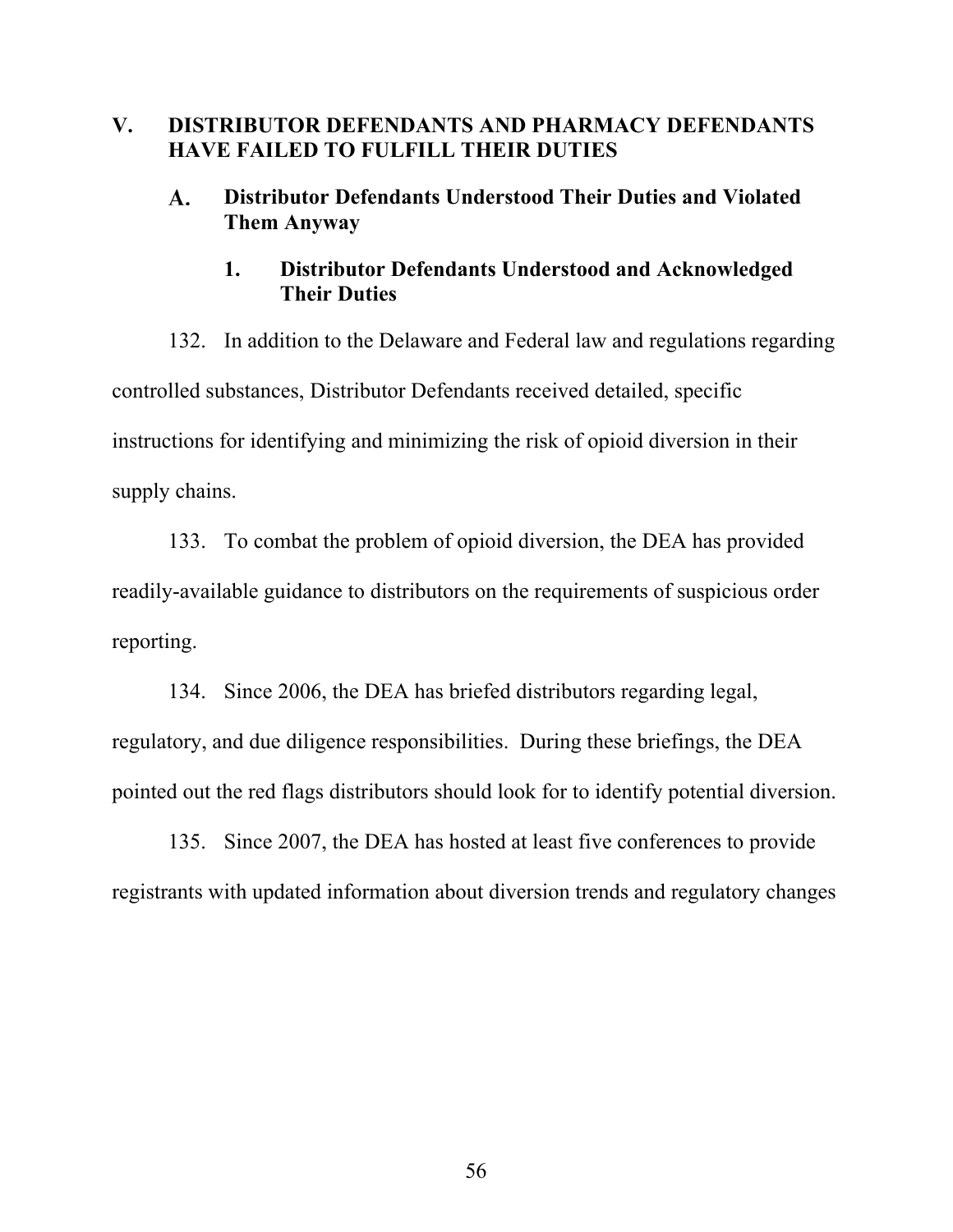that affect the drug supply chain and suspicious order reporting.75 All of the major distributors attended at least one of these conferences.

136. On September 27, 2006, and again on December 27, 2007, the DEA Office of Diversion Control sent letters to all registered distributors providing guidance on suspicious order monitoring of controlled substances and the obligations of the distributor to conduct due diligence on controlled substance customers as part of a program to maintain effective controls against diversion.76

137. The September 27, 2006, letter reminded distributors of their legal obligation to use due diligence to avoid filling orders that may be diverted into the illicit market. The letter explained that each distributor is required to exercise due care in confirming the legitimacy of all orders. It also described circumstances that could be indicative of diversion, including ordering (a) excessive quantities of a limited variety of controlled substances while ordering few if any other drugs; (b) a disproportionate ratio of controlled substances to non-controlled prescription

 $\overline{a}$ 

https://www.deadiversion.usdoj.gov/mtgs/distributor/index.html; Drug Enf't Admin., *Manufacturer Conferences*,

https://www.deadiversion.usdoj.gov/mtgs/man\_imp\_exp/index.html; Drug Enf't Admin., *National Conference on Pharmaceutical and Chemical Diversion*, https://www.deadiversion.usdoj.gov/mtgs/drug\_chemical/index.html; Drug Enf't Admin., *Diversion Awareness Conferences*,

<sup>75</sup> Drug Enf't Admin., *Distributor Conferences*,

https://www.deadiversion.usdoj.gov/mtgs/pharm\_awareness/index.html. 76 Masters Pharmaceuticals, Inc.; Decision and Order, 80 Fed. Reg. 55,418, 55,421 (Drug Enf't Admin. Sept. 15, 2015) (Docket No. 13-39).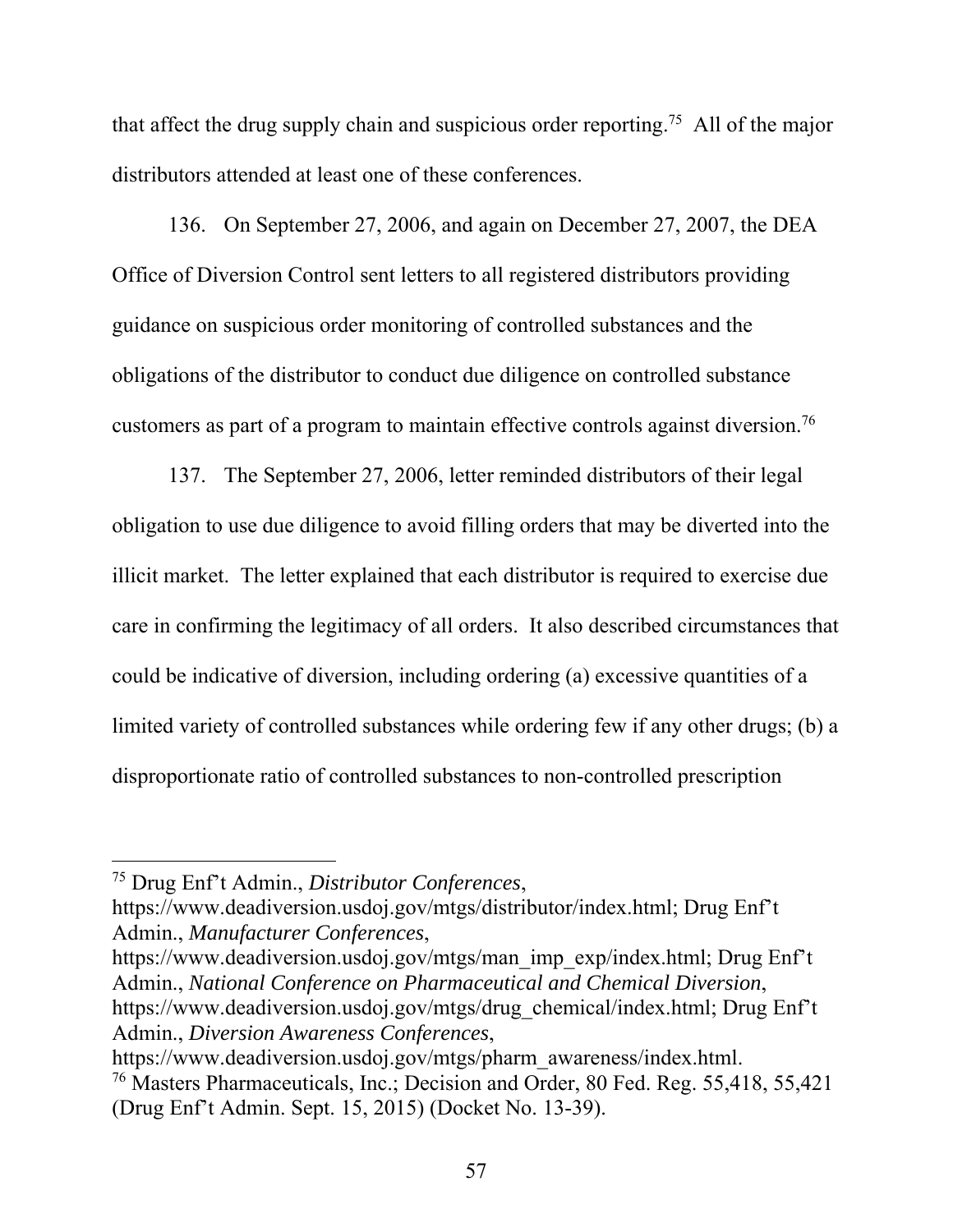drugs; (c) excessive quantities of a limited variety of controlled substances in combination with certain other drugs; and (d) the same controlled substance from multiple distributors.

138. The December 27, 2007, letter reminded distributors that suspicious orders must be reported when discovered and that monthly transaction reports of excessive purchases did not meet the regulatory criteria for suspicious order reporting. The letter also advised distributors that they must independently analyze a suspicious order before the sale to determine if the controlled substances would likely be diverted and that filling a suspicious order and then completing the sale does not absolve the distributor from legal responsibility.

139. Distributor Defendants were on notice that their own industry group, the Healthcare Distribution Management Association ("HDMA"), published Industry Compliance Guidelines, entitled "Reporting Suspicious Orders and Preventing Diversion of Controlled Substances," that stressed the critical role of each member of the supply chain in distributing controlled substances.<sup>77</sup>

140. These industry guidelines further explained that, by being "[a]t the center of a sophisticated supply chain, distributors are uniquely situated to perform

 $\overline{a}$ 

<sup>77</sup> Healthcare Distrib. Mgmt. Ass'n (HDMA) *Industry Compliance Guidelines: Reporting suspicious orders and preventing diversion of controlled substances*, filed in *Cardinal Health, Inc. v. Holder*, No. 12-5061 (D.C. Cir. Mar. 7, 2012), Doc. No. 1362415 (App'x B at 1).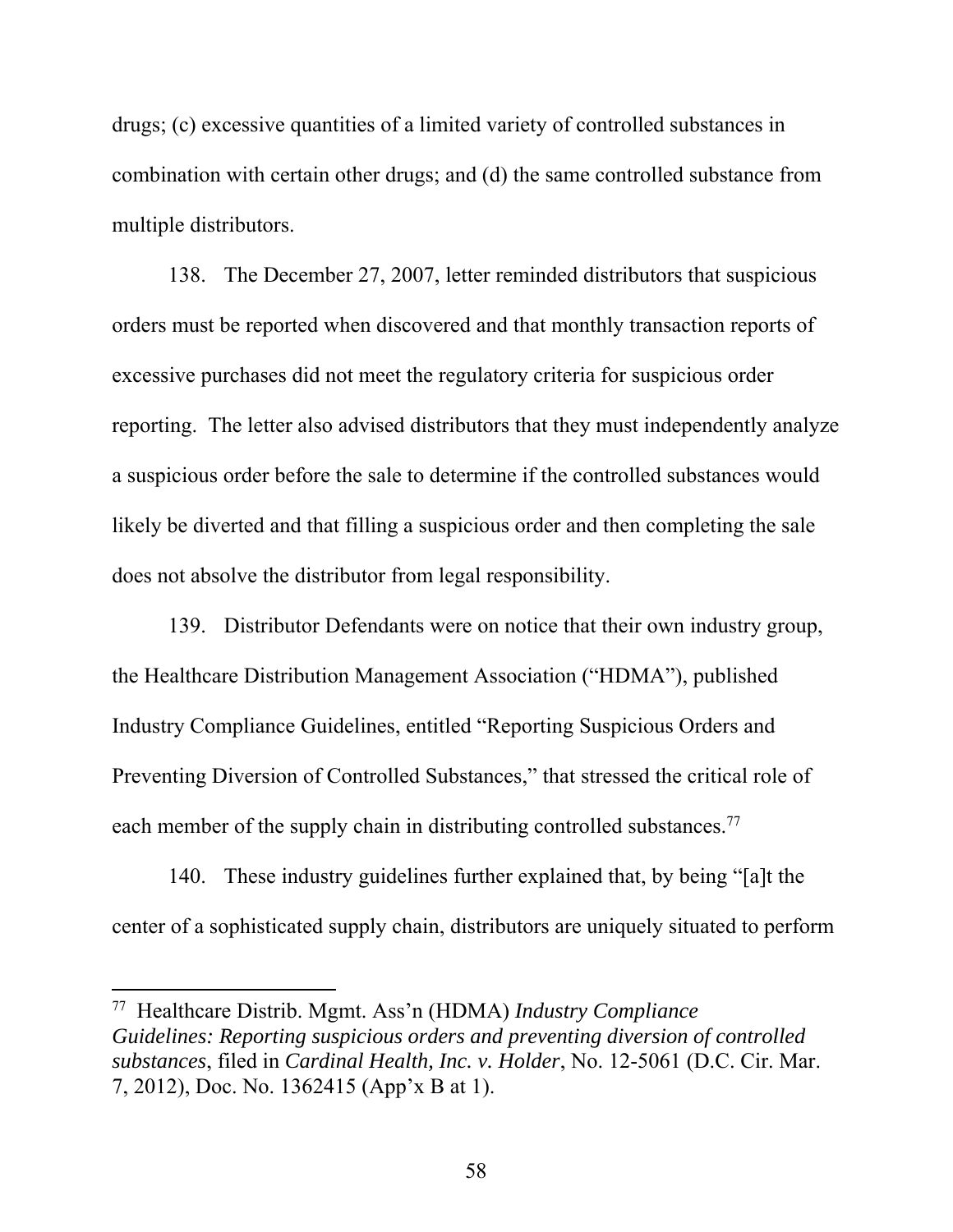due diligence in order to help support the security of controlled substances they deliver to their customers."78

141. Opioid distributors have themselves recognized the magnitude of the problem and, at least rhetorically, their legal responsibilities to prevent diversion. They have made statements assuring the public they recognize their duty to curb the opioid epidemic.

142. One of Cardinal's executives recently claimed that Cardinal uses "advanced analytics" to monitor its supply chain; Cardinal assured the public it was being "as effective and efficient as possible in constantly monitoring, identifying, and eliminating any outside criminal activity."79

143. McKesson has publicly stated that it has a "best-in-class controlled substance monitoring program to help identify suspicious orders" and claimed it is "deeply passionate about curbing the opioid epidemic in our country."80

144. At the very least, these assurances about constantly eliminating criminal activity from the supply chain and curbing the opioid epidemic created a

<sup>78</sup> *Id*. 79 Lenny Bernstein et al., *How Drugs Intended for Patients Ended up in the Hands of Illegal Users: 'No one was doing their job'*, The Washington Post (Oct. 22, 2016), http://wapo.st/2vCRGLt.

<sup>80</sup> Scott Higham et al., *Drug Industry Hired Dozens of Officials from the DEA as the Agency Tried to Curb Opioid Abuse*, The Washington Post (Dec. 22, 2016), http://wapo.st/2uR2FDy.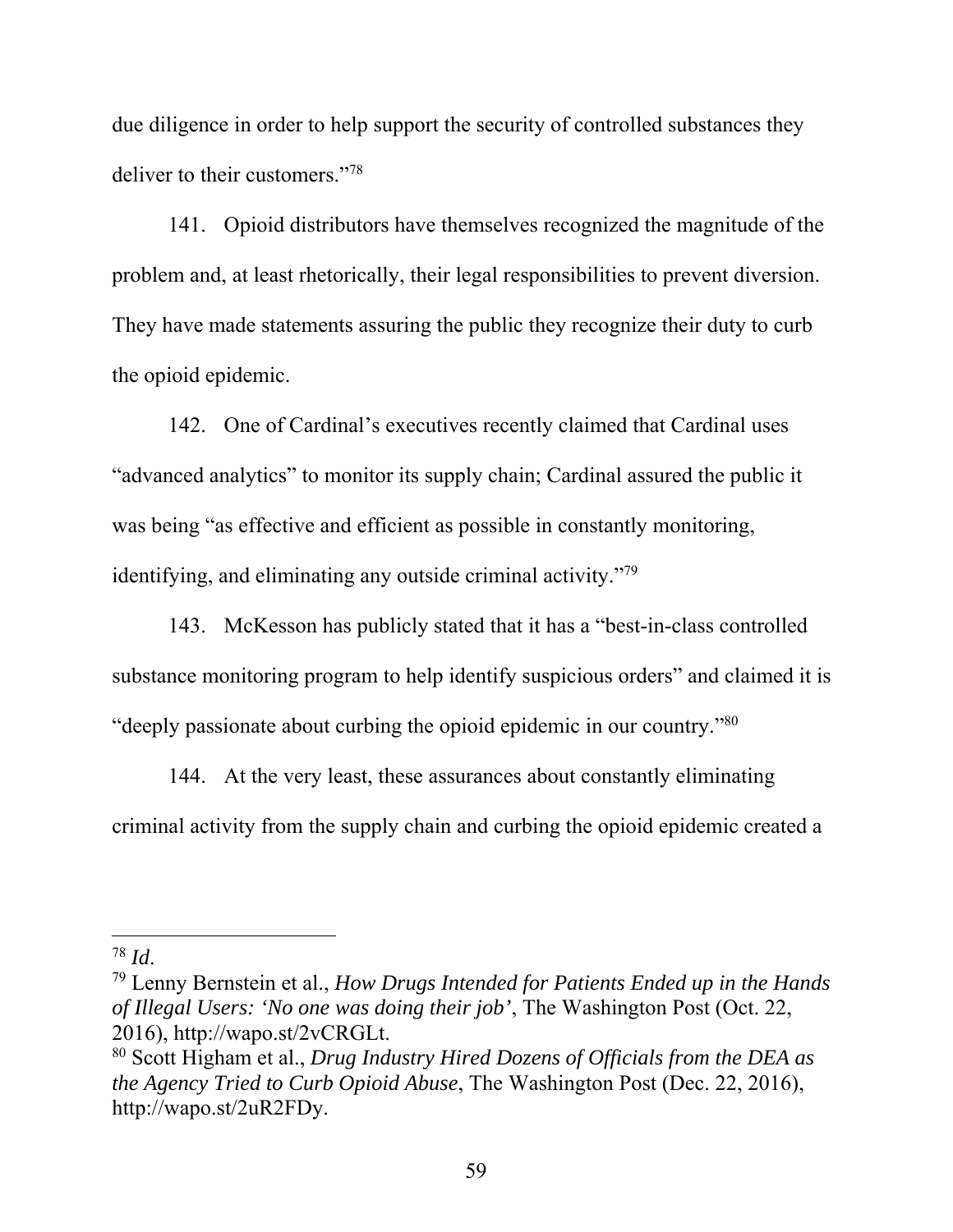duty for Distributor Defendants to act reasonably by following through on their assurances.

# **2. Prior Regulatory Actions Against Distributor Defendants for Failing to Prevent Diversion**

145. Despite knowing the risks of diversion and their broad assurances to regulators, states, and the public, Distributor Defendants have recklessly or negligently allowed diversion. Their misconduct has resulted in numerous civil fines and other penalties recovered by government agencies—including actions by the DEA related to violations of the FCSA.

## **a. Cardinal**

 $\overline{a}$ 

146. Cardinal has paid a millions of dollars in multiple DEA and state actions relating to its improper management and distribution of opioids to pharmacies across the United States.

147. In 2008, Cardinal paid a \$34 million penalty to settle allegations about opioid diversion taking place at seven warehouses around the United States.<sup>81</sup> These allegations included failing to report to the DEA thousands of suspicious

<sup>81</sup> Press Release, U.S. Attorney's Office Dist. of Colo., Cardinal Health Inc., Agrees to Pay \$34 Million to Settle Claims that it Failed to Report Suspicious Sales of Widely-Abused Controlled Substances (Oct. 2, 2008), https://www.justice.gov/archive/usao/co/news/2008/October08/10\_2\_08.html.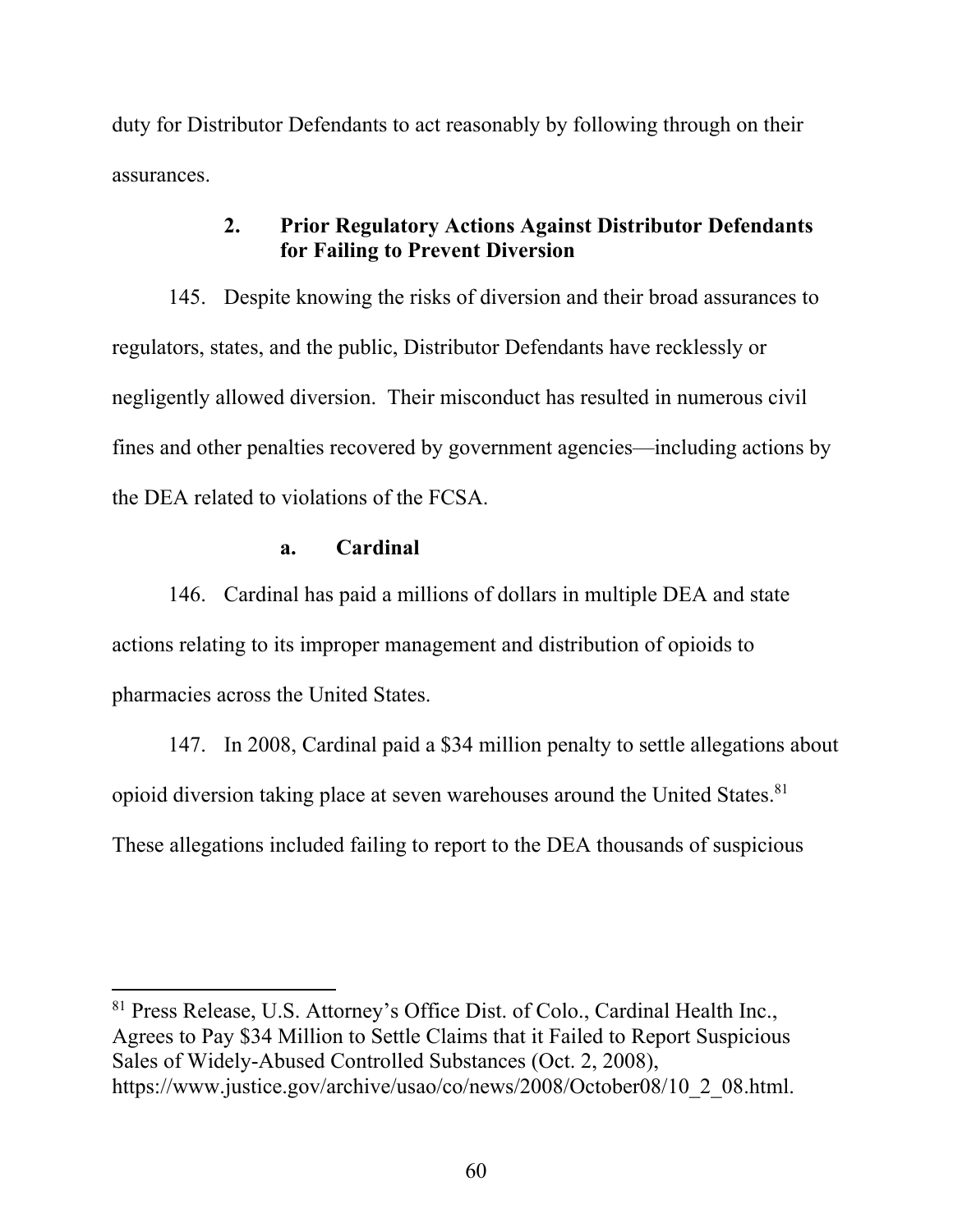orders of hydrocodone that Cardinal then distributed to pharmacies that filled illegitimate prescriptions originating from rogue Internet pharmacy websites.

148. In 2012, Cardinal reached another settlement with the DEA relating to systemic opioid diversion in its Florida distribution center.<sup>82</sup> Cardinal's Florida center received a two-year license suspension for supplying more than 12 million dosage units to only four area pharmacies, nearly 50 times as much oxycodone as it shipped to the rest of Florida and an increase of 241% in only two years. The DEA found that Cardinal's own investigator warned Cardinal against selling opioids to these pharmacies but that Cardinal did nothing to notify the DEA or cut off the supply of drugs to the suspect pharmacies. Instead, Cardinal's opioid shipments to the pharmacies increased.

149. In December 2016, Cardinal again settled charges that it had violated the FCSA, this time for \$44 million.<sup>83</sup> The settlement covered DEA allegations that Cardinal had failed to report suspicious orders across Washington, Maryland, New York, and Florida. The same Florida distribution center at the heart of the

82 Press Release, Drug Enf't Admin., DEA Suspends for Two Years Pharmaceutical Wholesale Distributor's Ability to Sell Controlled Substances from Lakeland, Florida Facility (May 15, 2012),

https://www.dea.gov/pubs/pressrel/pr051512.html.

<sup>83</sup> Press Release, U.S. Attorney's Office Dist. of Md., Cardinal Health Agrees to \$44 Million Settlement for Alleged Violations of Controlled Substances Act (Dec. 23, 2016), https://www.justice.gov/usao-md/pr/cardinal-health-agrees-44-millionsettlement-alleged-violations-controlled-substances-act.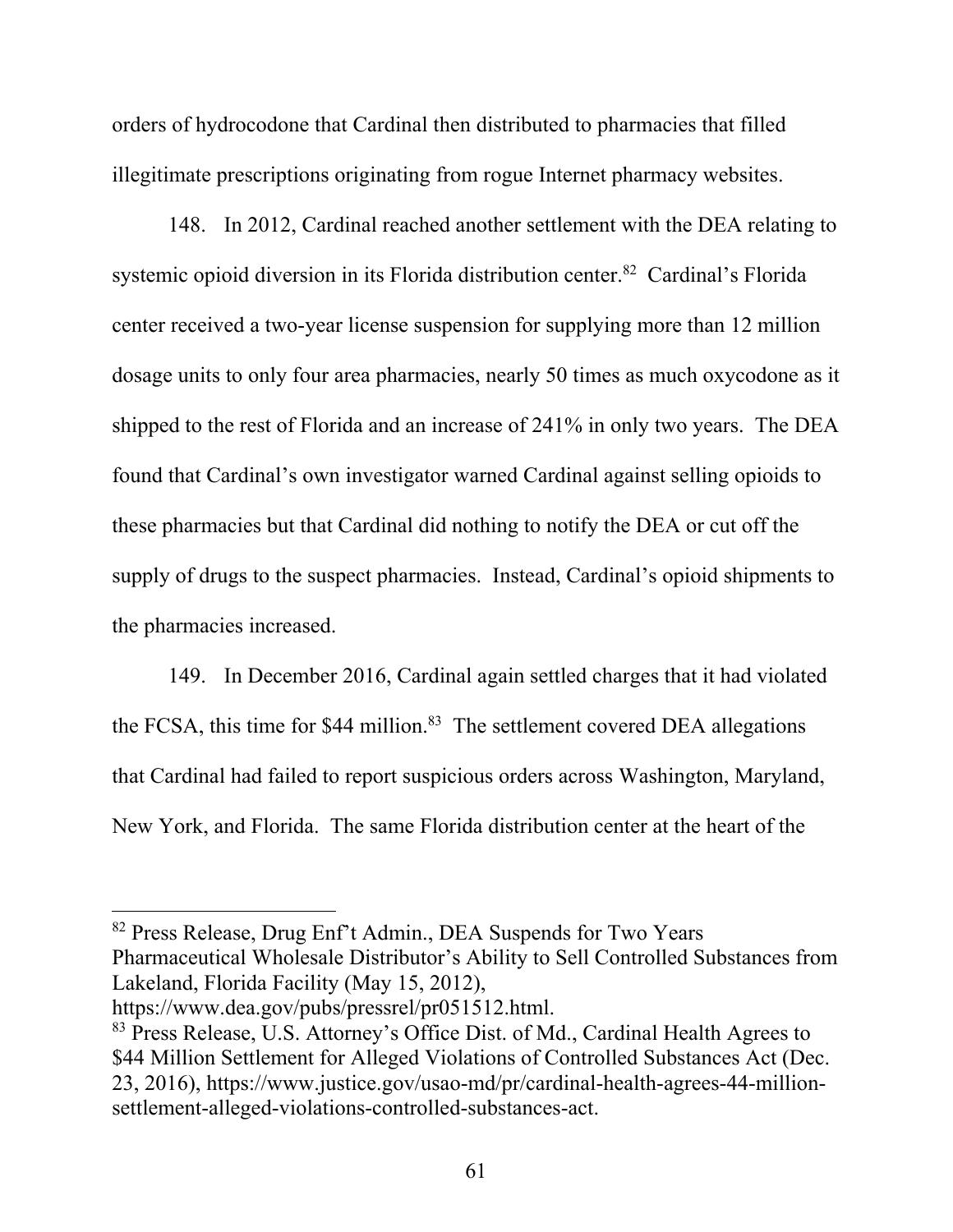2012 settlement was again implicated in this case. The settlement also covered a Cardinal subsidiary, Kinray, LLC, which did not report a single suspicious order regarding its shipments of oxycodone and hydrocodone to more than 20 New York-area pharmacy locations that placed unusually high orders of controlled substances at an unusually frequent rate. Cardinal Health d/b/a Kinray is a licensed wholesale drug distributor in Delaware and, on information and belief, distributes opioids in the State.

150. In January 2017, Cardinal paid \$20 million to settle allegations by West Virginia that Cardinal had shipped increasing amounts of opioids to numerous counties without utilizing proper controls, in essence benefitting from West Virginia's problem with prescription opioid abuse.<sup>84</sup>

#### **b. McKesson**

 $\overline{a}$ 

151. McKesson has agreed to pay over \$163 million to resolve government charges regarding diversion.

152. In May 2008, McKesson entered into a settlement agreement with the DEA to settle claims that McKesson had failed to maintain effective controls

<sup>84</sup> Eric Eyre, *2 Drug Distributors to Pay \$36M to Settle WV Painkiller Lawsuits*, Charleston Gazette-Mail (Jan. 9, 2017), http://www.wvgazettemail.com/newscops-and-courts/20170109/2-drug-distributors-to-pay-36m-to-settle-wv-painkillerlawsuits.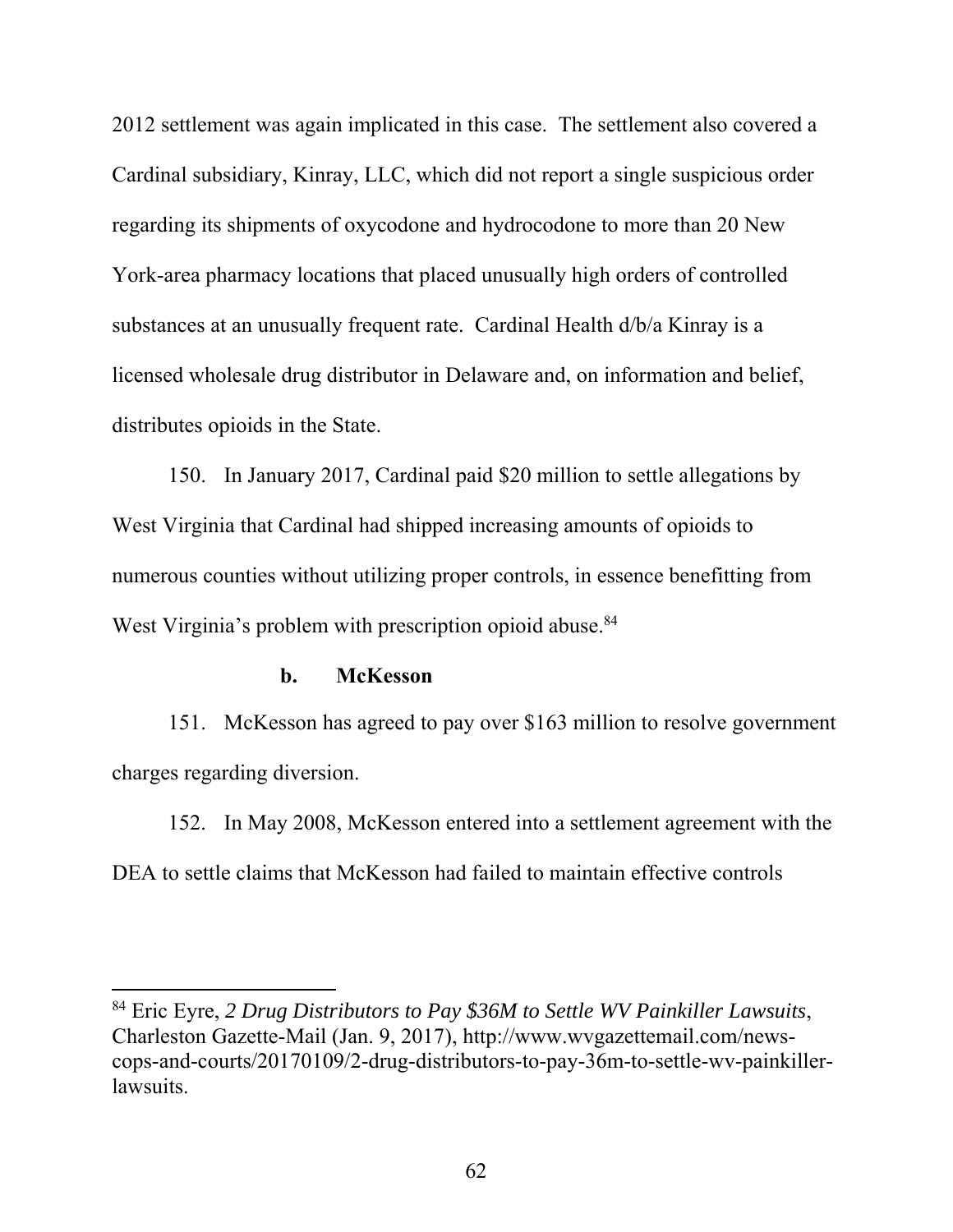against diversion of controlled substances.<sup>85</sup> McKesson allegedly failed to report suspicious orders from rogue Internet pharmacies around the country, resulting in millions of doses of controlled substances being diverted. McKesson agreed to pay a \$13.25 million civil fine.

153. Following the 2008 settlement, McKesson was supposed to change its ways and fix its flawed processes to prevent opioid diversion. But it did not do so. It was later revealed that McKesson's system for detecting "suspicious orders" from pharmacies was so ineffective and dysfunctional that, in a five-year period, it filled more than 1.6 million orders but reported just 16 orders as suspicious (all from a single consumer). In early 2017, it was reported that McKesson had agreed to pay \$150 million to the government to settle certain opioid diversion claims that it allowed drug diversion at 12 distribution centers in 11 states.<sup>86</sup>

85 Press Release, U.S. Attorney's Office Dist. of Colo., McKesson Corporation Agrees to Pay More than \$13 Million to Settle Claims that it Failed to Report Suspicious Sales of Prescription Medications (May 2, 2008), https://www.justice.gov/archive/usao/co/news/2008/May08/5\_2b\_08.html. 86 Press Release, U.S. Dep't of Justice, McKesson Agrees to Pay Record \$150 Million Settlement for Failure to Report Suspicious Orders of Pharmaceutical Drugs (Jan. 17, 2017), https://www.justice.gov/opa/pr/mckesson-agrees-payrecord-150-million-settlement-failure-report-suspicious-orders.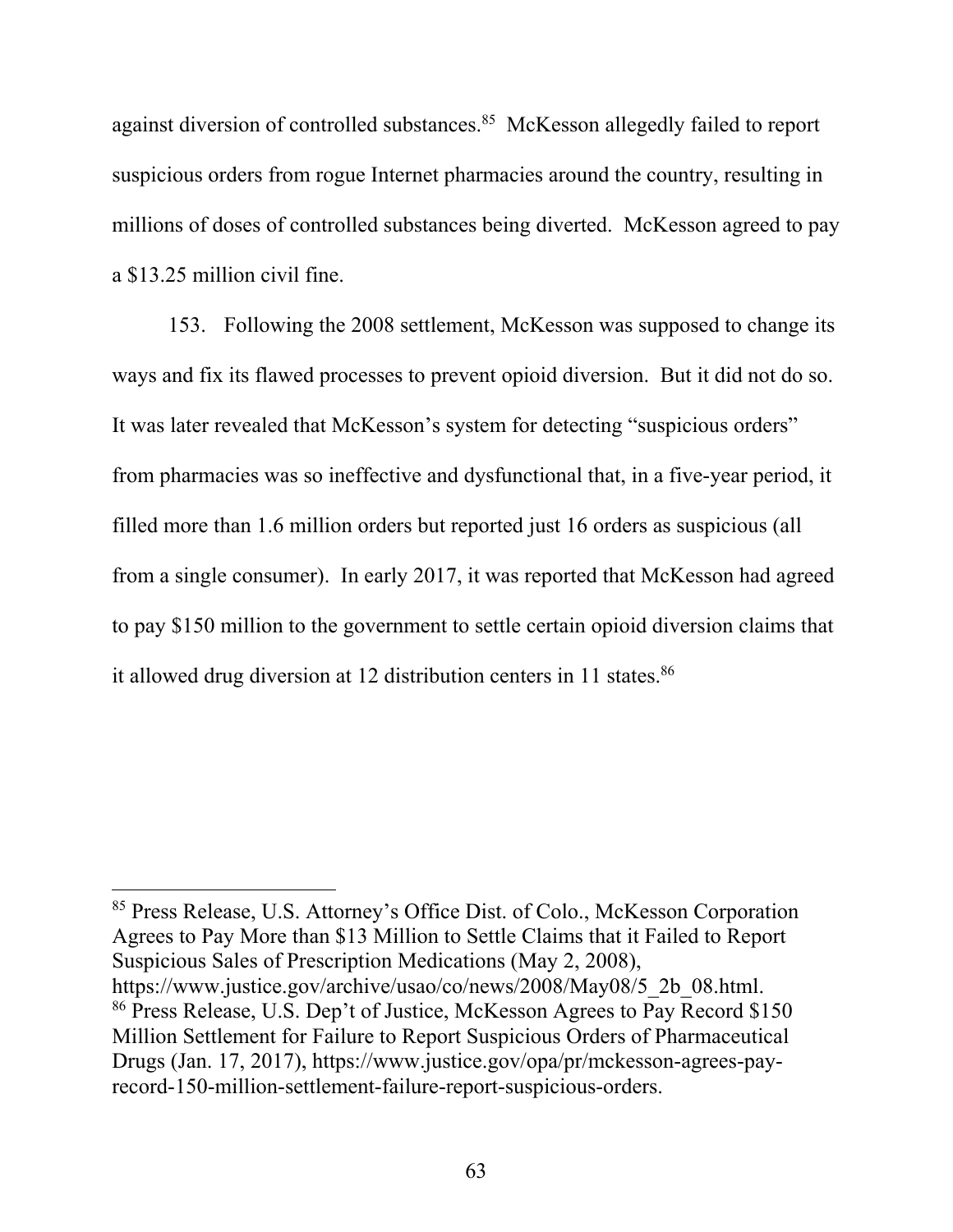## **c. AmerisourceBergen**

154. AmerisourceBergen has paid \$16 million in settlements and had certain licenses revoked as a result of allegations related to the diversion of prescription opioids.

155. In 2007, AmerisourceBergen lost its license to send controlled substances from a distribution center amid allegations that it was not controlling shipments of prescription opioids to Internet pharmacies.<sup>87</sup> Again in 2012, AmerisourceBergen was implicated for failing to protect against diversion of particular controlled substances into non-medically necessary channels.<sup>88</sup>

156. In January 2017, AmerisourceBergen paid the State of West Virginia \$16 million to settle allegations that it knowingly shipped increasing amounts of opioids without sufficient monitoring or control, facilitating six-fold increases in opioid consumption in some counties.89 AmerisourceBergen was part of a drug

87 Press Release, AmerisourceBergen, AmerisourceBergen Signs Agreement with DEA Leading to Reinstatement of Its Orlando Distribution Center's Suspended License to Distribute Controlled Substances (June 22, 2007),

http://investor.amerisourcebergen.com/news-releases/news-releasedetails/amerisourcebergen-signs-agreement-dea-leading-reinstatement-its. 88 Jeff Overley, *AmerisourceBergen Subpoenaed by DEA Over Drug Diversion*,

LAW360 (Aug. 9, 2012),

https://www.law360.com/articles/368498/amerisourcebergen-subpoenaed-by-deaover-drug-diversion.

<sup>89</sup> Eric Eyre, *2 Drug Distributors to Pay \$36M to Settle WV Painkiller Lawsuits*, Charleston Gazette-Mail (Jan. 9, 2017), http://www.wvgazettemail.com/newscops-and-courts/20170109/2-drug-distributors-to-pay-36m-to-settle-wv-painkillerlawsuits.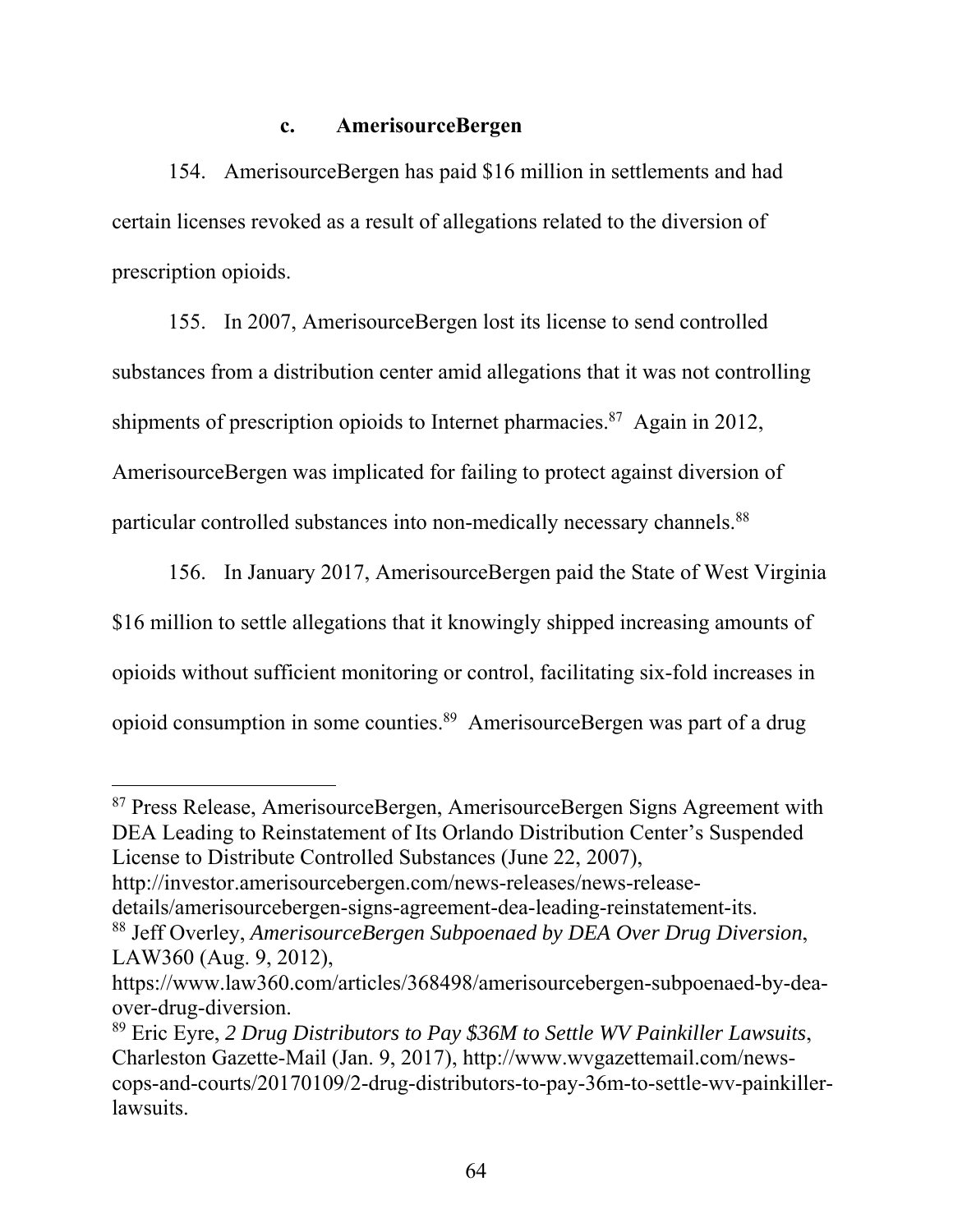supply chain that included doctors who wrote prescriptions for non-medical purposes and "pill mill" pharmacies that dispensed excessive numbers of painkillers. In addition to the monetary settlement, AmerisourceBergen agreed to adhere to stricter reporting guidelines within West Virginia.

# **3. Despite Prior Regulatory Actions, Distributor Defendants Violated Their Duties in Delaware**

157. Despite being penalized by law enforcement authorities, Distributor Defendants Cardinal, McKesson, and AmerisourceBergen have not changed their conduct. Rather, they have treated fines as a cost of doing business in an industry that generates billions of dollars in revenue.

158. All of the Distributor Defendants have engaged in a consistent, nationwide pattern and practice of illegally distributing opioids. That pattern and practice has also affected the State of Delaware and its citizens.

159. In fact, Distributor Defendants have supplied and continue to supply quantities of prescription opioids in and around Delaware with the actual or constructive knowledge that the opioids were ultimately being consumed by Delaware citizens for non-medical purposes. Many of these shipments should have been stopped or investigated as suspicious orders, but Distributor Defendants negligently or recklessly failed to do so.

160. Each Distributor Defendant knew, or should have known, that the amount of opioids that it allowed to flow into Delaware was far in excess of what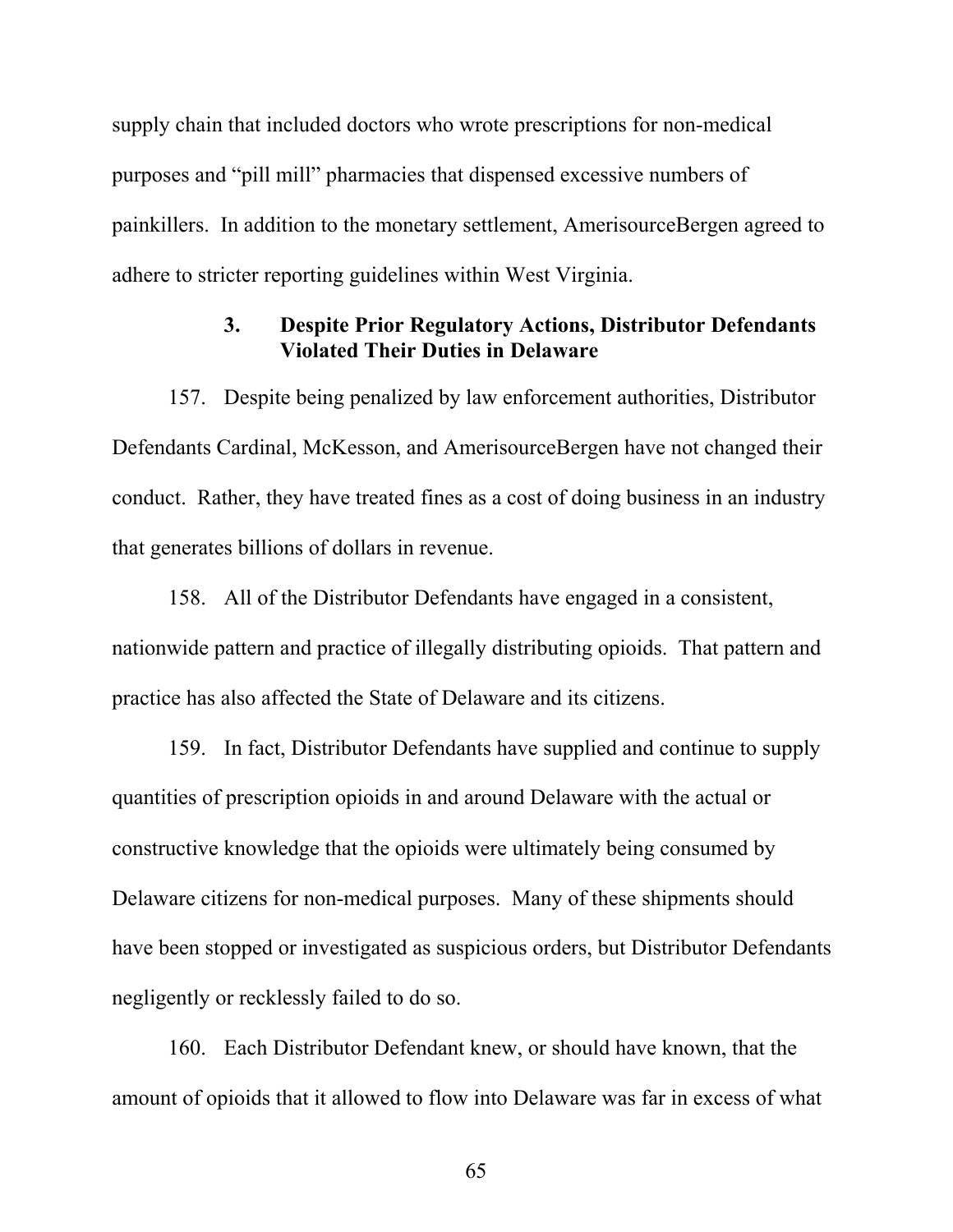could be consumed for medically-necessary purposes in the relevant communities (especially given that each Distributor Defendant knew it was not the only opioid distributor servicing those communities).

161. Distributor Defendants negligently or recklessly failed to control their supply lines to prevent diversion. A reasonably-prudent distributor of controlled substances would have anticipated the danger of opioid diversion and protected against it by, for example (a) taking greater care in hiring, training, and supervising employees; (b) providing greater oversight, security, and control of supply channels; (c) looking more closely at the pharmacists and doctors who were purchasing large quantities of commonly-abused opioids in amounts much greater than appropriate, given the size of the local populations; (d) investigating demographic or epidemiological facts concerning the increasing demand for narcotic painkillers in and around Delaware; (e) informing pharmacies and retailers about opioid diversion; and (f) in general, simply following applicable statutes, regulations, professional standards, and guidance from government agencies.

162. On information and belief, Distributor Defendants made little to no effort to visit the pharmacies servicing Delaware to perform due diligence inspections to ensure that the controlled substances Distributor Defendants had furnished were not being diverted to illegal uses.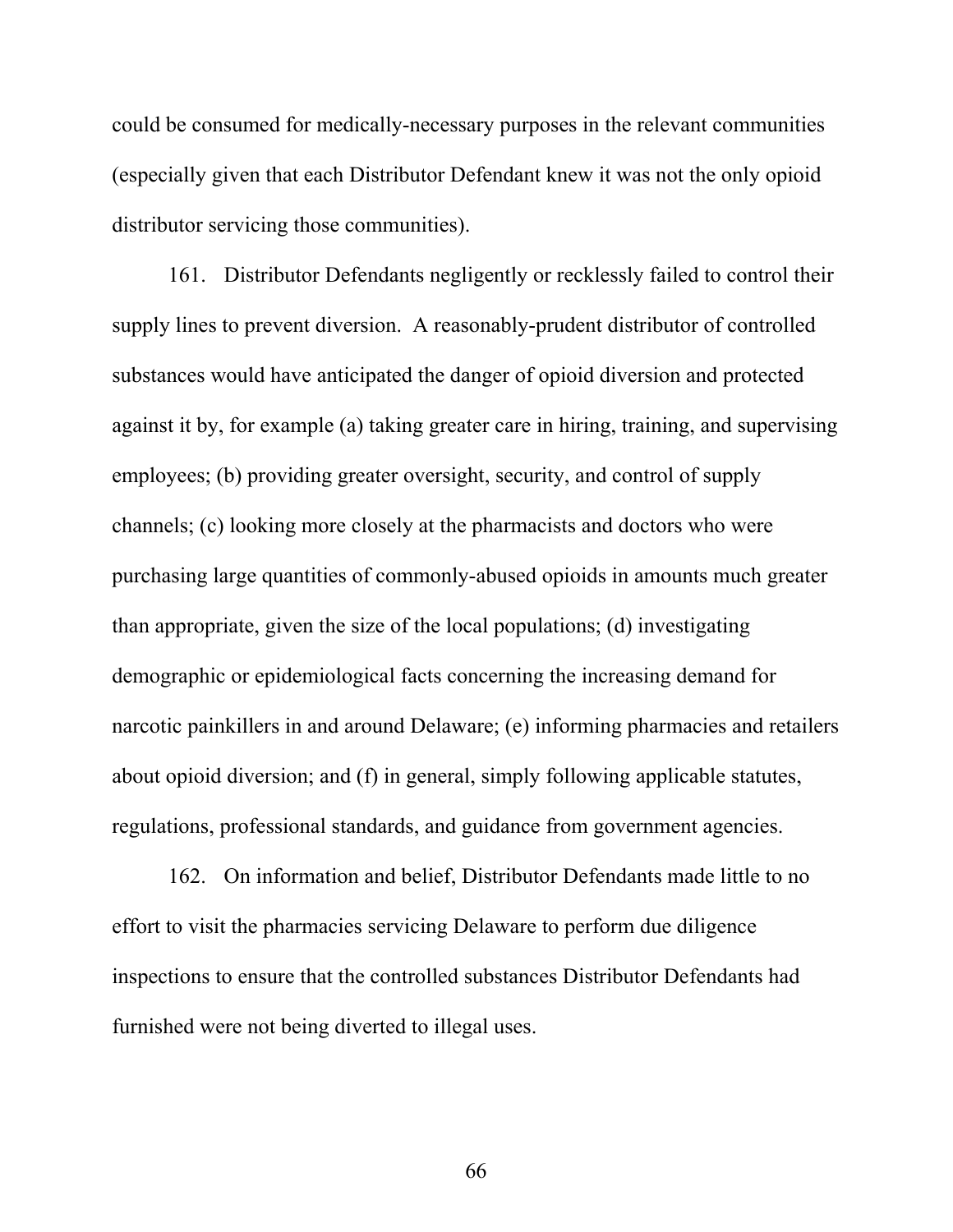163. On information and belief, the compensation Distributor Defendants provided to certain of their employees was affected, in part, by the volume of their sales of opioids to pharmacies and other facilities servicing Delaware, thus improperly creating incentives that contributed to and exacerbated opioid diversion and the resulting epidemic of opioid abuse.

164. Under Title 24 of the Delaware Administrative Code Section 2500- 8.0, wholesale distributors of prescription drugs are required to "[m]aintain records of sources of the drugs, the identity and quantity of the drugs received and distributed or disposed of, and the date of receipt and distribution or other disposition of the drugs." Distributors are further required to "[h]ave records available for inspection and photocopying by the authorized federal, state, or local law enforcement agency officials for a period of three (3) years following the disposition of the drugs. Records shall be kept at the inspection site or must be immediately retrievable by computer or other electronic means."

165. Each of the Distributor Defendants holds at least one Delaware license as a wholesale drug distributor pursuant to Title 24 of the Delaware Administrative Code.

166. In November 2017, pursuant to Title 24 of the Delaware Administrative Code, the State requested access to records of transactions in five specific opioid drugs from Distributor Defendants. Distributor Defendants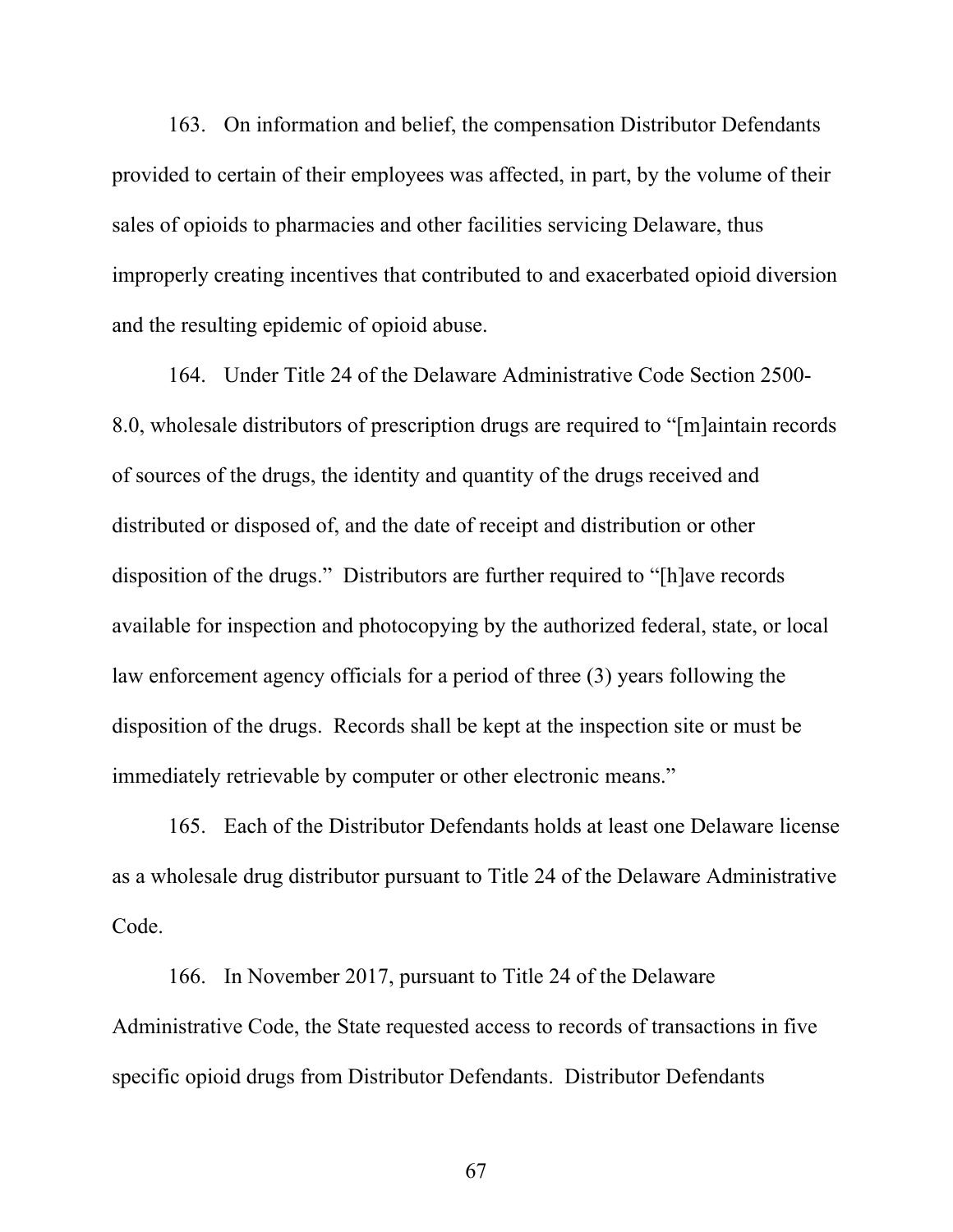McKesson, AmerisourceBergen, and Anda have not produced records in response to those requests.

167. Cardinal did not make records immediately available in response to the State's request. Cardinal did make some records available more than seven weeks after they were required to have done so under Delaware law. Those records indicate that Cardinal had actual or constructive knowledge that the opioids it distributed in Delaware were ultimately being used for non-medical purposes.

168. H. D. Smith produced records in response to the State's request, and those records indicate that H. D. Smith had actual or constructive knowledge that the opioids it distributed in Delaware were ultimately being used for non-medical purposes.

#### **B. Pharmacy Defendants Understood Their Duties and Violated Them Anyway**

### **1. Pharmacy Defendants Understood and Acknowledged Their Duties**

169. Pharmacy Defendants similarly had knowledge of not just the widespread public coverage of the prescription opioid epidemic, but also had industry-specific knowledge of the particular risks and harms from filling prescriptions for non-medical purposes and the resulting widespread opioid abuse.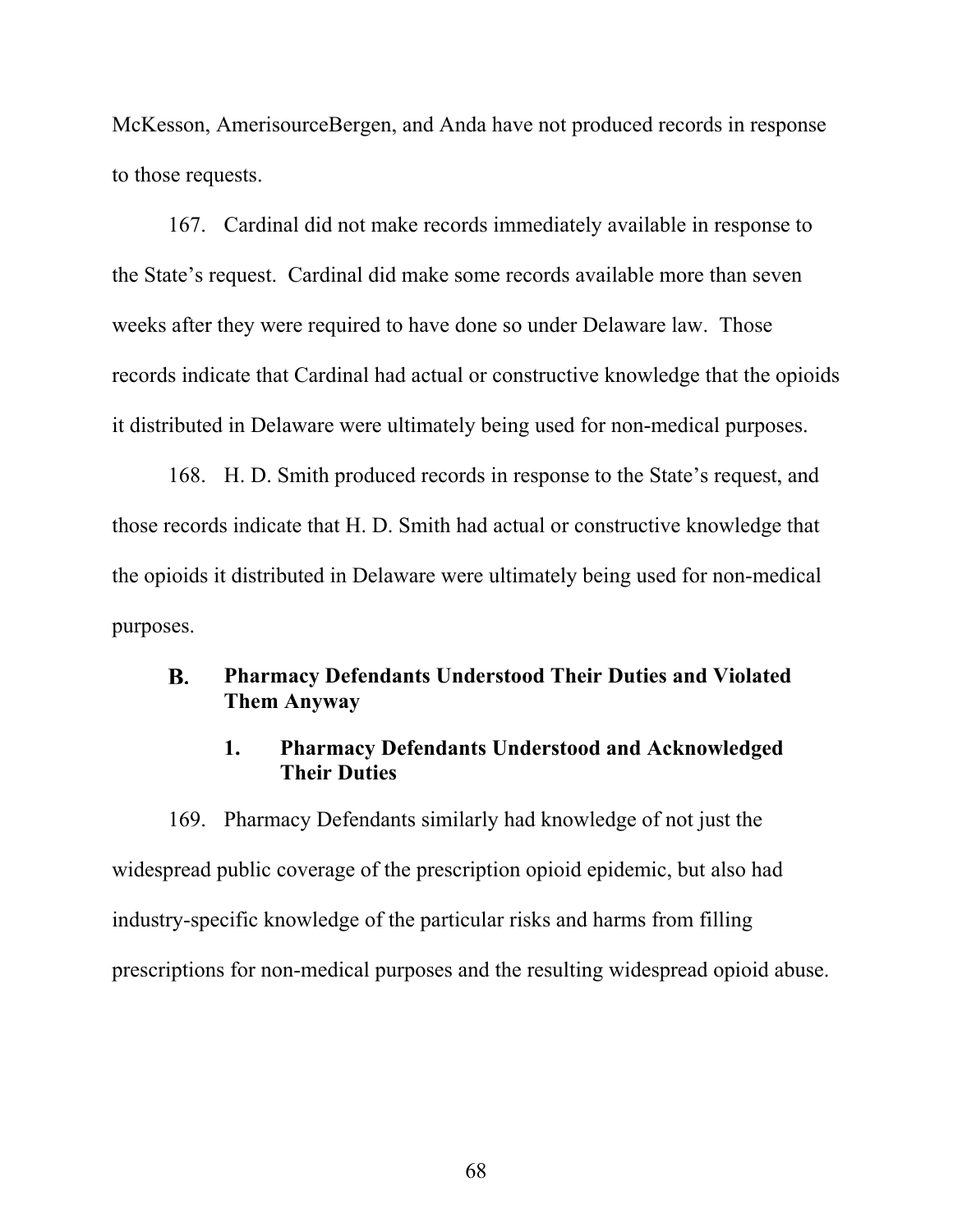170. The DEA, $90$  state pharmacy boards, $91$  and national industry

associations<sup>92</sup> have provided extensive guidance to pharmacists concerning their duties to the public. The guidance teaches pharmacists how to identify red flags, which indicate to the pharmacist that there may be a problem with the legitimacy of a prescription presented by a patient.<sup>93</sup> The guidance also tells pharmacists how to resolve the red flags and what to do if the red flags are unresolvable.

171. For instance, the industry guidance tells pharmacists how to recognize (a) stolen prescription pads; (b) prescription pads printed using a legitimate doctor's name, but with a different call back number that is answered by an

 $\overline{a}$ 90 Michele Leonhart et al., *Pharmacist's Manual: An informational outline of the controlled substances act*, Drug Enf't Admin., Diversion Control Div. (Revised 2010), https://www.deadiversion.usdoj.gov/pubs/manuals/pharm2/.

91 Tex. State Bd. Of Pharmacy, *Abuse & Misuse of Prescription Drugs* (last visited Aug. 11, 2017), https://www.pharmacy.texas.gov/SB144.asp; Fla. Bd. of Pharmacy, *DEA Guidelines to Prescription Fraud* (June 12, 2013),

http://floridaspharmacy.gov/latest-news/dea-guidelines-to-prescription-fraud/; Va. Bd. of Pharmacy, *Prescription Drug Abuse: Red flags for pharmacists and pharmacy technicians* (Aug. 6, 2014), https://youtu.be/j5CkhirlZk8.

92 Philip Brummond et al., *American Society of Health-Systems Pharmacists Guidelines on Preventing Diversion of Controlled Substances*, 74 Am. J. of Health-Sys. Pharmacy e10 (Jan. 2017),

http://www.ajhp.org/content/early/2016/12/22/ajhp160919.

<sup>93</sup> Va. Bd. of Pharmacy, *Prescription Drug Abuse: Red flags for pharmacists and pharmacy technicians* (Aug. 6, 2014), https://youtu.be/j5CkhirlZk8; Philip W. Brummond et al., *American Society of Health-Systems Pharmacists Guidelines on Preventing Diversion of Controlled Substances*, 74 Am. J. of Health-System Pharmacy e10 (Jan. 2017),

http://www.ajhp.org/content/early/2016/12/22/ajhp160919.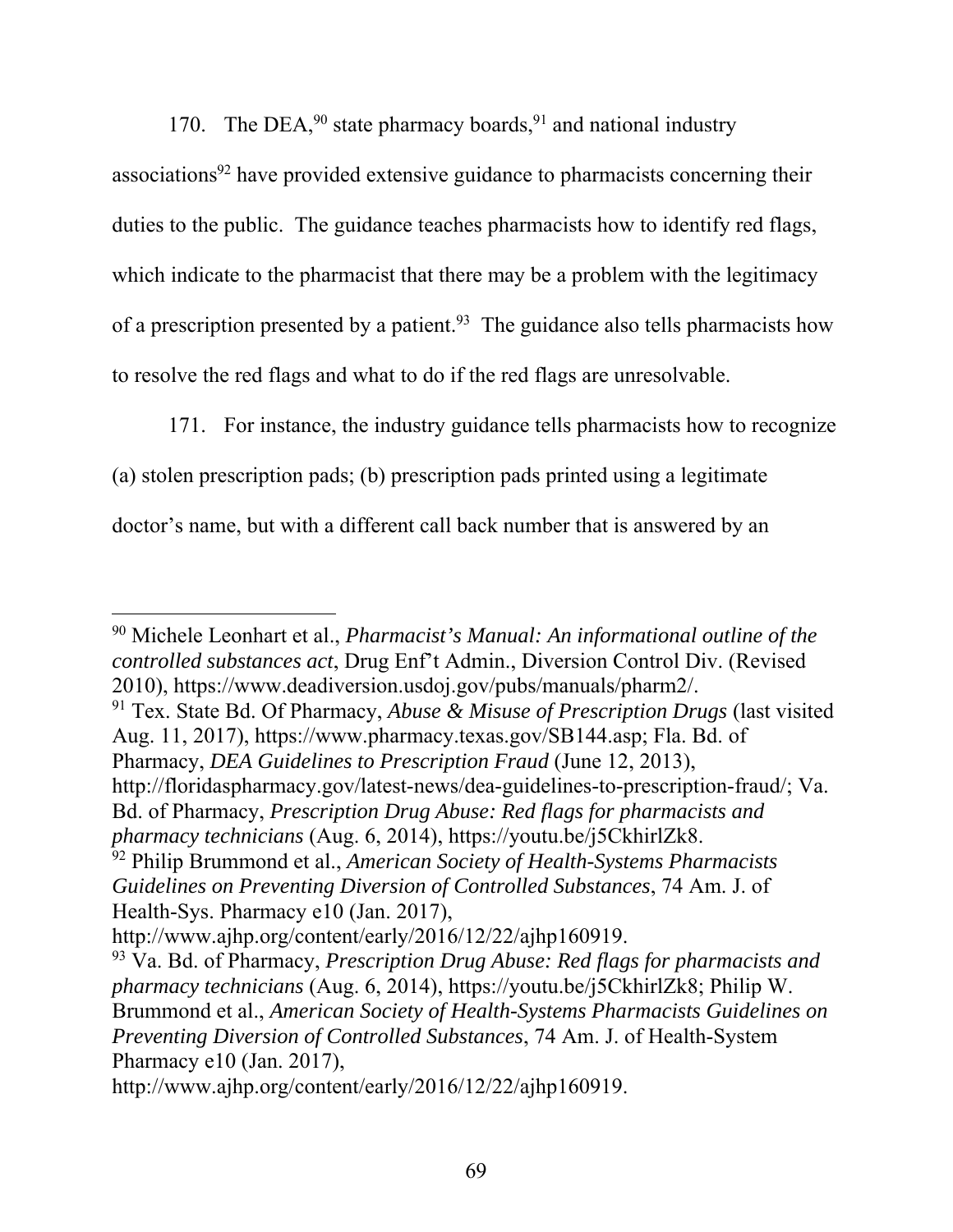accomplice of the drug-seeker; (c) prescriptions written using fictitious patient names and addresses; and (d) other similar red flags.<sup>94</sup>

172. Pharmacy Defendants, through their words or actions set forth in news reports and other public documents, have acknowledged these risks and assured the public that issues affecting public health and safety are their highest priority.

173. In 2015, CVS publicly stated that, "the abuse of controlled substance pain medication is a nationwide epidemic that is exacting a devastating toll upon individuals, families and communities. Pharmacists have a legal obligation under State and Federal law to determine whether a controlled substance was issued for a legitimate purpose and to decline to fill prescriptions they have reason to believe were issued for a non-legitimate purpose."<sup>95</sup>

174. Similarly, in 2016, Walgreens issued a press release captioned "Walgreens Leads Fight Against Prescription Drug Abuse with New Programs to Help Curb Misuse of Medications and the Rise in Overdose Deaths."96

<sup>94</sup> Fla. Bd. of Pharmacy, *DEA Guidelines to Prescription Fraud* (June 12, 2013), http://floridaspharmacy.gov/latest-news/dea-guidelines-to-prescription-fraud/; Mass. Bd. of Registration in Med., Policy 15-05, *Prescribing Practices Policy and Guidelines* (Oct. 8, 2015), http://www.mass.gov/eohhs/docs/borim/policiesguidelines/policy-15-05.pdf.

<sup>95</sup> *Patients Profiled at Pharmacy Counters*, KTNV (Feb. 23, 2015), http://contact1846.rssing.com/chan-30860085/all\_p11.html#item217. 96 Press Release, Walgreens, Walgreens Leads Fight Against Prescription Drug Abuse with New Programs to Help Curb Misuse of Medications and the Rise in Overdose Deaths (Feb. 9, 2016), http://news.walgreens.com/press-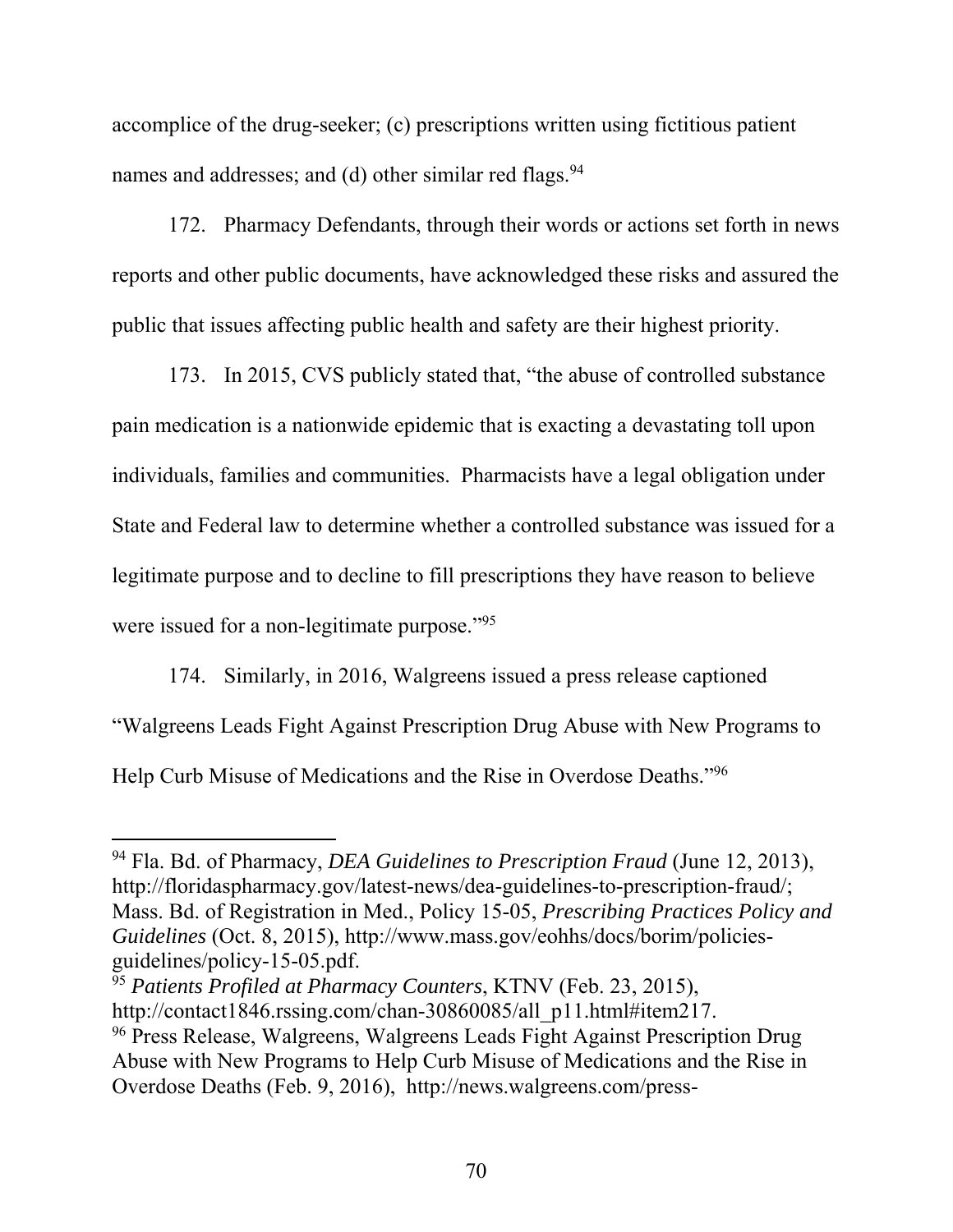### **2. Prior Regulatory Actions Against Pharmacy Defendants for Failing to Prevent Diversion**

175. Despite knowing and even warning of these risks, Pharmacy Defendants recklessly or negligently permitted diversion to occur. In failing to take adequate measures to prevent substantial opioid-related injuries to the State, Pharmacy Defendants have breached their duties under the "reasonable care" standard of Delaware common law (including violating a voluntarily-undertaken duty to the public which they have assumed by their own words and actions), professional duties under the relevant standards of professional practice, and requirements established by Delaware and Federal laws and regulations.

176. Pharmacy Defendants were on notice of their ongoing negligence or reckless misconduct towards the State in part because of their history of being penalized for violating their duties and legal requirements in other jurisdictions.

### **a. CVS**

 $\overline{a}$ 

177. CVS has paid fines totaling over \$40 million as the result of a series of investigations by the DEA and the United States Department of Justice ("DOJ"). It nonetheless treated these fines as the cost of doing business and has allowed its pharmacies to continue dispensing opioids in quantities significantly

releases/general-news/walgreens-leads-fight-against-prescription-drug-abuse-withnew-programs-to-help-curb-misuse-of-medications-and-the-rise-in-overdosedeaths.htm.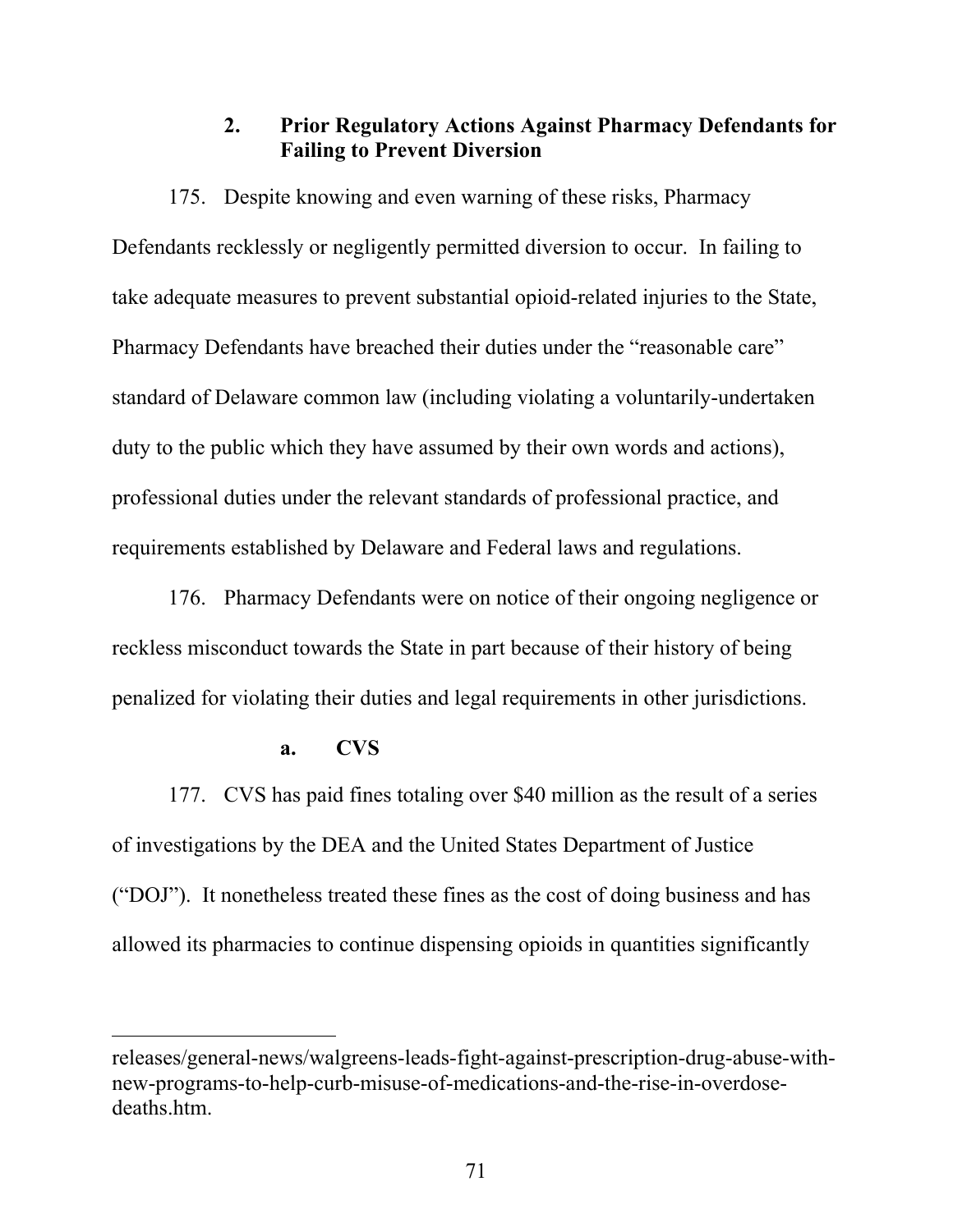higher than any plausible medical need would require, and to continue violating its recordkeeping and dispensing obligations under the FCSA.

178. As recently as February 2016, CVS paid \$8 million to settle allegations made by the DEA and the DOJ that its stores and pharmacists had been violating their duties under the FCSA and filling prescriptions with no legitimate medical purpose.<sup>97</sup> CVS has resolved similar allegations by settling with Florida (\$22 million),  $98$  Oklahoma (\$11 million),  $99$  Massachusetts and New Hampshire  $($3.5 \text{ million})$ ,<sup>100</sup> Texas (\$1.9 million),<sup>101</sup> and Rhode Island (\$450,000).<sup>102</sup>

<sup>97</sup> Press Release, Drug Enf't Admin., DEA Reaches \$8 Million Settlement Agreement with CVS for Unlawful Distribution of Controlled Substances (Feb. 12, 2016), https://www.dea.gov/divisions/wdo/2016/wdo021216.shtml. 98 Press Release, U.S. Attorney's Office Middle Dist. of Fla., United States

Reaches \$22 Million Settlement Agreement with CVS for Unlawful Distribution of Controlled Substances (May 13, 2015), https://www.justice.gov/usaomdfl/pr/united-states-reaches-22-million-settlement-agreement-cvs-unlawful-

distribution.

<sup>99</sup> Press Release, U.S. Attorney's Office W. Dist. of Okla., CVS to Pay \$11 Million to Settle Civil Penalty Claims Involving Violations of Controlled Substances Act (Apr. 3, 2013), https://www.justice.gov/usao-wdok/pr/cvs-pay-11-million-settlecivil-penalty-claims-involving-violations-controlled.

<sup>&</sup>lt;sup>100</sup> Press Release, U.S. Attorney's Office Dist. of Mass., CVS to Pay \$3.5 Million to Resolve Allegations that Pharmacists Filled Fake Prescriptions (June 30, 2016), https://www.justice.gov/usao-ma/pr/cvs-pay-35-million-resolve-allegationspharmacists-filled-fake-prescriptions.

<sup>101</sup> Patrick Danner, *H-E-B, CVS Fined Over Prescriptions*, San Antonio Express-News (Sept. 5, 2014), http://www.expressnews.com/business/local/article/H-E-B-CVS-fined-over-prescriptions-5736554.php.

<sup>&</sup>lt;sup>102</sup> Press Release, U.S. Attorney's Office Dist. of R.I., Drug Diversion Claims Against CVS Health Corp. Resolved With \$450,000 Civil Settlement (Aug. 10,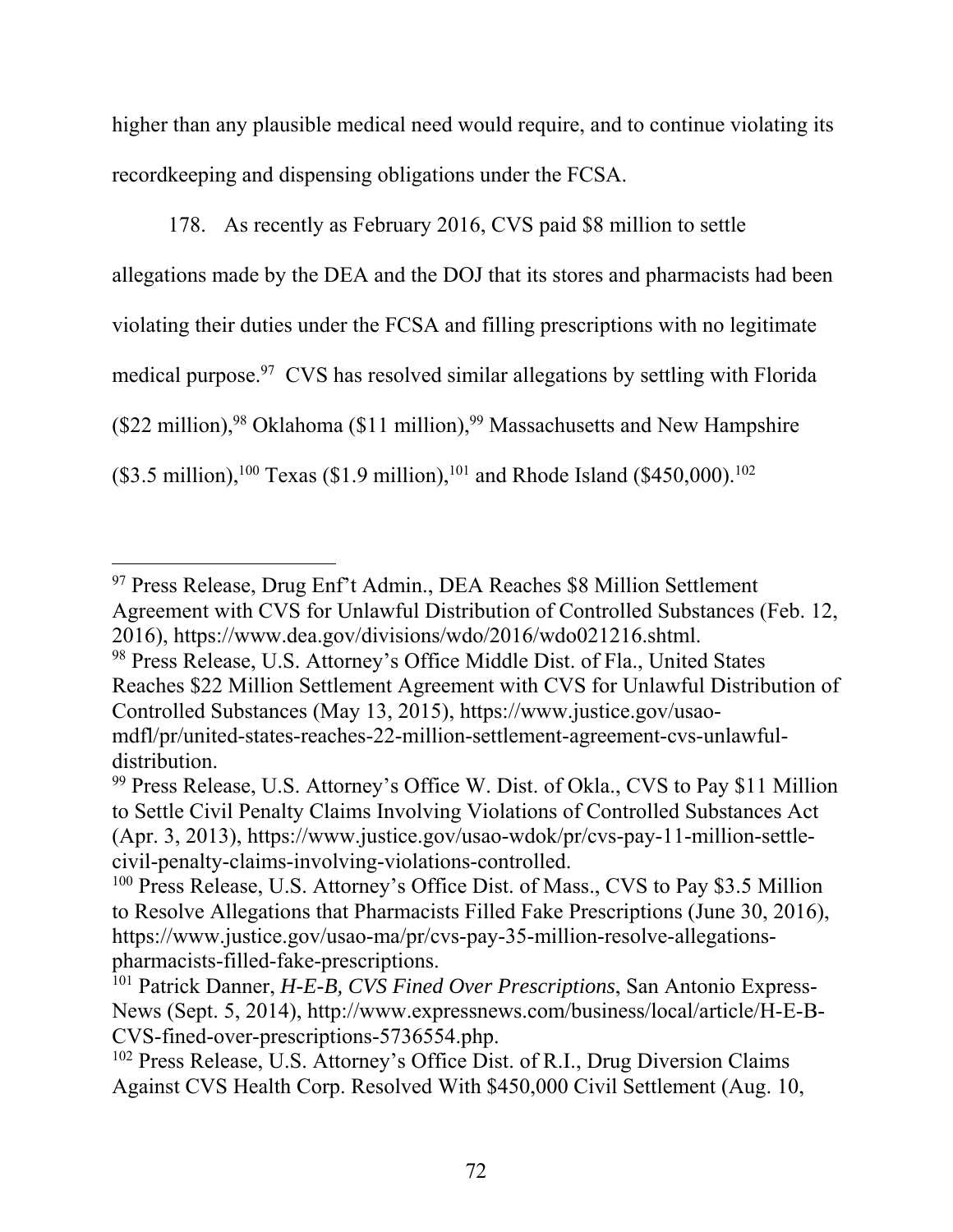179. These cases included evidence that CVS filled prescriptions that were clearly forged. For example, in 2016, CVS settled with the United States to resolve allegations stemming from two DEA investigations that revealed that over 50 CVS stores in Massachusetts and New Hampshire had filled patently forged prescriptions for addictive painkillers more than 500 times between 2011 and 2014.103 The DEA estimated the street value of the diverted drugs to be over \$1 million. One forger successfully filled 131 prescriptions for hydrocodone at eight CVS stores. One of those stores filled 29 prescriptions for the forger over the course of just six months, totaling 1,290 pills, or seven pills per day, an inordinate amount under the circumstances. At a different store, the same individual was able to fill 28 prescriptions that she forged for herself and three other alleged patients, even though the prescriptions were identical in every respect other than the patient name. These prescriptions were presented just days apart. Additionally, 107 of the forged prescriptions bore the Massachusetts address of a dentist who had closed her Massachusetts practice and moved to Maine, something that should have been

<sup>2015),</sup> https://www.justice.gov/usao-ri/pr/drug-diversion-claims-against-cvshealth-corp-resolved-450000-civil-settlement.

<sup>&</sup>lt;sup>103</sup> Press Release, U.S. Attorney's Office Dist. of Mass., CVS to Pay \$3.5 Million to Resolve Allegations that Pharmacists Filled Fake Prescriptions (June 30, 2016), https://www.justice.gov/usao-ma/pr/cvs-pay-35-million-resolve-allegationspharmacists-filled-fake-prescriptions.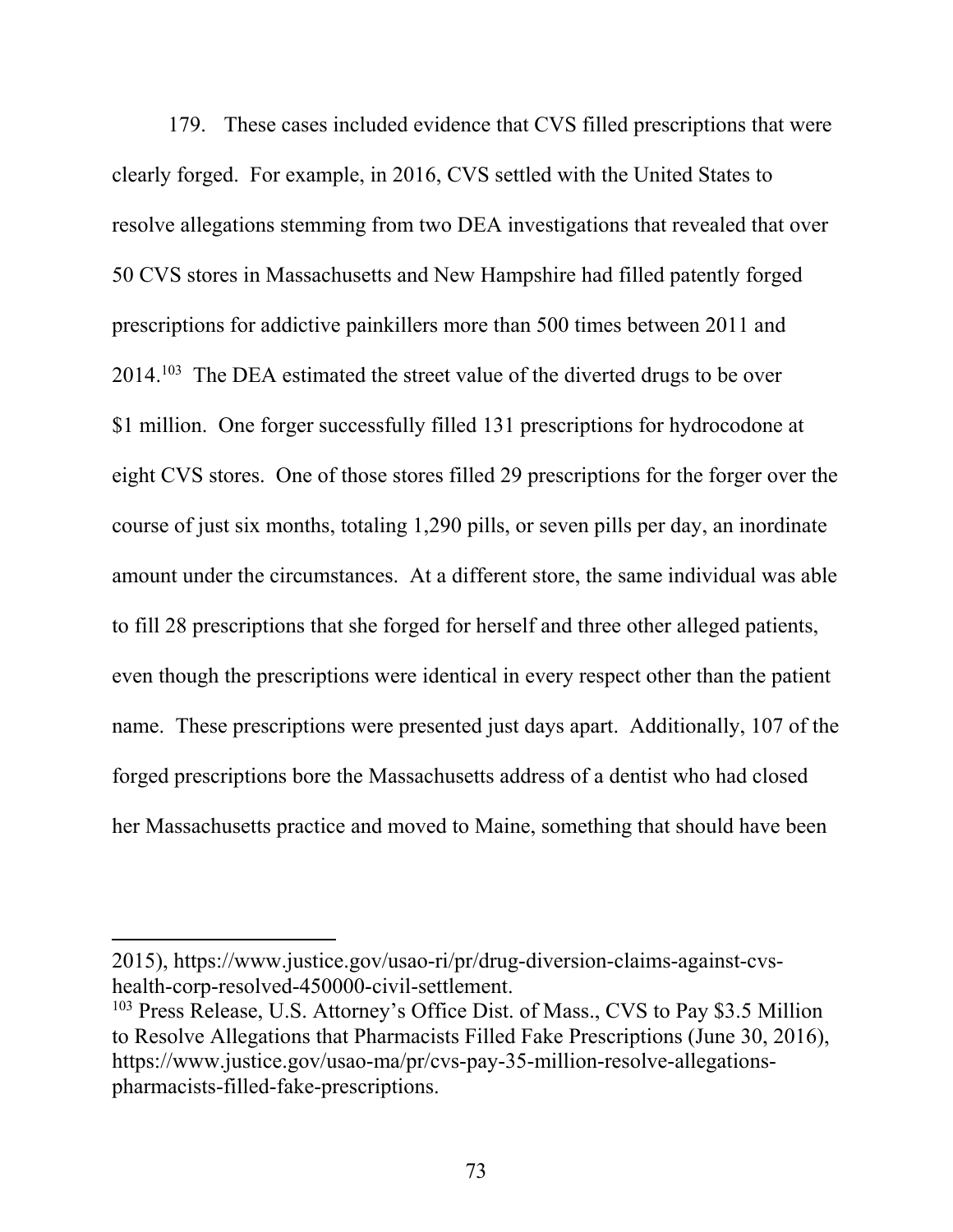easily discovered by CVS pharmacists by checking the DEA website or calling the phone number on the prescriptions.

180. CVS also has settled allegations made by the DEA and DOJ that its stores and pharmacists had been violating their duty under the FCSA and filling prescriptions with no legitimate medical purpose.<sup>104</sup> As part of the settlement, CVS acknowledged that from 2008 to 2012, some of its stores in Maryland dispensed controlled substances, including opioids, in a manner that was not fully consistent with the FCSA and relevant regulations, including failing to comply with a pharmacist's responsibility to ensure that these prescriptions were issued for a legitimate medical purpose. CVS paid \$8 million to settle these claims.

181. CVS also has settled allegations by the DOJ that some of its stores in Connecticut failed to maintain proper records in accordance with the FCSA.<sup>105</sup> On over 6,000 occasions, CVS stores in Connecticut failed to keep appropriate records of prescriptions and purchase invoices. CVS settled these allegations for \$600,000.

<sup>&</sup>lt;sup>104</sup> Press Release, U.S. Attorney's Office Dist. of Md., United States Reaches \$8 Million Settlement Agreement with CVS for Unlawful Distribution of Controlled Substances (Feb. 12, 2016), https://www.justice.gov/usao-md/pr/united-statesreaches-8-million-settlement-agreement-cvs-unlawfuldistribution-controlled. <sup>105</sup> Press Release, U.S. Attorney's Office Dist. of Conn., CVS Pharmacy pays \$600,000 to Settle Controlled Substances Act Allegations (Oct. 20, 2016), https://www.justice.gov/usao-ct/pr/cvs-pharmacy-pays-600000-settle-controlledsubstances-act-allegations.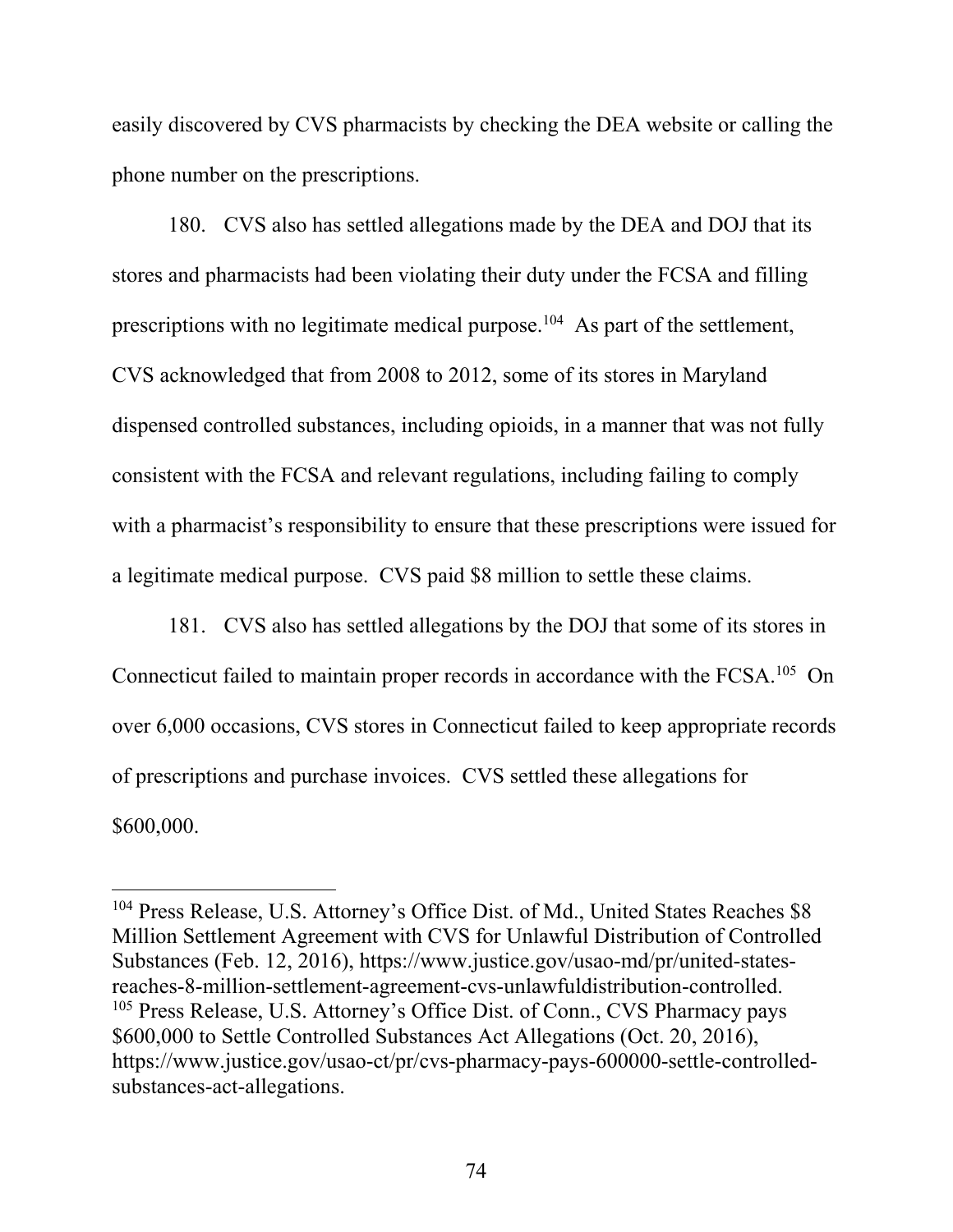182. Dating back to 2006, CVS retail pharmacies in Oklahoma and elsewhere intentionally violated the FCSA by filling prescriptions signed by prescribers with invalid DEA registration numbers.<sup>106</sup> In order to fill otherwise illegitimate prescriptions, CVS pharmacists substituted valid DEA registration numbers of non-prescribing practitioners in its records. During that time period, the DEA also found numerous instances of CVS pharmacists substituting false DEA registration numbers in company computer systems, on paper prescriptions, and even in the information that the pharmacy reported to the State of Oklahoma's Prescription Drug Monitoring Program.<sup>107</sup>

### **b. Walgreens**

 $\overline{a}$ 

183. Walgreens agreed to the largest settlement in DEA history—

\$80 million—to resolve allegations that it committed an unprecedented number of recordkeeping and dispensing violations of the FCSA, including negligently allowing controlled substances such as oxycodone and other prescription pain killers to be diverted for abuse and illegal black market sales.<sup>108</sup> As part of the

<sup>106</sup> Press Release, U.S. Attorney's Office W. Dist. of Okla., CVS to Pay \$11 million to Settle Civil Penalty Claims Involving Violations of Controlled Substances Act (Apr. 3, 2013), https://www.justice.gov/usao-wdok/pr/cvs-pay-11 million-settle-civil-penalty-claims-involving-violations-controlled.

<sup>107</sup> *See* Complaint, *U.S. v. CVS Pharmacies*, No. CIV-11-1124-HE (W.D. Okla. Oct. 5, 2011).

<sup>108</sup> Press Release, U.S. Attorney's Office S. Dist. of Fla., Walgreens Agrees to Pay a Record Settlement of \$80 Million for Civil Penalties Under the Controlled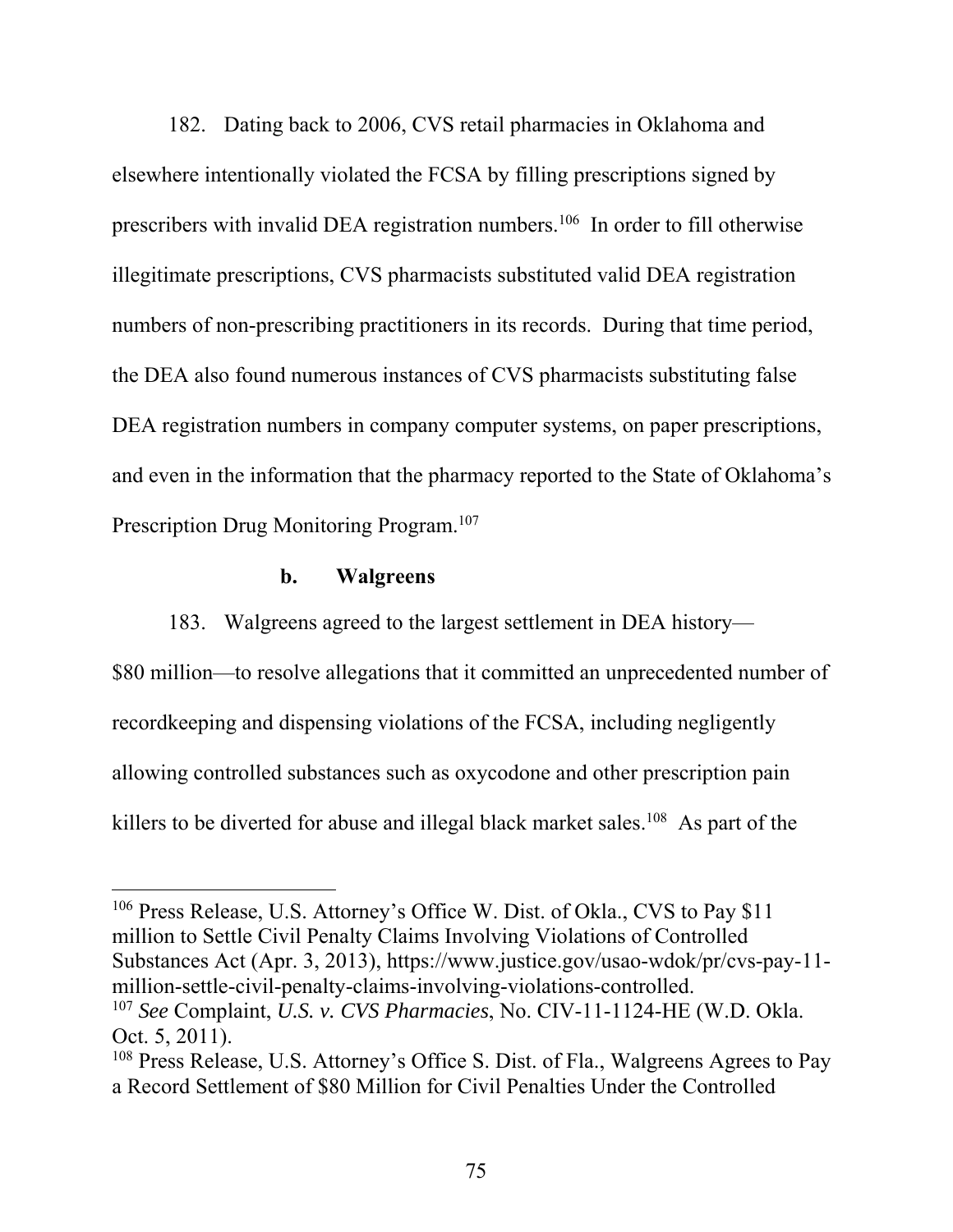settlement, Walgreens agreed to enhance its training and compliance programs, and to cease compensating its pharmacists based on the volume of prescriptions filled. The settlement resolved investigations into and allegations of FCSA violations in Florida, New York, Michigan, and Colorado that resulted in the diversion of millions of opioids into illicit channels.

184. Walgreens' Florida operations at issue in this settlement highlight its egregious conduct regarding diversion of prescription opioids. Walgreens' Florida pharmacies each allegedly ordered more than one million dosage units of oxycodone in 2011—more than ten times the average amount.<sup>109</sup> They increased their orders over time, in some cases as much as 600% in the space of just two years, including, for example, supplying a town of 3,000 with 285,800 orders of oxycodone in a one-month period. Yet Walgreens corporate officers not only turned a blind eye, but also facilitated the opioid boom in Florida by providing pharmacists with incentives through a bonus program that compensated them based on the number of prescriptions filled at the pharmacy. In fact, corporate attorneys at Walgreens suggested, in reviewing the legitimacy of prescriptions coming from pain clinics, that "if these are legitimate indicators of inappropriate

Substances Act (June 11, 2013), https://www.justice.gov/usao-sdfl/pr/walgreensagrees-pay-record-settlement-80-million-civil-penalties-under-controlled. 109Order to Show Cause and Immediate Suspension of Registration, *In the Matter of Walgreens Co.* (Drug Enf't Admin. Sept. 13, 2012).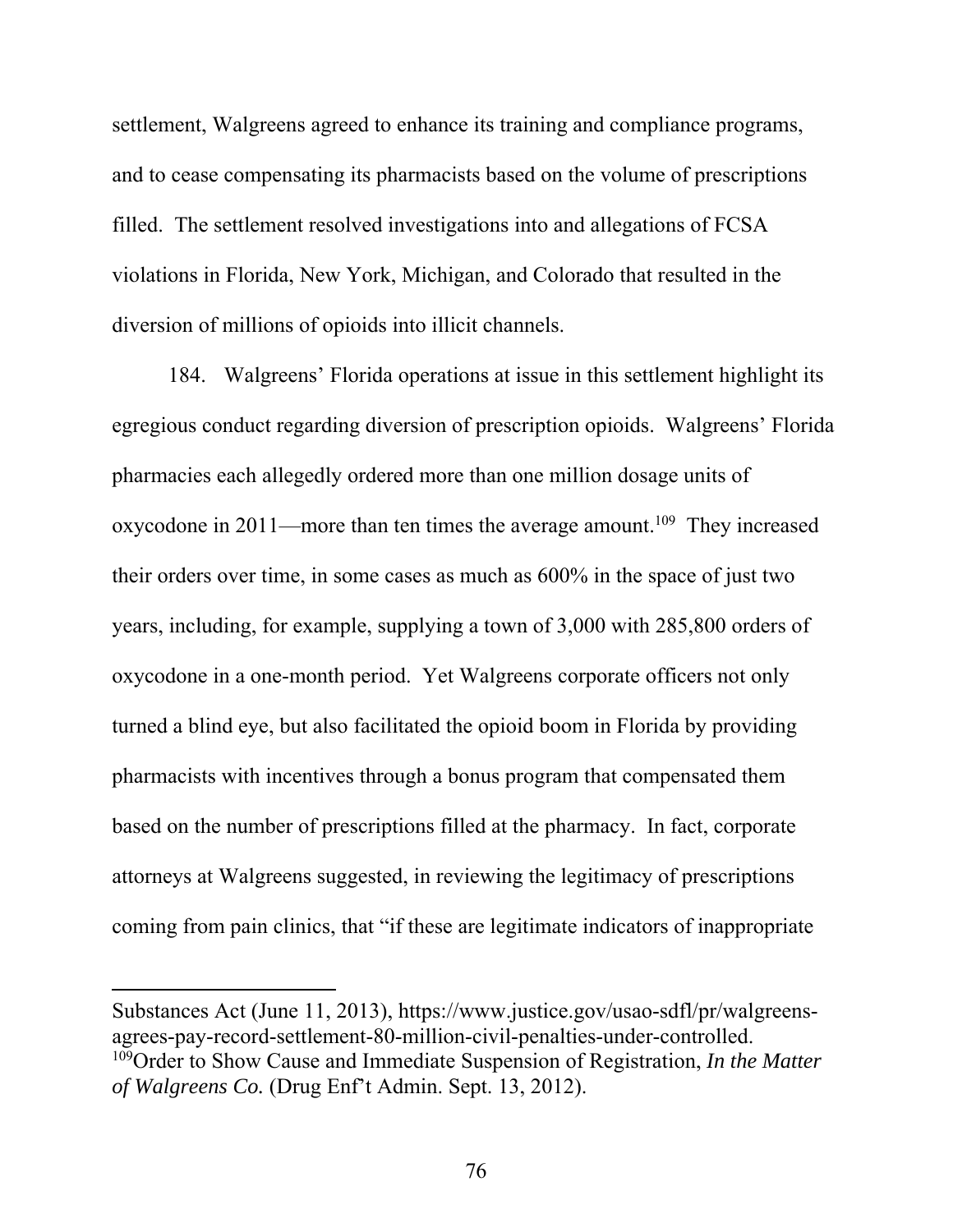prescriptions perhaps we should consider not documenting our own potential noncompliance," underscoring Walgreens' attitude that profit outweighed compliance with the FCSA or the health of communities.<sup>110</sup>

185. Walgreens has also settled with a number of state attorneys general, including West Virginia  $(\$575,000)^{111}$  and Massachusetts  $(\$200,000)^{112}$  The Massachusetts Attorney General's Medicaid Fraud Division found that, from 2010 through most of 2015, multiple Walgreens stores across the state failed to monitor the opioid use of some Medicaid patients who were considered high-risk. Such patients are supposed to obtain all prescriptions from only one pharmacy, and that pharmacy is required to track the patient's pattern of prescription use. Some of the state's 160 Walgreens accepted cash for controlled substances from patients in MassHealth (the state's combined program for Medicaid and Children's Health Insurance), rather than seeking approval from the agency. In some cases, MassHealth had rejected the prescription; other times, MassHealth was never billed. In response, Walgreens simply agreed to update its policies and procedures

 $\overline{a}$ 

http://www.whsv.com/content/news/Kroger-CVS-and-Walgreens-settle-lawsuitwith-West-Virginia-for-3-million-390332992.html.

<sup>&</sup>lt;sup>110</sup> *Id.* 110 *Id.* 111 Caleb Stewart, *Kroger, CVS, and Walgreens Settle Lawsuit with West Virginia for \$3 Million*, WHSV (Aug. 16, 2016),

<sup>112</sup> Felice J. Freyer, *Walgreens to Pay \$200,000 Settlement for Lapses with Opioids*, The Boston Globe (Jan. 19, 2017),

https://www.bostonglobe.com/metro/2017/01/18/walgreens-agrees-better-monitoropioid-dispensing/q0B3FbMo2k3wPt4hvmTQrM/story.html.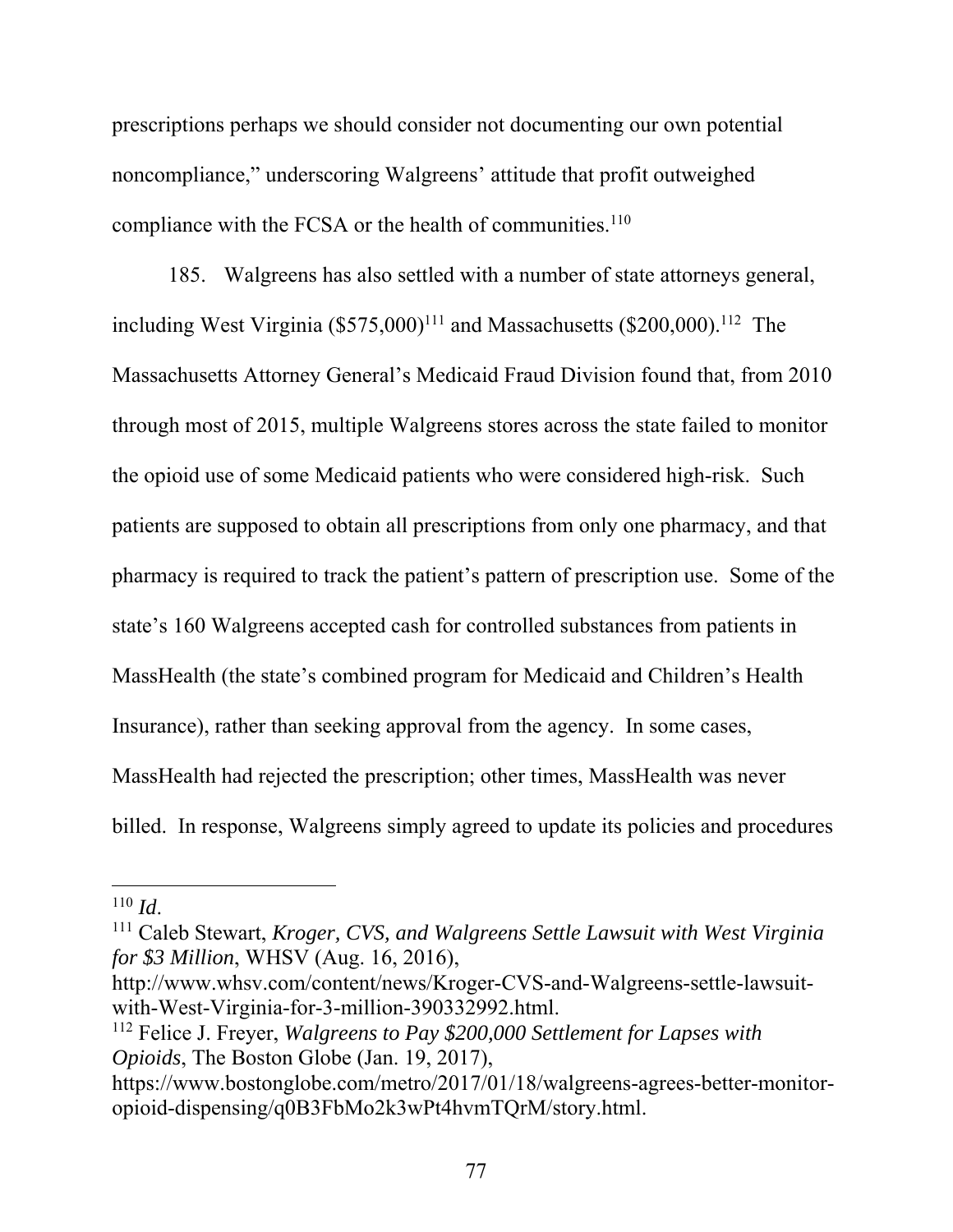and train its staff to ensure that pharmacists properly monitor and do not accept cash payments from patients deemed high-risk.

### **3. Despite Prior Regulatory Actions, Pharmacy Defendants Violated Their Duties in Delaware**

186. Despite their extensive understanding of the risks and harms of opioid diversion set forth above, Pharmacy Defendants continue to fail to fulfill their obligations to prevent opioid diversion.

187. Pharmacy Defendants have engaged in a consistent, nationwide pattern and practice of illegally distributing opioids. That pattern and practice has also affected the State of Delaware and its citizens.

188. On information and belief, Pharmacy Defendants regularly filled prescriptions in circumstances where red flags were present.

189. On information and belief, Pharmacy Defendants regularly filled opioid prescriptions that would have been deemed questionable or suspicious by a reasonably-prudent pharmacy.

190. On information and belief, Pharmacy Defendants have not adequately trained or supervised their employees at the point of sale to investigate or report suspicious or invalid prescriptions, or protect against corruption or theft by employees or others.

191. On information and belief, Pharmacy Defendants utilize monetary compensation programs for certain employees that are based, in part, on the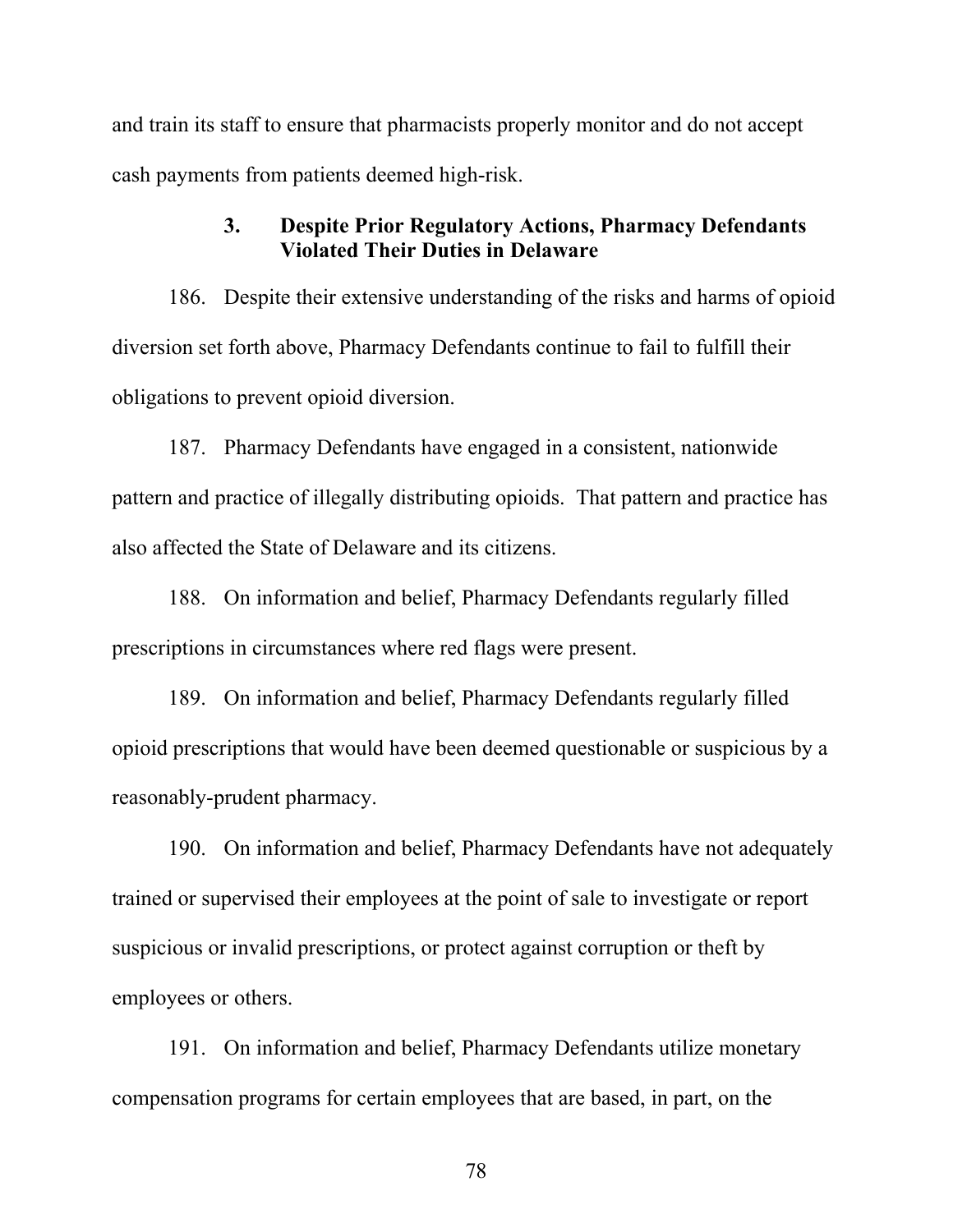number of prescriptions filled and dispensed. This type of compensation creates economic disincentives within the companies to change their practices. For example, there have been reports of chain store supervisory personnel directing pharmacists to fill prescriptions regardless of the red flags presented.

# **VI. DEFENDANTS' MISCONDUCT HAS INJURED AND CONTINUES TO INJURE THE STATE AND ITS CITIZENS**

192. Defendants had the ability and the duty to prevent misleading marketing and opioid diversion, which both presented known or foreseeable dangers of serious injury. But they failed to do so, resulting in substantial injury to the State of Delaware and its citizens.

### **Manufacturer Defendants' Misconduct Has Injured and A. Continues to Injure Delaware and Its Citizens**

193. Manufacturer Defendants' marketing campaign has resulted in a significant increase in opioid usage: between 1999 and 2016 the number of opioids prescribed nationwide quadrupled.113 Nationally, the number of people who take prescription opioids for non-medical purposes is now greater than the

 $\overline{\phantom{a}}$ 

<sup>113</sup> Li Hui Chen et al., *Drug-Poisoning Deaths Involving Opioid Analgesics: United States, 1999–2011*, 166 Nat'l Ctr. for Health Statistics Data Brief (Sept. 2014), https://www.cdc.gov/nchs/data/databriefs/db166.pdf; Rose A. Rudd, *et al.*, *Increases in Drug and Opioid-Involved Overdose Deaths—United States, 2010- 2015*, 65 Morbidity and Mortality Weekly Report 1445 (Dec. 30, 2016), https://www.cdc.gov/mmwr/volumes/65/wr/mm655051e1.htm.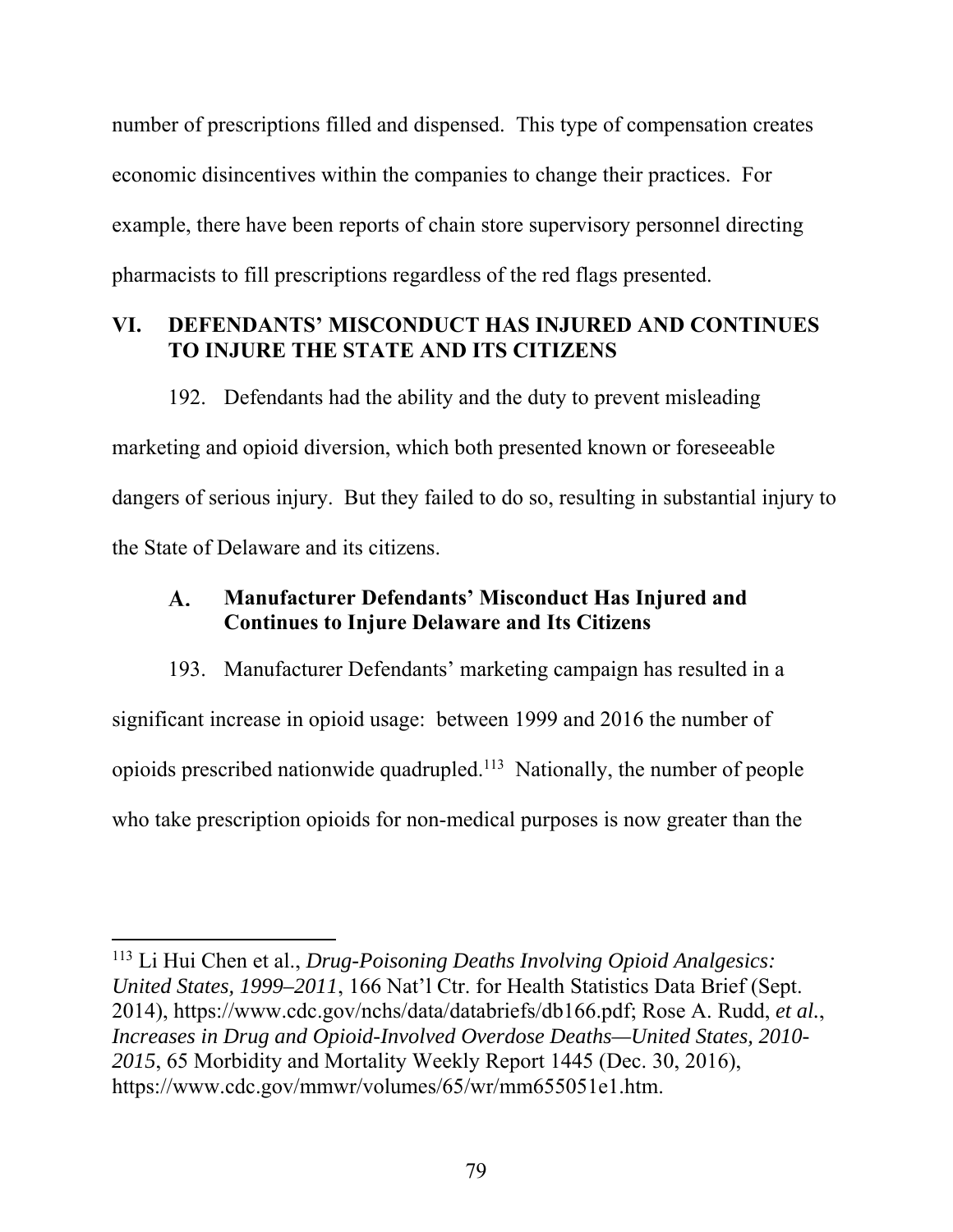number of people who use cocaine, heroin, hallucinogens, and inhalants combined.114

194. Every year, millions of Americans misuse and abuse opioid pain relievers in ways that can lead to addiction, overdose, and death. Data from the CDC suggest that over 2.6 million Americans are opioid-dependent and over 16.5 million Americans use prescription opioids for non-medical purposes.

195. In Delaware alone, data from the Substance Abuse and Mental Health Services Administration indicate that over 32,000 residents use prescription opioids for non-medical purposes.115 Similarly, DEA data shows that in the past few years, Delaware has seen annual distribution exceeding 50 pills per resident and 440 pills per opioid user,  $116$  which is far more than is medically necessary.

 $\overline{a}$ 

115 Substance Abuse and Mental Health Servs. Admin., *National Survey on Drug Use and Health: Comparison of 2002–2003 and 2013–2014 population percentages (50 states and the District of Columbia)*, 16–17 (2015), http://www.samhsa.gov/data/sites/default/files/NSDUHsaeLongTermCHG2014/N SDUHsaeLongTermCHG2014.pdf (4.34 percent of people age 12 or older in Delaware engage in the non-medical use of prescription pain relievers).

<sup>114</sup> Substance Abuse and Mental Health Servs. Admin., *Results from the 2009 National Survey on Drug Use and Health*, NSDUH Series H-38A, HHS Publication No. SMA 10-4586 Findings (2010).

<sup>116</sup> Drug Enf't Admin., ARCOS Report, *Retail Drug Distribution By Zip Code Within State by Grams Weight*,

https://www.deadiversion.usdoj.gov/arcos/retail\_drug\_summary/2013/2013\_rpt1.p df;

https://www.deadiversion.usdoj.gov/arcos/retail\_drug\_summary/2014/2014\_rpt1.p df;

https://www.deadiversion.usdoj.gov/arcos/retail\_drug\_summary/2015/2015\_rpt1.p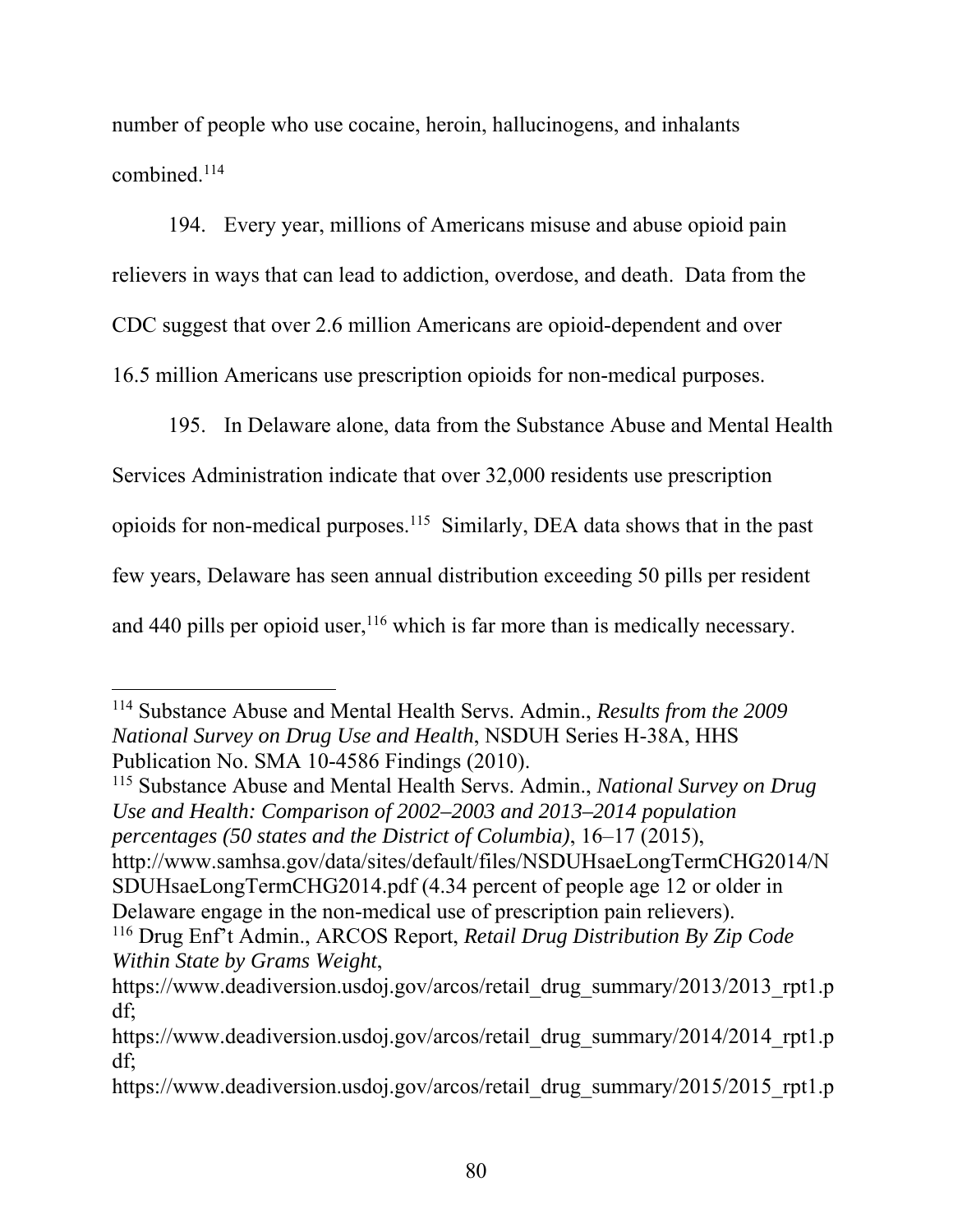196. This growth in non-medical demand, addiction, and diversion has led to serious harm in Delaware and across the nation. The increase in opioid usage has led to levels of addiction that, according to the U.S. Surgeon General, have "devastated" communities across America.<sup>117</sup> Princeton University economist Alan Krueger found that opioids may be responsible for roughly 20% of the national decline in workforce participation by prime-age men and 25% of the drop by women.<sup>118</sup> In 2011, the CDC reported that overdose deaths from prescription opioids had reached "epidemic levels."119 That year, 16,917 people died from a prescription opioid-related overdose, an increase of more than 20% over the previous three years.<sup>120</sup> Since then, the national death toll has continued to rise. In

df;

https://www.deadiversion.usdoj.gov/arcos/retail\_drug\_summary/report\_yr\_2016.p df.

<sup>&</sup>lt;sup>117</sup> Letter from U.S. Surgeon General Vivek H. Murthy (Aug. 2016), https://perma.cc/VW95-CUYC.

<sup>118</sup> *See* Alan B. Krueger, *Where Have All the Workers Gone? An Inquiry into the Decline of the U.S. Labor Force Participation Rate*, Brookings Papers on Econ. Activity Conference Draft (Aug. 26, 2017).

<sup>119</sup> Press Release, CDC, Prescription Painkiller Overdoses at Epidemic Levels (Nov. 1, 2011),

https://www.cdc.gov/media/releases/2011/p1101 flu pain killer overdose.html. 120 Li Hui Chen et al., *Drug-poisoning Deaths Involving Opioid Analgesics: United States, 1999–2011*, 166 Nat'l Ctr. for Health Statistics Data Brief (Sept. 2014), https://www.cdc.gov/nchs/data/databriefs/db166.pdf.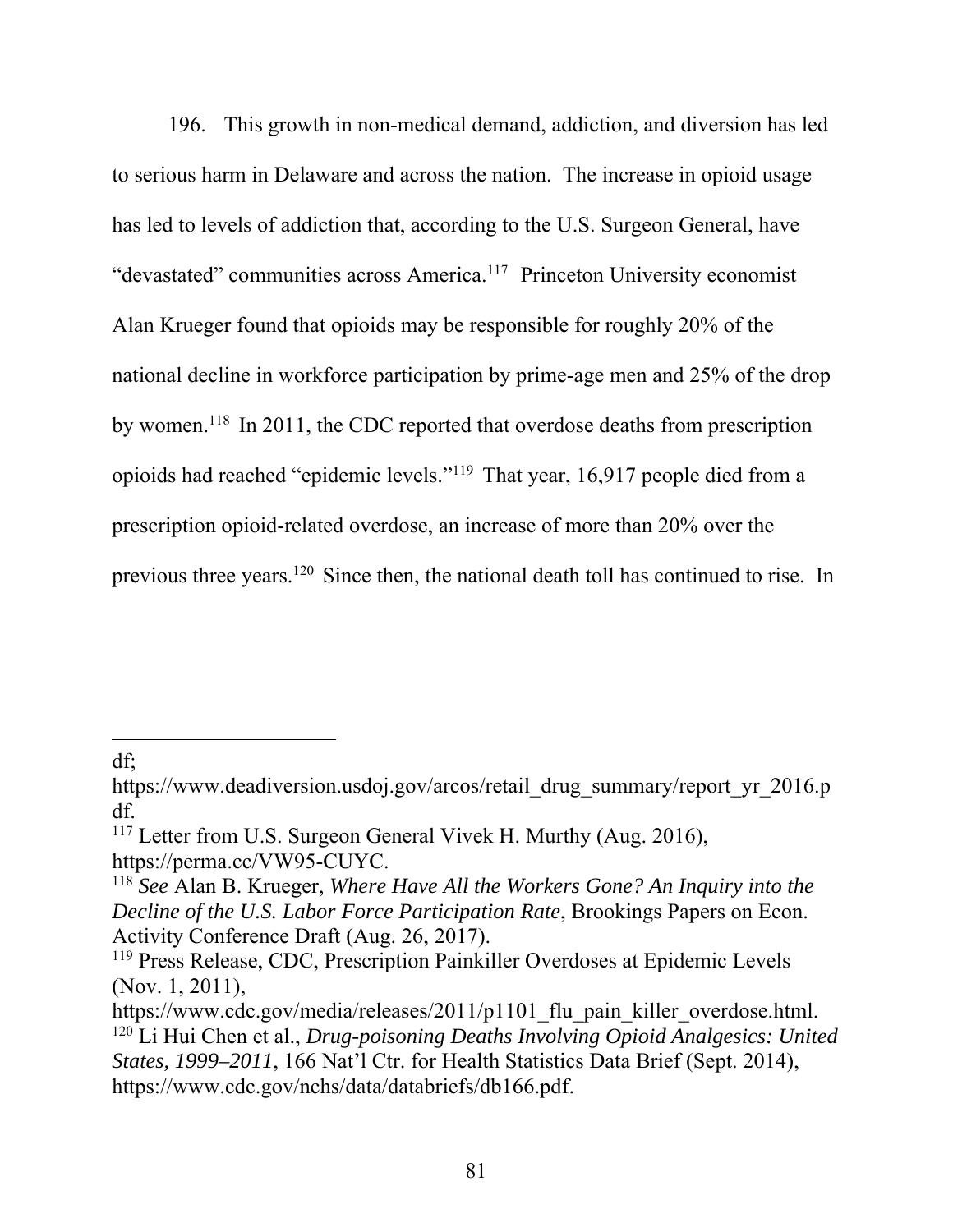2014, 18,893 people died from a prescription opioid-related overdose.<sup>121</sup> In 2015, that number increased again to 22,598.122 As discussed above, overdose deaths in the United States involving prescription opioids have quadrupled since 1999. In Delaware, CDC data shows that over 340 people died from prescription opioid overdoses from 2011–2015.<sup>123</sup>

197. It was reasonably foreseeable to Manufacturer Defendants that their deceptive and aggressive marketing of opioids in and around Delaware would allow opioids to fall into the hands of children, addicts, criminals, and other unintended users.

198. It was reasonably foreseeable to Manufacturer Defendants that when at-risk users gained access to opioids based on deceptive and false marketing, tragic, preventable injuries would result, including abuse, addiction, overdoses, and death. It was also reasonably foreseeable that many of these injuries would be suffered by Delaware citizens, and that the costs of these injuries would be shouldered by the State.

<sup>121</sup> Rose A. Rudd et al., *Increases in Drug and Opioid-Involved Overdose Deaths— United States, 2010–2015*, 65 Morbidity and Mortality Weekly Report 1445 (Dec. 30, 2016), https://www.cdc.gov/mmwr/volumes/65/wr/mm655051e1.htm. <sup>122</sup> *Id.*

<sup>123</sup> CDC, Wide-ranging Online Data for Epidemiologic Research (WONDER), http://wonder.cdc.gov.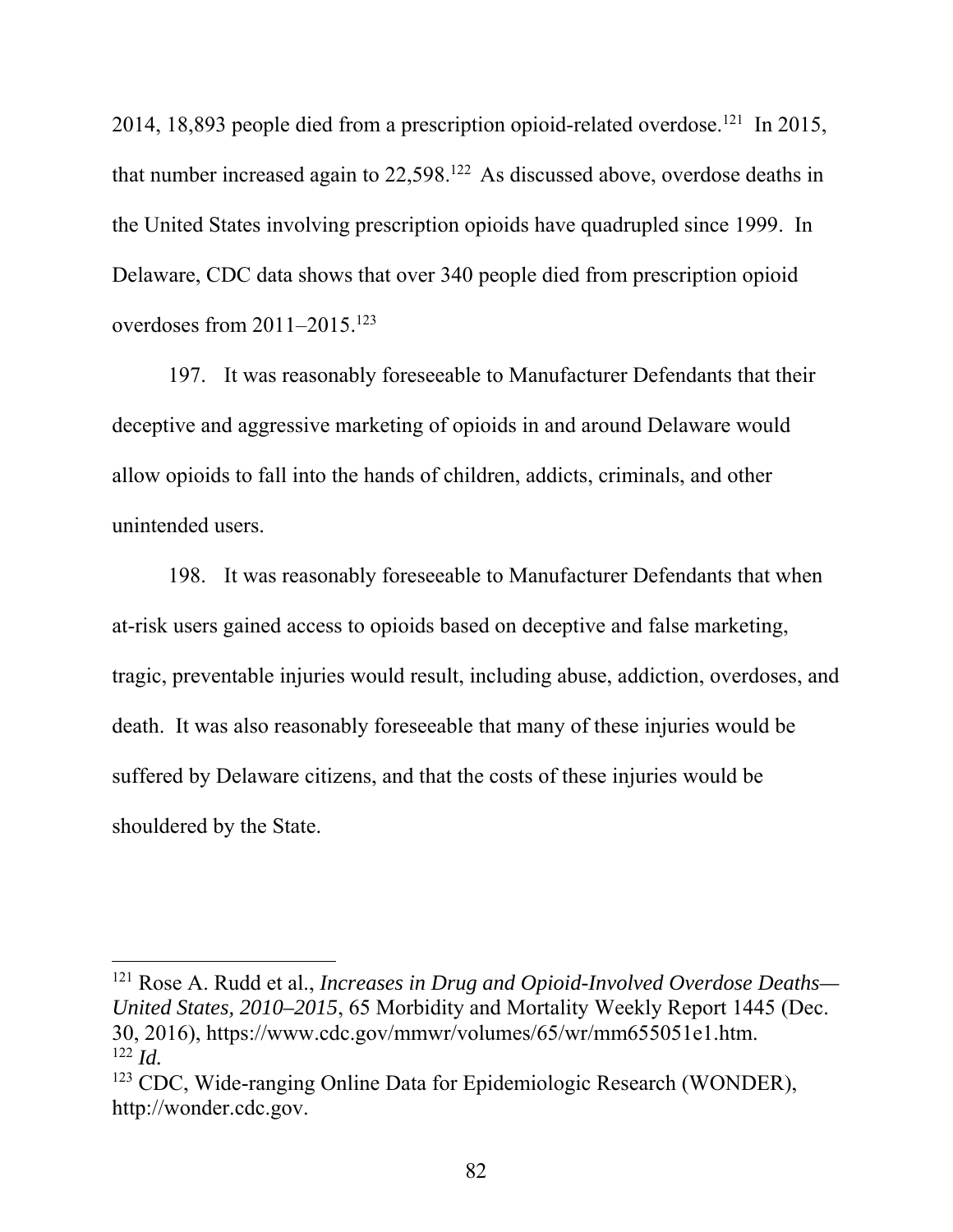199. Manufacturer Defendants knew or should have known that their continuing efforts to employ deceptive and unfair marketing, despite being previously sanctioned by government agencies for such actions, would contribute to the opioid epidemic in Delaware, and would create access to opioids by at-risk and unauthorized users, which, in turn, would perpetuate the cycle of abuse, addiction, demand, and illegal transactions.

200. Manufacturer Defendants knew or should have known that a substantial amount of the opioids dispensed in and around Delaware were being dispensed as a result of their deceptive and unfair marketing. It was foreseeable that the increased number of prescriptions for opioids resulting from Manufacturer Defendants' deceptive and unfair marketing would cause harm to individual pharmacy customers, third-parties, and Delaware.

201. Manufacturer Defendants made substantial profits over the years based on the deceptive and unfair marketing of opioids in Delaware. Their participation and cooperation in a common enterprise has foreseeably caused injuries to the citizens of Delaware and financial damages to Delaware. Manufacturer Defendants knew that Delaware would be unjustly forced to bear the costs of these injuries and damages.

202. Manufacturer Defendants' deceptive and unfair marketing of prescription opioids to Delaware citizens showed a reckless disregard for the safety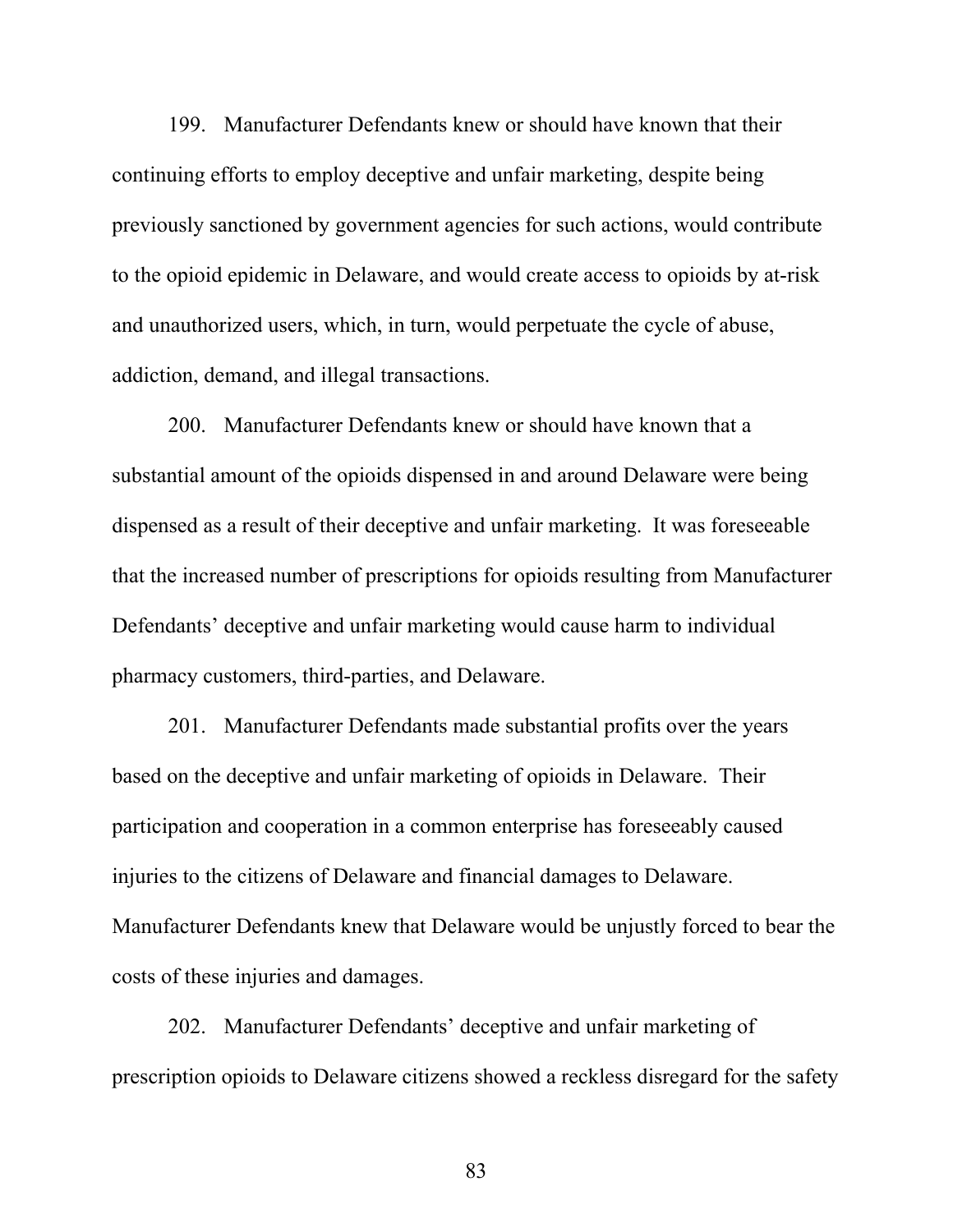of Delaware and its citizens. Their conduct poses a continuing threat to the health, safety, and welfare of Delaware and its citizens.

#### **Distributor Defendants' Misconduct has Injured and Continues to** B. **Injure Delaware and Its Citizens**

203. It was reasonably foreseeable to Distributor Defendants that their conduct in violating their duties under Delaware and Federal law and regulations and flooding the market in and around Delaware with highly-addictive opioids would allow opioids to be diverted into illegitimate channels for non-medical uses.

204. It was reasonably foreseeable to Distributor Defendants that, when unintended users gain access to opioids, tragic, preventable injuries will result, including addiction, overdoses, and death. It was also reasonably foreseeable that many of these injuries would be suffered by Delaware citizens, and that the costs of these injuries would be shouldered by the State.

205. Distributor Defendants knew or should have known that the opioids being diverted from their supply chains would contribute to Delaware's opioid epidemic, and would create access to opioids by unauthorized users, which, in turn, would perpetuate the cycle of addiction, demand, and illegal transactions.

206. Distributor Defendants knew or should have known that a substantial amount of the opioids dispensed in and around Delaware were being dispensed based on invalid or suspicious prescriptions. It was foreseeable that filling suspicious orders for opioids would cause harm to Delaware and its citizens.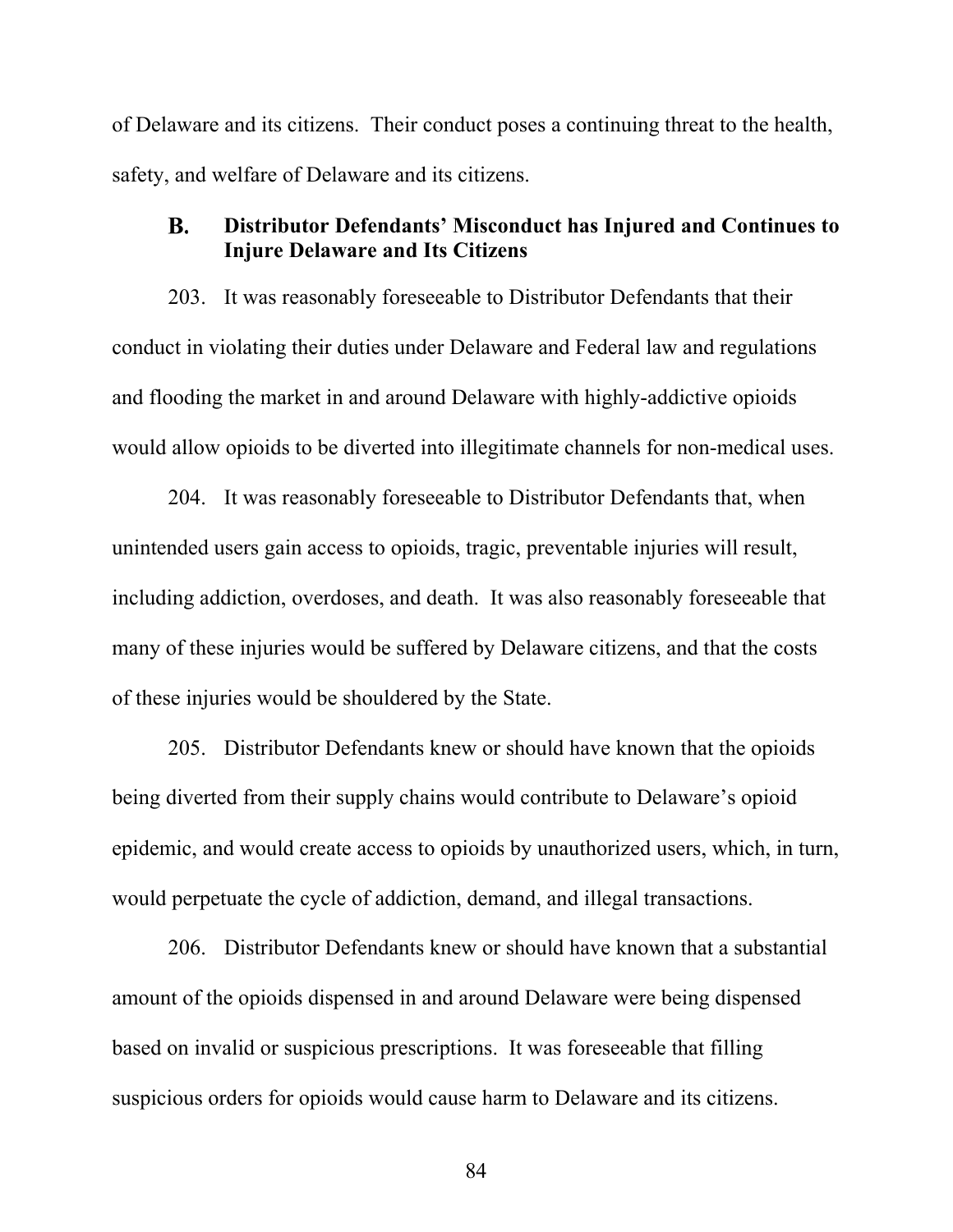207. Distributor Defendants were aware of widespread prescription opioid abuse in and around Delaware, but they nevertheless persisted in a pattern of distributing commonly-abused and diverted opioids in geographic areas—and in such quantities, and with such frequency—that they knew or should have known these commonly-abused controlled substances were not being prescribed and consumed for legitimate medical purposes.

208. The use of opioids by Delaware citizens who were addicted or who did not have a medically-necessary purpose for using opioids could not have occurred without the actions of Distributor Defendants. If Distributor Defendants had adhered to effective controls to guard against diversion that are required by Delaware and Federal law, the State and its citizens would have avoided significant injury.

209. Distributor Defendants made substantial profits based on the illegal diversion of opioids in Delaware. Distributor Defendants' participation and cooperation in a common enterprise has foreseeably caused injuries to Delaware's citizens and financial damages to the State. Distributor Defendants knew full well that Delaware would be unjustly forced to bear the costs of these injuries and damages.

210. Distributor Defendants' distribution of excessive amounts of prescription opioids to Delaware showed a reckless disregard for the safety of the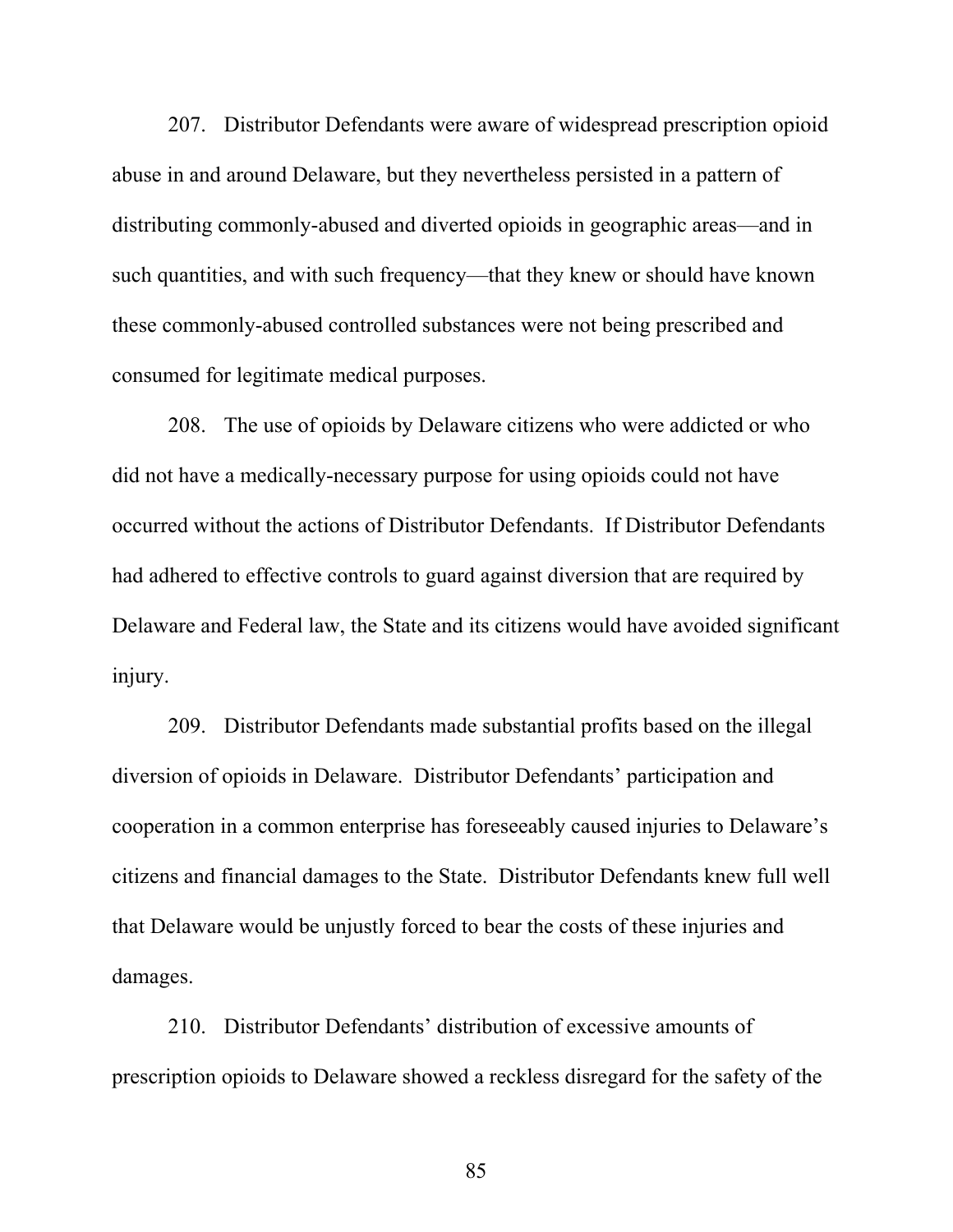State and its citizens. Their conduct poses a continuing threat to the health, safety, and welfare of the State.

211. At all relevant times, Distributor Defendants engaged in these activities, and continue to do so, knowing that the State, in its role of providing protection and care for its citizens, would have to provide or pay for additional costs to the healthcare, criminal justice, social services, welfare, and education systems, and would also have to bear the loss of substantial economic productivity and tax revenue.

212. It was reasonably foreseeable to Distributor Defendants that the State would be forced to bear substantial expenses as a result of Distributor Defendants' acts.

213. The conduct of Distributor Defendants, their agents, and their employees was, at the very least, negligent.

#### C. **Pharmacy Defendants' Misconduct Has Injured and Continues to Injure Delaware and Its Citizens**

214. It was reasonably foreseeable to Pharmacy Defendants that filling invalid or suspicious prescriptions for opioids would cause harm to Delaware and its citizens.

215. It was reasonably foreseeable to Pharmacy Defendants that, when unintended users gained access to opioids, tragic preventable injuries would result,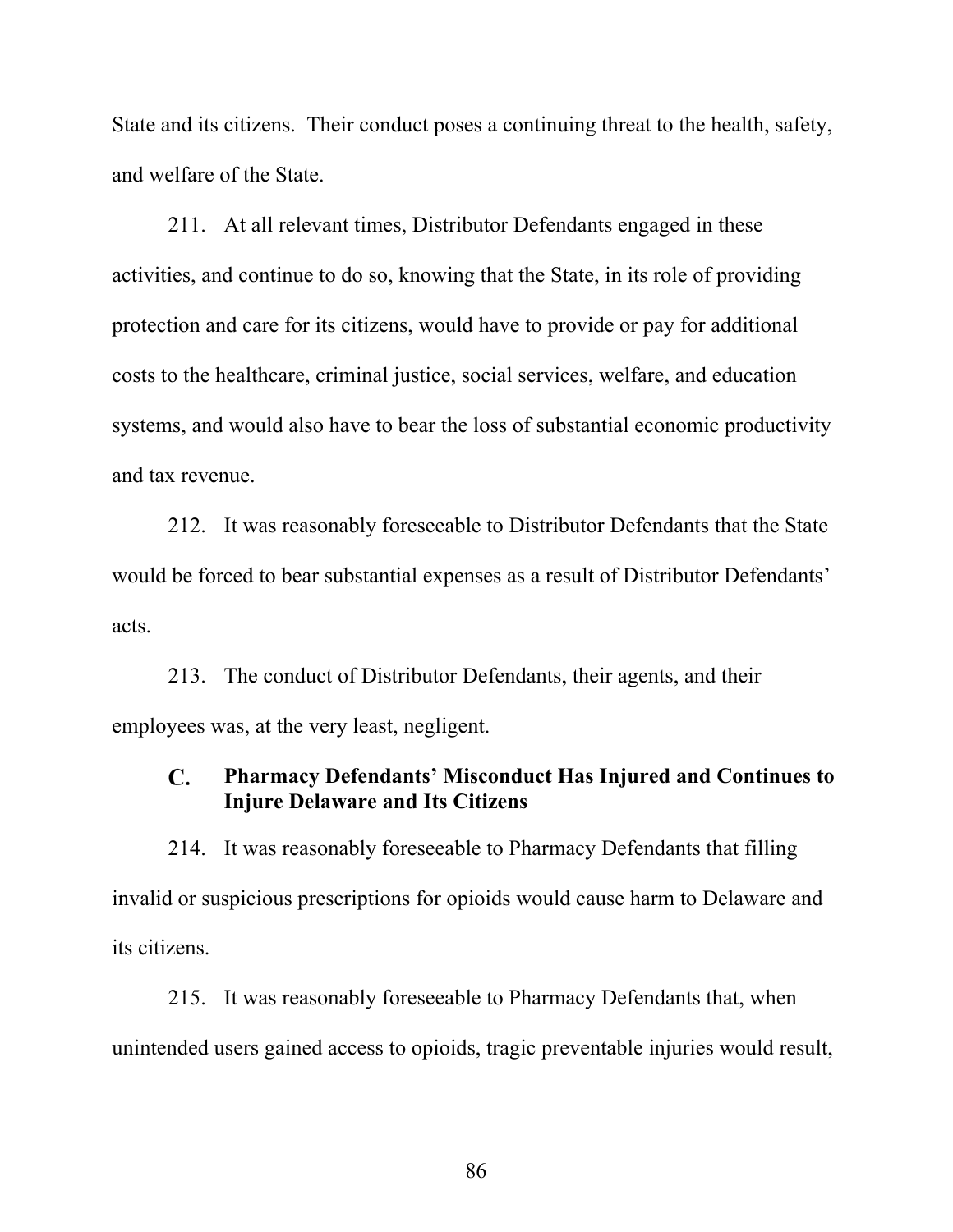including overdoses and death. It was also reasonably foreseeable many of these injuries would be suffered by Delaware and its citizens.

216. Pharmacy Defendants were aware of widespread prescription opioid abuse in and around Delaware, but they nevertheless persisted in filling invalid or suspicious prescriptions for opioids and failed to take steps to address this misconduct.

217. The use of opioids by Delaware citizens who were addicted or who did not have a medically-necessary purpose could not have occurred without the actions of Pharmacy Defendants. If Pharmacy Defendants had adhered to effective controls to guard against diversion, Delaware and its citizens would have avoided significant injury.

218. Pharmacy Defendants made substantial profits from the diversion of opioids in Delaware. Their participation and cooperation in a common enterprise has foreseeably caused injuries to Delaware's citizens and financial damages to the State. Pharmacy Defendants knew that Delaware would be unjustly forced to bear the costs of these injuries and damages.

219. At all relevant times, Pharmacy Defendants have engaged in improper dispensing practices, and continue to do so, despite knowing they could take measures to eliminate them in substantial part.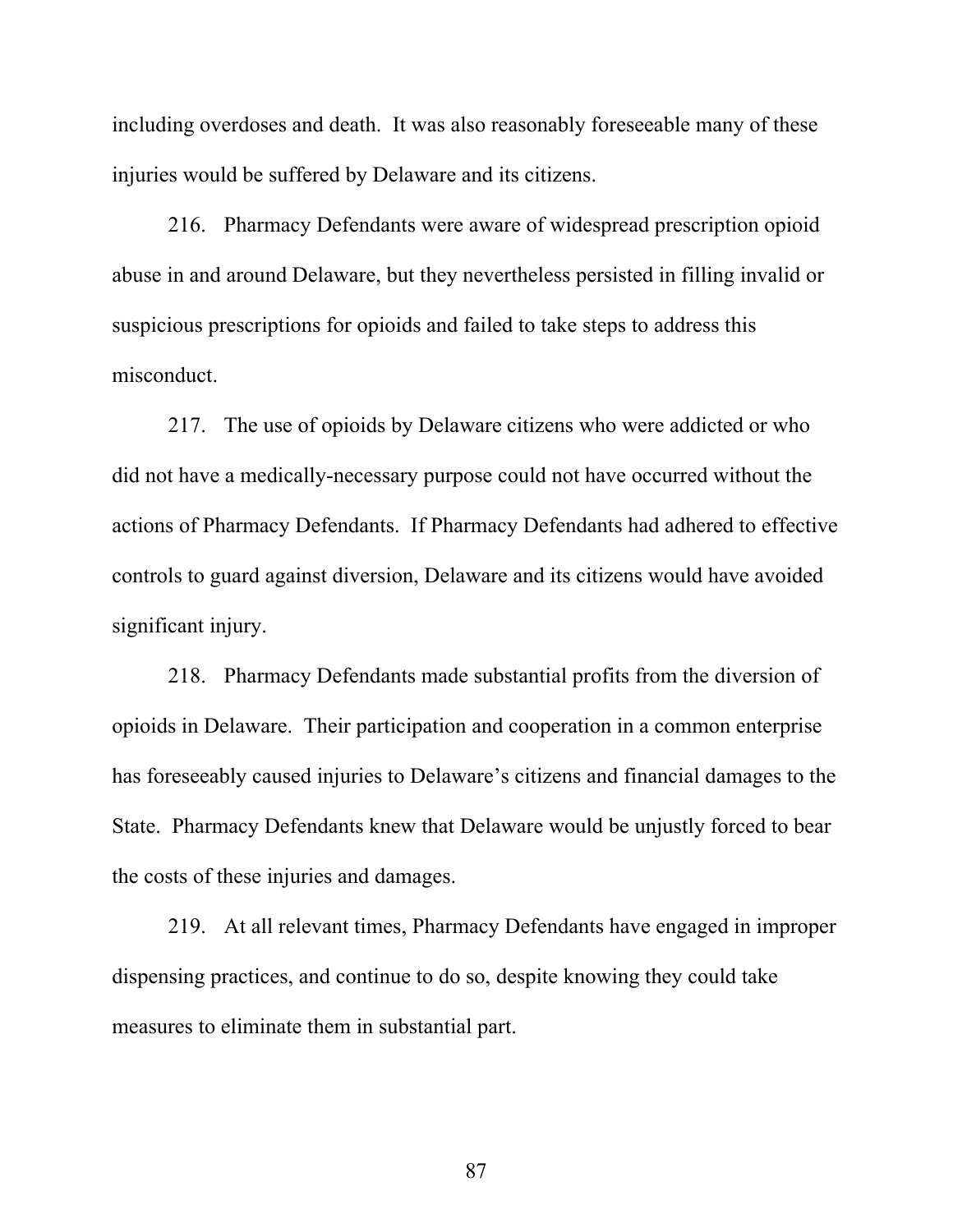220. At all relevant times, Pharmacy Defendants engaged in these activities, and continue to do so, knowing that the State, in its role of providing protection and care for its citizens, would have to provide or pay for additional costs to the healthcare system, justice system, social services, welfare, and education system, and would also have to bear the loss of substantial economic productivity and tax revenue.

221. It was reasonably foreseeable to Pharmacy Defendants that the State would be forced to bear substantial expenses as a result of Pharmacy Defendants' acts.

222. The conduct of Pharmacy Defendants, their agents, and their employees is, at the very least, negligent.

#### D. **Defendants' Misconduct Has Damaged Delaware and Its Citizens**

223. Defendants' misleading marketing and failure to prevent opioid diversion in and around Delaware has contributed to a range of social problems, including violence and delinquency. Adverse social outcomes include child neglect, family dysfunction, babies born addicted to opioids, criminal behavior, poverty, property damage, unemployment, and social despair. As a result, more and more of Delaware's resources and those of its counties and municipalities are devoted to addiction-related problems. Meanwhile, the prescription opioid crisis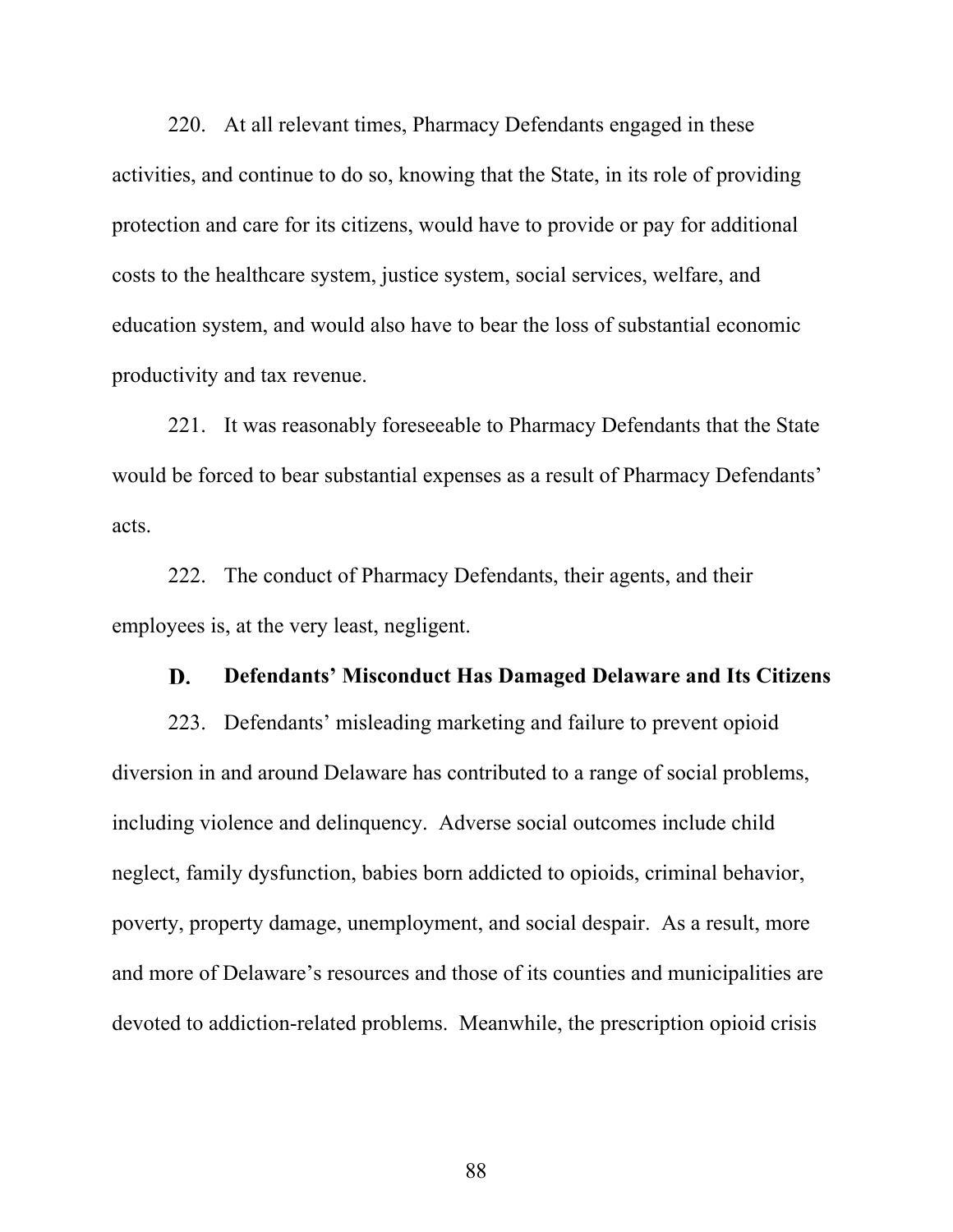diminishes Delaware's available workforce, decreases productivity, increases poverty, and consequently requires greater State and local expenditures.

224. These costs to the State are estimated to include \$29 million in additional costs to Delaware's healthcare system, $124$  \$33 million in additional costs to Delaware's justice system, $125$  \$8 million in additional costs to Delaware's social

<sup>124</sup> Matric Global Advisors, *Health Care Costs from Opioid Abuse: A state-by-state analysis*, 5 (2015), http://drugfree.org/wp-

content/uploads/2015/04/Matrix\_OpioidAbuse\_040415.pdf (prescription opioid abuse costs the citizens and State of Delaware approximately \$109 million in healthcare costs each year); Kohei Hasegawa et al., *Epidemiology of Emergency Department Visits for Opioid Overdose: A population-based study*, 89 Mayo Clinic Proceedings 462, 465, 467 (2014) (there are about two times as many opioid overdoses in Emergency Departments among publicly-insured individuals than among individuals with private insurance and publicly-insured individuals are approximately twice as likely to have a second visit to the Emergency Departments for opioid overdose as are privately-insured individuals); Congressional Research Serv., *Medicaid's Federal Medical Assistance Percentage (FMAP)* 14–15 (2016), https://fas.org/sgp/crs/misc/R43847.pdf (the State of Delaware pays for approximately 40% of publicly-funded healthcare expenses, or \$29 million). <sup>125</sup> The Nat'l Ctr. on Addiction and Substance Abuse, *Shoveling Up II: The impact of substance abuse on federal, state, and local budgets*, 27 (May 2009), http://www.centeronaddiction.org/addiction-research/reports/shoveling-ii-impactsubstance-abuse-federal-state-and-local-budgets (On average, state governments spend 12% more than their healthcare spending on the justice system expenses associated with substance abuse. Thus, compared to the \$29 million Delaware spends on opioid-related healthcare, data suggests that the State spends almost \$33 million annually on the costs of opioid abuse to the justice system.).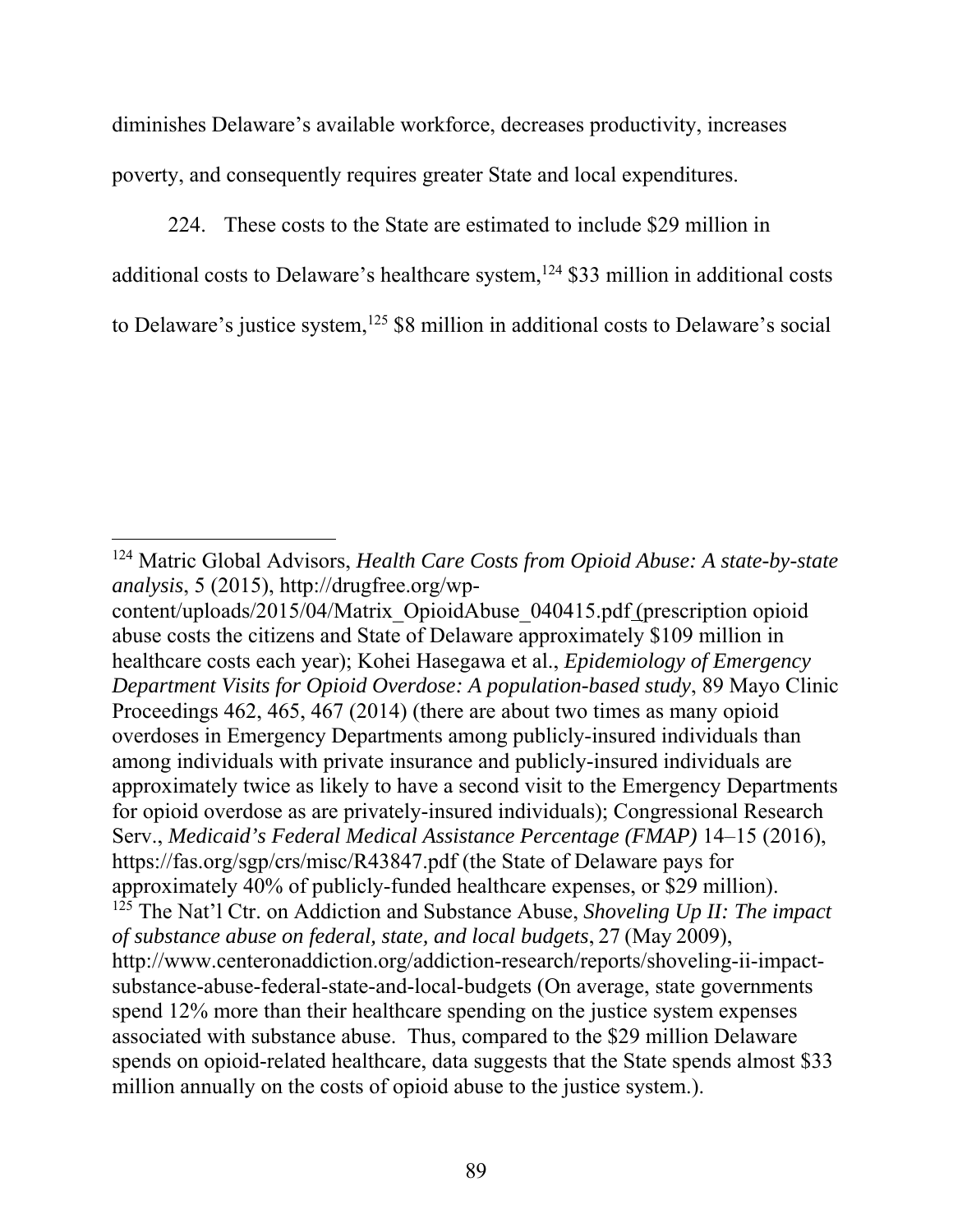services,<sup>126</sup> and \$22 million in additional costs to Delaware's education system,<sup>127</sup> as well as at least \$29 million in lost productivity and substantially lower tax revenue.128

### **COUNT I CONSUMER FRAUD (Against Manufacturer Defendants)**

225. Delaware realleges and incorporates by reference the foregoing

allegations as if set forth at length herein.

<sup>126</sup> The Nat'l Ctr. on Addiction and Substance Abuse, *Shoveling Up II: The impact of substance abuse on federal, state, and local budgets*, 27 (May 2009),

http://www.centeronaddiction.org/addiction-research/reports/shoveling-ii-impactsubstance-abuse-federal-state-and-local-budgets (State governments spend 27% of the amount they spend on healthcare to fund the social services related to substance abuse. Applying this percentage to Delaware implies that the State spends almost \$8 million annually on social services related to opioid abuse.).

<sup>127</sup> The Nat'l Ctr. on Addiction and Substance Abuse, *Shoveling Up II: The impact of substance abuse on federal, state, and local budgets*, 27 (May 2009),

http://www.centeronaddiction.org/addiction-research/reports/shoveling-ii-impactsubstance-abuse-federal-state-and-local-budgets (State governments spend 77% of the amount they spend on healthcare on the  $K-12$  education expenses associated with substance abuse. Using these data, Delaware is estimated to spend over \$22 million annually to cover the burden of opioid abuse on the State's K–12 education system.).

<sup>128</sup> Howard Birnbaum et al., *Societal Costs of Prescription Opioid Abuse, Dependence, and Misuse in the United States*, 12 Pain Med. 657, 661 (2011); Scott Strassels, *Economic Burden of Prescription Opioid Misuse and Abuse*, 15 J. of Managed Care & Specialty Pharmacy 556 (2009); Ryan Hansen et al., *Economic Costs of Nonmedical Use of Prescription Opioids*, 27 The Clinical J. of Pain 194 (2011) (All studies estimate that the lost productivity costs are *at least* as large as the healthcare costs resulting from opioid abuse, and possibly as large as ten times annual healthcare costs.).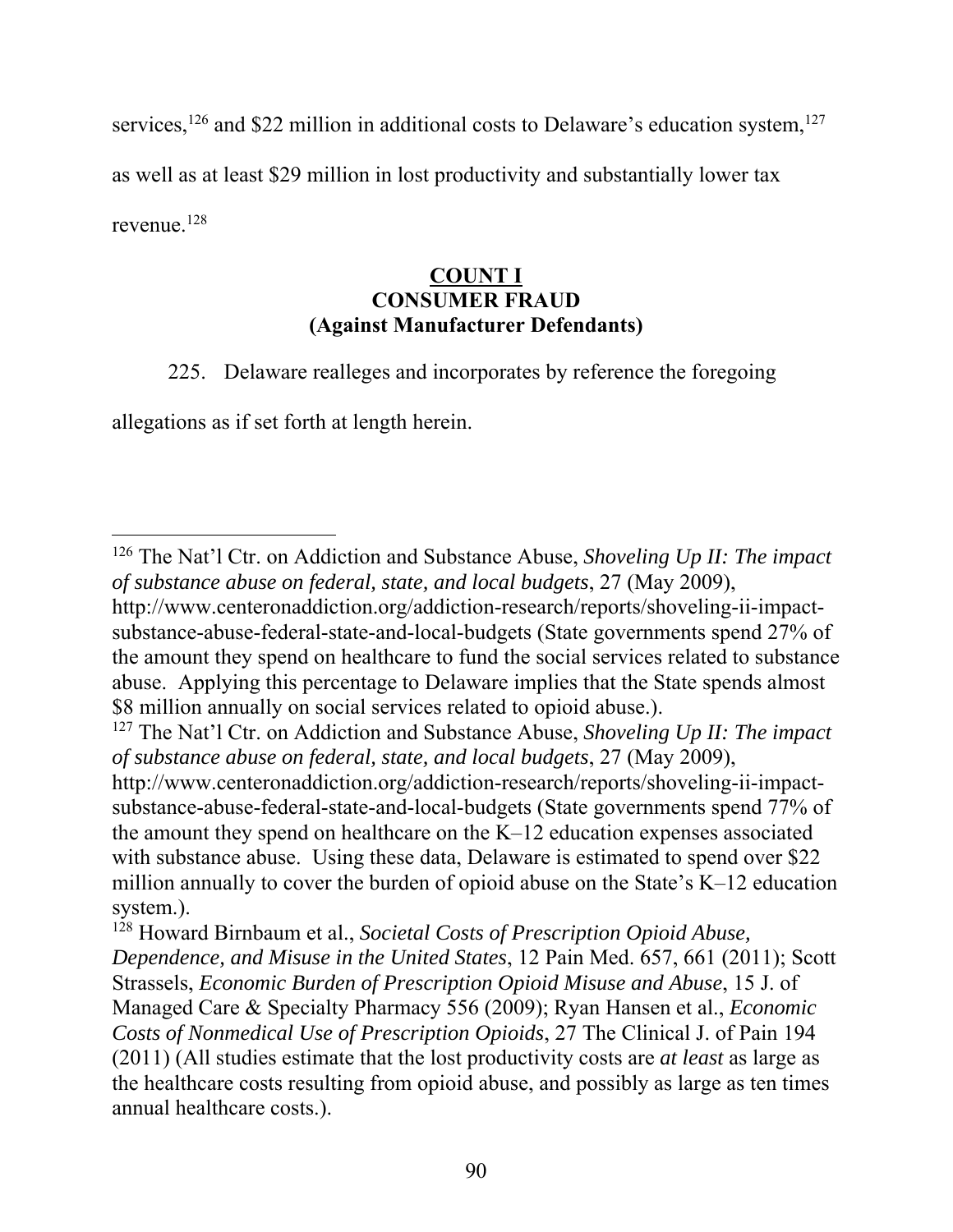226. In marketing and selling prescription opioids, Manufacturer Defendants have persistently (i) misrepresented material facts, or (ii) suppressed, concealed, or omitted material facts, with the intent that consumers will rely thereon. Manufacturer Defendants:

a. have ignored Delaware laws that prohibit misbranding drugs;

b. have marketed drugs through misstatements and omissions of facts regarding the safety of those drugs; and

c. have failed adequately to guard against misstatements and omissions concerning opioids.

227. Manufacturer Defendants have misrepresented material facts, or used concealment, suppression, or omission of material facts with the intent that others rely upon such concealment, suppression, or omission, in connection with the manufacture and sale of prescription opioids, whether or not any person has been misled, deceived, or damaged thereby, in violation of § 2513(a) of the Delaware Consumer Fraud Act, by misrepresenting, suppressing, concealing, or omitting the material facts set forth in the preceding paragraph.

228. Each instance where the Defendants have manufactured or sold prescription opioids and misrepresented material facts or suppressed, concealed, or omitted any of the material facts set forth herein with the intent that a consumer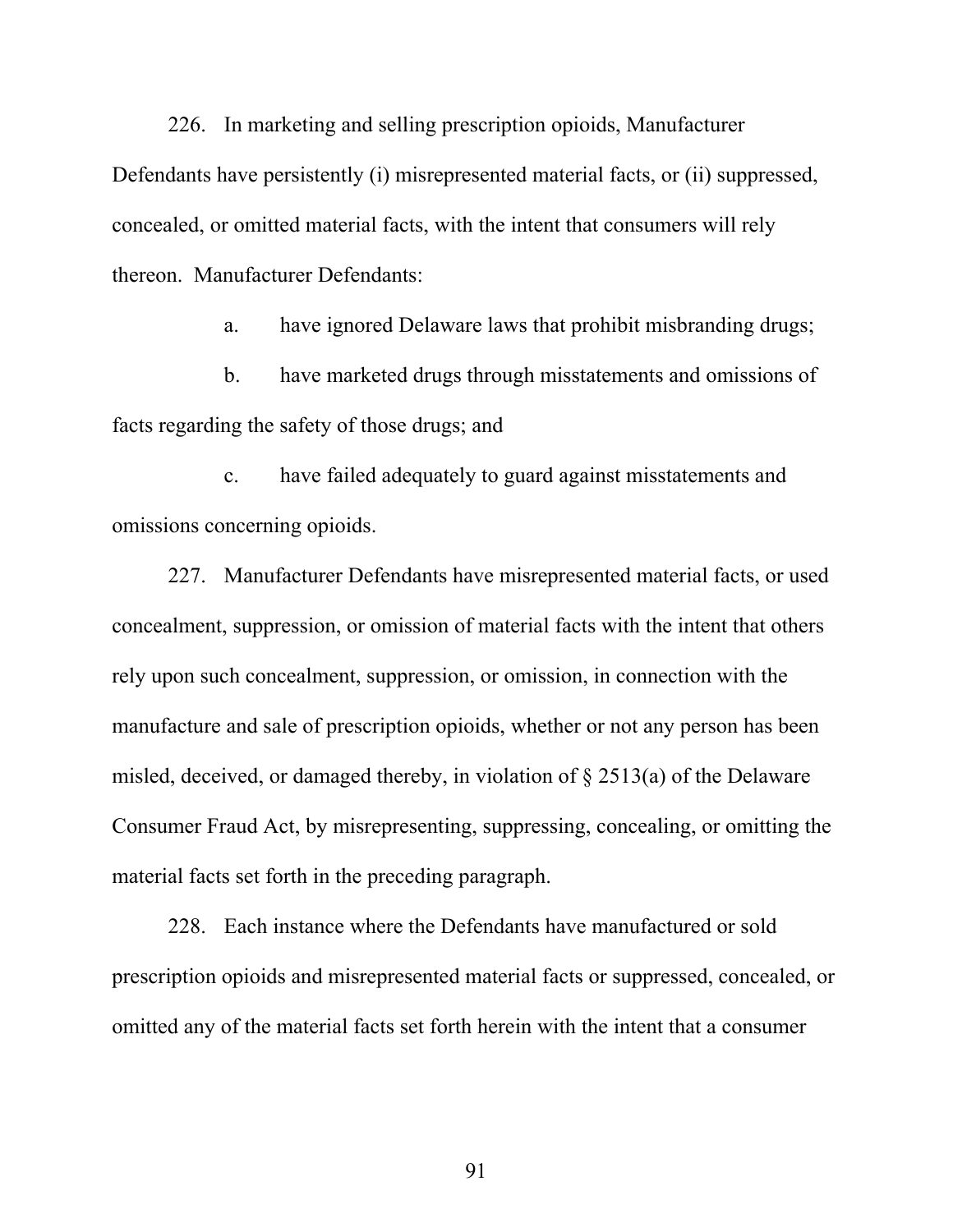would rely thereon, constitutes a violation of § 2513(a) of the Delaware Consumer Fraud Act.

### **COUNT II NUISANCE (Against Manufacturer Defendants)**

229. Delaware realleges and incorporates by reference the foregoing allegations as if set forth at length herein.

230. The Attorney General is authorized to bring suit on behalf of the State and its citizens to address a public nuisance.

231. Manufacturer Defendants have caused, are causing, and will continue to cause a public nuisance, in that they have committed offenses against the public order and economy of the State by unlawfully marketing prescription opioids through misleading statements in ways that facilitate the sale, distribution, and dispensing of such drugs from premises in and around Delaware to unauthorized users in Delaware—including children, people at risk of overdose or suicide, and criminals.

232. Manufacturer Defendants' activities have unreasonably interfered, are interfering, and will interfere with the common rights of the general public:

a. to be free from reasonable apprehension of danger to person and property;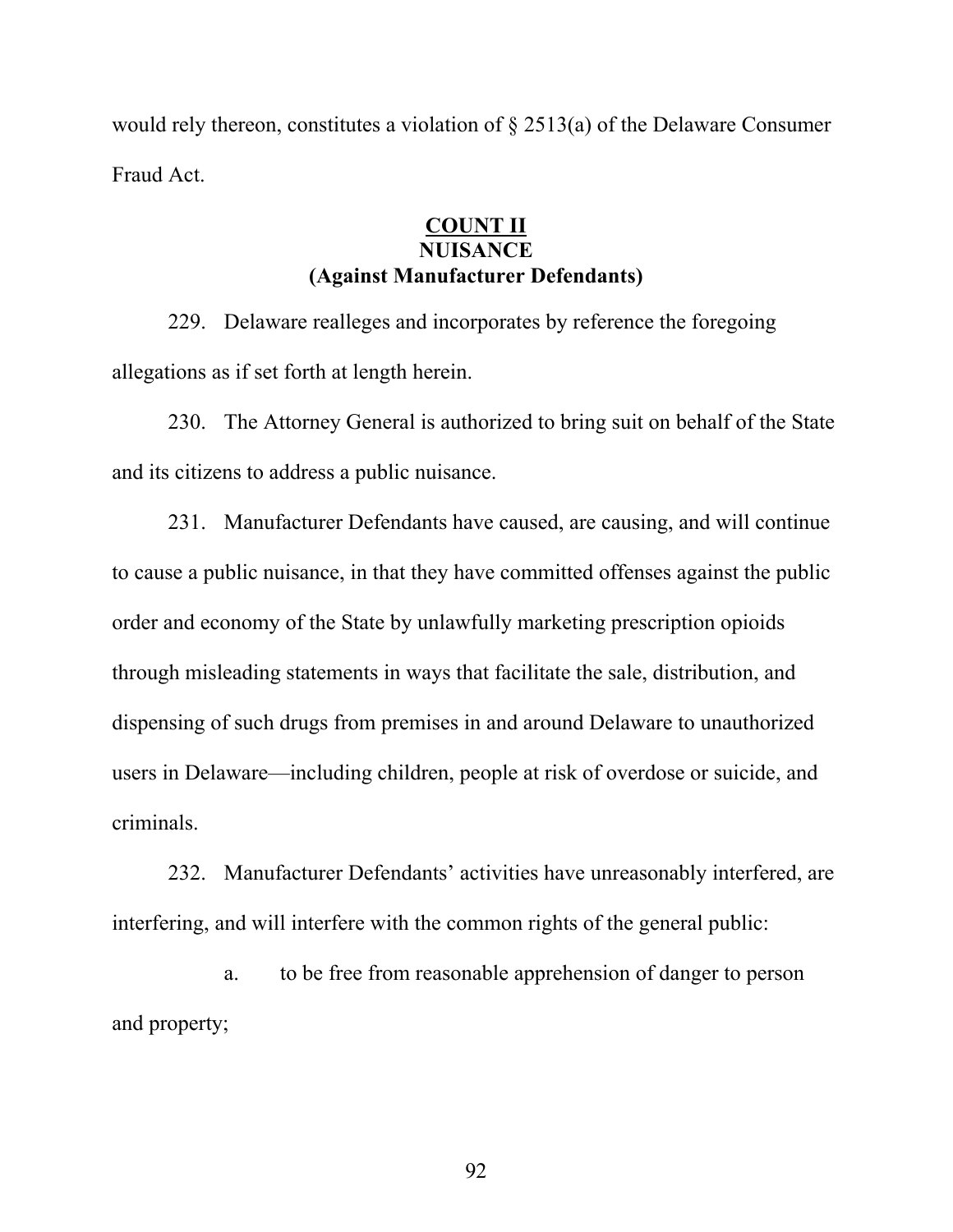b. to be free from the spread of disease within the community, including the disease of addiction and other diseases associated with widespread illegal opioid use;

c. to be free from the negative health and safety effects of widespread illegal drug sales on premises in and around Delaware;

d. to be free from blights on the community created by areas of illegal drug use and opioid sales;

e. to live or work in a community in which local businesses do not profit from using their premises to sell products that serve the criminal element and foster a secondary market of illegal transactions; and

f. to live or work in a community in which community members are not under the influence of narcotics unless they have a legitimate medical need to use them.

233. Manufacturer Defendants' interference with these public rights has been, is, and will continue to be unreasonable and objectionable because it:

a. has harmed and will continue to harm the public health and public peace of Delaware;

b. has harmed and will continue to harm Delaware neighborhoods and communities by increasing crime, and thereby interfering with the rights of the community at large;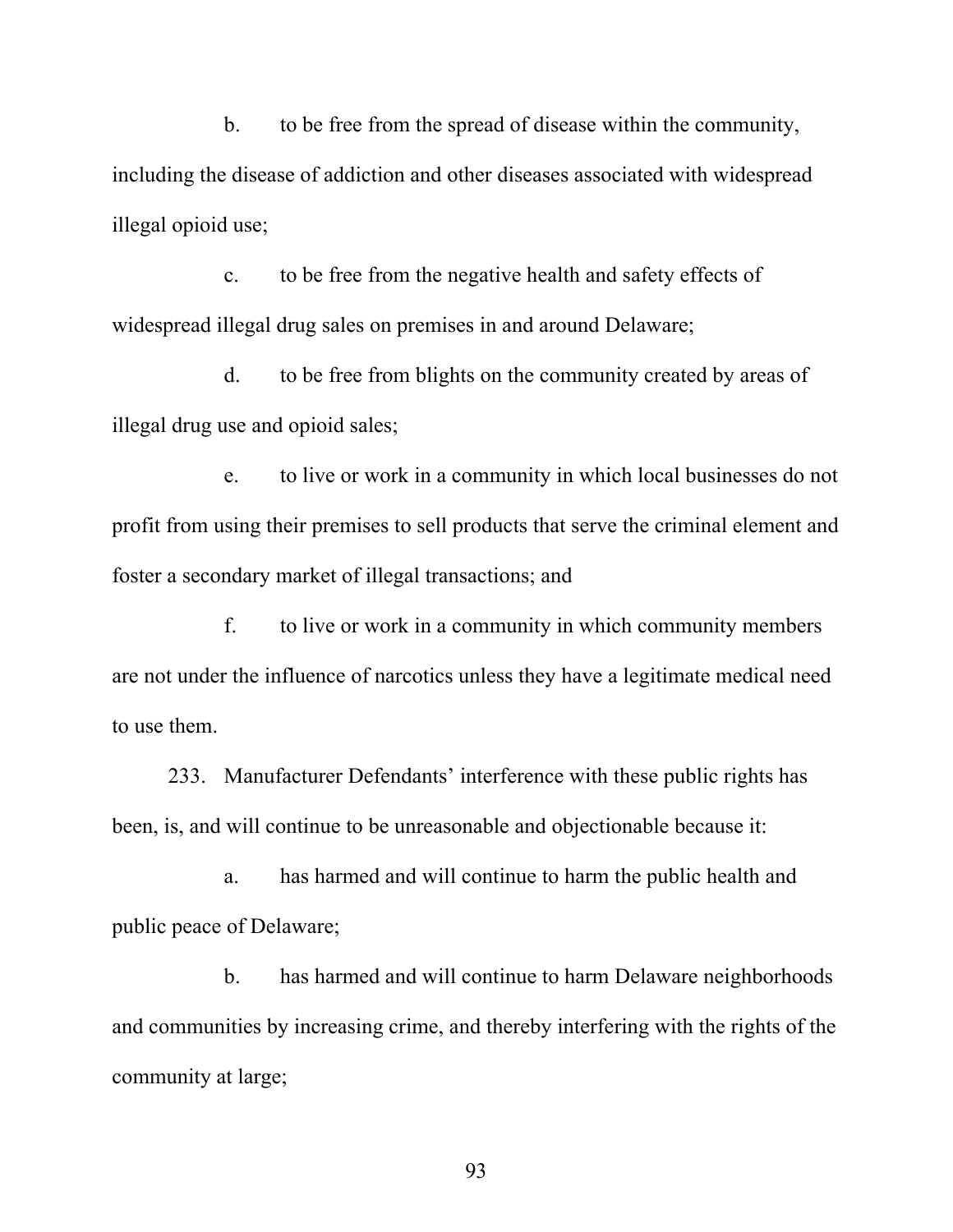c. is proscribed by Delaware and Federal statutes;

d. is of a continuing nature, and has produced long-lasting effects; and

e. is known to Manufacturer Defendants that their conduct has a significant effect upon the public rights of Delaware citizens and the State.

234. The nuisance has undermined, is undermining, and will continue to undermine Delaware citizens' public health, quality of life, and safety. It has resulted in increased crime and property damage within Delaware. It has resulted in high rates of addiction, overdoses, and dysfunction within Delaware families and entire communities.

235. Public resources have been, are being, and will be consumed in efforts to address the prescription drug abuse epidemic, thereby eliminating available resources which could be used to benefit the Delaware public at large.

236. Manufacturer Defendants' nuisance-causing activities have not been, are not being, and will not be outweighed by the utility of the Defendants' behavior. In fact, their behavior is illegal and has no social utility whatsoever. There is no legitimately-recognized societal interest in marketing opioids through misleading statements.

237. As a direct and proximate result of the nuisance, Delaware citizens have been injured in their ability to enjoy rights common to the public.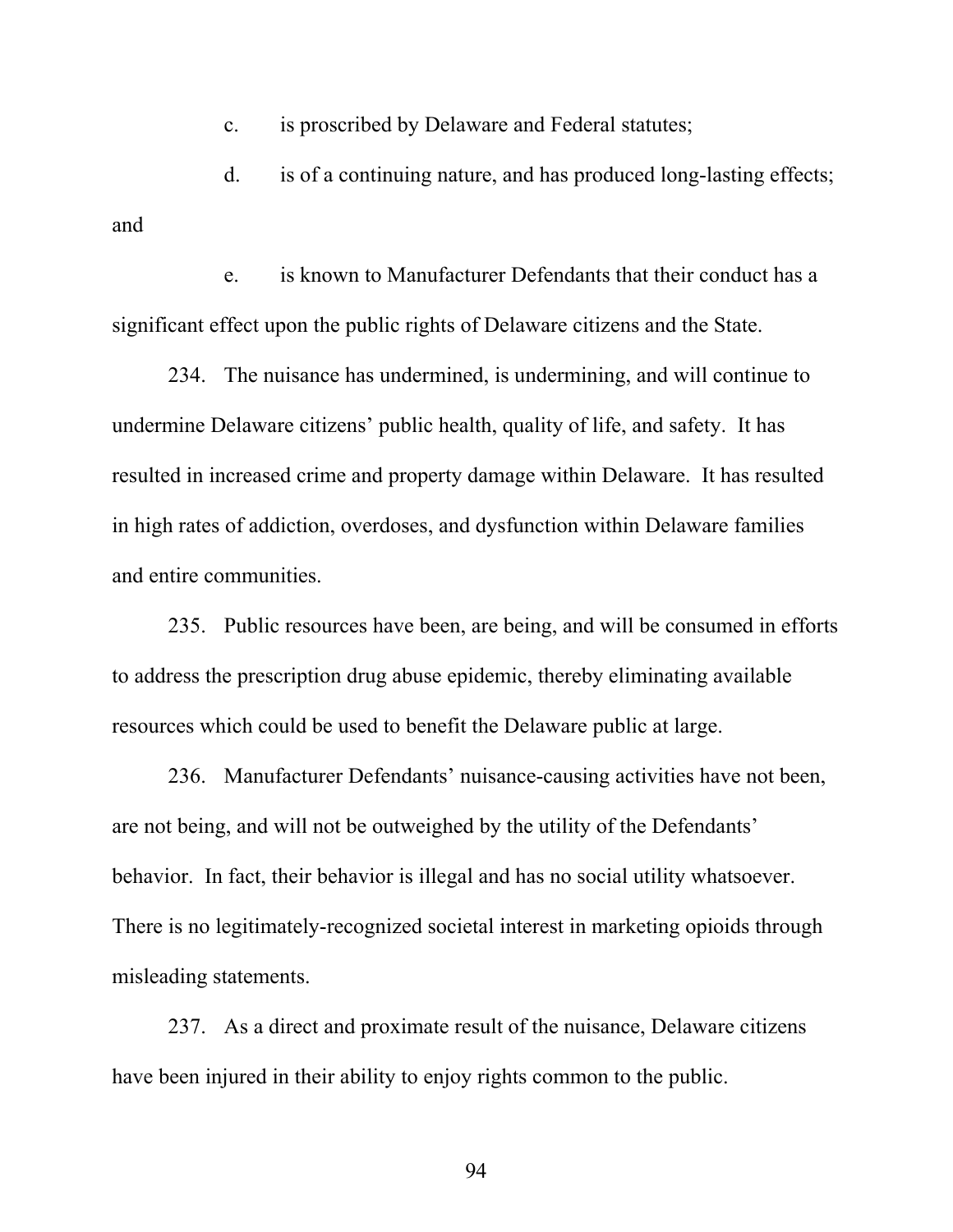238. As a direct and proximate result of the nuisance, Delaware and its counties and municipalities have sustained economic harm by spending substantial sums trying to fix the societal harms caused by Manufacturer Defendants' nuisance-causing activity, including costs to the healthcare, criminal justice, social services, welfare, and education systems.

239. The State has also suffered unique harms of a kind that are different from Delaware citizens at large, namely, that the State has been harmed in its proprietary interests.

### **COUNT III NEGLIGENCE (Against Manufacturer Defendants)**

240. Delaware realleges and incorporates by reference the foregoing allegations as if set forth at length herein.

241. Manufacturer Defendants owe a duty to Delaware to conform their behavior to the legal standard of reasonable conduct under the circumstances, in the light of the apparent risks.

242. The conduct of Manufacturer Defendants has fallen below the reasonable standard of care. Their negligent acts have included the following:

a. marketing opioids with misleading statements resulting in oversupply in and around Delaware of highly addictive prescription opioids;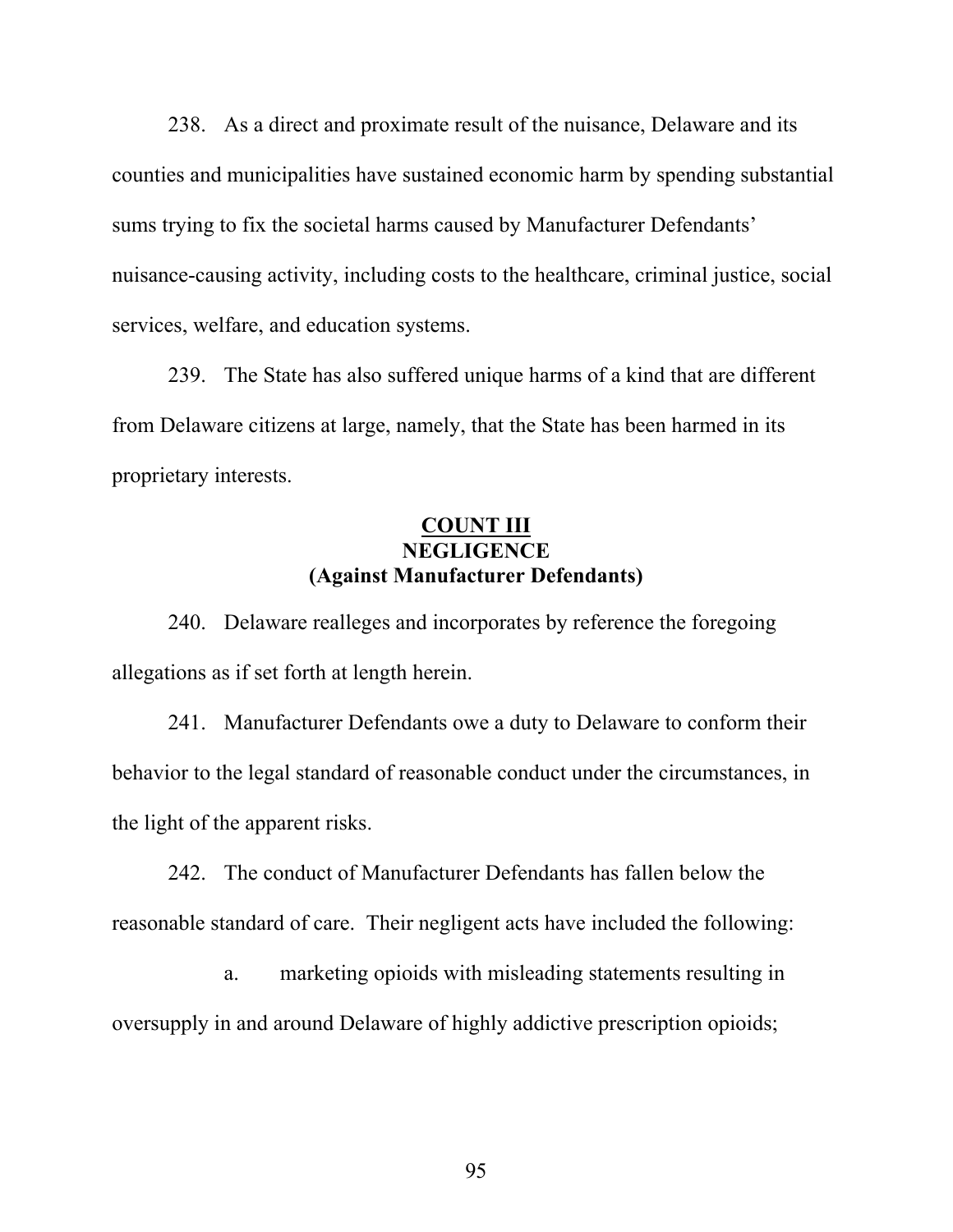b. enhancing the risk of harm from prescription opioids by marketing those drugs with misleading statements and omissions;

c. inviting criminal activity into Delaware by marketing opioids in violation of Delaware and Federal laws;

d. failing to adhere to all applicable law and regulations pertaining to the marketing of prescription opioids;

e. failing to train or investigate their employees properly; and

f. failing to provide adequate safeguards against misleading marketing.

243. Each Manufacturer Defendant had a responsibility to exercise reasonable care in marketing prescription opioids.

244. Each Manufacturer Defendant marketed opioids using misleading statements and omissions knowing that (a) there was a substantial likelihood this marketing would lead to sales illicit and non-medical purposes; and (b) opioids are an inherently dangerous product when used for chronic pain and non-medical purposes.

245. Manufacturer Defendants were negligent or reckless in not acquiring or not utilizing special knowledge and special skills that relate to the dangerous activity of selling opioids in order to prevent or ameliorate such distinctive and significant dangers.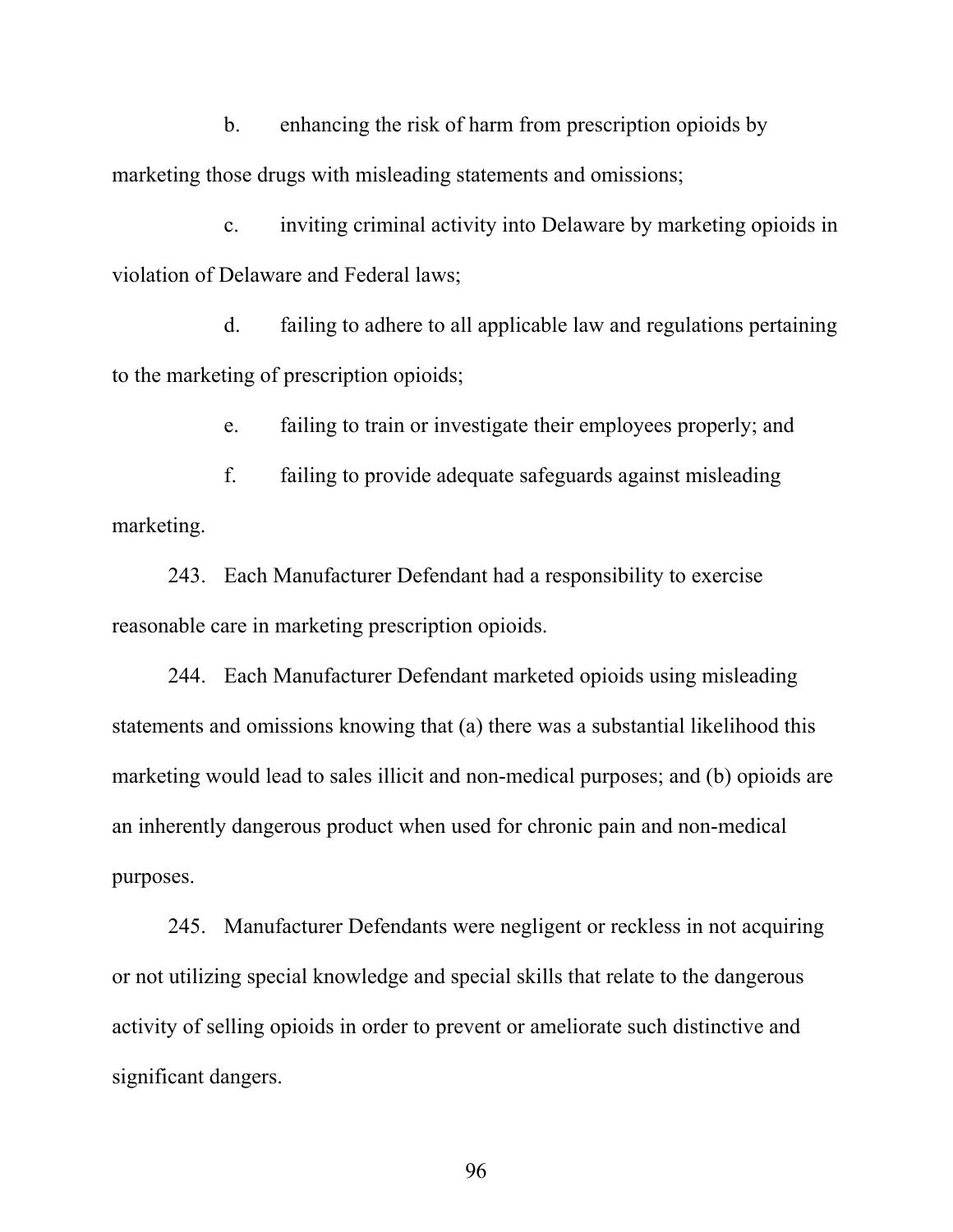246. Each Manufacturer Defendant breached its duty to exercise the degree of care, prudence, watchfulness, and vigilance commensurate with the dangers involved in marketing and introducing into commerce dangerous controlled substances.

247. Manufacturer Defendants were also negligent or reckless in voluntarily undertaking duties to the State that they breached. Manufacturer Defendants, through their affirmative statements regarding protecting consumers, undertook duties to take all reasonable precautions to avoid misleading marketing statements.

248. Manufacturer Defendants' conduct was the cause-in-fact and proximate cause of injuries and damages to the State, its counties, municipalities and its citizens, including but not limited to the following: increased costs for healthcare, criminal justice, social services, welfare, and education systems, as well as the cost of lost productivity and lower tax revenues.

249. Delaware is without fault, and its injuries would not have happened in the ordinary course of events if Manufacturer Defendants had used due care commensurate to the dangers involved in the marketing of controlled substances.

250. The reckless, wanton, and reprehensible nature of Manufacturer Defendants' conduct entitles Delaware to an award of punitive damages and attorneys' fees and costs.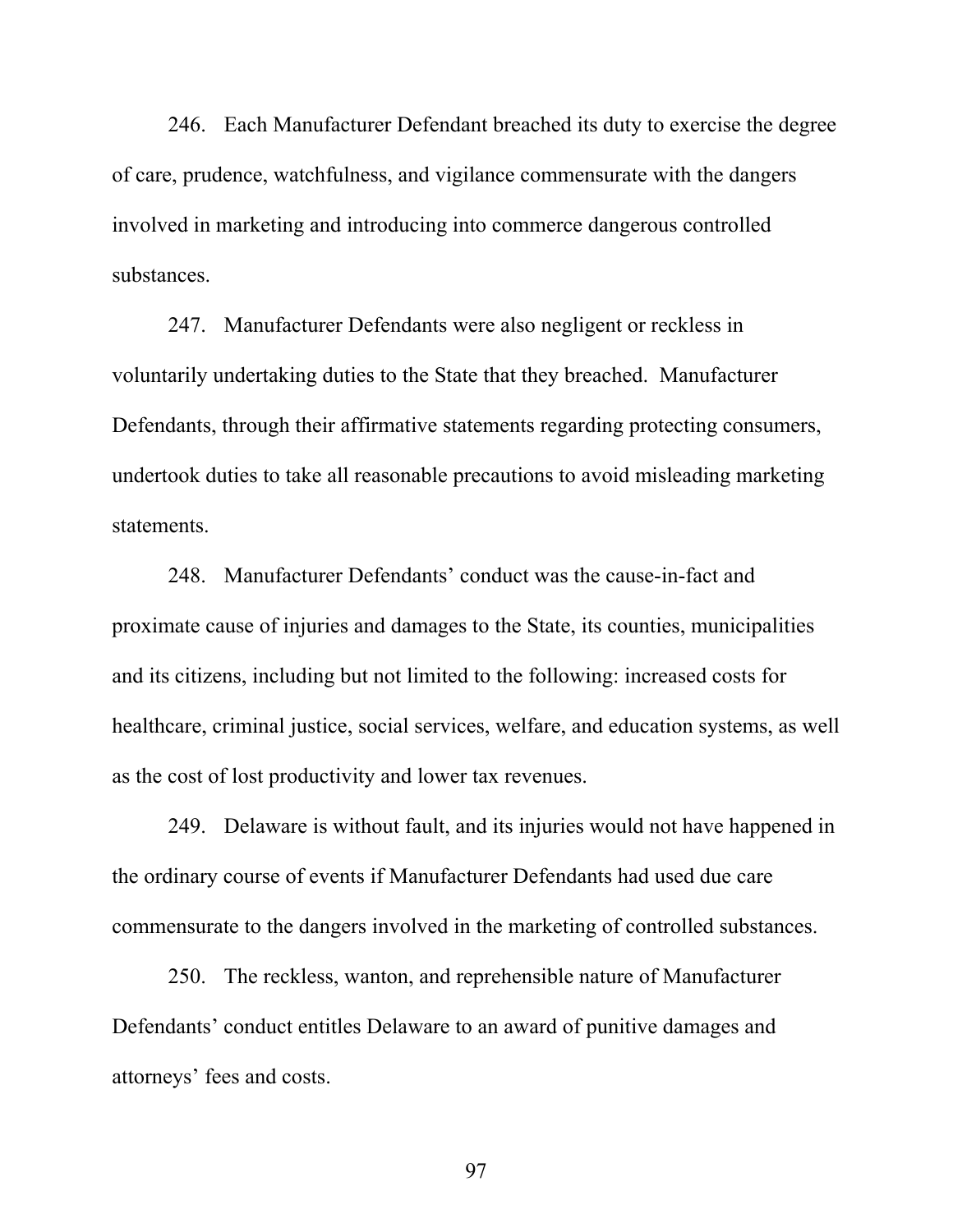### **COUNT IV UNJUST ENRICHMENT (Against Manufacturer Defendants)**

251. Delaware realleges and incorporates by reference the foregoing allegations as if set forth at length herein.

252. Delaware has expended substantial amounts of money in an effort to remedy or mitigate the societal harms caused by Manufacturer Defendants' misleading statements.

253. The estimated expenditures of \$29 million annually by Delaware in providing healthcare services to people who use opioids have added to Manufacturer Defendants' wealth. The expenditures by Delaware have helped sustain Manufacturer Defendants' businesses.

254. In this way, Delaware has conferred a benefit upon Manufacturer Defendants, by paying for what may be called their externalities—the costs of the harm caused by their misleading statements and omissions.

255. Delaware has also expended substantial amounts of money paying for purchases by unauthorized users of prescription opioids illegally marketed by Manufacturer Defendants.

256. In this way, the State has conferred a benefit upon Manufacturer Defendants.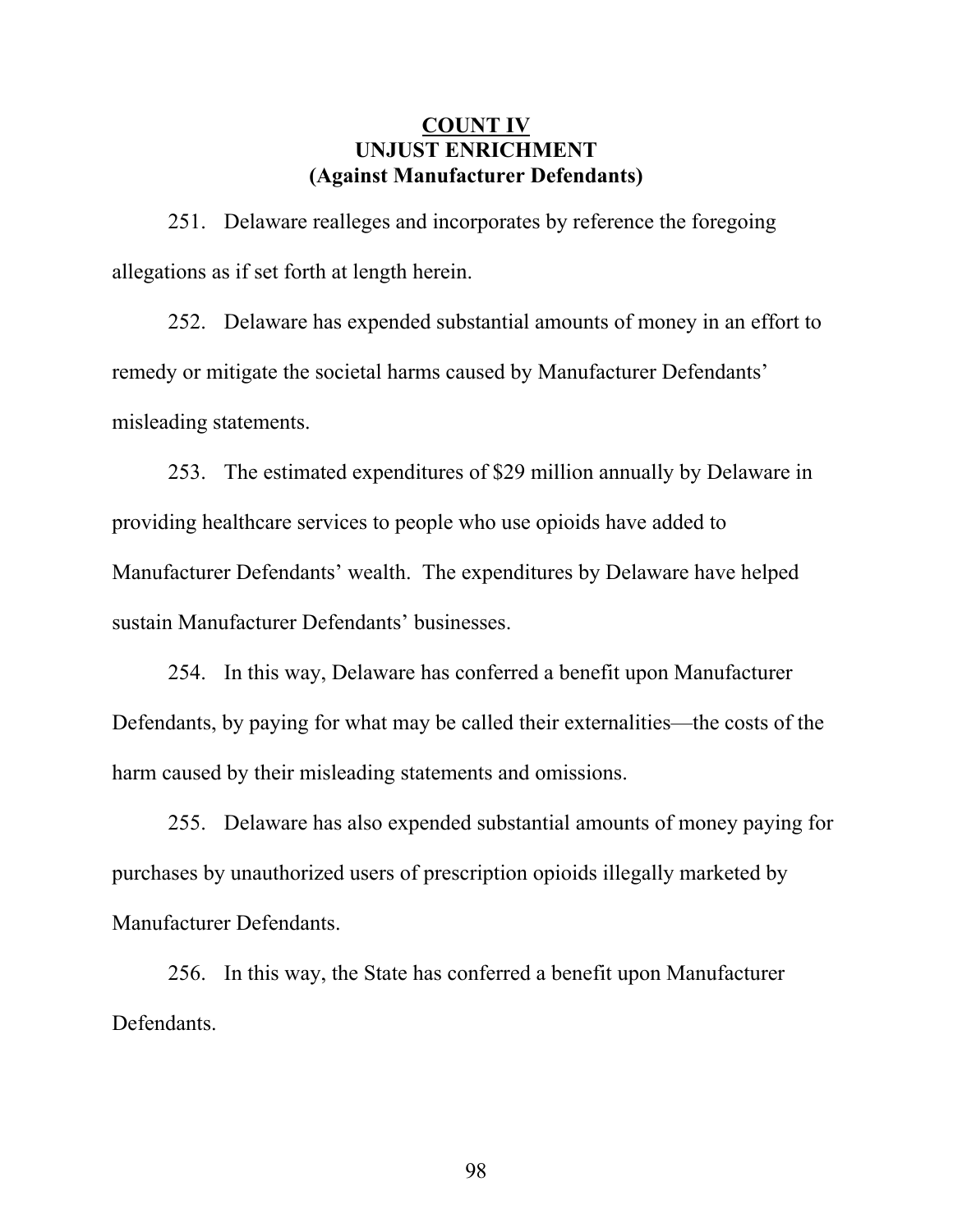257. Manufacturer Defendants made substantial profits while fueling the prescription opioid epidemic in Delaware.

258. Manufacturer Defendants continue to receive considerable profits from the sale of controlled substances in Delaware.

259. Manufacturer Defendants are aware of these obvious benefits, and retention of these benefits is unjust.

260. Manufacturer Defendants have been unjustly enriched by these benefits.

261. It would be inequitable to allow Manufacturer Defendants to retain these benefits.

### **COUNT V CONSUMER FRAUD (Against Distributor Defendants and Pharmacy Defendants)**

262. The State realleges and incorporates by reference the foregoing allegations as if set forth at length herein.

263. In distributing and dispensing prescription opioids, Distributor Defendants and Pharmacy Defendants have persistently (i) misrepresented material facts, or (ii) suppressed, concealed, or omitted material facts with the intent that consumers will rely thereon. Distributor Defendants and Pharmacy Defendants have misrepresented or concealed the material facts that they:

a. have failed to report suspicious orders of controlled substances;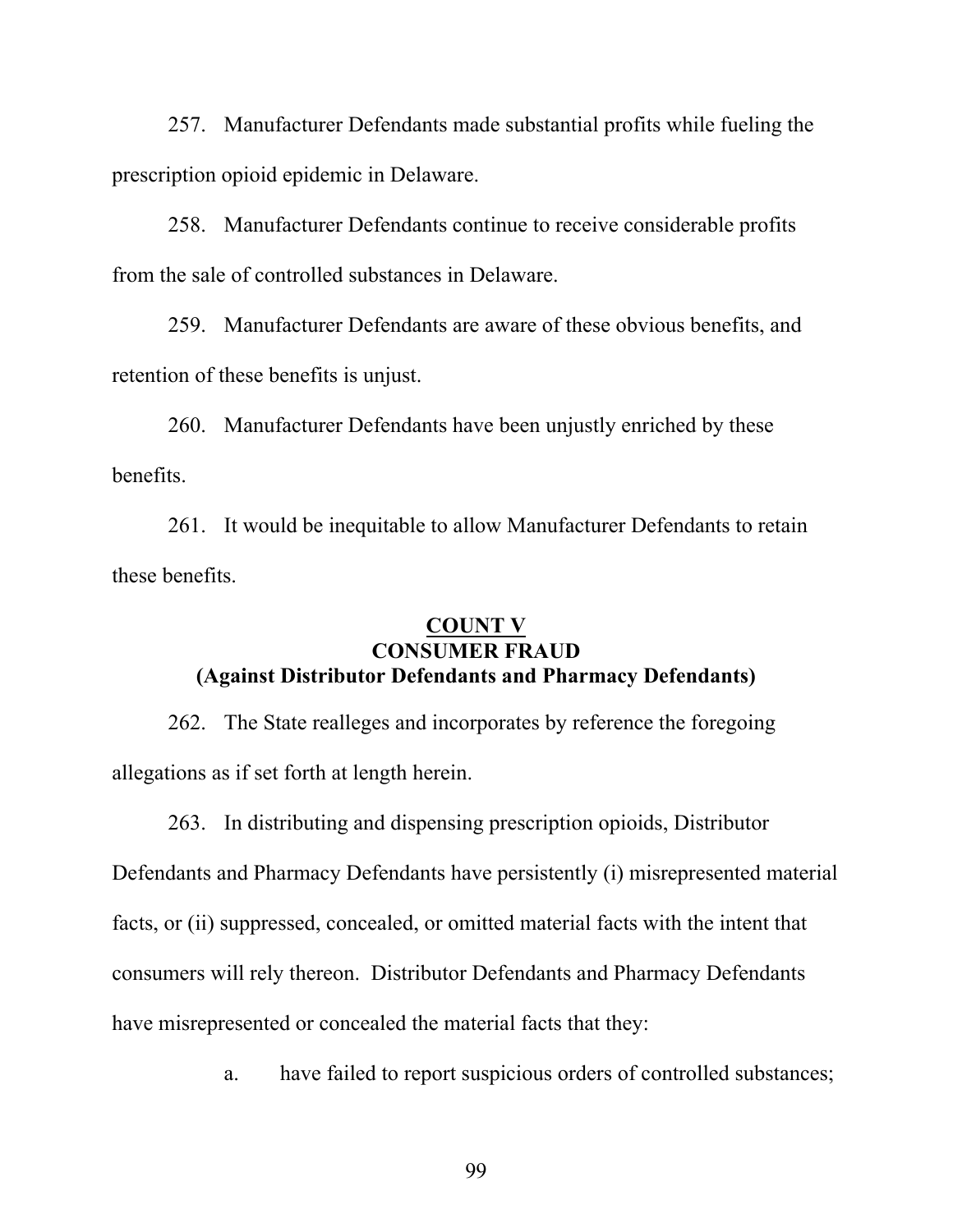b. have failed to maintain necessary records of opioid transactions;

c. have deliberately ignored questionable and obviously illegal prescriptions and filled them anyway;

d. have failed to implement effective business practices to guard against diversion of highly-addictive opioid products;

e. have turned a blind eye to the sale of prescription opioids to the citizens of Delaware in quantities that far exceeded the number of prescriptions that could reasonably have been used for medical purposes, despite information provided by prescribing records, pharmacy orders, and field reports from sales representatives; and

f. have violated the Delaware and Federal laws and regulations by (i) habitually filling suspicious or invalid orders for prescription opioids at the wholesale and retail levels; (ii) failing to maintain effective controls against opioid diversion; and (iii) failing to operate a system to disclose suspicious orders of controlled substances.

264. Distributor Defendants and Pharmacy Defendants have (a) misrepresented material facts, or (b) used concealment, suppression, or omission of material facts with the intent that others rely upon such concealment, suppression, or omission, in connection with the sale, distribution, or dispensing of prescription opioids, whether or not any person has been misled, deceived or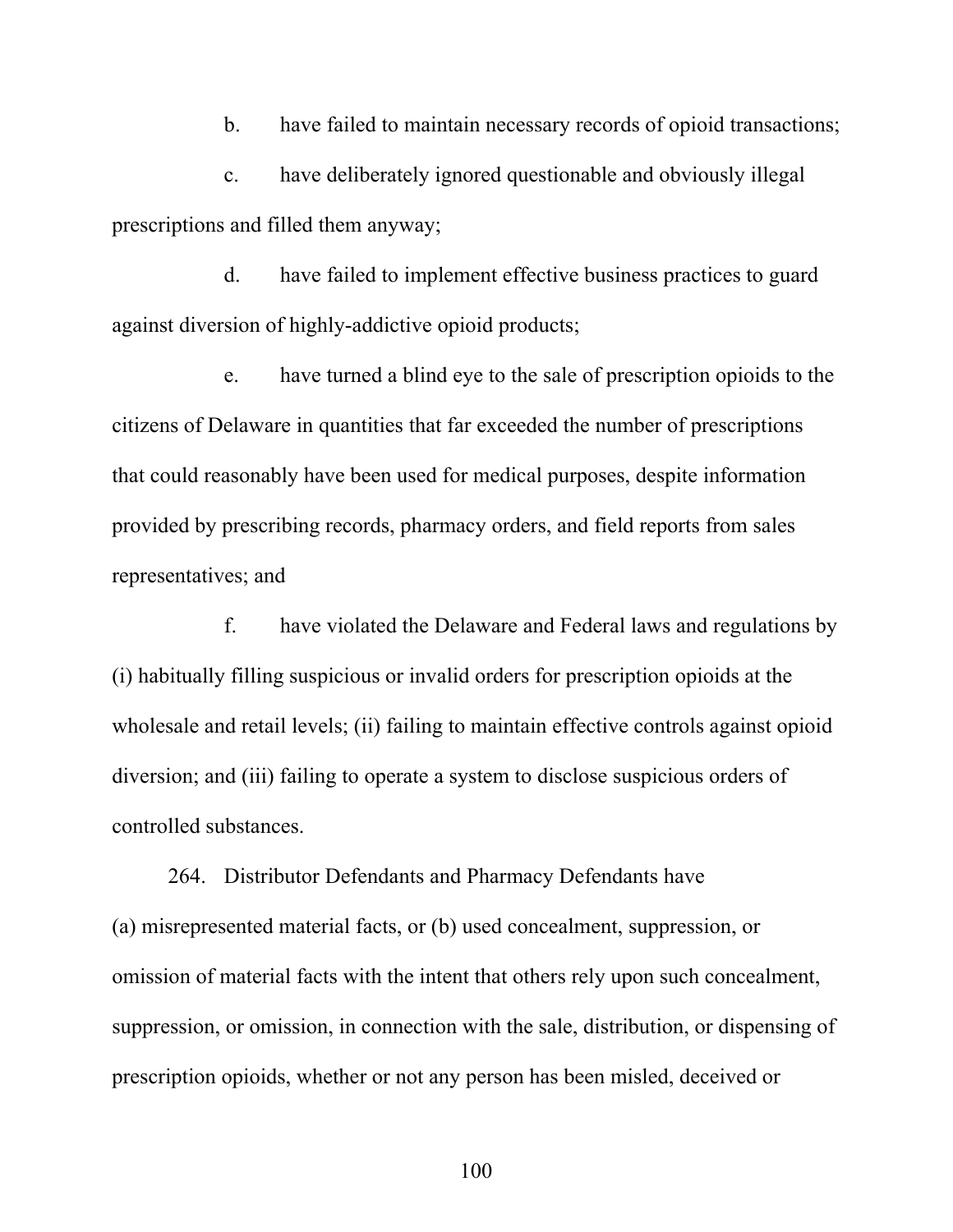damaged thereby, in violation of § 2513(a) of the Delaware Consumer Fraud Act, by suppressing, concealing, or omitting the material facts set forth in the preceding paragraph.

265. Each instance where Distributor Defendants and Pharmacy Defendants have sold, distributed, or dispensed prescription opioids and suppressed, concealed or omitted any of the material facts set forth herein with the intent that a consumer would rely thereon, constitutes a violation of § 2513(a) of the Delaware Consumer Fraud Act.

### **COUNT VI NUISANCE**

## **(Against Distributor Defendants and Pharmacy Defendants)**

266. Delaware realleges and incorporates by reference the foregoing allegations as if set forth at length herein.

267. The Attorney General is authorized to bring suit on behalf of the State and its citizens to address a public nuisance.

268. Distributor Defendants and Pharmacy Defendants have caused, are causing, and will continue to cause a public nuisance, in that they have committed offenses against the public order and economy of the State by unlawfully:

a. facilitating the diversion of prescription opioids by selling, distributing, or dispensing, or facilitating the sale, distribution, or dispensing of,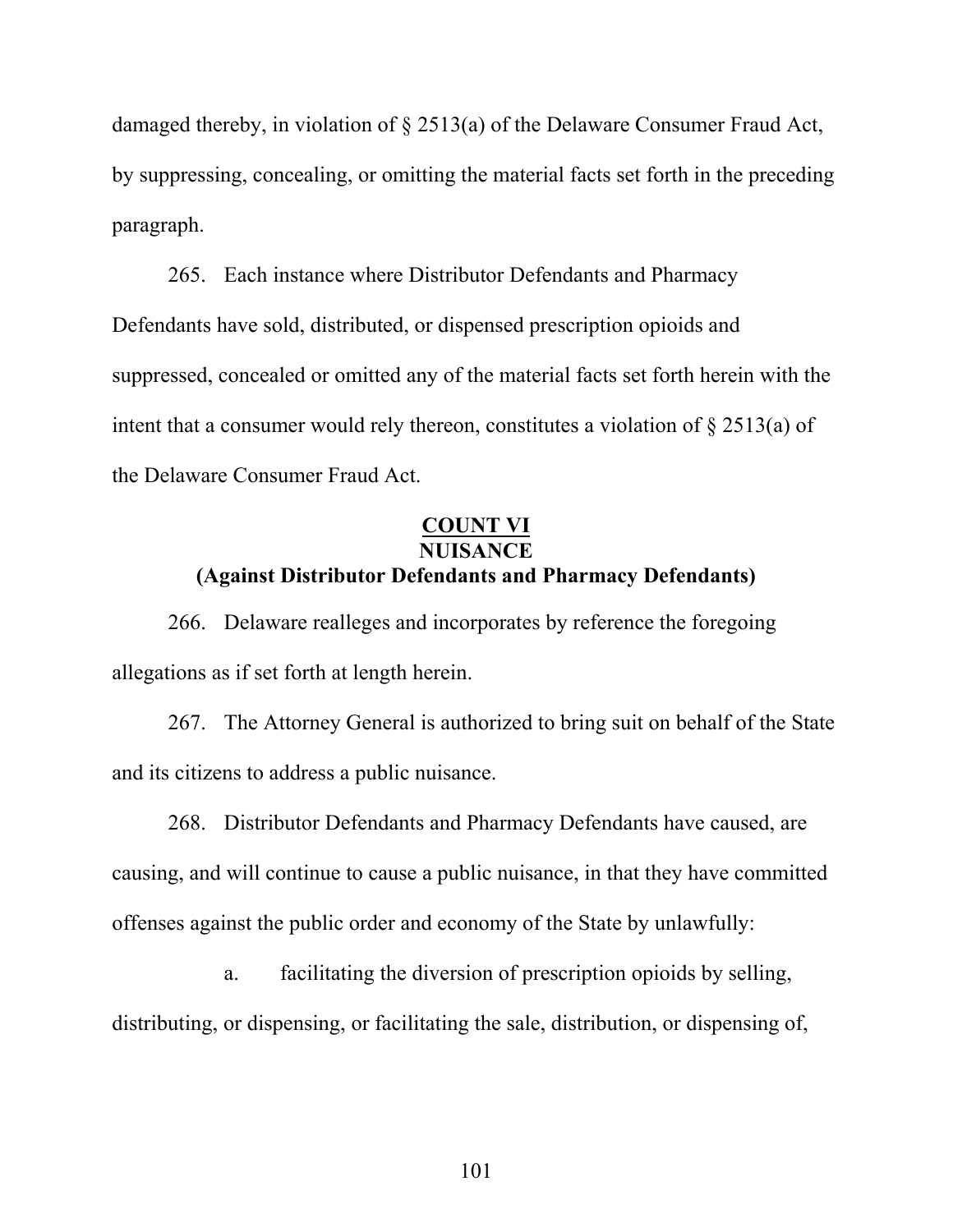such drugs from premises in and around Delaware to unauthorized users in Delaware—including children, people at risk of overdose or suicide, and criminals;

b. failing to implement effective controls and procedures to guard against theft, diversion, and misuse of controlled substances from legal supply chains;

c. failing to design and operate an adequate system to detect, halt, and report suspicious orders of controlled substances; and

d. using property for repeated unlawful sales of controlled substances.

269. Defendants' activities have unreasonably interfered, are interfering, and will interfere with the common rights of the public:

a. to be free from reasonable apprehension of danger to person and property;

b. to be free from the spread of disease within the community, including the disease of addiction and other diseases associated with widespread illegal opioid use;

c. to be free from the negative health and safety effects of widespread illegal drug sales on premises in and around Delaware;

d. to be free from blights on the community created by areas of illegal drug use and opioid sales;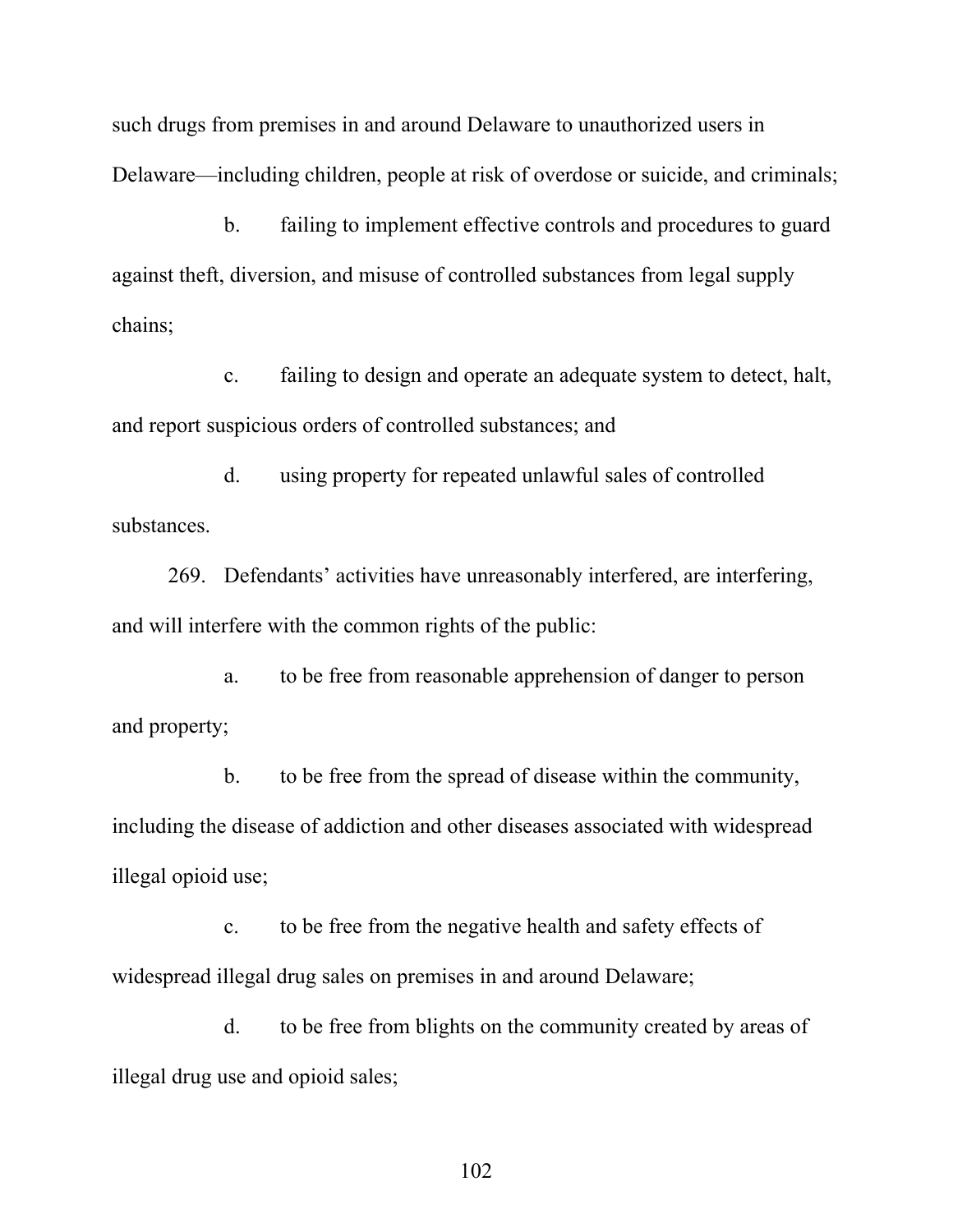e. to live or work in a community in which local businesses do not profit from using their premises to sell products that serve the criminal element and foster a secondary market of illegal transactions; and

f. to live or work in a community in which community members are not under the influence of narcotics unless they have a legitimate medical need to use them.

270. Distributor Defendants and Pharmacy Defendants' interference with these public rights has been, is, and will continue to be unreasonable and objectionable because it:

a. has harmed and will continue to harm the public health and public peace of Delaware;

b. has harmed and will continue to harm Delaware neighborhoods and communities by increasing levels of crime and thereby interfering with the rights of the community at large;

c. is proscribed by Delaware and Federal statutes and regulations, including the DE CSA and FCSA;

d. is of a continuing nature, and has produced long-lasting effects; and

e. is known to Defendants that their conduct has a significant effect upon the public rights of Delaware and its citizens.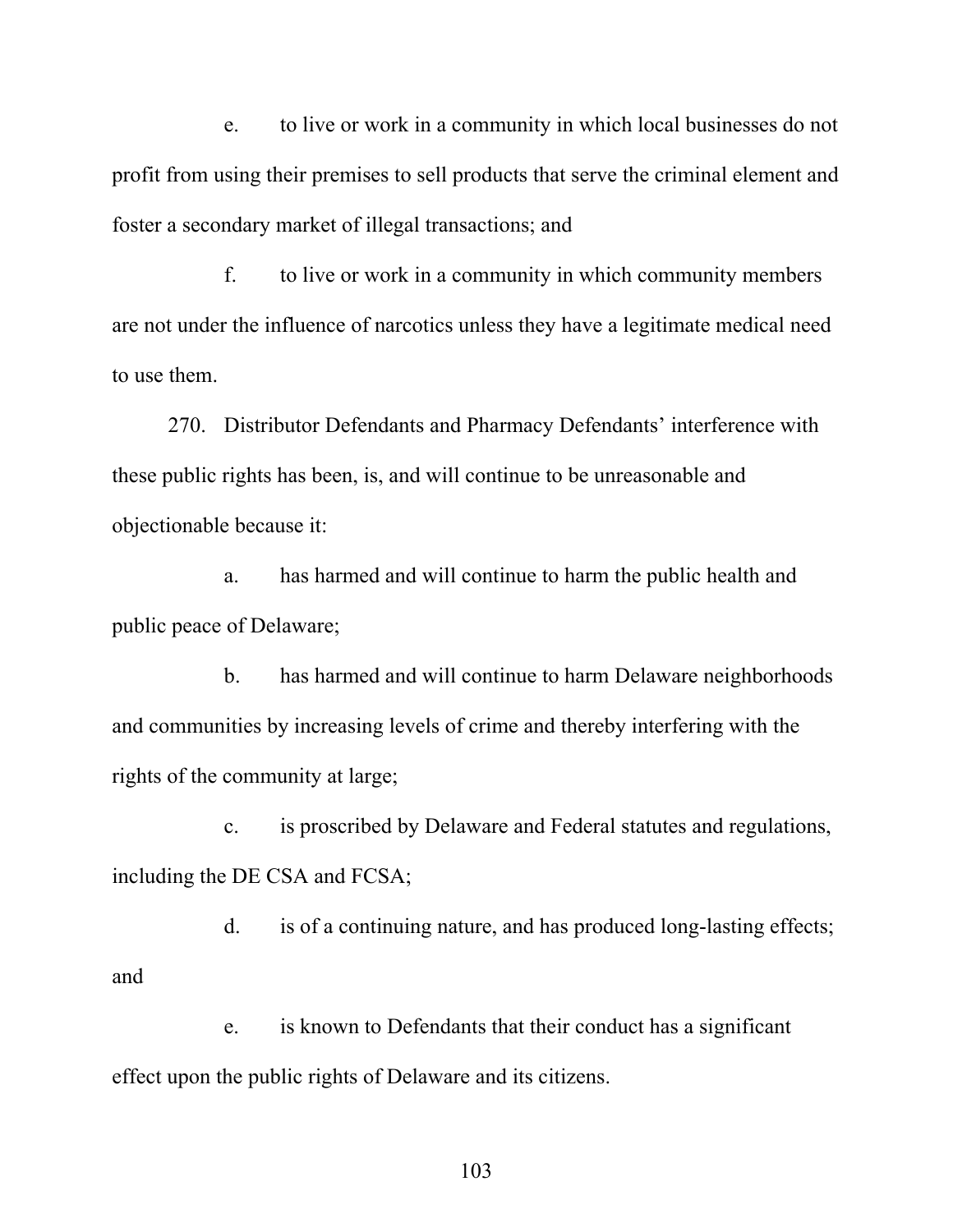271. The nuisance has undermined, is undermining, and will continue to undermine Delaware citizens' public health, quality of life, and safety. It has resulted in increased crime and property damage within Delaware. It has resulted in high rates of addiction, overdoses, and dysfunction within Delaware families and entire communities.

272. Public resources have been, are, and will continue to be consumed in efforts to address the prescription drug abuse epidemic, thereby eliminating available resources which could be used to benefit the Delaware public at large.

273. Distributor Defendants' and Pharmacy Defendants' nuisance-causing activities have not been, are not being, and will not be outweighed by the utility of Defendants' behavior. In fact, their behavior is illegal and has no social utility whatsoever. There is no legitimately-recognized societal interest in failing to identify, halt, and report suspicious opioid transactions.

274. At all times, Distributor Defendants and Pharmacy Defendants possessed the responsibility, right and ability to control the sale, distribution, or dispensing of prescription opioids in Delaware. Distributor Defendants had the power to shut off the supply of illicit opioids into Delaware, and Pharmacy Defendants had the power to prevent the sale of opioids in Delaware for nonmedical purposes.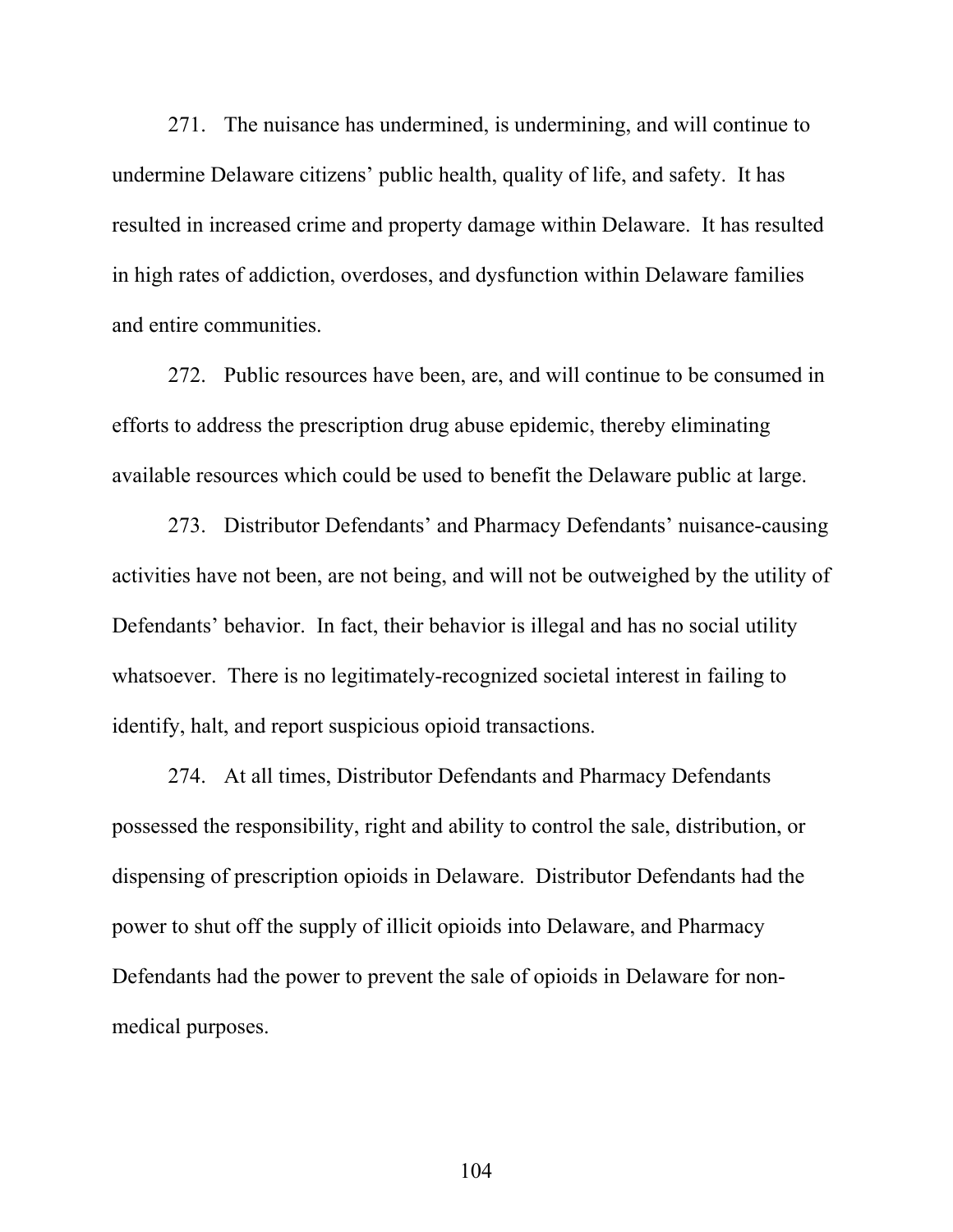275. As a direct and proximate result of the nuisance, Delaware citizens have been injured in their ability to enjoy rights common to the general public.

276. As a direct and proximate result of the nuisance, Delaware and its counties and municipalities have sustained economic harm by spending substantial sums trying to fix the societal harms caused by Defendants' nuisance-causing activity, including costs to the healthcare, criminal justice, social services, welfare, and education systems.

277. The State has also suffered unique harms of a kind that are different from Delaware citizens at large, namely, that the State has been harmed in its proprietary interests.

### **COUNT VII NEGLIGENCE (Against Distributor Defendants and Pharmacy Defendants)**

278. Delaware realleges and incorporates by reference the foregoing allegations as if set forth at length herein.

279. Distributor Defendants and Pharmacy Defendants owe a duty to conform their behavior to the legal standard of reasonable conduct under the circumstances, in the light of the apparent risks.

280. The conduct of Distributor Defendants and Pharmacy Defendants fell below the reasonable standard of care. Their negligent acts include the following: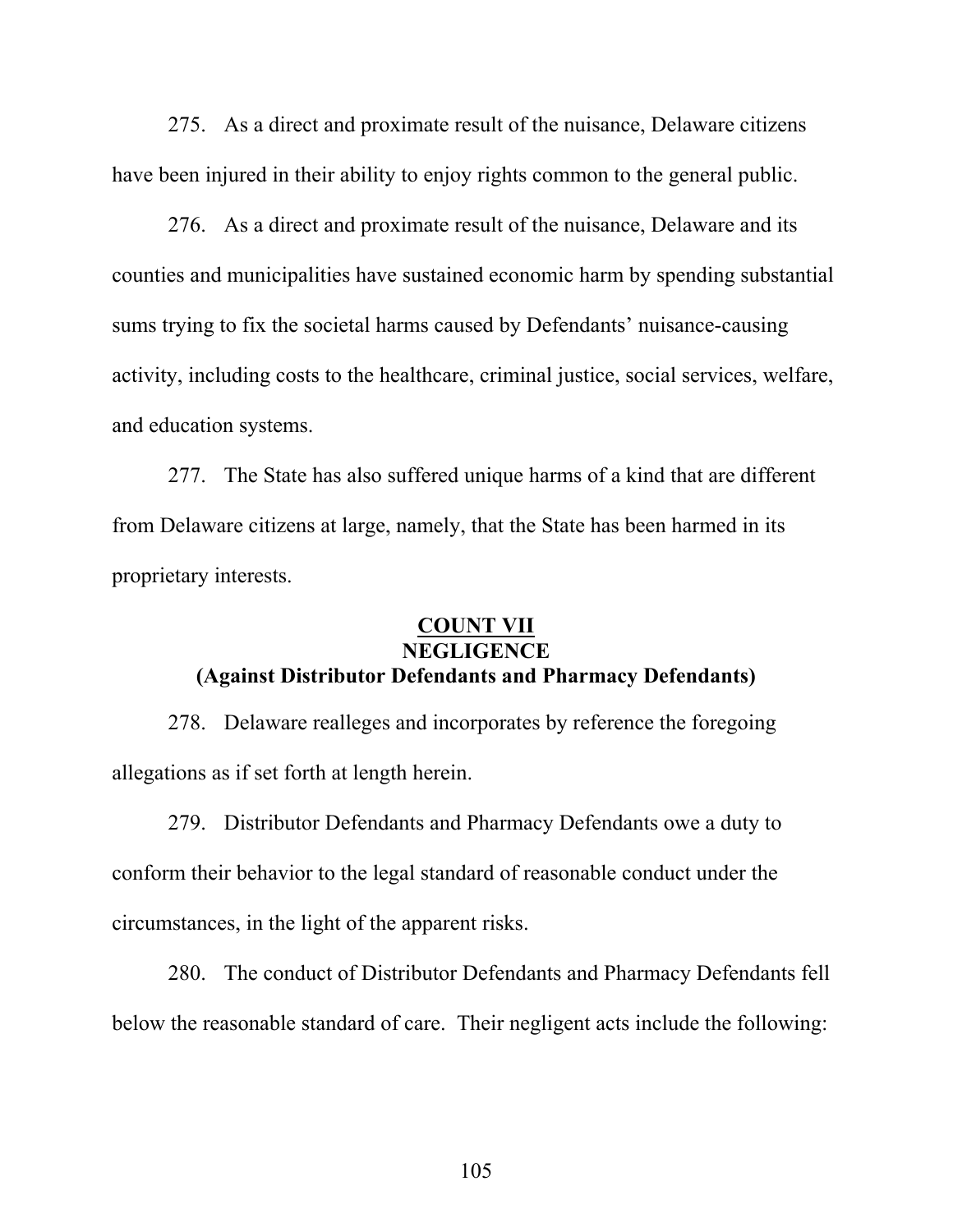a. oversupplying the market in and around Delaware with highlyaddictive prescription opioids;

b. using unsafe distribution and dispensing practices;

c. enhancing the risk of harm from prescription opioids by failing to act as a last line of defense against diversion;

d. inviting criminal activity into Delaware by disregarding precautionary measures built into the DE CSA and FCSA;

e. failing to adhere to all applicable laws and regulations pertaining to the distribution and sale of prescription opioids;

f. failing to train or investigate their employees properly;

g. failing to review prescription orders for red flags;

h. failing to report suspicious orders or refuse to fill them;

i. failing to provide effective controls and procedures to guard against theft and diversion of controlled substances; and

j. failing to police the integrity of the supply chain for prescription opioids.

281. Each Distributor Defendant and Pharmacy Defendant had a responsibility to control the sale, distribution, or dispensing of prescription opioids.

282. Each Distributor Defendant and Pharmacy Defendant sold prescription opioids in the supply chain when it knew or should have known that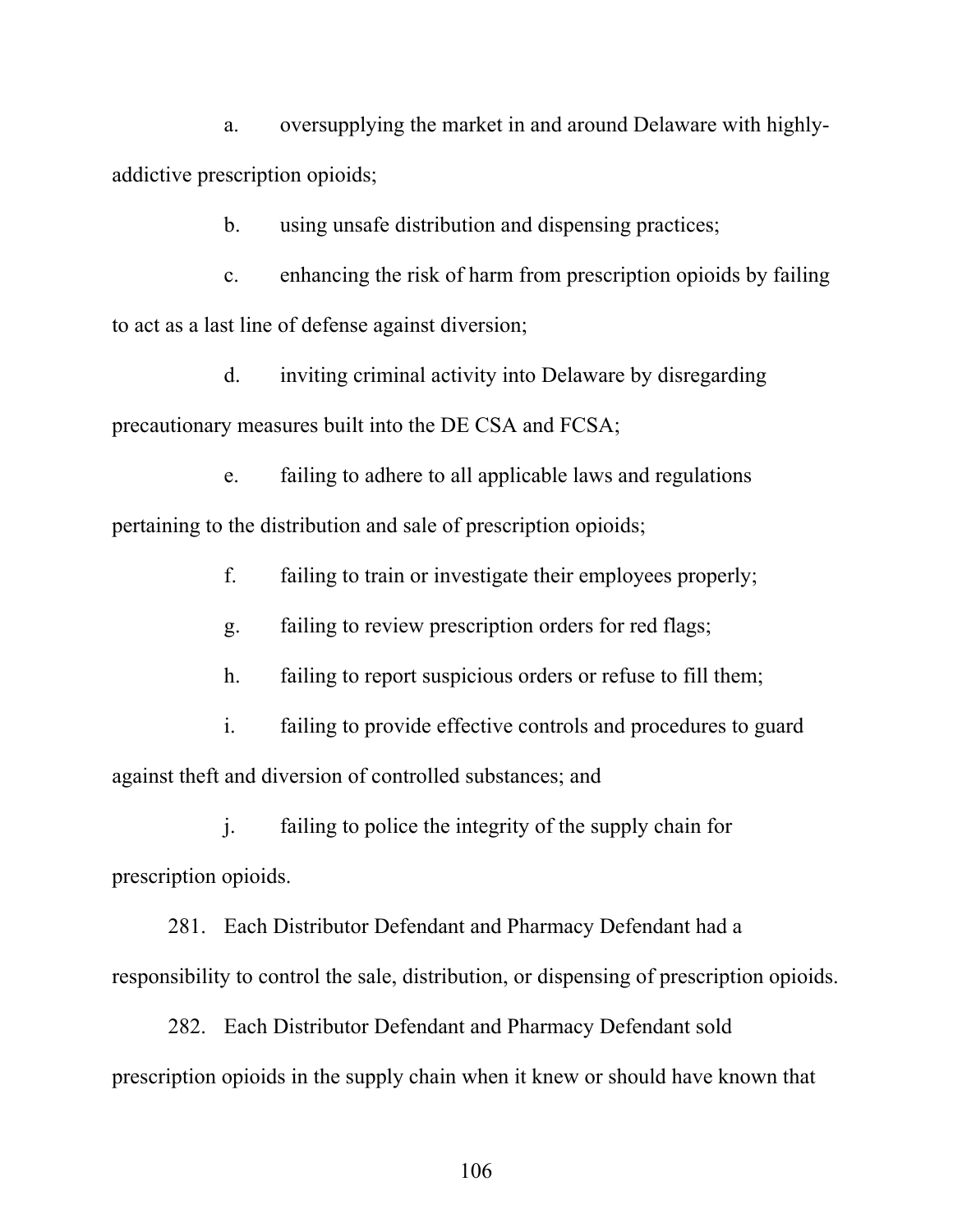(a) there was a substantial likelihood that many of the sales were for non-medical purposes; and (b) opioids are an inherently dangerous product when used for nonmedical purposes.

283. Distributor Defendants and Pharmacy Defendants were negligent or reckless in not acquiring or not utilizing special knowledge and special skills that relate to the dangerous activity of selling opioids in order to prevent or ameliorate such distinctive and significant dangers.

284. Distributor Defendants and Pharmacy Defendants were also negligent or reckless in failing to guard against foreseeable third-party negligence or misconduct, such as the foreseeable conduct of negligent or corrupt prescribers, corrupt pharmacists and staff, and criminals who buy and sell opioids for nonmedical purposes.

285. Each Distributor Defendant and Pharmacy Defendant breached its duty to exercise the degree of care, prudence, watchfulness, and vigilance commensurate with the dangers involved in selling dangerous controlled substances.

286. Distributor Defendants and Pharmacy Defendants are in a limited class of registrants authorized to distribute and sell controlled substances in Delaware. This places Distributor Defendants and Pharmacy Defendants in a position of great trust and responsibility to Delaware. Distributor Defendants and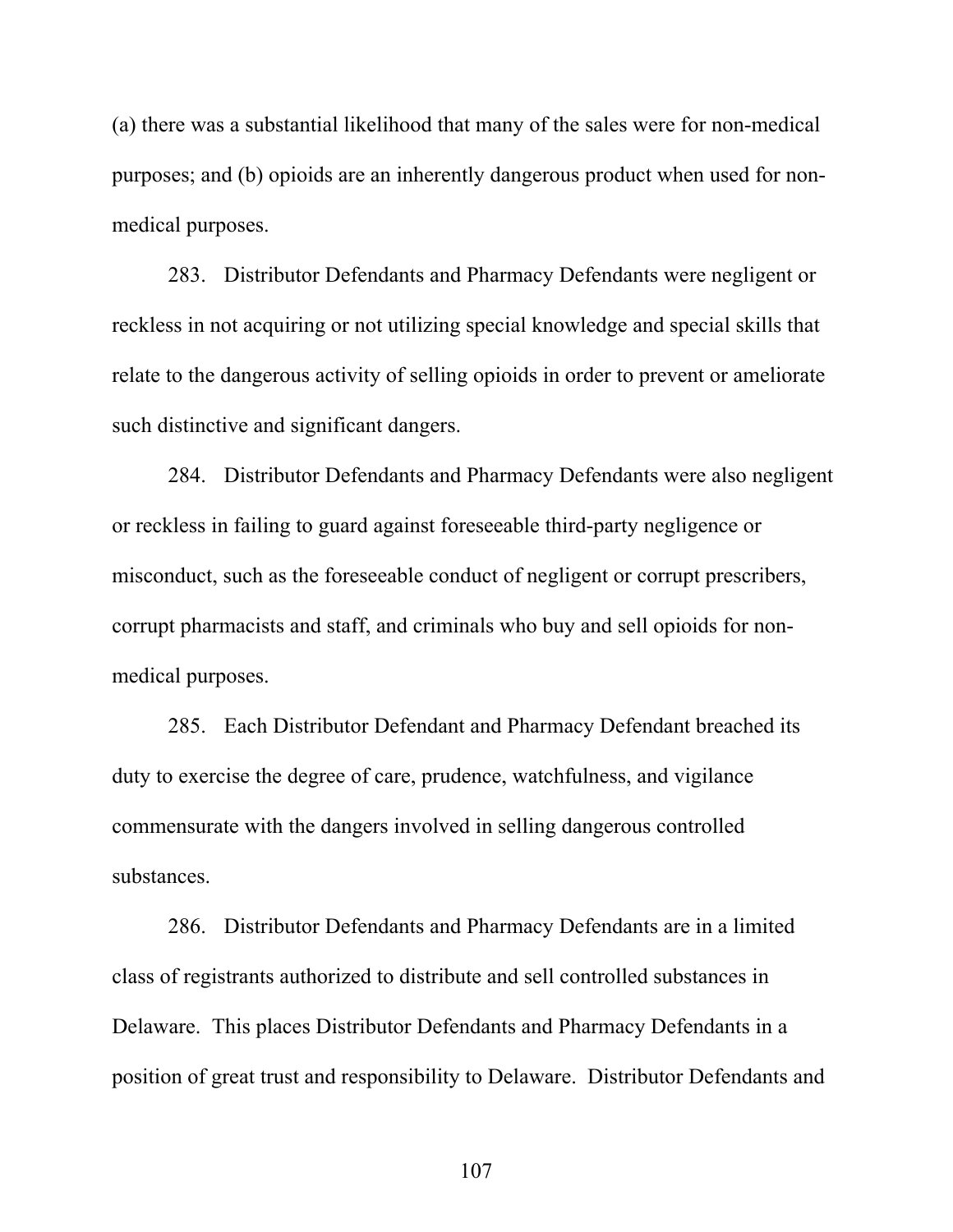Pharmacy Defendants owe a special duty to Delaware; the duty owed cannot be delegated to another party.

287. Distributor Defendants and Pharmacy Defendants were also negligent or reckless in voluntarily undertaking duties to the State that they breached. Distributor Defendants and Pharmacy Defendants, through their statements to the media, regulators, insurance companies, customers, and the public at large, undertook duties to take all reasonable precautions to prevent drug diversion.

288. Distributor Defendants and Pharmacy Defendants' conduct was the cause-in-fact and proximate cause of injuries and damages to Delaware, its counties, municipalities and its citizens, including but not limited to the following: increased costs for healthcare, criminal justice, social services, welfare, and education systems, as well as the cost of lost productivity and lower tax revenues.

289. Delaware is without fault, and the injuries to it would not have happened in the ordinary course of events if Distributor Defendants and Pharmacy Defendants had used due care commensurate to the dangers involved in the distribution and dispensing of controlled substances.

290. The reckless, wanton, and reprehensible nature of Distributor Defendants and Pharmacy Defendants' conduct entitles Delaware to an award of punitive damages and attorneys' fees and costs.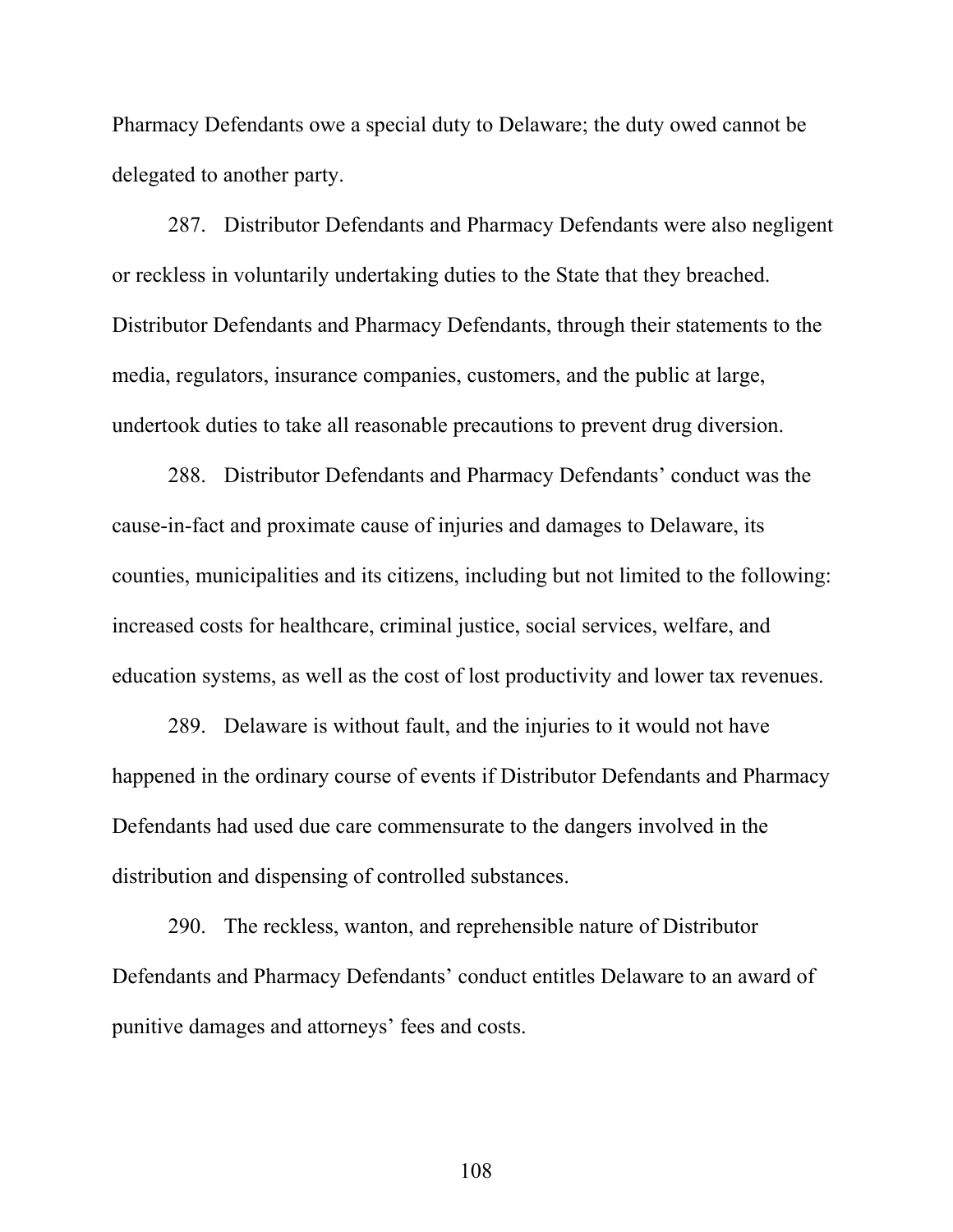### **COUNT VIII UNJUST ENRICHMENT (Against Distributor Defendants and Pharmacy Defendants)**

291. Delaware realleges and incorporates by reference the foregoing allegations as if set forth at length herein.

292. Delaware has expended substantial amounts of money in an effort to remedy or mitigate the societal harms caused by Distributor Defendants' and Pharmacy Defendants' conduct.

293. Delaware's expenditures in providing healthcare services to people who use opioids have added to Distributor Defendants' and Pharmacy Defendants' wealth. The expenditures by Delaware have helped sustain Distributor Defendants' and Pharmacy Defendants' businesses.

294. In this way, Delaware has conferred a benefit upon Distributor Defendants and Pharmacy Defendants, by paying for what may be called Distributor Defendants' and Pharmacy Defendants' externalities—the costs of the harm caused by Distributor Defendants' and Pharmacy Defendants' improper sales, distribution, and dispensing practices.

295. Delaware has also expended substantial amounts of money paying for purchases by unauthorized users of prescription opioids from Distributor Defendants' and Pharmacy Defendants' supply chain for non-medical purposes.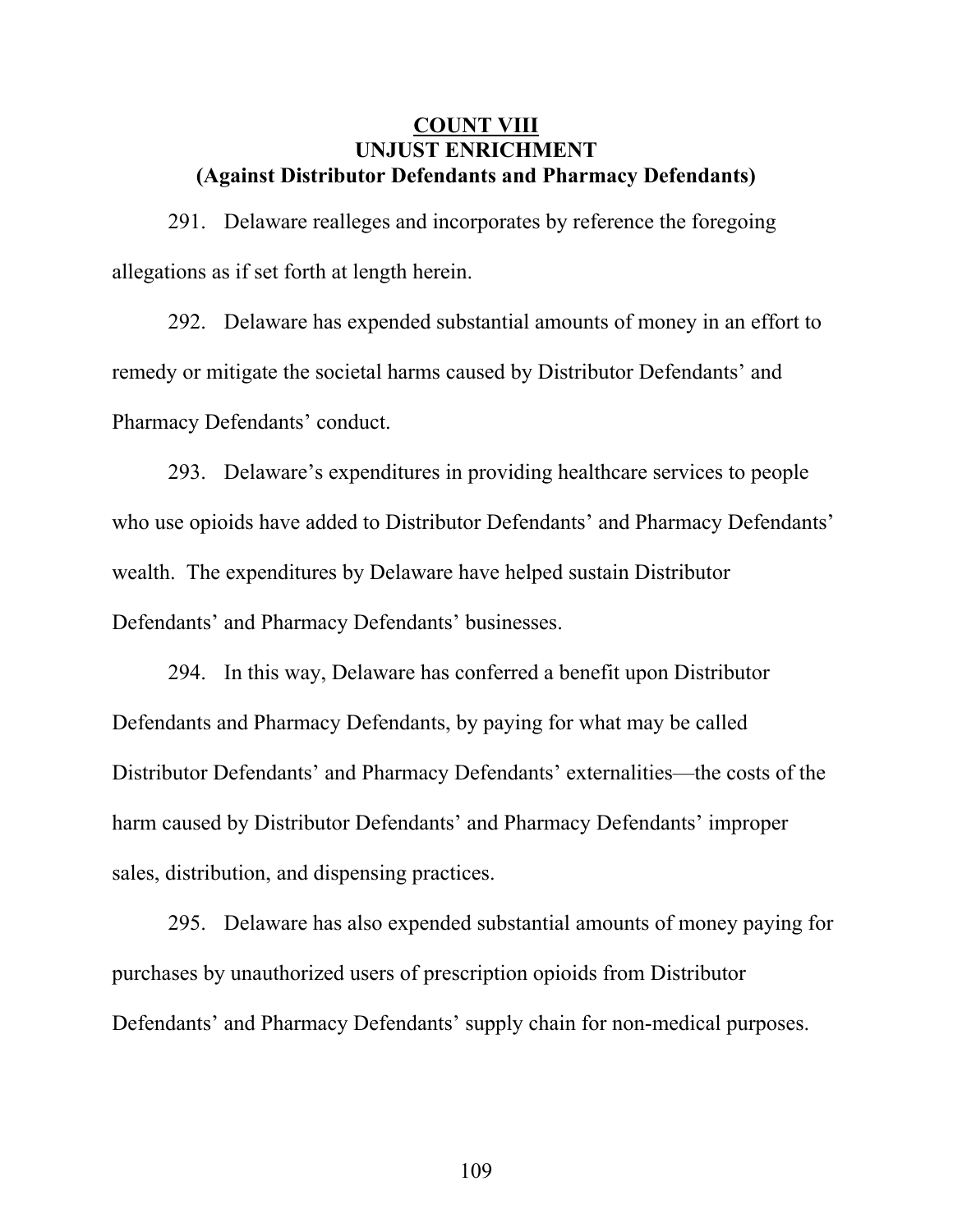296. In this way, Delaware has conferred a benefit upon Distributor Defendants and Pharmacy Defendants.

297. Distributor Defendants and Pharmacy Defendants made substantial profits while fueling the prescription opioid epidemic in Delaware.

298. Distributor Defendants and Pharmacy Defendants continue to receive considerable profits from the sale, distribution, and dispensing of controlled substances in Delaware.

299. Distributor Defendants and Pharmacy Defendants are aware of these obvious benefits, and that retention of these benefits is not justified under these circumstances.

300. Distributor Defendants and Pharmacy Defendants have been unjustly enriched by these benefits.

301. It would be inequitable to allow Distributor Defendants and Pharmacy Defendants to retain these benefits.

## **COUNT IX CIVIL CONSPIRACY (Against Manufacturer Defendants, Distributor Defendants, and Pharmacy Defendants)**

302. Delaware realleges and incorporates by reference the foregoing allegations as if set forth at length herein.

303. Manufacturer Defendants have engaged, and continue to engage, in a massive marketing campaign to misstate and conceal the risks of treating chronic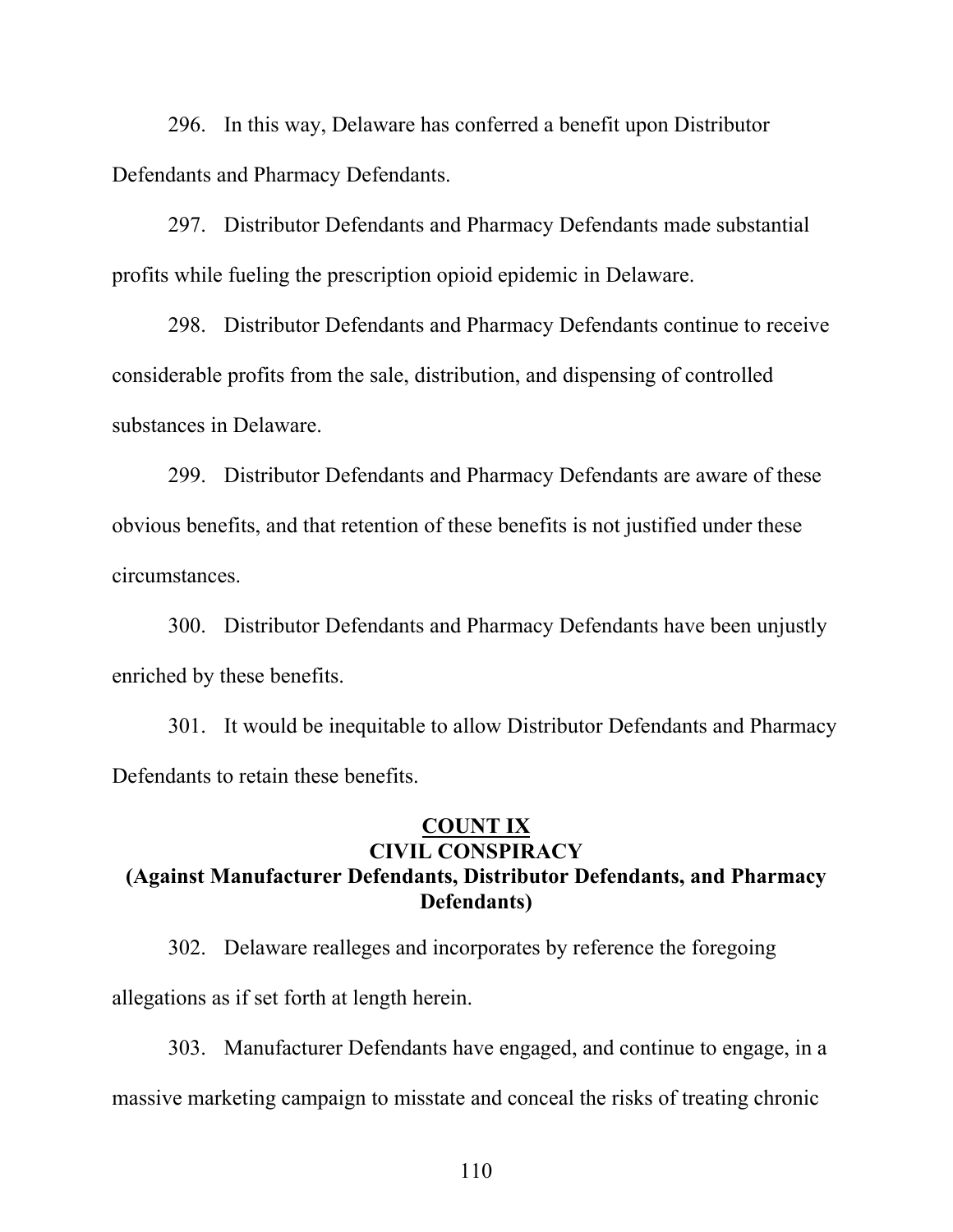pain with opioids. Their aggressive marketing campaign enabled Manufacturer Defendants to overcome the longstanding medical consensus that opioids were unsafe for the treatment of chronic pain and resulted in a significant increase in the number of opioids prescribed nationwide.

304. In response to and in conjunction with this increased demand, Distributor Defendants continuously supplied prescription opioids to Pharmacy Defendants, which then dispensed these prescription opioids. These transactions occurred despite Distributor Defendants and Pharmacy Defendants having actual or constructive knowledge that they were habitually breaching their common law duties and violating the DE CSA and FCSA.

305. Without Manufacturer Defendants' misrepresentations, which created demand, Distributor Defendants would not have been able to sell to Pharmacy Defendants the increasing number of orders of prescription opioids for nonmedical purposes throughout Delaware.

306. Without Distributor Defendants' supply of prescription opioids, Pharmacy Defendants would not have been able to fill and dispense the increasing number of orders of prescription opioids for non-medical purposes throughout Delaware.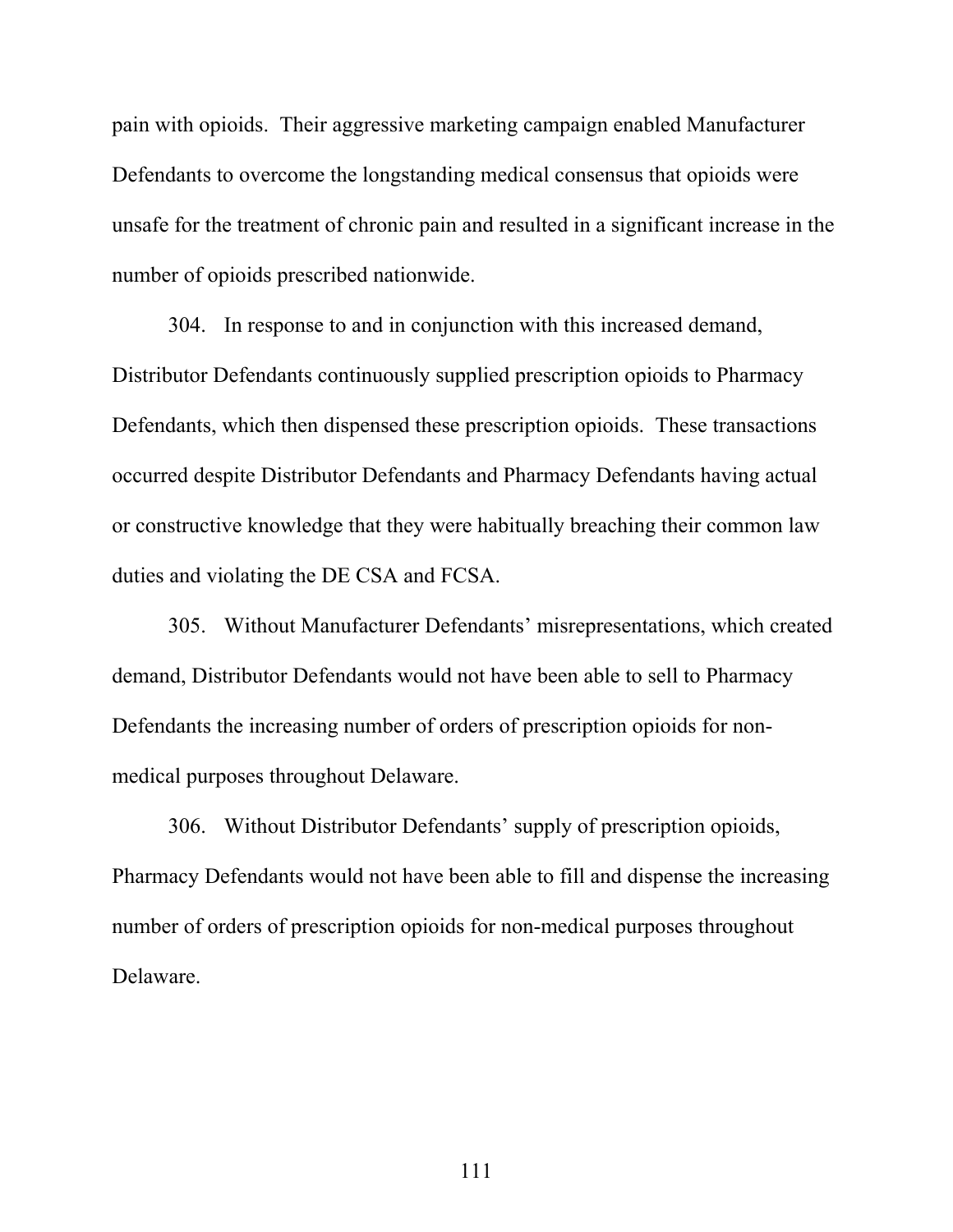307. None of the Defendants would have succeeded in profiting so significantly from the opioid epidemic without the concerted conduct of the other parties.

308. As a result of the concerted action between Manufacturer Defendants, Distributor Defendants, and Pharmacy Defendants, Delaware law was continually violated by the provision of opioids throughout the supply chain.

309. As a result of the concerted action between Manufacturer Defendants, Distributor Defendants, and Pharmacy Defendants, Delaware and its citizens have suffered damages.

310. Manufacturer Defendants, Distributor Defendants, and Pharmacy Defendants need not have expressly agreed to this course of action; concerted conduct itself is sufficient.

311. Manufacturer Defendants, Distributor Defendants, and Pharmacy Defendants are jointly and severally liable for the results of their concerted efforts.

#### **PRAYER FOR RELIEF**

**WHEREFORE,** Plaintiff, State of Delaware, prays that this Court enter judgment in its favor against Defendants and:

a. On Count I (Consumer Fraud Against Manufacturer Defendants),

i. Enter an order that directs Manufacturer Defendants to "cease and desist the[ir] unlawful conduct prospectively," i.e., cease and desist violating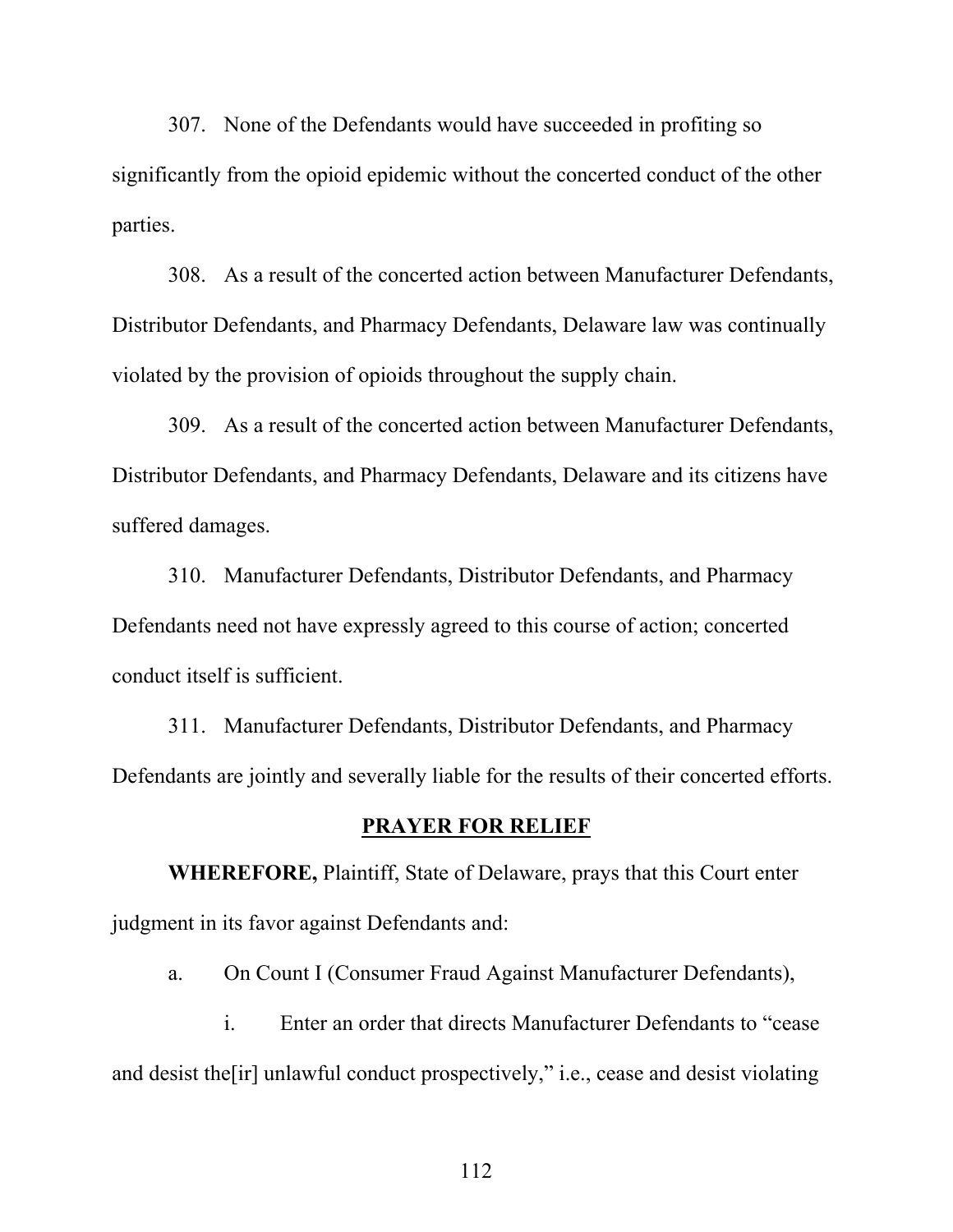the Delaware Consumer Fraud Act, 6 *Del. C.* §§ 2511, *et seq.*, in connection with the marketing, manufacture, and sale of prescription opioids;

ii. Enter an order levying penalties against Manufacturer Defendants, jointly and severally, in the amount of \$10,000 per violation for each and every instance where they breached the provisions of the Delaware Consumer Fraud Act;

iii. Award Delaware such additional relief as may be necessary to remedy Manufacturer Defendants' violations of the Delaware Consumer Fraud Act, including the "return [of] any moneys obtained unlawfully," "order[s of] restitution, rescission, recoupment, or [any] other relief appropriate to prevent [Manufacturer Defendants] from being unjustly enriched"; and

iv. Award Delaware the costs of bringing this action, investigative costs and fees, attorneys' fees, and such other and additional relief as the Court may determine to be just and proper.

b. On Count II (Nuisance Against Manufacturer Defendants),

i. Order Manufacturer Defendants to pay the expenses Delaware, its counties and municipalities have incurred or will incur in the future to abate fully the nuisance they have caused;

ii. Award Delaware punitive damages; and

iii. Order such further relief as justice and equity may require.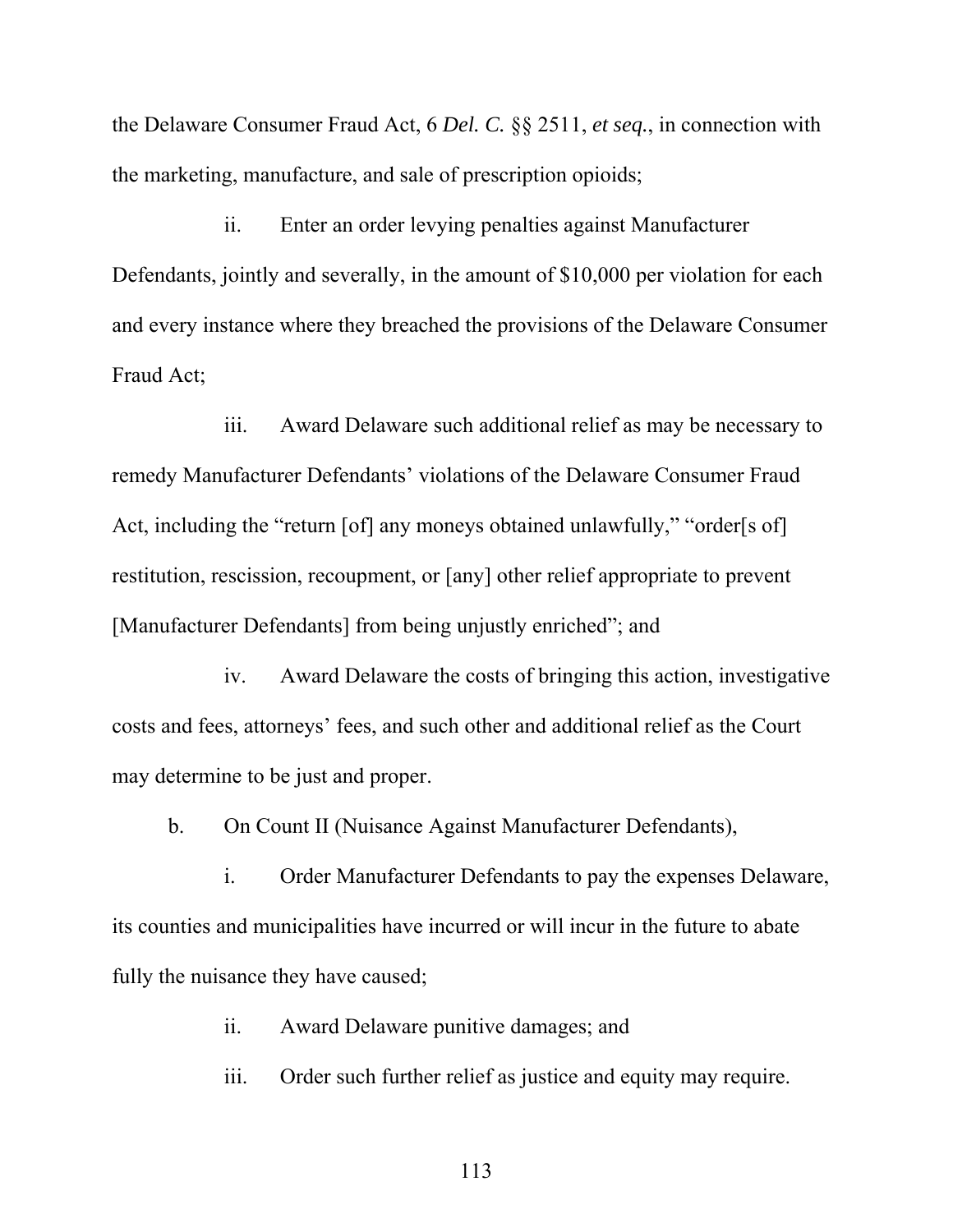c. On Count III (Negligence Against Manufacturer Defendants),

i. Award Delaware compensatory damages for the increased costs to Delaware's healthcare, criminal justice, social services, welfare, and education systems, as well as the cost of lost productivity and lower tax revenue due to Manufacturer Defendants' negligence;

- ii. Award Delaware punitive damages;
- iii. Award Delaware attorneys' fees and costs; and
- iv. Order such further relief as justice and equity may require.

d. On Count IV (Unjust Enrichment Against Manufacturer Defendants),

i. Award Delaware restitution of its costs caused by Manufacturer Defendants' actions, including the costs of addressing Defendants' externalities and the costs of prescription opioids paid for by the State;

ii. Disgorge Manufacturer Defendants of all amounts they have unjustly obtained; and

iii. Order such further relief as justice and equity may require.

e. On Count V (Consumer Fraud Against Distributor Defendants and Pharmacy Defendants),

i. Enter an order that directs Distributor Defendants and Pharmacy Defendants to "cease and desist the [ir] unlawful conduct prospectively," i.e., cease and desist violating the Delaware Consumer Fraud Act, 6 *Del. C.*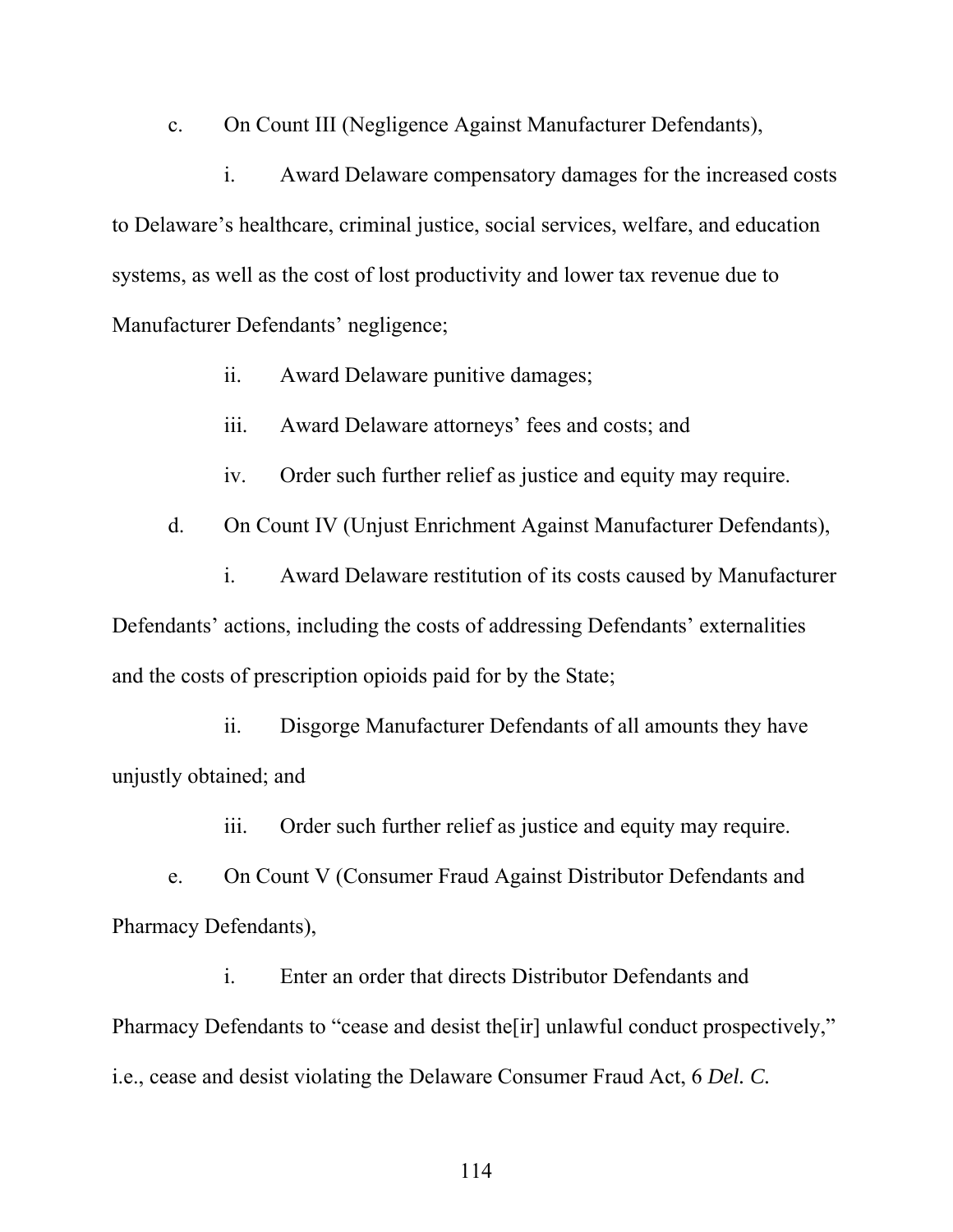§§ 2511, *et seq.*, in connection with the sale, distribution, or dispensing of prescription opioids;

ii. Enter an order levying penalties against Distributor Defendants and Pharmacy Defendants, jointly and severally with each other, in the amount of \$10,000 per violation for each and every instance where they breached the provisions of the Delaware Consumer Fraud Act;

iii. Award Delaware such additional relief as may be necessary to remedy Distributor Defendants' and Pharmacy Defendants' violations of the Delaware Consumer Fraud Act, including the "return [of] any moneys obtained unlawfully," "order[s of] restitution, rescission, recoupment, or [any] other relief appropriate to prevent [Distributor Defendants and Pharmacy Defendants] from being unjustly enriched"; and

iv. Award Delaware the costs of bringing this action, investigative costs and fees, attorneys' fees, and such other and additional relief as the Court may determine to be just and proper.

f. On Count VI (Nuisance Against Distributor Defendants and Pharmacy Defendants),

i. Order Distributor Defendants and Pharmacy Defendants to pay the expenses Delaware, its counties and municipalities have incurred or will incur in the future to abate fully the nuisance they have caused;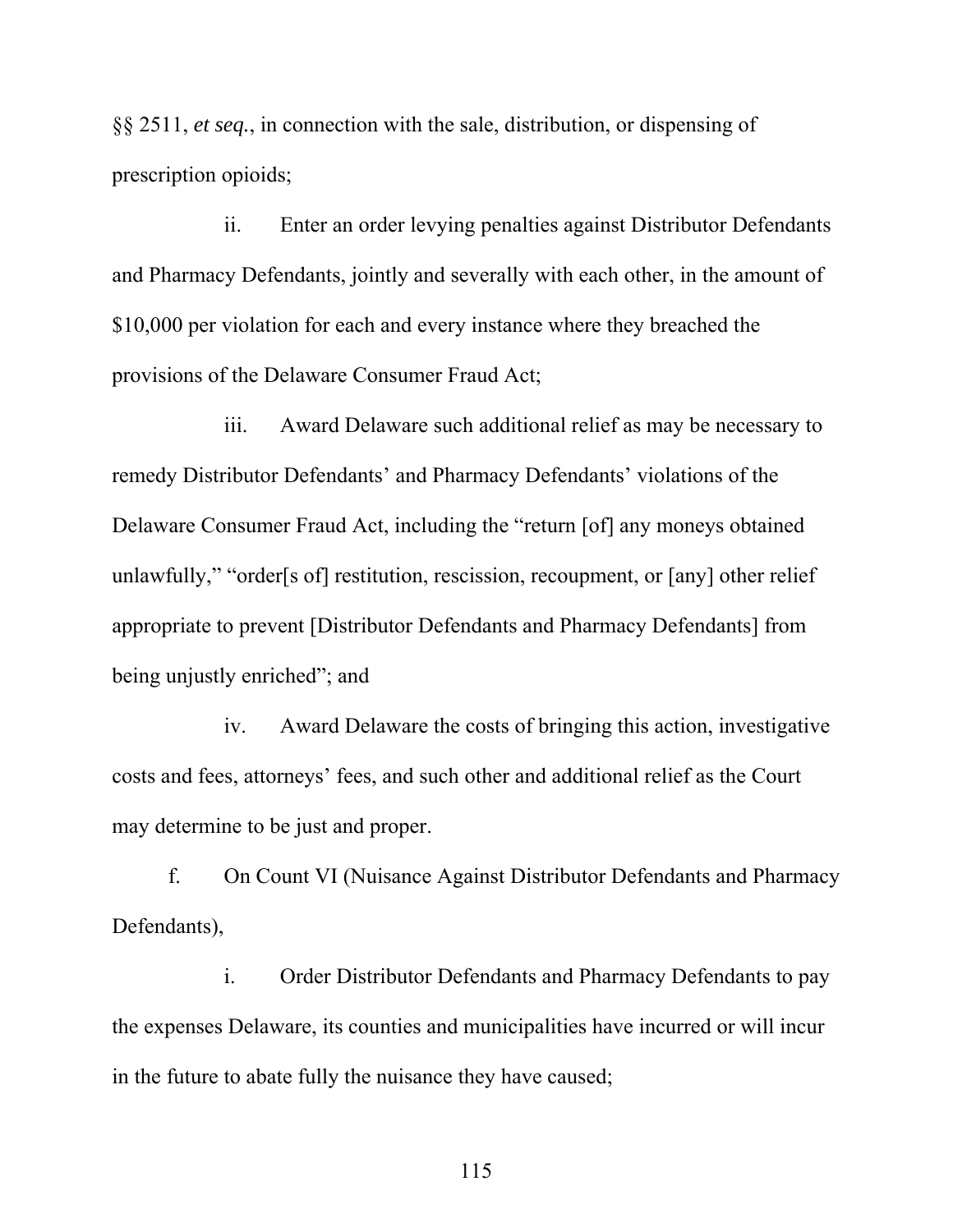ii. Award Delaware punitive damages; and

iii. Order such further relief as justice and equity may require.

g. On Count VII (Negligence Against Distributor Defendants and Pharmacy Defendants),

i. Award Delaware compensatory damages for the increased costs to Delaware's healthcare, criminal justice system, social services, welfare, and education systems, as well as the cost of lost productivity and lower tax revenue due to Distributor Defendants' and Pharmacy Defendants' negligence;

ii. Award Delaware punitive damages;

iii. Award Delaware attorneys' fees and costs; and

iv. Order such further relief as justice and equity may require.

h. On Count VIII (Unjust Enrichment Against Distributor Defendants and Pharmacy Defendants),

i. Award Delaware restitution of its costs caused by Distributor Defendants' and Pharmacy Defendants' actions, including the costs of addressing Distributor Defendants' and Pharmacy Defendants' externalities and the costs of prescription opioids paid for by the State;

ii. Disgorge Distributor Defendants and Pharmacy Defendants of all amounts they have unjustly obtained; and

iii. Order such further relief as justice and equity may require.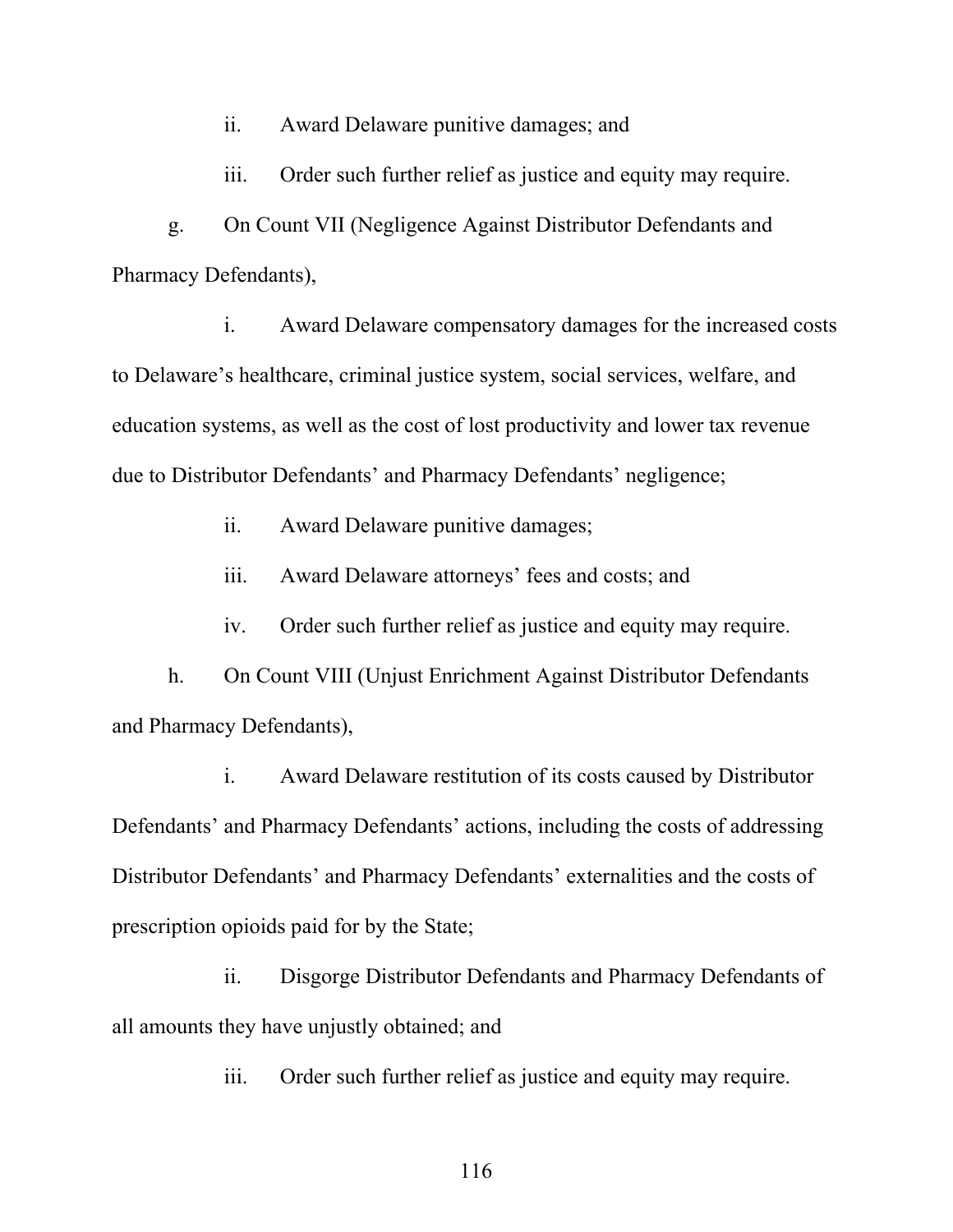i. On Count IX (Civil Conspiracy Against Manufacturer Defendants, Distributor Defendants, and Pharmacy Defendants),

i. Award Delaware compensatory and punitive damages for the conspiracy in which Manufacturer Defendants, Distributor Defendants, and Pharmacy Defendants engaged; and

ii. Order such further relief as justice and equity may require.

## **REQUEST FOR JURY TRIAL**

Delaware respectfully requests that all issues presented by its above

Complaint be tried by a jury, with the exception of those issues that, by law, must

be tried before the Court.

Date: January 19, 2018

OF COUNSEL:

Richard W. Fields FIELDS PLLC 1700 K Street, NW Suite 810 Washington, DC 20006 fields@fieldslawpllc.com

Scott D. Gilbert Richard Shore Mark A. Packman Jenna A. Hudson Michael B. Rush (#5061) GILBERT LLP 1100 New York Avenue, NW

# CONNOLLY GALLAGHER LLP

*/s/ Ryan P. Newell* 

Ryan P. Newell (#4744) The Brandywine Building 1000 West Street Suite 1400 Wilmington, Delaware 19801 Telephone: (302) 757-7300 Facsimile: (302) 757-7299 rnewell@connollygallagher.com

*Attorneys for the State of Delaware,* ex rel. *Matthew P. Denn, Attorney General of the State of Delaware*